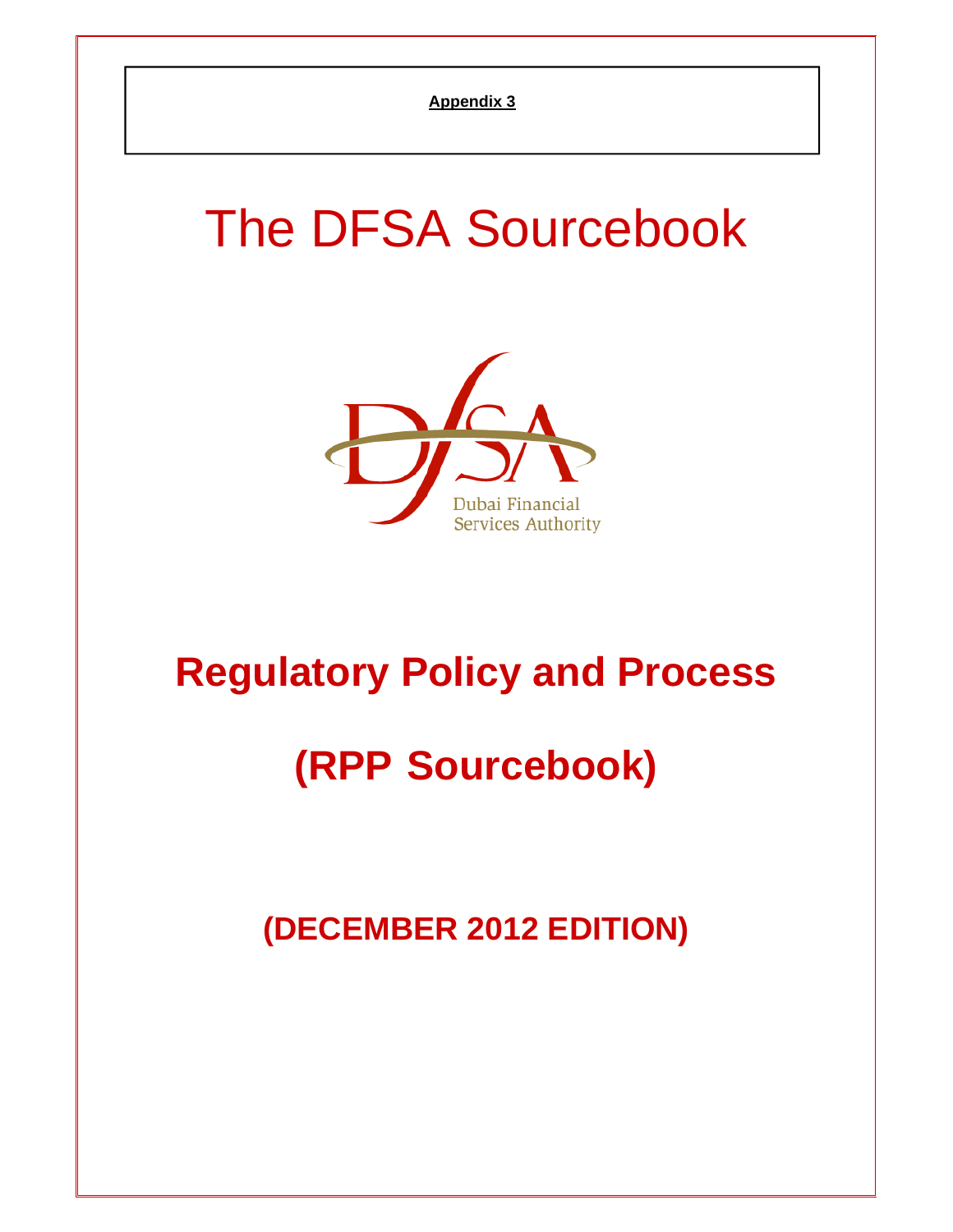### **RPP SOURCEBOOK**

### **CONTENTS**

| 1            | <b>INTRODUCTION</b>                                                       | 1  |
|--------------|---------------------------------------------------------------------------|----|
| $1 - 1$      |                                                                           |    |
| $1 - 2$      |                                                                           |    |
| $1 - 3$      |                                                                           |    |
| $1 - 4$      |                                                                           |    |
| $1-5$        |                                                                           |    |
| $1 - 6$      |                                                                           |    |
| $1 - 7$      |                                                                           |    |
|              |                                                                           |    |
|              |                                                                           |    |
|              |                                                                           |    |
|              |                                                                           |    |
| $\mathbf{2}$ | <b>AUTHORISATION - BECOMING REGULATED</b>                                 | 6  |
| $2 - 1$      |                                                                           |    |
|              |                                                                           |    |
| $2 - 2$      | ASSESSING THE FITNESS AND PROPRIETY OF AUTHORISED                         |    |
|              |                                                                           |    |
|              |                                                                           |    |
|              |                                                                           |    |
|              |                                                                           |    |
|              |                                                                           |    |
|              |                                                                           |    |
|              |                                                                           |    |
|              |                                                                           |    |
|              | Authorised Firms - Collective suitability of individuals or other persons |    |
|              |                                                                           |    |
| $2 - 3$      | ASSESSING THE FITNESS AND PROPRIETY OF AUTHORISED                         |    |
|              |                                                                           |    |
|              |                                                                           |    |
|              |                                                                           |    |
|              |                                                                           |    |
|              |                                                                           |    |
| $2 - 4$      |                                                                           |    |
| $2 - 5$      |                                                                           |    |
| $2 - 6$      |                                                                           |    |
| $2 - 7$      |                                                                           |    |
| $2 - 8$      |                                                                           |    |
| $2 - 9$      | APPLICATION TO BE AN ANCILLARY SERVICE PROVIDER 20                        |    |
| $2 - 10$     |                                                                           |    |
| $\mathbf{3}$ | <b>SUPERVISION - BEING REGULATED</b>                                      | 22 |
| $3 - 1$      |                                                                           |    |
|              |                                                                           |    |
|              |                                                                           |    |
|              |                                                                           |    |
|              |                                                                           |    |
|              |                                                                           |    |
|              |                                                                           |    |

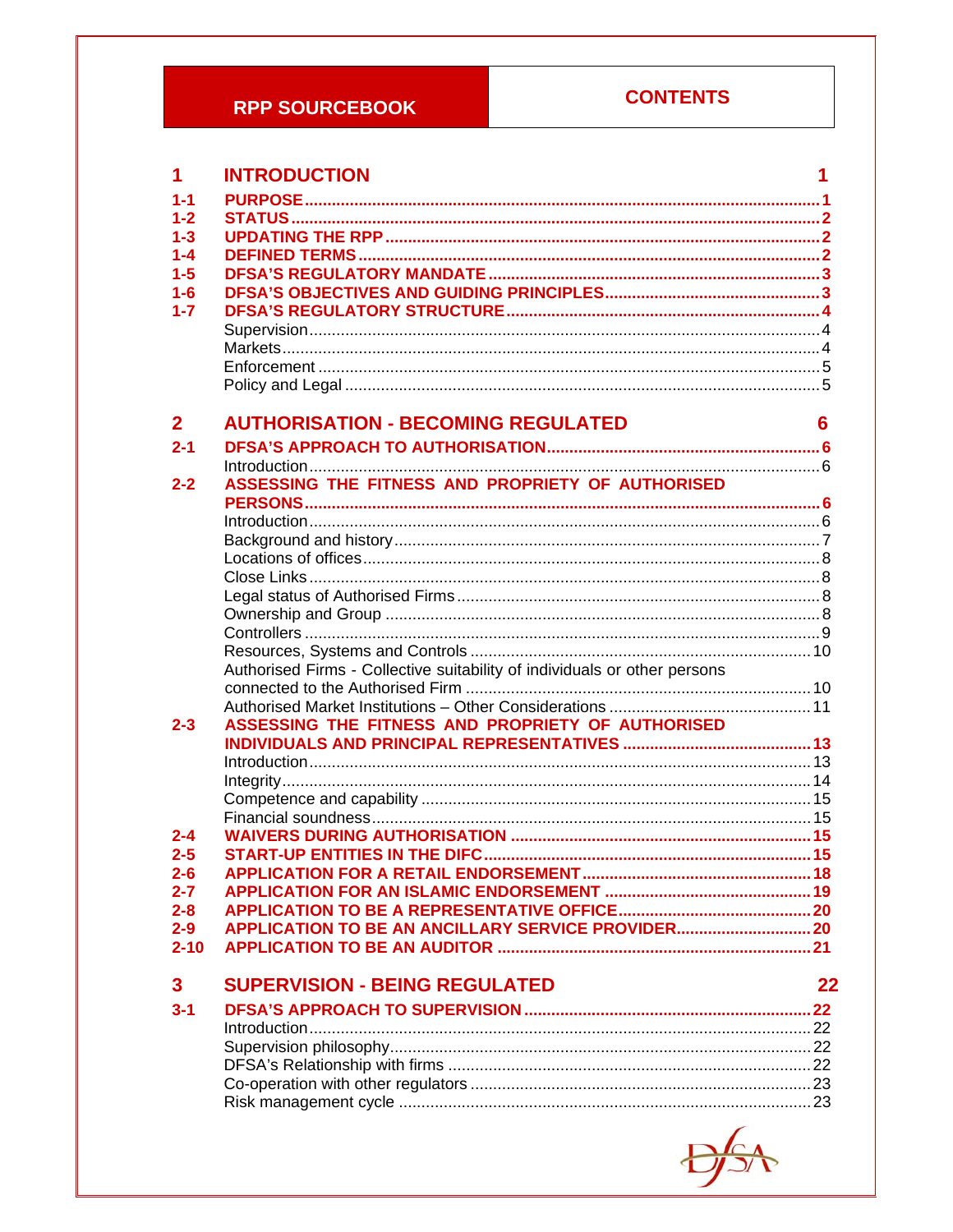# **RPP SOURCEBOOK CONTENTS**

| $3 - 2$  |                                                    |    |
|----------|----------------------------------------------------|----|
|          |                                                    |    |
|          |                                                    |    |
|          |                                                    |    |
|          |                                                    |    |
|          |                                                    |    |
|          |                                                    |    |
|          |                                                    |    |
|          |                                                    |    |
|          |                                                    |    |
|          |                                                    |    |
|          |                                                    |    |
|          |                                                    |    |
|          |                                                    |    |
|          |                                                    |    |
|          |                                                    |    |
|          |                                                    |    |
|          |                                                    |    |
|          |                                                    |    |
| $3 - 3$  |                                                    |    |
| $3 - 4$  |                                                    |    |
| $3 - 5$  |                                                    |    |
|          |                                                    |    |
|          |                                                    |    |
| $3 - 6$  | SUPERVISION OF AUTHORISED MARKET INSTITUTIONS36    |    |
|          |                                                    |    |
|          |                                                    |    |
|          |                                                    |    |
|          |                                                    |    |
|          |                                                    |    |
| 4        | <b>SUPERVISORY AND ENFORCEMENT POWERS</b>          | 38 |
|          |                                                    |    |
| 4-1      |                                                    |    |
| 4-2      | POWER TO REQUEST INFORMATION AND DOCUMENTS 39      |    |
| 4-3      |                                                    |    |
| 4-4      |                                                    |    |
| $4-5$    | POWER TO RESTRICT AN AUTHORISED PERSON'S BUSINESS  |    |
|          |                                                    |    |
| $4 - 6$  | POWER TO IMPOSE CONDITIONS AND RESTRICTIONS ON AN  |    |
|          |                                                    |    |
| $4 - 7$  | POWER TO WITHDRAW AN AUTHORISATION IN RESPECT OF   |    |
|          |                                                    |    |
| $4 - 8$  | POWER TO IMPOSE CONDITIONS AND RESTRICTIONS ON THE |    |
|          |                                                    |    |
| $4-9$    | POWER TO RESTRICT, SUSPEND AND WITHDRAW THE STATUS |    |
|          |                                                    |    |
| $4 - 10$ |                                                    |    |
| 4-11     | POWER TO VARY OR WITHDRAW THE REGISTRATION OF AN   |    |

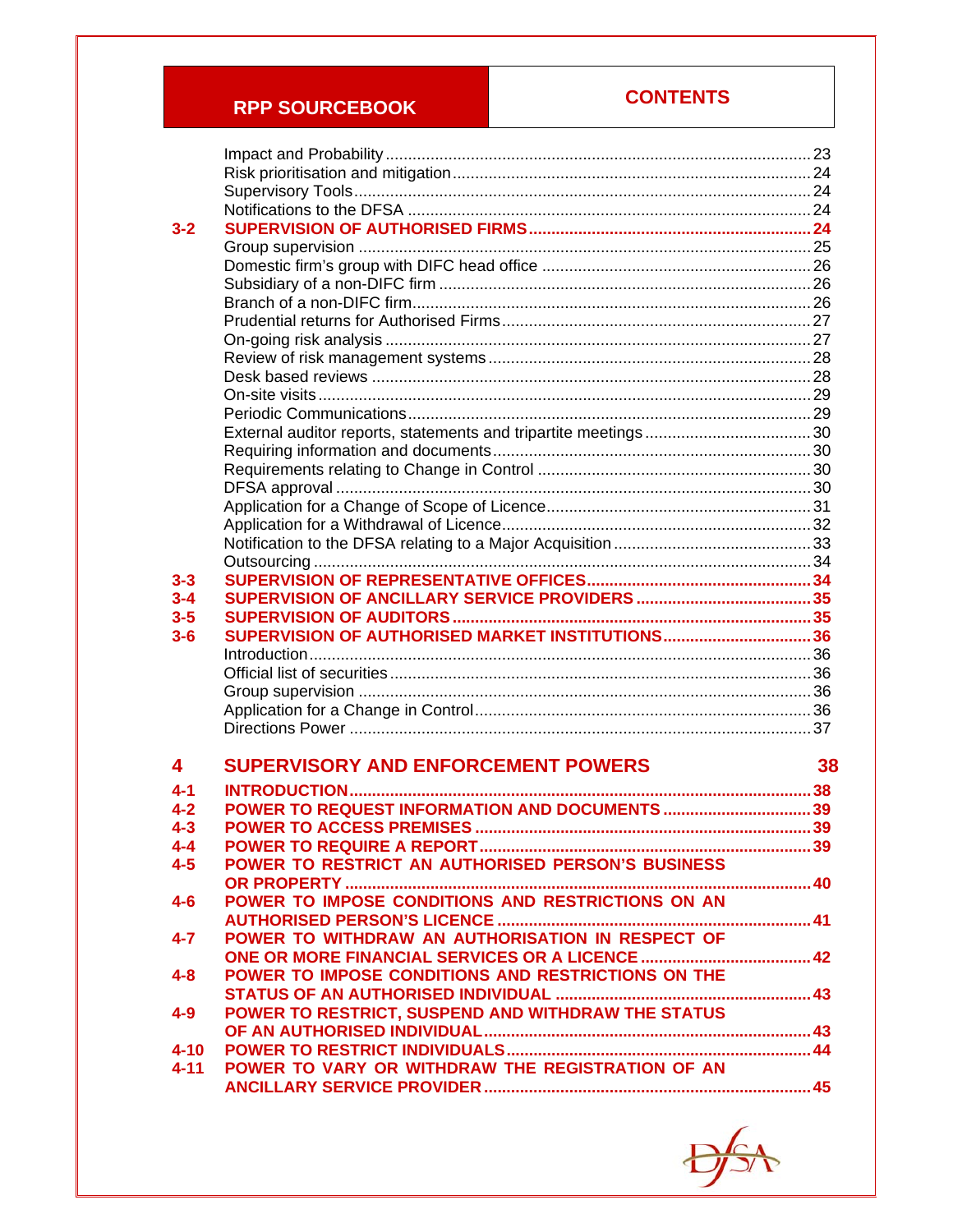### **RPP SOURCEBOOK**

### **CONTENTS**

| $4 - 12$             | <b>TO</b><br>VARY, SUSPEND OR WITHDRAW THE<br><b>POWER</b> |    |
|----------------------|------------------------------------------------------------|----|
| $4 - 13$             |                                                            |    |
|                      |                                                            |    |
|                      |                                                            |    |
|                      |                                                            |    |
| 5                    | <b>ENFORCEMENT</b>                                         | 48 |
| $5-1$                |                                                            |    |
|                      |                                                            |    |
|                      |                                                            |    |
| $5 - 2$              |                                                            |    |
|                      |                                                            |    |
|                      |                                                            |    |
|                      |                                                            |    |
| $5 - 3$              |                                                            |    |
|                      |                                                            |    |
|                      |                                                            |    |
|                      |                                                            |    |
|                      |                                                            |    |
| $5 - 4$              |                                                            |    |
|                      |                                                            |    |
|                      |                                                            |    |
| $5-5$                |                                                            |    |
|                      |                                                            |    |
|                      |                                                            |    |
|                      |                                                            |    |
|                      |                                                            |    |
|                      |                                                            |    |
|                      |                                                            |    |
|                      |                                                            |    |
|                      |                                                            |    |
|                      |                                                            |    |
|                      |                                                            |    |
|                      |                                                            |    |
|                      |                                                            |    |
| $5-6$                |                                                            |    |
| $5 - 7$              |                                                            |    |
| $5 - 8$              |                                                            |    |
|                      |                                                            |    |
| $5-9$                |                                                            |    |
| $5 - 10$             | THE INSTITUTION OF PROCEEDINGS BEFORE THE FINANCIAL        |    |
|                      |                                                            |    |
| $5 - 11$             |                                                            |    |
| $5 - 12$             |                                                            |    |
| $5 - 13$<br>$5 - 14$ | MARKETS LAW - ORDERS IN THE INTERESTS OF THE DIFC  70      |    |
| $5 - 15$             |                                                            |    |
| $5 - 16$             |                                                            |    |
| $5 - 17$             |                                                            |    |
|                      |                                                            |    |

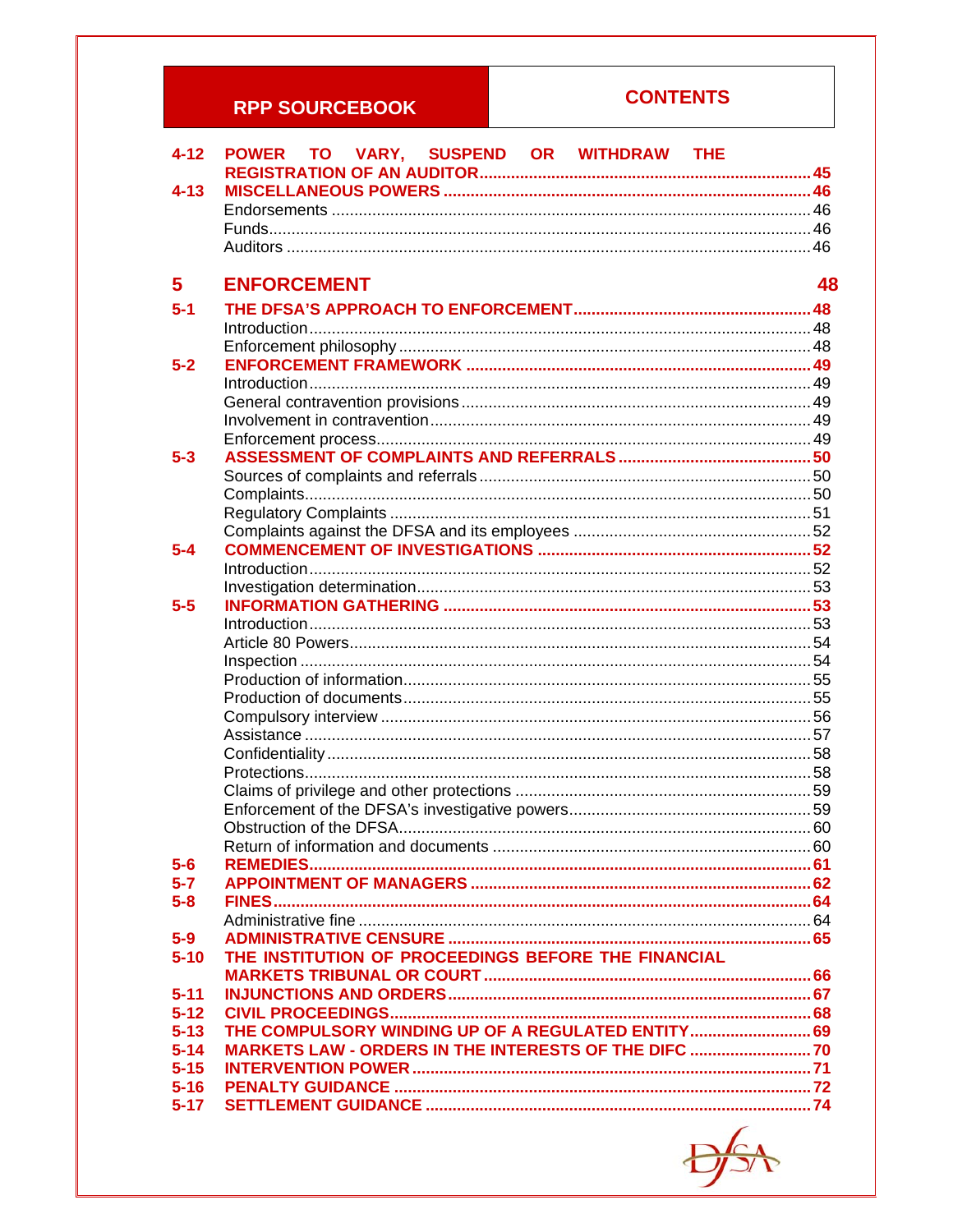### **RPP SOURCEBOOK**

### **CONTENTS**

| $5 - 18$ |                                                      |    |
|----------|------------------------------------------------------|----|
| $5 - 19$ |                                                      |    |
| $5 - 20$ |                                                      |    |
| $5 - 21$ |                                                      |    |
| 6        | <b>DECISION MAKING</b>                               | 83 |
| $6 - 1$  |                                                      |    |
| $6 - 2$  |                                                      |    |
| $6 - 3$  | WHAT ARE THE DFSA'S DECISION MAKING PROCEDURES?  84  |    |
| $6 - 4$  |                                                      |    |
| $6 - 5$  |                                                      |    |
|          | <b>DFSA'S REGULATORY POWERS</b><br><b>APPENDIX 1</b> | 91 |

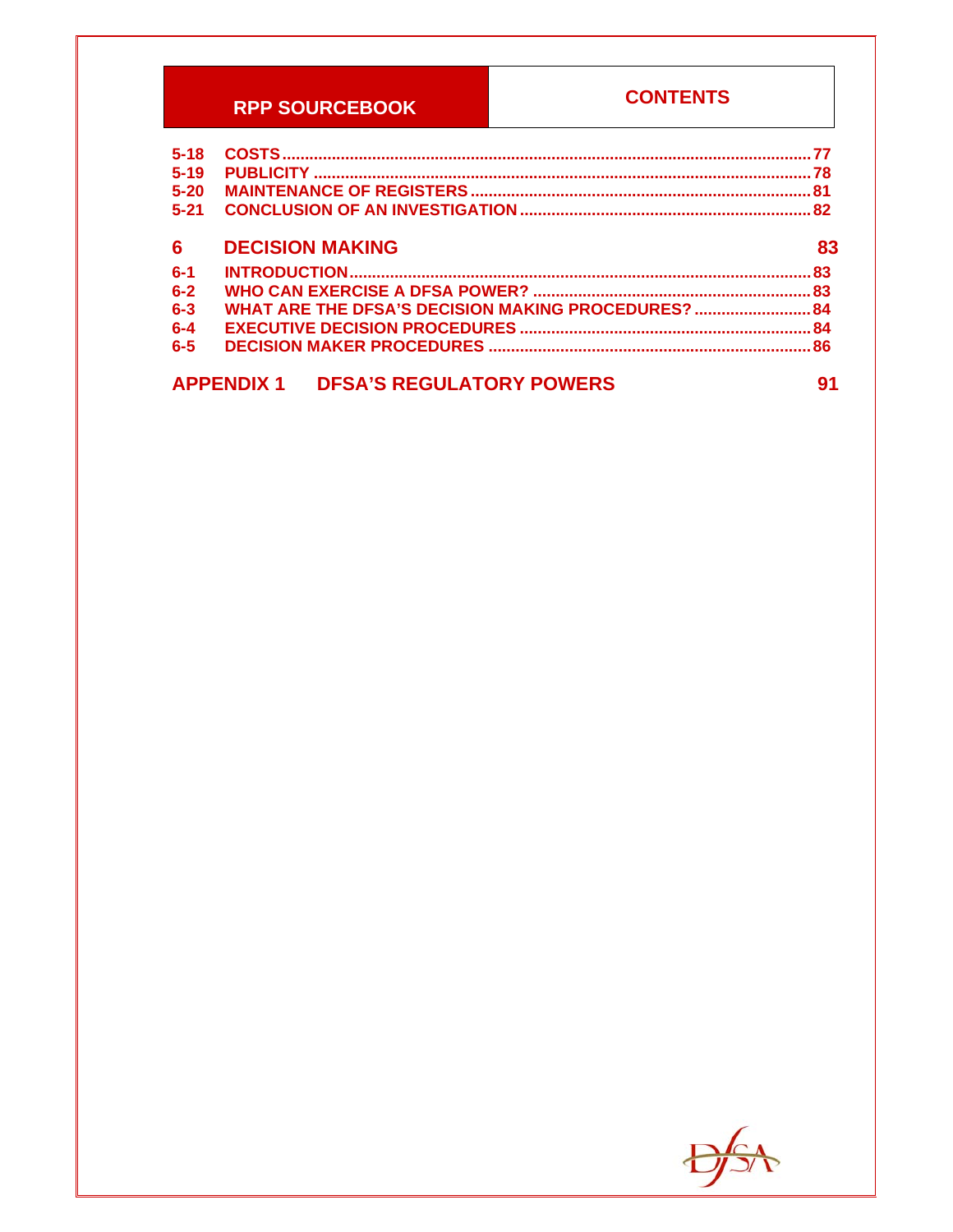#### **1 INTRODUCTION**

#### **1-1 PURPOSE**

**1-1-1** The purpose of the Regulatory Policy and Process (RPP) Sourcebook is to provide readers with an understanding of how the Dubai Financial Services Authority (DFSA) functions and operates and what we expect from the regulated community.

- **1-1-2** The RPP contains:
- (a) statements of DFSA's regulatory policy;
- (b) descriptions of the regulatory processes that we follow when exercising our statutory powers;
- (c) information as to DFSA's risk based approach to authorisation, supervision and enforcement; and
- (d) information on matters which the DFSA may assess when considering to exercise specific discretionary powers. For example, this would include those matters which the DFSA may take into consideration when making an assessment of whether an Authorised Person or Authorised Individual is fit and proper.
- **1-1-3** RPP is therefore relevant to a Person who is:
- (a) seeking to be authorised or registered by the DFSA;
- (b) already subject to applicable Laws, Rules and policies administered by the DFSA such as Authorised Persons (i.e. Authorised Firms or Authorised Market Institutions), Ancillary Service Providers, Auditors, Authorised Individuals, Principal Representatives and any other Persons subject to the DFSA's regulatory oversight; and
- (c) otherwise subject to the jurisdiction of the DFSA such as by reason of the DFSA's authority under delegated powers.
- **1-1-4** RPP also concerns Persons who have made or intend to make:
- (a) an Offer of Securities; or
- (b) a Financial Promotion;

in or from the DIFC.

**1-1-5** The types of Person mentioned above to whom RPP is relevant are not intended to be exhaustive.

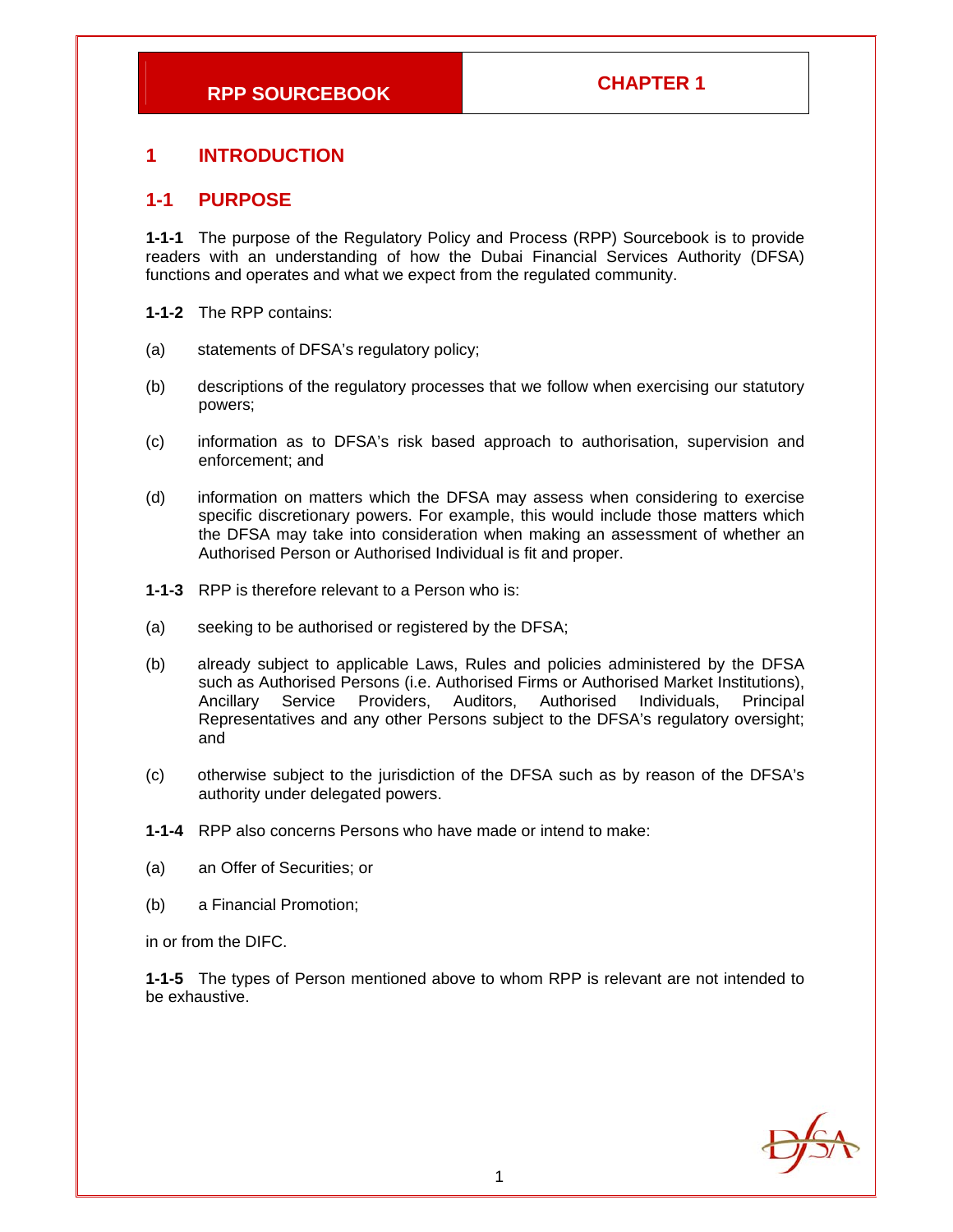### **1-2 STATUS**

**1-2-1** The information in RPP is issued under Article 116(2) of the Regulatory Law 2004. RPP is for information purposes only and forms one of the DFSA's Sourcebook modules. RPP contains policy and process information which is indicative and non-binding.

**1-2-2** RPP is not an exhaustive source of the DFSA's policy on the exercise of its statutory powers and discretion. To the extent that it sets out how the DFSA may act in certain circumstances, the information in RPP does not bind the DFSA and nor does it necessarily create a legitimate expectation for Persons who might reasonably seek to rely upon it. RPP should not be relied upon as a safe harbour by any Person.

**1-2-3** Anyone reading RPP should also refer to the:

- (a) DIFC Laws, including DFSA administered Laws ("Laws");
- (b) DFSA Rulebook ("Rules"); and
- (c) other parts of the DFSA Sourcebook ("Sourcebook");

that may impact on them.

**1-2-4** The Laws and Rules set out the precise scope and effect of any particular provision referred to in RPP. If you have any doubt about a legal or other provision or your responsibilities under the Law, Rules or other relevant requirements, you should seek appropriate legal advice.

**1-2-5** The Sourcebook comprises a number of modules such as the Prudential Returns (PRU) module and the Application, Forms and Notices (AFN) module.

#### **1-3 UPDATING THE RPP**

**1-3-1** We shall take reasonable steps to review the RPP to ensure that it remains current. We shall also make amendments where there are changes in our policy or processes in light of our regulatory experience and to reflect legal and market developments in the DIFC or in the relevant standards and practices set by international regulatory bodies. This may result in new chapters being added or existing chapters being amended or merged or deleted, as is necessary.

#### **1-4 DEFINED TERMS**

**1-4-1** In order to be consistent and accurate when referring to terms that have specific meaning elsewhere, defined terms are identified throughout RPP by the capitalisation of the initial letter of a word or each word of a phrase and are defined in the Glossary module (GLO) of the DFSA's Rulebook. Unless the context otherwise requires, where capitalisation of the initial letter is not used, an expression has its natural meaning.

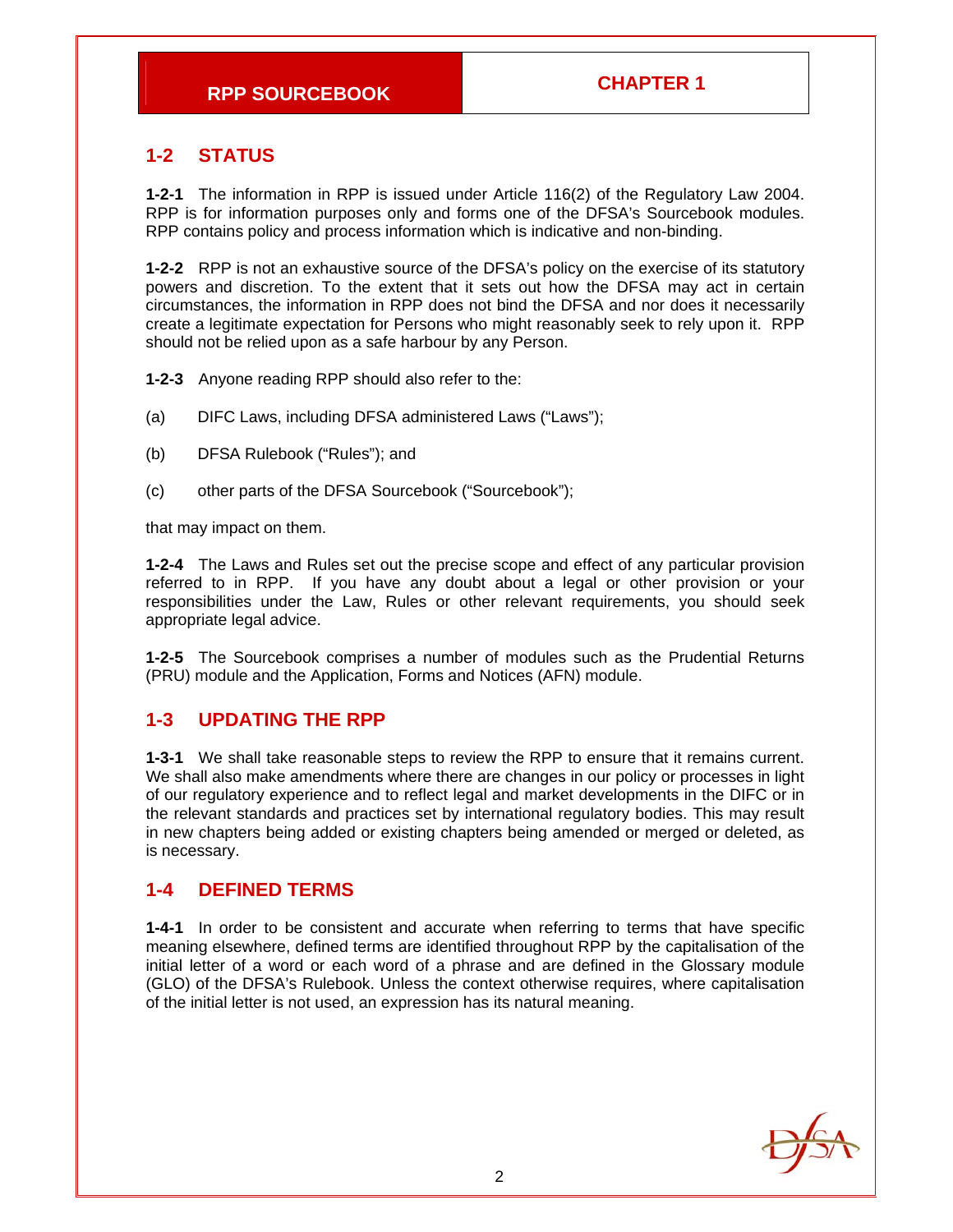#### **1-5 DFSA'S REGULATORY MANDATE**

**1-5-1** The DFSA is the independent regulator of financial and ancillary services conducted in or from the Dubai International Financial Centre (DIFC), a purpose-built financial freezone in Dubai.

**1-5-2** The DFSA's regulatory oversight includes asset management, banking and credit services, securities, collective investment funds, custody and trust services, commodities futures trading, Islamic finance, insurance, an international equities and derivatives exchange and an international commodities derivatives exchange.

**1-5-3** The DFSA's mandate is to ensure that the DIFC is one of the best regulated international financial centres in the world, a centre based on principles of integrity, transparency and efficiency.

**1-5-4** The international standards adopted and applied by the DFSA in the DIFC are those set by leading international organisations such as IOSCO (International Organisation of Securities Commissions), BCBS (Basel Committee on Banking Supervision), IAIS (International Association of Insurance Supervisors) and FATF (Financial Action Task Force).

#### **1-6 DFSA'S OBJECTIVES AND GUIDING PRINCIPLES**

**1-6-1** In discharging its regulatory mandate, the DFSA has a statutory obligation under Article 8(3) of the Regulatory Law 2004 to pursue the following objectives:

- (a) to foster and maintain fairness, transparency and efficiency in the financial services industry (namely, the financial services and related activities carried on) in the DIFC;
- (b) to foster and maintain confidence in the financial services industry in the DIFC;
- (c) to foster and maintain the financial stability of the financial services industry in the DIFC, including the reduction of systemic risk;
- (d) to prevent, detect and restrain conduct that causes or may cause damage to the reputation of the DIFC or the financial services industry in the DIFC, through appropriate means, including the imposition of sanctions;
- (e) to protect direct and indirect users and prospective users of the financial services industry in the DIFC;
- (f) to promote public understanding of the regulation of the financial services industry in the DIFC; and
- (g) to pursue any other objectives as the Ruler of Dubai may from time to time set under DIFC Law.

**1-6-2** In exercising its powers and performing its functions, the DFSA has regard to the following guiding principles as set out in Article 8(4) of the Regulatory Law 2004, being the desirability of:

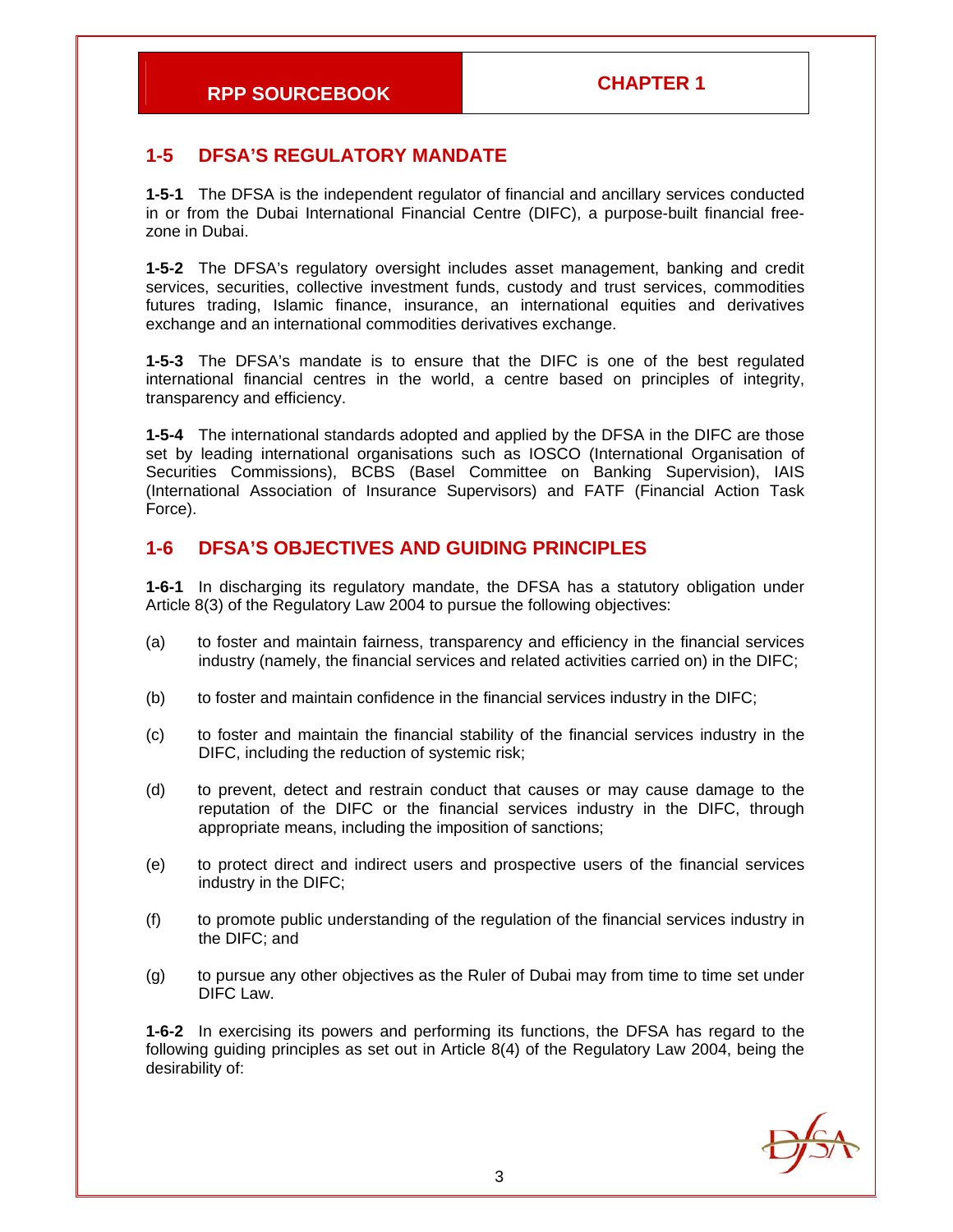- (a) pursuing the objectives of the DIFC as set out under Dubai Law in so far as it is appropriate and proper for the DFSA to do so;
- (b) fostering the development of the DIFC as an internationally respected financial centre;
- (c) co-operating with and providing assistance to regulatory authorities in the United Arab Emirates and other jurisdictions;
- (d) minimising the adverse effects of the activities of the DFSA on competition in the financial services industry;
- (e) using its resources in the most efficient way;
- (f) ensuring the cost of regulation is proportionate to its benefit;
- (g) exercising its powers and performing its functions in a transparent manner; and
- (h) complying with relevant generally accepted principles of good governance.

#### **1-7 DFSA'S REGULATORY STRUCTURE**

**1-7-1** The DFSA is structured into a number of divisions and departments. For the purpose of this Sourcebook, the most relevant are as follows:

#### **Supervision**

- (a) The Supervision Division authorises firms and individuals to conduct Financial Services in or from the DIFC. This Division also registers Ancillary Service Providers and Auditors (see Chapter 2).
- (b) This Division also conducts supervisory oversight on all Authorised Firms, Ancillary Service Providers and Auditors, including by conducting risk assessments. The scope and frequency of such assessments are dictated by the nature of the firm's activities and its perceived risks. From time to time, Supervision carries out thematic reviews inspired by topical events which have both local and international relevance (see Chapter 3).

#### **Markets**

- (c) The Markets Division licenses and supervises Authorised Market Institutions in the DIFC (see Chapters 2 and 3).
- (d) The Division also recognises those financial markets who operate an exchange or clearing house outside the DIFC without having a physical presence in the DIFC but make their services available to Persons in the DIFC. Trading and Clearing members of an Authorised Market Institution who operate in a jurisdiction other than the DIFC and do not have a physical presence in the DIFC are also recognised by the Division.

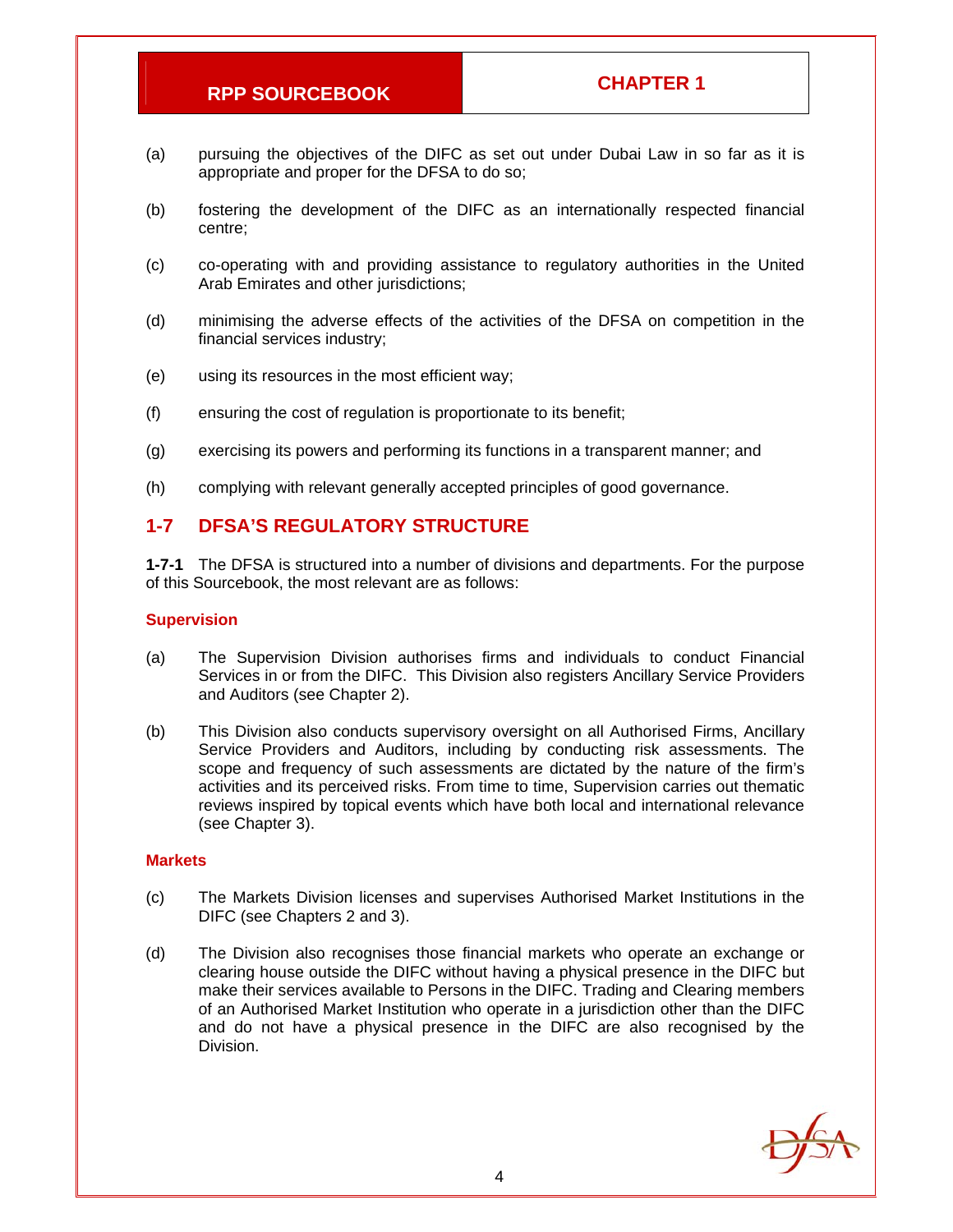(e) The Division is also responsible for regulating Offers of Securities in or from the DIFC, and supervises Reporting Entities by monitoring their on-going market disclosures and compliance with Rules.

#### **Enforcement**

- (f) The primary function of the Enforcement Division is to prevent, detect and restrain conduct that causes or may cause damage to the reputation of the DIFC or the financial services industry in the DIFC. Consequently, the Enforcement Division is responsible for:
	- (i) liaising and co-operating with international regulatory and enforcement agencies pursuant to a relevant multilateral memorandum of understanding or bi-lateral arrangement in relation to investigation and enforcement matters;
	- (ii) conducting investigations commenced pursuant to Article 78 of the Regulatory Law 2004 in respect of contraventions of DFSA administered Laws and Rules; and
	- (iii) the taking of enforcement action in circumstances where contraventions of DFSA administered Laws and Rules pose an unacceptable risk to the DIFC.
- (g) The DFSA has a range of remedies to enforce the legislation that we administer (see Chapters 4 and 5).

#### **Policy and Legal**

(h) The Policy and Legal Services Division is responsible for developing DFSA administered Laws, Rules and policies, as approved by the DFSA Board of Directors. The Division also assists in the drafting of certain DIFC Laws. This Division is also responsible for providing regulatory legal advice and managing the business of the Regulatory Policy Committee and the Rules and Waivers Committee and advises on the disclosure of confidential regulatory information.

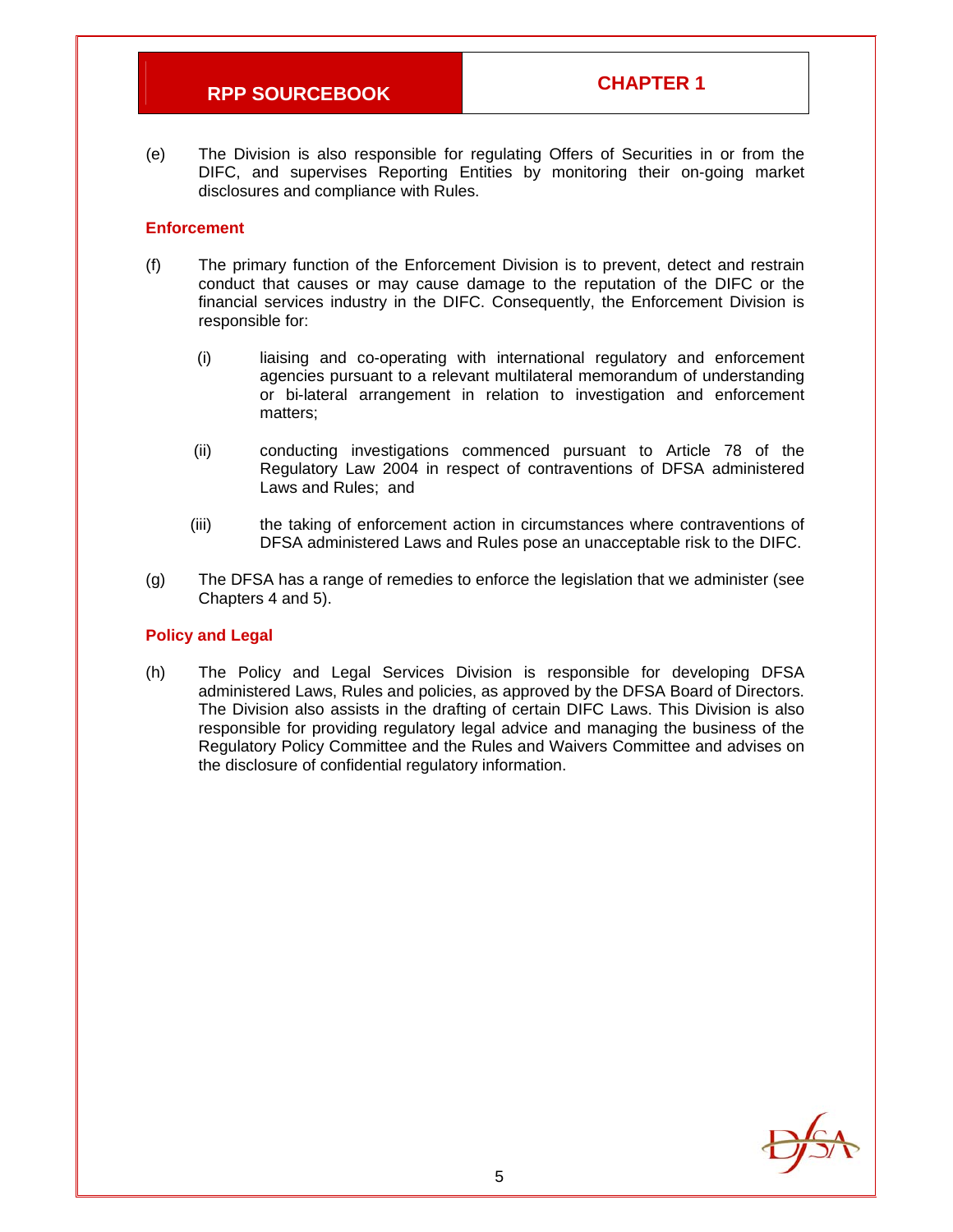### **2 AUTHORISATION - BECOMING REGULATED**

#### **2-1 DFSA'S APPROACH TO AUTHORISATION**

#### **Introduction**

**2-1-1** This chapter outlines the DFSA's approach to assessing an applicant to become:

- (a) an Authorised Person, that is, an Authorised Market Institution or an Authorised Firm (an Authorised Firm includes a Representative Office);
- (b) an Authorised Individual;
- (c) a Principal Representative;
- (d) an Ancillary Service Provider; or
- (e) an Auditor.

**2-1-2** Prior to submitting an application to the DFSA, the relevant applicant should contact the DFSA Enquiries Team on +971 (0)4 362 1500 or via e-mail info@dfsa.ae. In preparing an application, this chapter should be read in conjunction with the forms and notes in the AFN Sourcebook, and relevant Laws and Rules.

**2-1-3** In assessing whether a relevant applicant is and remains fit and proper, the DFSA may also consider the degree to which an applicant is ready, willing and able to conduct the relevant activities in accordance with the Laws and Rules and other legislation applicable in the DIFC.

**2-1-4** An applicant must not provide information to the DFSA which is false, misleading or deceptive, or conceal information where the concealment of such information is likely to mislead or deceive the DFSA (see Article 66 of the Regulatory Law 2004).

**2-1-5** If an applicant becomes aware of a material change in circumstances that is reasonably likely to be relevant to an application which is under consideration by the DFSA, then it must inform the DFSA of the change, in writing, without delay (see Article 46 of the Regulatory Law 2004).

#### **2-2 ASSESSING THE FITNESS AND PROPRIETY OF AUTHORISED PERSONS**

#### **Introduction**

**2-2-1** This section sets out matters which the DFSA takes into consideration when assessing the fitness and propriety of an Authorised Person (including applicants). There are some matters in this section which apply to all Authorised Persons and some which are specific to either an Authorised Firm or an Authorised Market Institution. Such matters should be read in conjunction with those requirements relating to Authorised Firms (see chapter 7 of the GEN module) and Authorised Market Institutions (see chapters 2 and 7 of the AMI module).

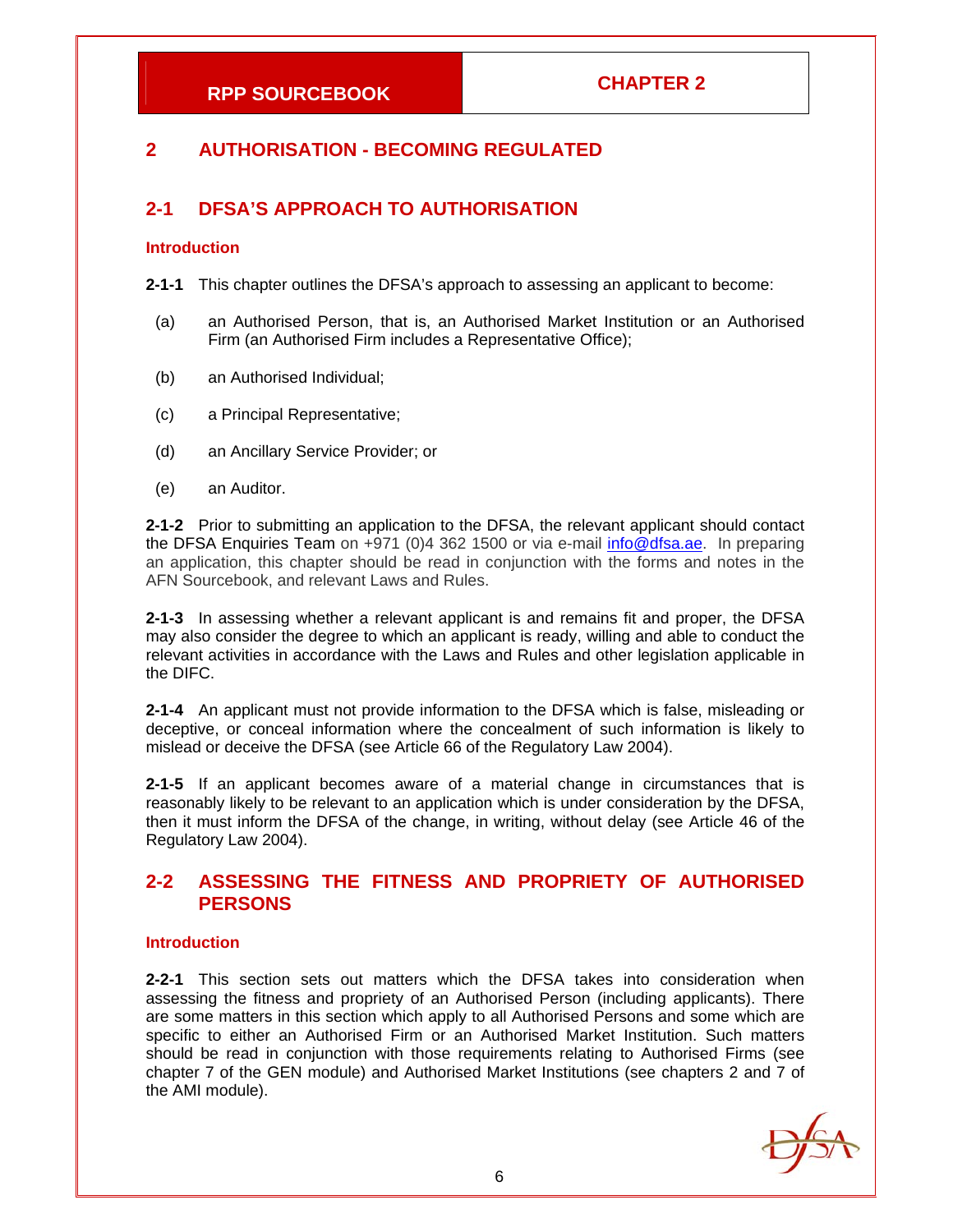**2-2-2** The DFSA may have regard to all relevant matters, whether arising in the DIFC or elsewhere. The DFSA may determine the materiality of any information for the purposes of considering whether an Authorised Person has demonstrated, or continues to demonstrate, that it is fit and proper.

**2-2-3** The DFSA may request or require any information which it considers relevant to its consideration of an application by an Authorised Person.

**2-2-4** In considering any specific matters, the DFSA may request reviews by an appropriately skilled third party on any aspect of the Authorised Person's proposed or actual activities or the environment in which the applicant predominantly operates. The DFSA will normally agree to the scope of any reviews performed. Such reviews will ordinarily be at the applicant's sole expense.

#### **Background and history**

**2-2-5** In respect of the background and history of an Authorised Person, the DFSA may have regard to any matters including, but not limited to, the following:

- (a) any matter affecting the propriety of the Authorised Person's conduct, whether or not such conduct may have resulted in the commission of a criminal offence or the contravention of the law or the institution of legal or disciplinary proceedings of whatever nature;
- (b) whether an Authorised Person has ever been the subject of disciplinary procedures by a government body or agency or any self regulating organisation or other professional body;
- (c) a contravention of any provision of financial services legislation or of rules, regulations, statements of principle or codes of practice made under it or made by a recognised self regulatory organisation, Financial Services Regulator or regulated exchange or clearing house;
- (d) whether an Authorised Person has been refused, or had a restriction placed on, the right to carry on a trade, business or profession requiring a licence, registration or other permission;
- (e) an adverse finding or an agreed settlement in a civil action by any court or tribunal of competent jurisdiction resulting in an award against or payment by an Authorised Person in excess of \$10,000 or awards that total more than \$10,000;
- (f) whether an Authorised Person has been censured, disciplined, publicly criticised or the subject of a court order at the instigation of any regulatory authority, or any officially appointed inquiry, or any other Financial Services Regulator; and
- (g) whether an Authorised Person has been open and truthful in all its dealings with the DFSA.

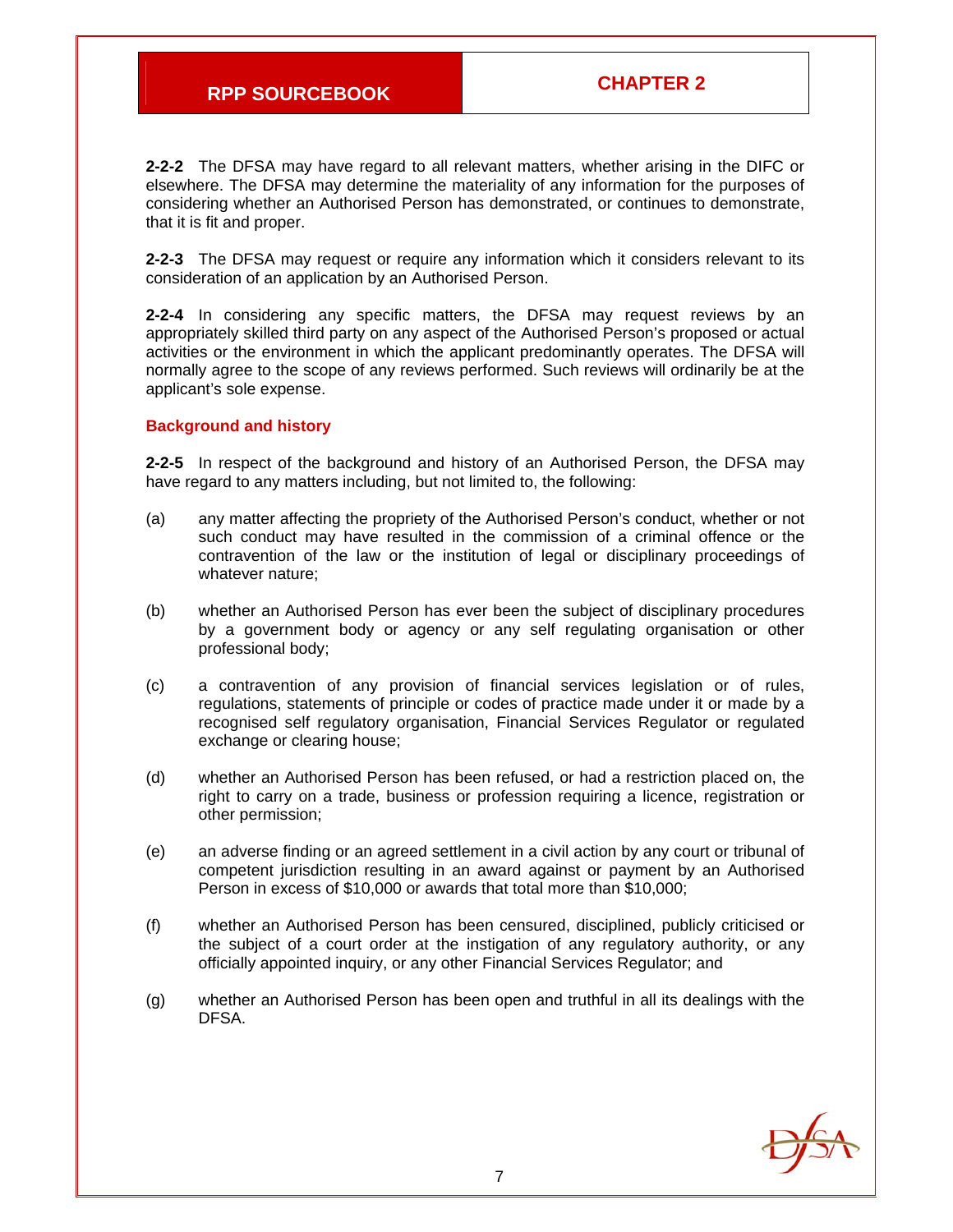#### **Locations of offices**

**2-2-6** An Authorised Person should be able to satisfy the DFSA that it is in compliance with chapter 6 of the GEN module. In particular, section 6.5 of GEN module requires that if an Authorised Person is a Body Corporate constituted under the laws of the DIFC it should maintain its head office and registered office within the boundaries of the DIFC. In considering the location of an Authorised Person's head office, the DFSA may have regard to the location of its directors, partners, and senior management with respect to its strategic, operational and administrative arrangements. Where an Authorised Firm is a Partnership with its head office in the DIFC, it must carry on business in the DIFC.

#### **Close Links**

**2-2-7** GEN section 6.6 concerns Close Links. The DFSA should be satisfied that the existence of Close Links do not prevent the effective supervision of the Authorised Person by the DFSA.

#### **Legal status of Authorised Firms**

**2-2-8** The DFSA will only consider an application for authorisation where the legal status of the proposed entity meets the requirements set out in section 7.2 of the GEN module or chapter 7 of the AMI module. In the case of non-DIFC firms other than companies limited by shares, the DFSA will consider whether the legal form is appropriate for the activities proposed.

**2-2-9** In respect of Effecting Contracts of Insurance, Carrying Out Contracts of Insurance, Acting as the Trustee of a Fund, or Operating a Collective Investment Fund, an Authorised Firm has to be a Body Corporate in accordance with GEN Rules 7.2.2(2) and 7.2.2(4) respectively.

**2-2-10** In respect of Accepting Deposits or seeking to Accept Deposits, an Authorised Firm has to be a Body Corporate or Partnership in accordance with GEN Rule 7.2.2(3).

#### **Ownership and Group**

**2-2-11** In respect of the ownership and Group structure of an Authorised Person, the DFSA may have regard to:

- (a) the Authorised Person's position within its Group, including any other relationships that may exist between the Authorised Person's affiliates, Controllers, Associates or other Persons that may be considered a Close Link (see paragraph 2-2-12 for considerations relating to Controllers and paragraph 2-2-7 for considerations relating to Close Links);
- (b) the financial strength of the Group and its implications for the Authorised Person;
- (c) whether the Group has a structure which makes it possible to:
	- (i) exercise effective supervision;
	- (ii) exchange information among regulators who supervise Group members; and

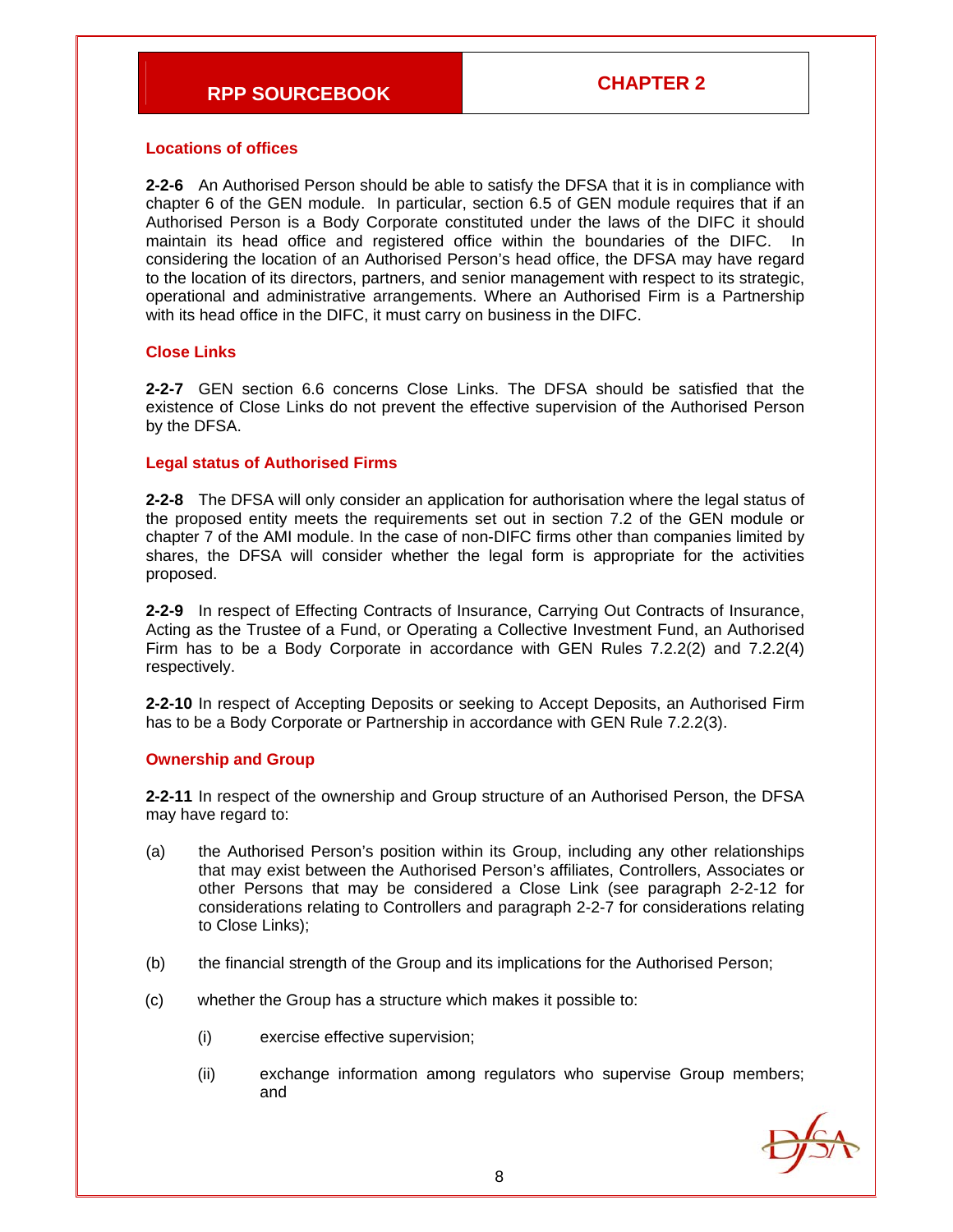- (iii) determine the allocation of responsibility among the relevant regulators;
- (d) any information provided by other regulators or third parties in relation to the Authorised Person or any entity within its Group; and
- (e) whether the Authorised Person or its Group is subject to any adverse effect or considerations arising from a country or countries of incorporation, establishment and operations of any member of its Group. In considering such matters, the DFSA may also have regard to the type and level of regulatory oversight in the relevant country or countries of the Group members, the regulatory infrastructure and adherence to internationally held conventions and standards that the DFSA may have adopted in its Rules.

#### **Controllers**

**2-2-12** In respect of the Controllers of an Authorised Person, the DFSA may, taking into account the nature, scale and complexity of the firm's business and organisation, have regard to:

- (a) the background, history and principal activities of the Authorised Person's Controllers, including that of the Controller's Directors, Partners or other officers associated with the Authorised Person, and the degree of influence that they are, or may be, able to exert over the Authorised Person and/or its activities;
- (b) where the Controller will exert significant management influence over the Authorised Person, the reputation and experience of the Controller or any individual within the Controller;
- (c) the financial strength of a Controller and its implications for the Authorised Person's ability to ensure the sound and prudent management of its affairs, in particular where such a Controller agrees to contribute any funds or other financial support such as a guarantee or a debt subordination agreement in favour of the Authorised Firm; and
- (d) whether the Authorised Person is subject to any adverse effect or considerations arising from the country or countries of incorporation, establishment or operations of a Controller. In considering such matters, the DFSA may have regard to, among other things, the type and level of regulatory oversight which the Controller is subject to in the relevant country or countries and the regulatory infrastructure and adherence to internationally held conventions and standards that the DFSA may have adopted in its Rules.

**2-2-13** Where the DFSA has any concerns relating to the fitness and propriety of an applicant for a licence stemming from a Controller of such a person, the DFSA may consider imposing licence conditions designed to address such concerns. For example, the DFSA may impose, in the case of a start-up, a licence condition that there should be shareholder agreement to resort to an effective shareholder dispute resolution mechanism.

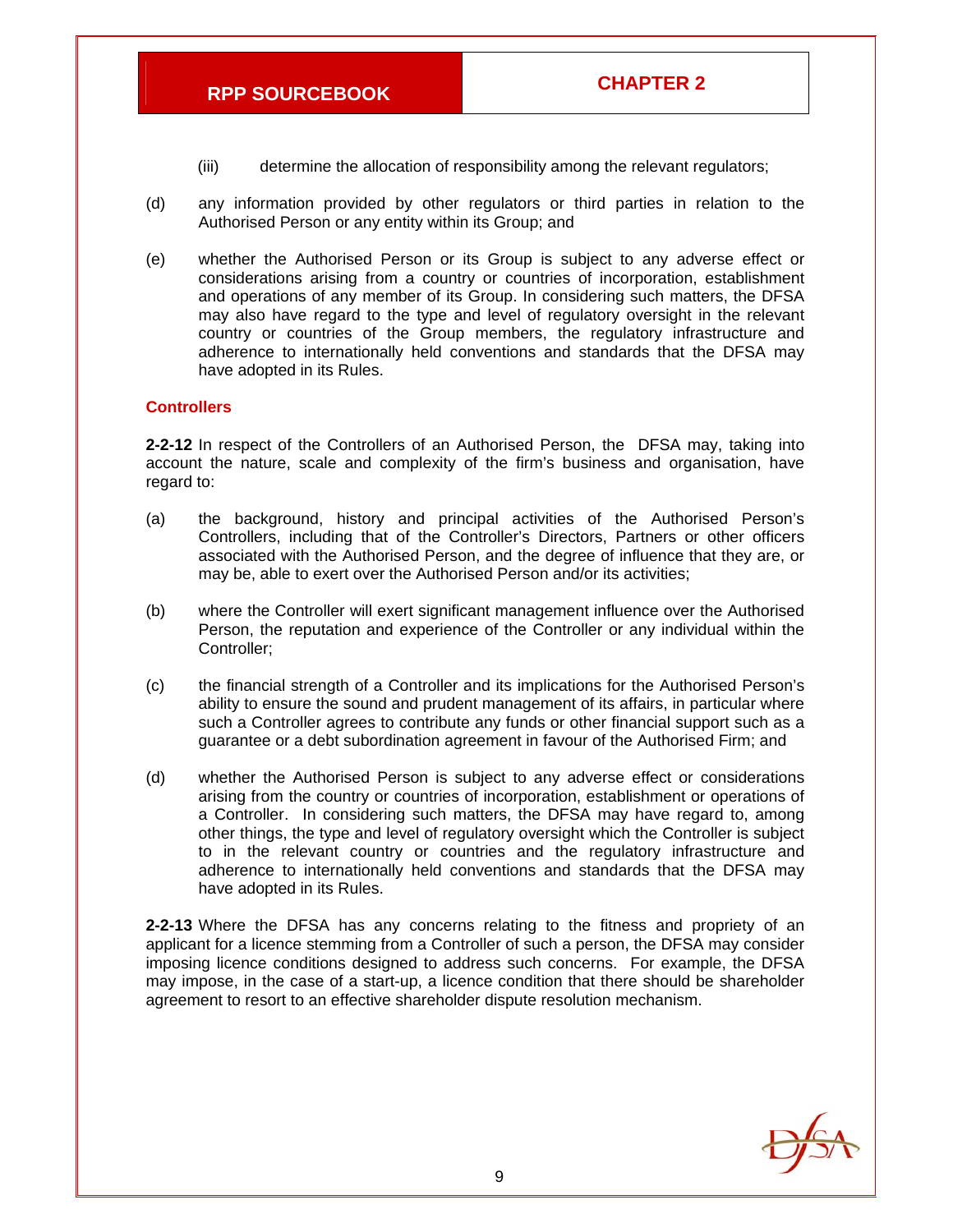#### **Resources, Systems and Controls**

**2-2-14** The DFSA may have regard to whether the Authorised Person has sufficient resources, including the appropriate systems and controls (including those set out in chapter 5 of the GEN module), such as:

- (a) the Authorised Person's financial resources and whether it complies, or will comply, with any applicable financial Rules, and whether the Authorised Person appears in a position to be able to continue to comply with such Rules;
- (b) the extent to which the Authorised Person is or may be able to secure additional capital in a form acceptable to the DFSA where this appears likely to be necessary at any stage in the future;
- (c) the availability of sufficient competent human resources to conduct and manage the Authorised Person's affairs, in addition to the availability of sufficient Authorised Individuals to conduct and manage the Authorised Person's Financial Services;
- (d) whether the Authorised Person has sufficient and appropriate systems and procedures in order to support, monitor and manage its affairs, resources and regulatory obligations in a sound and prudent manner;
- (e) whether the Authorised Person has appropriate anti money laundering procedures and systems designed to ensure full compliance with applicable money laundering and counter terrorism legislation, and relevant UN Security Council sanctions and resolutions, including arrangements to ensure that all relevant staff are aware of their obligations;
- (f) the impact of other members of the Authorised Person's Group on the adequacy of the Authorised Person's resources and in particular, though not exclusively, the extent to which the Authorised Person is or may be subject to consolidated prudential supervision by the DFSA or another Financial Services Regulator;
- (g) whether the Authorised Firm is able to provide sufficient evidence about the source of funds available to it, to the satisfaction of the DFSA. This is particularly relevant in the case of a start-up entity; and
- $(h)$  the matters specified in paragraph 2-2-12(c).

#### **Authorised Firms - Collective suitability of individuals or other persons connected to the Authorised Firm**

**2-2-15** Notwithstanding that individuals performing Licensed Functions are required to be Authorised Individuals and that an Authorised Firm is required to appoint certain Authorised Individuals to certain functions as stated in chapter 7 of the GEN module, the DFSA will also consider:

(a) the collective suitability of all of the Authorised Firm's staff taken together, and whether there is a sufficient range of individuals with appropriate knowledge, skills and experience to understand, operate and manage the Authorised Firm's affairs in a sound and prudent manner;

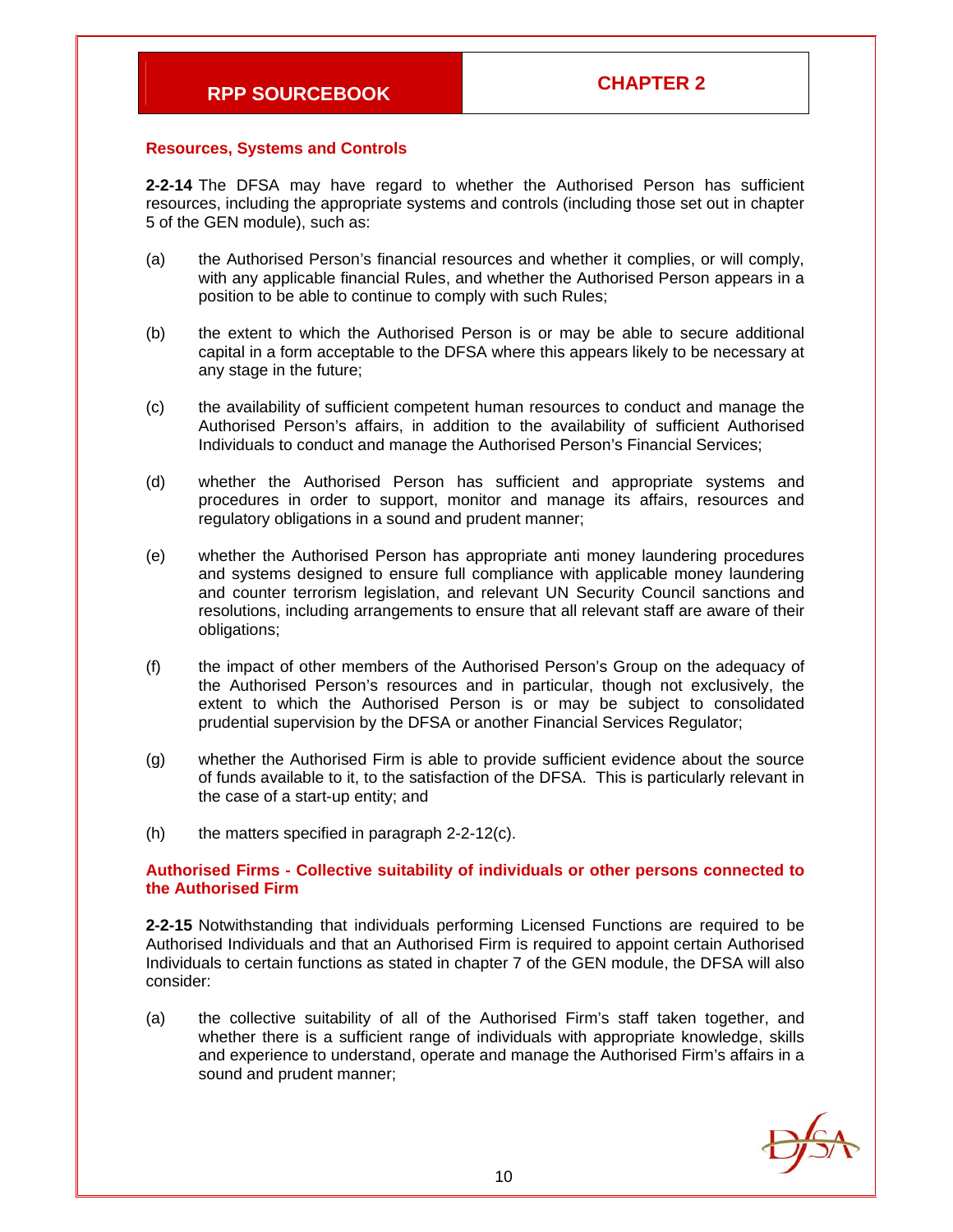- (b) the composition of the Governing Body of the Authorised Firm. The factors that would be taken into account by the DFSA in this context include, depending on the nature, scale and complexity of the firm's business and its organisational structure, whether:
	- (i) the Governing Body has a sufficient number of members with relevant knowledge, skills and expertise among them to provide effective leadership, direction and oversight of the Authorised Firm's business. For this purpose, the members of the Governing Body should be able to demonstrate that they have, and would continue to maintain, including through training, necessary skills, knowledge and understanding of the firm's business to be able to fulfil their roles;
	- (ii) the individual members of the Governing Body have the commitment necessary to fulfil their roles, demonstrated, for example, by a sufficient allocation of time to the affairs of the firm and reasonable limits on the number of memberships held by them in other Boards of Directors or similar positions. In particular, the DFSA will consider whether the membership in other Boards of Directors or similar positions held by individual members of the Governing Body has the potential to conflict with the interests of the Authorised Firm and its customers and stakeholders; and
	- (iii) there is a sufficient number of independent members on the Governing Body. The DFSA will consider a member of the Governing Body to be "Independent" if he is found, on reasonable grounds by the Governing Body, to be independent in character and judgement and able to make decisions in a manner that is consistent with the best interests of the Authorised Firm;
- (c) the position of the Authorised Firm in any Group to which it belongs;
- (d) the individual or collective suitability of any Person or Persons connected with the Authorised Firm;
- (e) the extent to which the Authorised Firm has robust human resources policies designed to ensure high standards of conduct and integrity in the conduct of its activities;
- (f) whether the Authorised Firm has appointed auditors, actuaries and advisers with sufficient experience and understanding in relation to the nature of the Authorised Firm's activities; and
- (g) whether the remuneration structure and strategy adopted by the Authorised Firm is consistent with the requirements in GEN Rule 5.3.31(1).

#### **Authorised Market Institutions – Other Considerations**

**2-2-16** In determining whether an Authorised Market Institution has satisfied its Licensing Requirements set out in AMI Rule 7.2.2, the DFSA will, in addition to the matters raised in this chapter, consider:

(a) its arrangements, policies and resources for fulfilling its obligations under the Licensing Requirements;

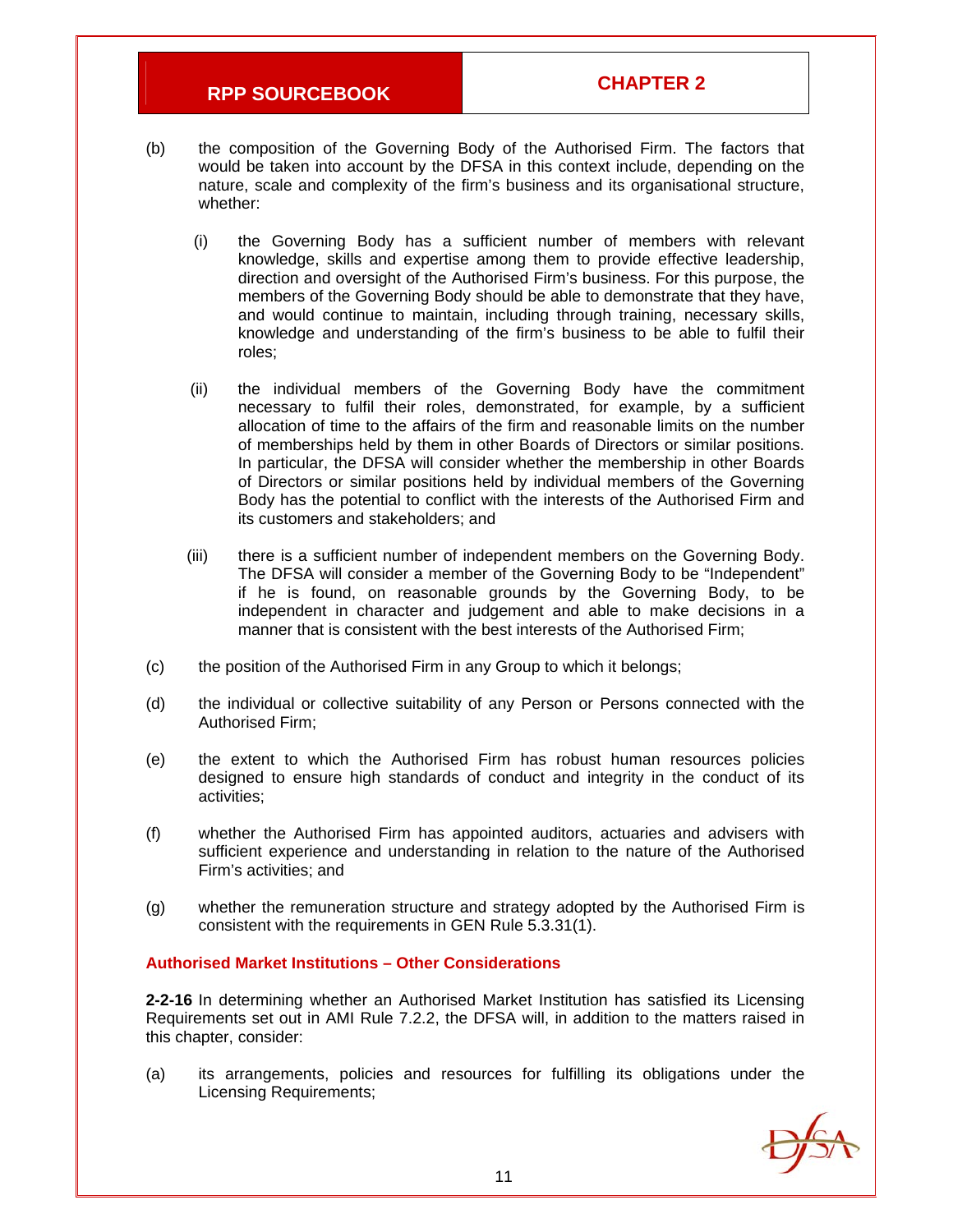- (b) its arrangements for managing conflicts and potential conflicts between its commercial interest and applicable regulatory requirements;
- (c) the extent to which its constitution and organisation provide for effective governance;
- (d) the arrangements made to ensure that the Governing Body has effective oversight of its Regulatory Functions;
- (e) the access the Key Individuals have to the Governing Body;
- (f) the size and composition of the Governing Body including:
	- (i) the number of independent members on the Governing Body;
	- (ii) the number of members of the Governing Body who represent Members of the Authorised Market Institution or other persons and the types of persons whom they represent; and
	- (iii) the number and responsibilities of any members of the Governing Body with executive roles within the Authorised Market Institution.
- (g) the structure and organisation of its Governing Body, including any distribution of responsibilities among its members and committees;
- (h) the integrity, relevant knowledge, skills and expertise of the members of the Governing Body to provide effective leadership, direction and oversight of the Authorised Market Institution's business. For this purpose, such individuals should be able to demonstrate that they have, and would continue to maintain, including through training, necessary skills, knowledge and understanding of the Authorised Market Institution's business to be able to fulfil their roles;
- (i) the commitment necessary by the members of the Governing Body to fulfil their roles effectively, demonstrated, for example, by a sufficient allocation of time to the affairs of the Authorised Market Institution and reasonable limits on the number of memberships held by them in other Boards of Directors or similar positions. In particular, the DFSA will consider whether the membership in other Boards of Directors or similar positions held by individual members of the Governing Body has the potential to conflict with the interests of the Authorised Market Institution and its stakeholders;
- (j) the integrity, qualifications and competence of its Key Individuals;
- (k) its arrangements for ensuring that it employs individuals who are honest and demonstrate integrity;
- (l) the independence of its regulatory and listings departments from its commercial departments; and
- (m) whether the remuneration structure and strategy adopted by the Authorised Market Institution is consistent with the requirements in GEN Rule 5.3.31(1).

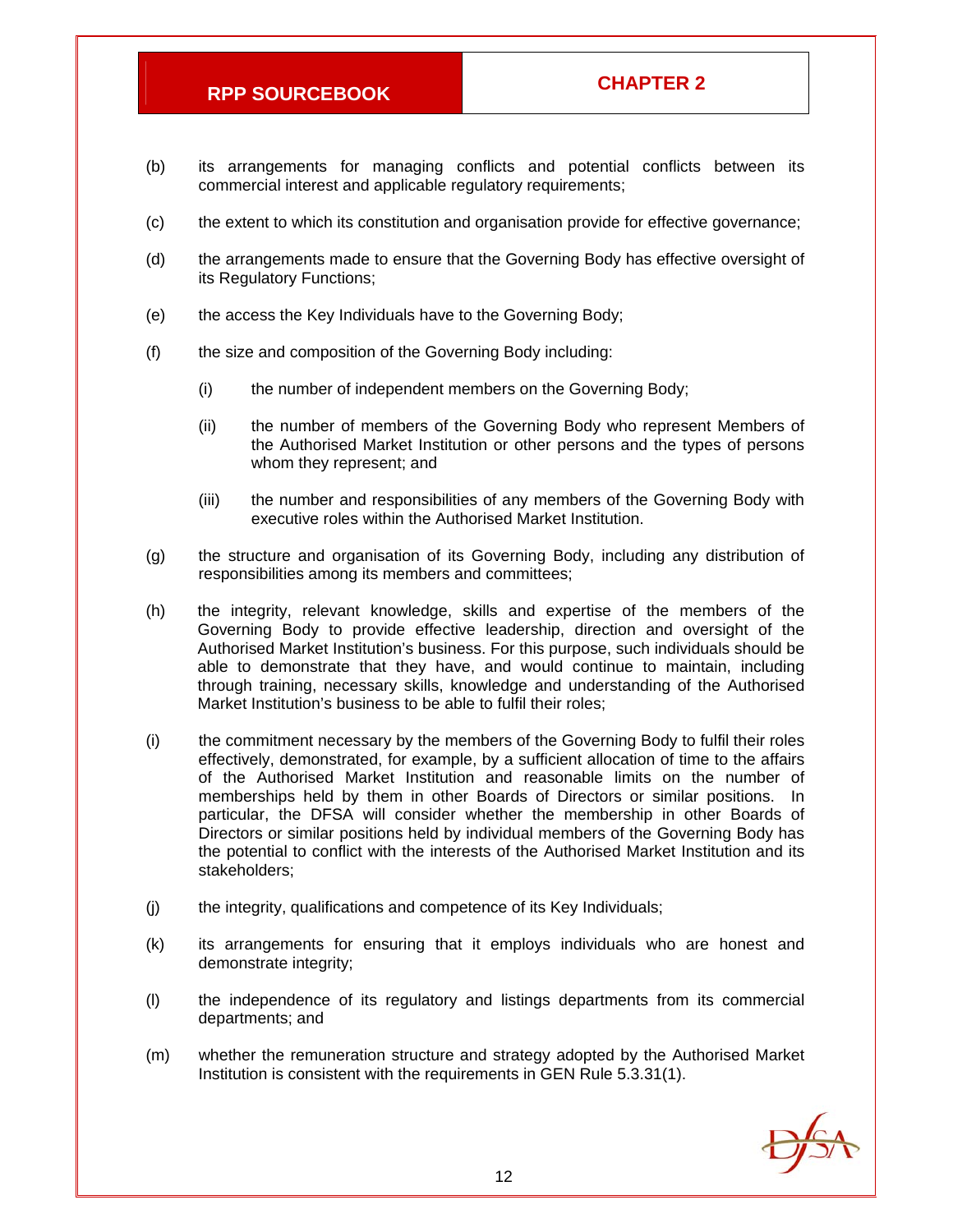**2-2-17** The DFSA will consider a Director to be "independent" if the Director is found, on the reasonable determination by the Governing Body, to:

- (a) be independent in character and judgement; and
- (b) have no relationships or circumstances which are likely to affect or could appear to affect the Director's judgement in a manner other than in the best interests of the Authorised Market Institution.

**2-2-18** In forming a determination the Governing Body should consider the length of time the Director has served as a member of the Governing Body and whether the relevant Director:

- (a) has been an employee of the Authorised Market Institution or group within the last five years;
- (b) has or has had, within the last three years, a material business relationship with the Authorised Market Institution, either directly or as a Partner, shareholder, Director or senior employee of a body that has such a relationship with the Authorised Market Institution;
- (c) receives or has received, in the last three years, additional remuneration or payments from the Authorised Market Institution apart from a Director's fee, participates in the Authorised Market Institution's share option, or a performancerelated pay scheme, or is a member of the Authorised Market Institution's pension scheme;
- (d) is or has been a Director, Partner or Employee of a firm which is the Authorised Market Institution's auditor;
- (e) has close family ties with any of the Authorised Market Institution's advisors, Directors or senior employees;
- (f) holds cross directorships or has significant links with other Directors through involvement in other bodies; or
- (g) represents a significant shareholder.

#### **2-3 ASSESSING THE FITNESS AND PROPRIETY OF AUTHORISED INDIVIDUALS AND PRINCIPAL REPRESENTATIVES**

#### **Introduction**

**2-3-1** This section sets out the matters which the DFSA takes into consideration when assessing the fitness and propriety of an Authorised Individual or Principal Representative under section 7.6 of the GEN module and section 4.2 of the REP module, respectively.

**2-3-2** In order to assess the fitness and propriety of a proposed Authorised Individual or Principal Representative, the DFSA may request an interview with the proposed individual.

**2-3-3** In respect of Authorised Individuals, Article 53(2) of the Regulatory Law 2004 provides that applications for Authorised Individual status in respect of Licensed Function

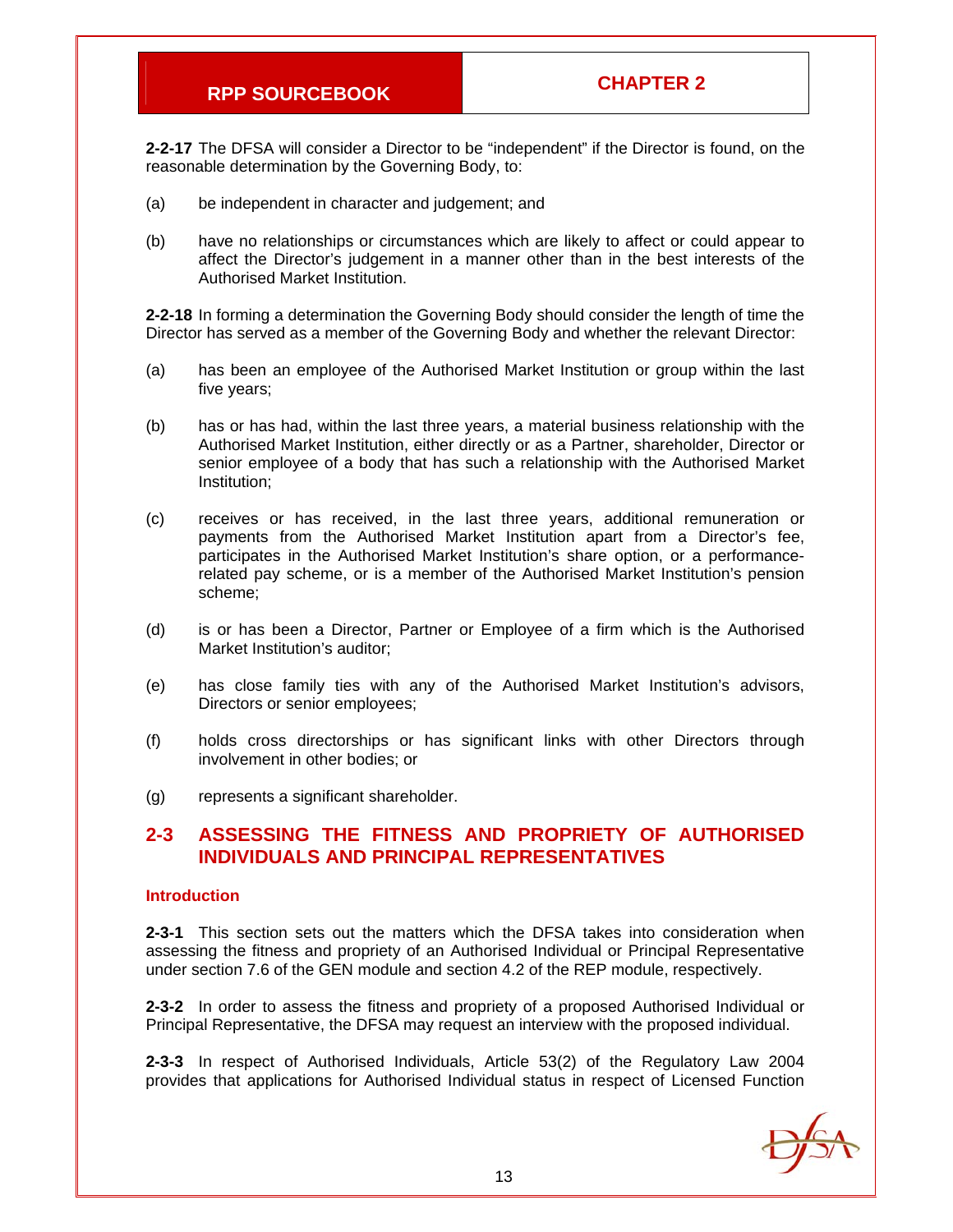roles must be made by both the individual seeking to be authorised and the Authorised Firm for which that individual is to perform services.

**2-3-4** Under Articles 55 & 56 of the Regulatory Law 2004, the DFSA may reject an application for Authorised Individual status or extension to such status or grant Authorised Individual status or extension to such status with or without conditions and restrictions.

#### **Integrity**

**2-3-5** In determining whether an individual has satisfied the DFSA as to his integrity, the DFSA may have regard to matters including, but not limited to, the following:

- (a) the propriety of an individual's conduct whether or not such conduct may have resulted in the commission of a criminal offence, the contravention of a law or the institution of legal or disciplinary proceedings of whatever nature;
- (b) a conviction or finding of guilt in respect of any offence, other than a minor road traffic offence, by any court of competent jurisdiction;
- (c) whether the individual has ever been the subject of disciplinary proceedings by a government body or agency or any recognised self regulatory organisation or other professional body;
- (d) a contravention of any provision of financial services legislation or of rules, regulations, statements of principle or codes of practice made under or by a recognised self regulatory organisation, Authorised Market Institution, regulated exchange or regulated clearing house or Financial Services Regulator;
- (e) a refusal or restriction of the right to carry on a trade, business or profession requiring a licence, registration or other authority;
- (f) a dismissal or a request to resign from any office or employment;
- (g) whether an individual has been or is currently the subject of or has been concerned with the management of a Body Corporate which has been or is currently the subject of an investigation into an allegation of misconduct or malpractice;
- (h) an adverse finding in a civil proceeding by any court of competent jurisdiction of fraud, misfeasance or other misconduct, whether in connection with the formation or management of a corporation or otherwise;
- (i) an adverse finding or an agreed settlement in a civil action by any court or tribunal of competent jurisdiction resulting in an award against the individual in excess of \$10,000 or awards that total more than \$10,000;
- (j) an order of disqualification as a director or to act in the management or conduct of the affairs of a corporation by a court of competent jurisdiction or regulator;
- (k) whether the individual has been a director, or concerned in the management of, a body corporate which has gone into liquidation or administration whilst that person was connected with that body corporate or within one year of such a connection;

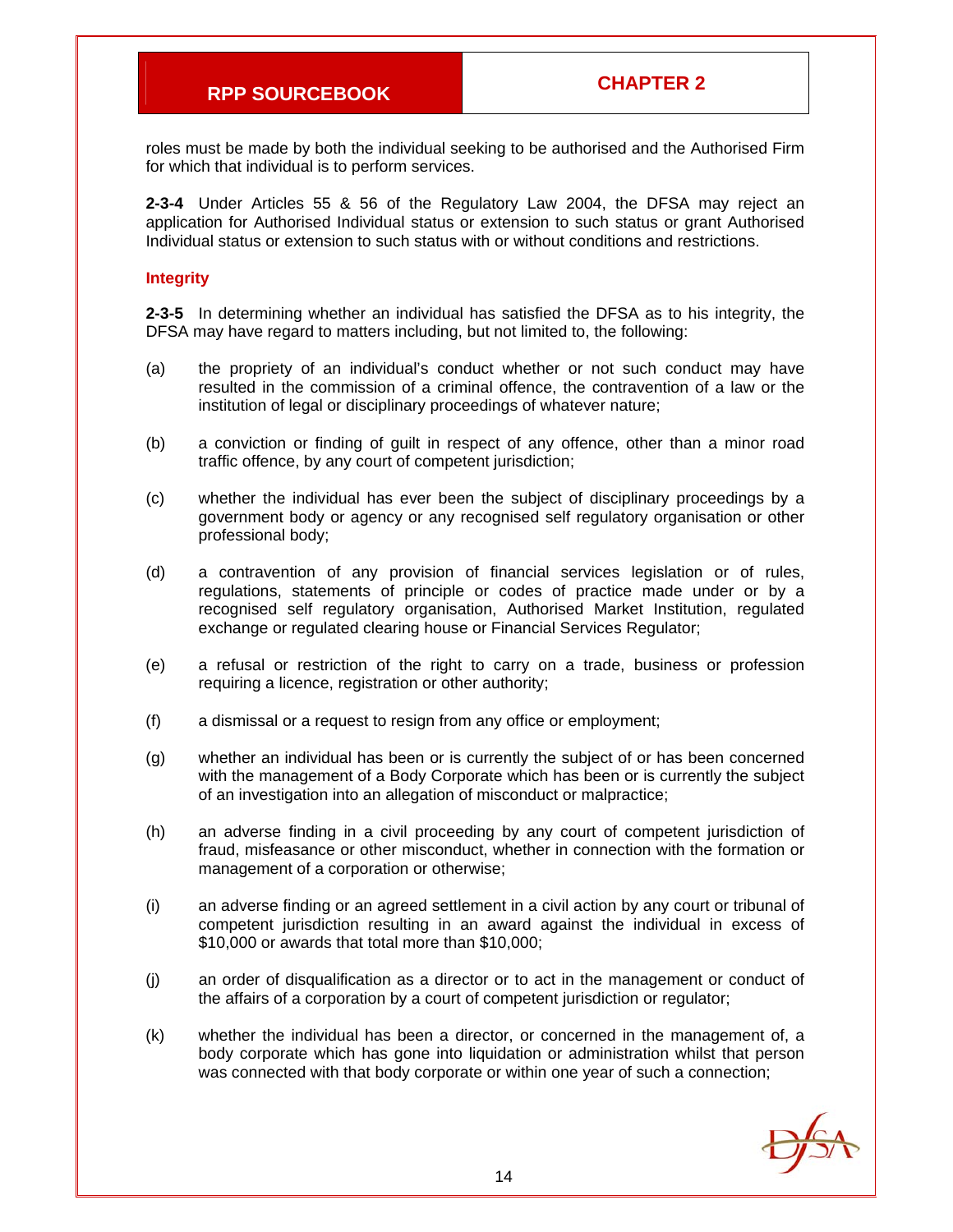- (l) whether the individual has been a partner or concerned in the management of a partnership where one or more partners have been made bankrupt whilst that person was connected with that partnership or within a year of such a connection;
- (m) whether the individual has been the subject of a complaint in connection with a financial service, which relates to his integrity, competence or financial soundness;
- (n) whether the individual has been censured, disciplined, publicly criticised by, or has been the subject of a court order at the instigation of, the DFSA, or any officially appointed inquiry, or Financial Services Regulator; and
- (o) whether the individual has been candid and truthful in all his dealings with the DFSA.

#### **Competence and capability**

**2-3-6** In determining the competence and capability of an individual, the DFSA may have regard to any factors, whether in the U.A.E. or elsewhere including, whether an individual is capable of performing functions which his Authorised Firm employs or intends to employ him to perform. A relevant factor may also include evidence of appropriate qualifications, including for example, the bespoke examination offered by the Chartered Institute for Securities and Investment in respect of DIFC Laws and Rules.

#### **Financial soundness**

**2-3-7** In determining the financial soundness of an individual, the DFSA may have regard to any factors including, but not limited to, the following:

- (a) whether an individual is able to meet his debts as they fall due; and
- (b) whether an individual has been adjudged bankrupt, had a receiver or an administrator appointed, had a bankruptcy petition served on him, had his estate sequestrated, entered into a deed of arrangement (or any contract in relation to a failure to pay due debts) in favour of his creditors or, within the last 10 years, has failed to satisfy a judgement debt under a court order, whether in the U.A.E. or elsewhere.

#### **2-4 WAIVERS DURING AUTHORISATION**

**2-4-1** An applicant for authorisation may request a waiver whilst its application for authorisation is being processed. In some circumstances, the applicant may need to work with the DFSA in developing the waiver and may not be required to use the formal application process. However, the written consent to the waiver by the Authorised Person will then be required once the applicant is authorised.

#### **2-5 START-UP ENTITIES IN THE DIFC**

#### **General**

**2-5-1** This section replaces DFSA Policy Statement 2/2005 on Start Up Entities in the DIFC — as amended on 16 February 2006.

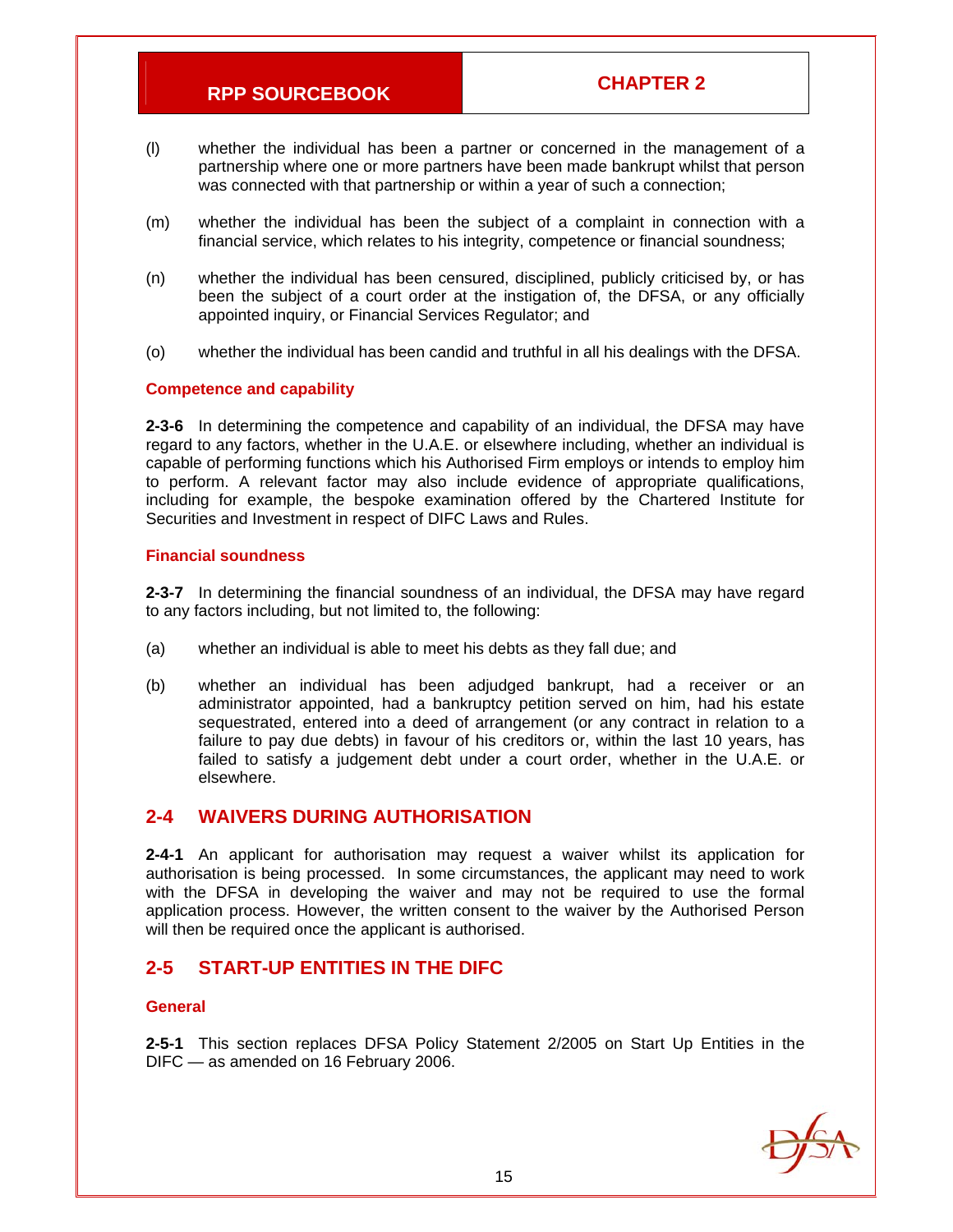#### **What are "Start up Entities"?**

- **2-5-2** Start up entities are, either:
- (a) new financial services businesses; or
- (b) existing financial services businesses which have never been subject to financial services regulation, for whatever reason.

**2-5-3** This section is designed to serve as a guide to assist start up entities which are interested in applying for authorisation by the DFSA to conduct Financial Services in or from the DIFC. This section sets out the information required to support an application and indicates the criteria that the DFSA may apply in the authorisation process. Start ups, as with any other applicants, will be required to satisfy all relevant aspects of the DFSA's rules and authorisation process prior to being granted a licence.

**2-5-4** Considering the restriction in Article 4(1) (a) of the Federal Law No 8 of 2004, the DFSA may not authorise a new entity proposing to form in the DIFC to carry out banking activities, unless it is a branch or a wholly owned subsidiary of an existing bank or a joint venture between parties, in which each party must be an existing bank. In formulating this policy the DFSA recognises that it is not practical to provide information on the application of the policy to every possible scenario. Therefore, interested parties are invited to contact the DFSA if they have questions about the application of the policy to their particular circumstances.

#### **The DFSA's Risk Based Approach to Start Up Entities: Broad Risk Categories**

**2-5-5** Any consideration of an application for authorisation received by the DFSA is likely to involve an assessment of the risks posed to the objectives of the DFSA by the proposed activities of the applicant. Whilst the broad categories of risks for all applicants will be the same, the nature of those risks within start up entities will be unique, as start ups do not have a regulatory track record upon which the DFSA may place reliance. In the case of a new business, even where senior management has substantial experience and relevant competence in the business sector, this does not necessarily imply an ability to create and sustain an adequate management control environment and compliance culture, particularly when faced with all the other issues of establishing a new business.

**2-5-6** In the case of an existing, but previously unregulated business, any existing control environment and compliance culture may not have been subject to external independent regulatory scrutiny and the additional regulatory reporting requirements which apply to an authorised firm.

**2-5-7** The broad categories of risk and some of the unique elements of those risk categories that apply to start up entities include financial risk, governance risk, business/operational risk and compliance risk.

#### **Financial Risk**

**2-5-8** All applicants are required to demonstrate a sound initial capital base and funding and to meet the relevant prudential requirements of the DFSA rulebook, on an on-going basis. This may include holding sufficient capital to cover expenses on a zero revenue

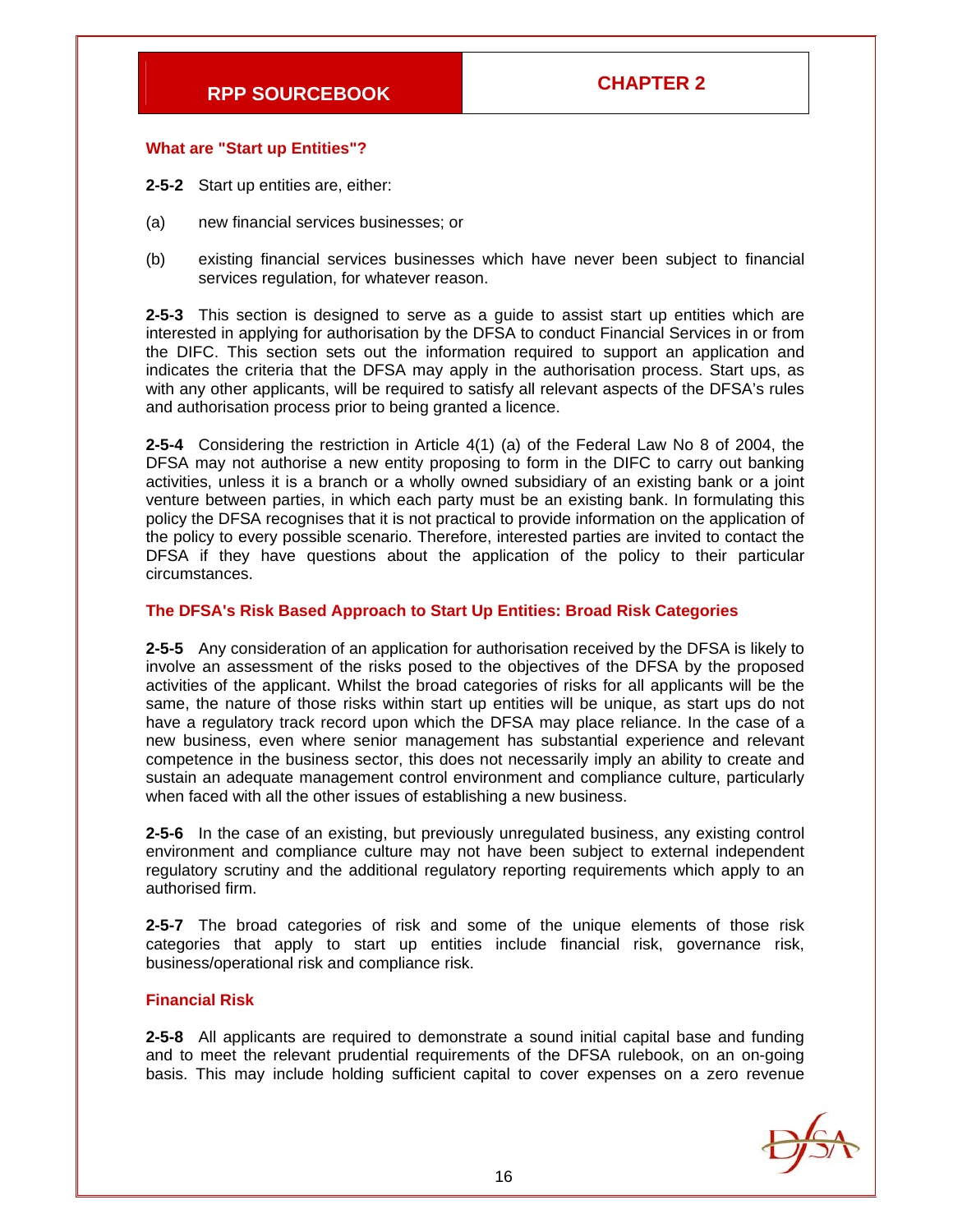basis. Inevitably, start up entities face greater financial risks as they seek to establish and grow a new business.

**2-5-9** In addition to the risks associated with the financial viability of the start up entity, particular attention may be focussed on the clarity and the verifiable source of the initial capital funding. Start up entities may be required to disclose the source of their funds and the history of those funds for at least the previous 12 months.

#### **Governance Risk**

**2-5-10** All applicants are required to demonstrate robust governance arrangements together with the fitness and integrity of all controllers, directors and senior management. The DFSA is aware that management control, in smaller start ups especially, may lie with one or two dominant individuals who may also be amongst the owners of the firm. In such circumstances, the DFSA would expect the key business and control functions (i.e. risk management, compliance and internal audit) to be subject to appropriate oversight arrangements which reflect the size and complexity of the business. Applicants can assist the DFSA by describing in detail the ownership structure, high level controls and clear reporting lines which demonstrate an adequate segregation of duties.

**2-5-11** The DFSA may request details of the background, history and ownership of the start up entity and, where applicable, its Group. Similar details relating to the background, history and other interests of the directors of the start up entity may also be required. Where it considers it necessary to do so, the DFSA may undertake independent background checks on such material. A higher degree of due diligence will apply to individuals involved in start up entities and there would be an expectation that the entity itself will have conducted detailed background checks, which may then be verified by the DFSA.

#### **Business/Operational Risk**

**2-5-12** All applicants are required to establish appropriate systems and control environment to demonstrate that the affairs of the firm are managed and controlled effectively. The nature of the systems and controls may depend on the nature, size and complexity of the business. Start up entities may wish to consider which additional systems and controls may be appropriate in the initial period of operation following launch, such as increased risk or compliance monitoring. Due to the unproven track record of start up entities, the DFSA may impose restrictions on the business activities of the entity or a greater degree and intensity of supervision until such a track record is established.

#### **Compliance Risk**

**2-5-13** The Senior Executive Officer within all Authorised Firms is expected to take full responsibility for ensuring compliance with the DFSA rules by establishing a strong compliance culture which is fully embedded within the organisation. To this end, a start up entity will be required to appoint a UAE resident Compliance Officer and Money Laundering Reporting Officer (MLRO) with the requisite skills and relevant experience in compliance and anti money laundering duties. The individuals fulfilling these roles within start up entities may be expected to demonstrate to the DFSA their competence to perform the proposed role and adequate knowledge of the relevant sections of the DFSA rulebook and, in the case of the MLRO, the wider anti-money laundering legislation and related provisions.

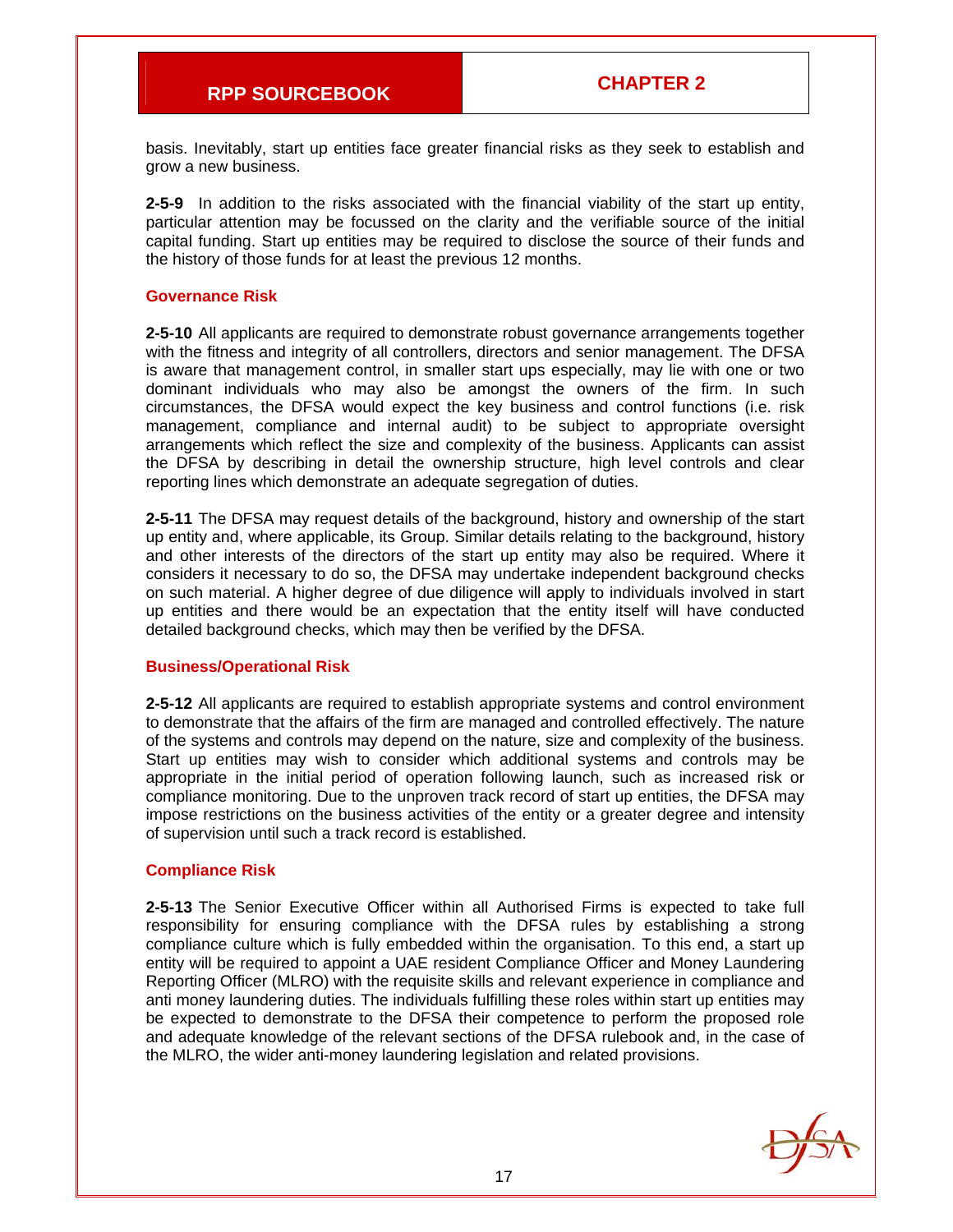#### **Main Information Requirements**

**2-5-14** The main information requirements are the same for all applicants, including start ups, and each application will be assessed on its own merits. It may help if start up applicants consider the risk categories set out above and how they will address the particular risks raised by their start up proposition.

**2-5-15** A key document will be the regulatory business plan submitted in support of the application. It will facilitate the application process if applicants cover the following areas within this submission:

- (a) An Introduction and background;
- (b) Strategy and rationale for establishing in the DIFC;
- (c) Organisational structure;
- (d) Management structure;
- (e) Proposed resources;
- (f) High level controls;
- (g) Risk management;
- (h) Operational controls;
- (i) Systems overview; and
- (j) Financial projections.

**2-5-16** Start up applicants may find it useful to include diagrams illustrating corporate structures, and, where applicable, group relationships, governance arrangements, organisational design, clear reporting lines, business process flows and systems environments.

**2-5-17** Comprehensively addressing these areas and detailing how the key risks will be identified, monitored and controlled may significantly assist the DFSA in determining applications from start up entities.

#### **2-6 APPLICATION FOR A RETAIL ENDORSEMENT**

**2-6-1** Section 7.3 of the GEN module provides that an applicant intending to carry on a Financial Service with a Retail Client requires an endorsement on its Licence.

**2-6-2** When assessing an application for a Retail Endorsement, the DFSA may consider, among other things, the following:

(a) the adequacy of an applicant's systems and controls for carrying on Financial Services with a Retail Client;

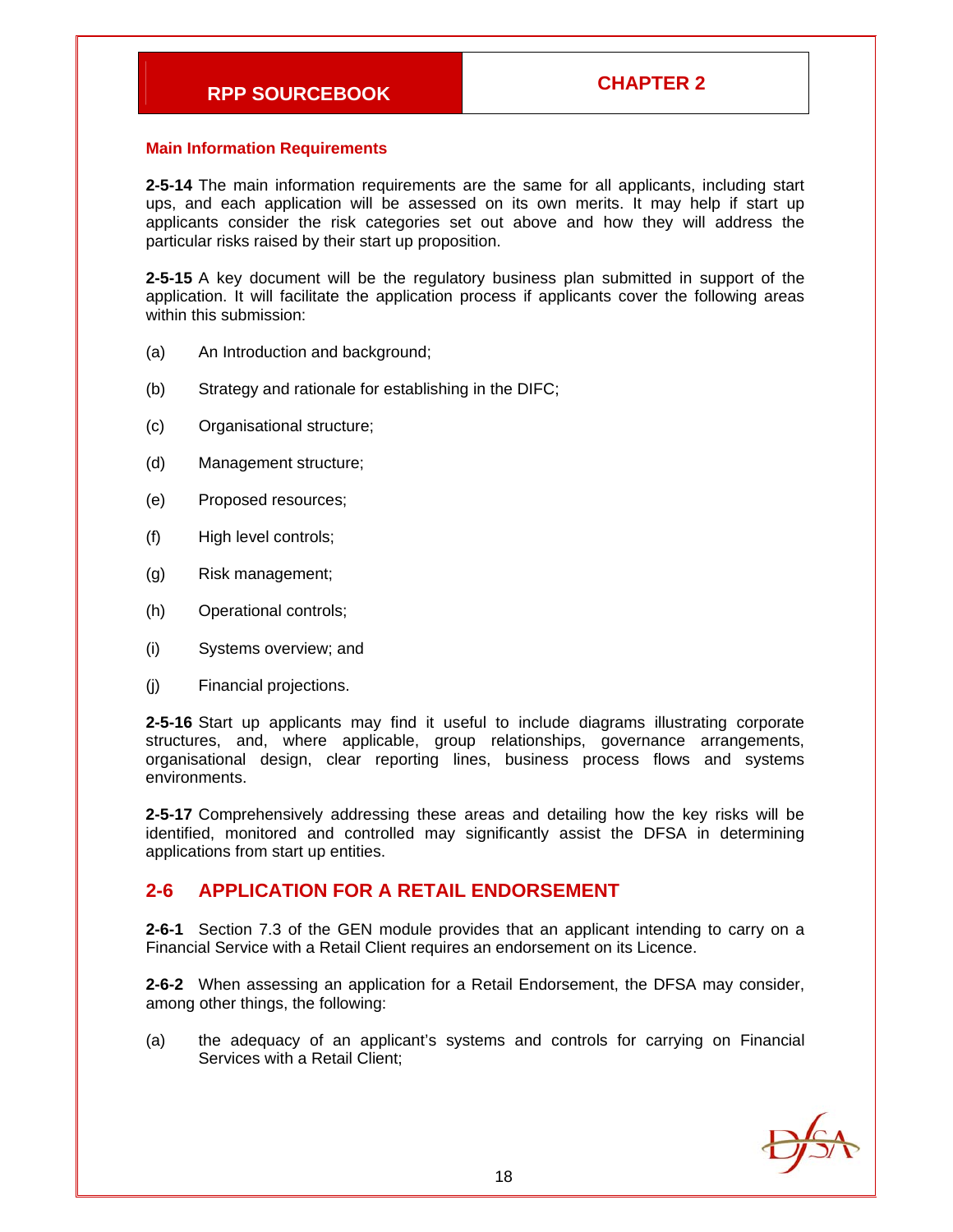- (b) whether the applicant is able to demonstrate that its systems and controls (including policies and procedures) adequately provide for, among other things, compliance with the requirements specifically dealing with Retail Clients in the COB module, in particular:
	- (i) marketing materials intended for Retail Clients;
	- (ii) the content requirements for Client Agreements for Retail Clients;
	- (iii) the suitability assessment for recommending a financial product for a Retail Client;
	- (iv) the disclosure of fees and commissions, and any inducements, to a Retail Client; and
	- (v) the segregation of Client Money and/or Client Investments, where relevant;
- (c) whether the applicant has adequate systems and controls to ensure, on an on-going basis, that its Employees remain competent and capable to perform the functions which are assigned to them, including any additional factors that may be relevant if their functions involve interfacing with Retail Clients; and
- (d) the adequacy of the applicant's Complaints handling policies and procedures. An applicant's policies and procedures must provide for fair, consistent and prompt handling of complaints. In addition to the matters set out in Chapter 9 of the GEN module, the policies and procedures should explicitly deal with how the applicant ensures that:
	- (i) Employees dealing with Complaints have adequate training and competencies to handle Complaints, as well as impartiality and sufficient authority (see GEN Rules 5.3.19, 9.2.7 and 9.2.8);
	- (ii) a Retail Client is made aware of the firm's Complaints handling policies and procedures before obtaining its services (see COB Rule A2.1.2(1)(h)); and
	- (iii) the applicant's Complaints handling policies and procedures are freely available to any Retail Client upon request (see COB Rule 9.2.11).

#### **2-7 APPLICATION FOR AN ISLAMIC ENDORSEMENT**

**2-7-1** Pursuant to Article 9 of the Law Regulating Islamic Financial Business 2004, in order to conduct Islamic Financial Business, an Authorised Person must have an endorsed Licence authorising it to conduct business either as an Islamic Financial Institution or as an Islamic Window. Conducting Islamic Financial Business means carrying on one or more Financial Services in accordance with Shari'a.

**2-7-2** An Authorised Person who is granted an endorsement to operate an Islamic Window may conduct some of its Financial Service activities in a conventional manner while conducting its Islamic Financial Business through the Islamic Window.

**2-7-3** The DFSA may grant an Islamic Endorsement only if it is satisfied that the applicant has demonstrated that it has the systems and controls in place to undertake Islamic

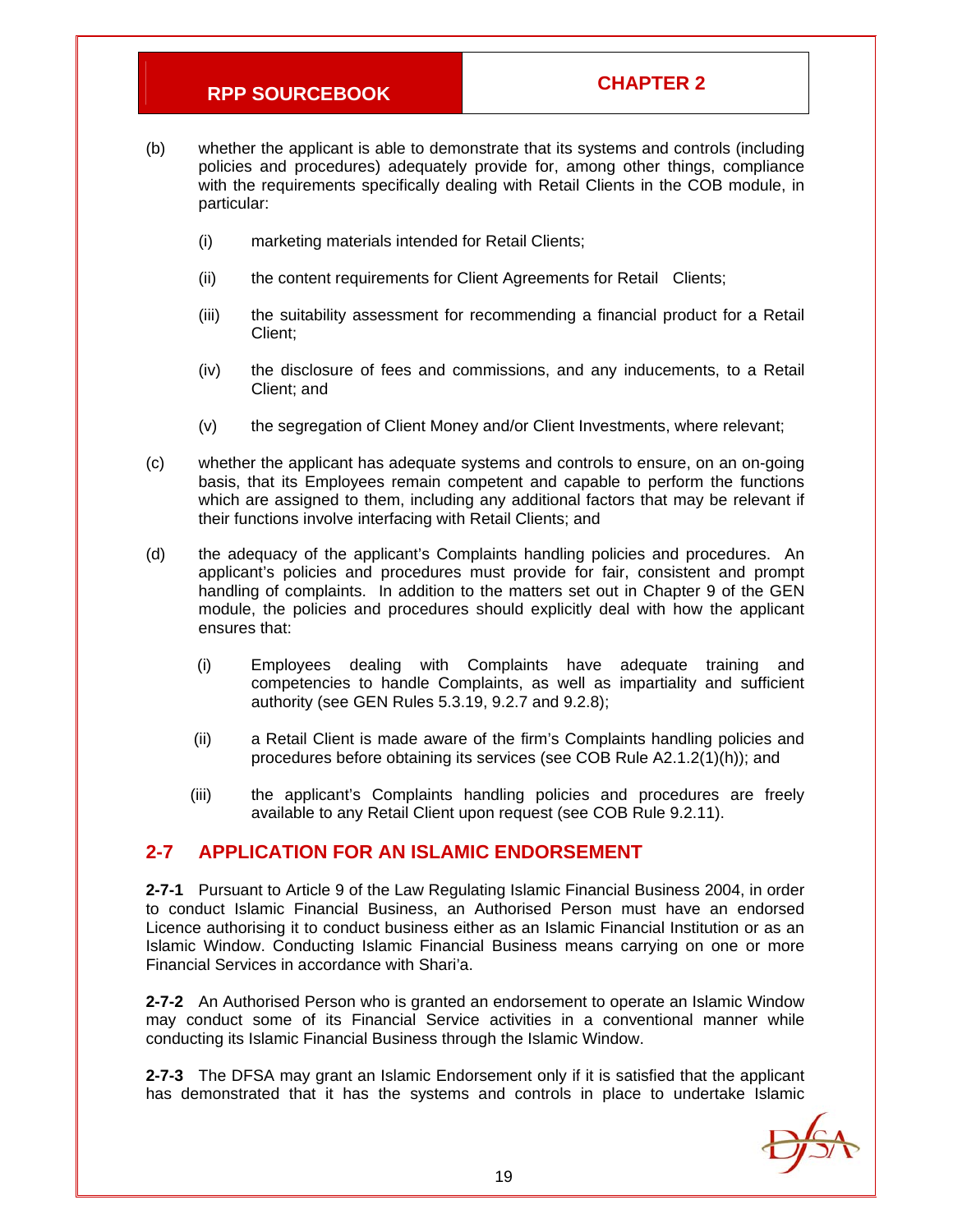Financial Business. In deliberating over the granting of an Islamic Endorsement, the DFSA may consider, among other things, those matters set out in the IFR module of DFSA's Rulebook.

### **2-8 APPLICATION TO BE A REPRESENTATIVE OFFICE**

**2-8-1** An applicant seeking to become a Representative Office will need to comply with requirements including those set out in the REP module and take note of any applicable matters set out in section 2-2 of the RPP.

**2-8-2** In assessing an application for a Representative Office, the DFSA is likely to assess matters including whether:

- (a) the proposed activities to be undertaken by the applicant are consistent with the Financial Service activity of Operating a Representative Office as described in section 2.26 of the GEN module; and
- (b) the applicant is incorporated and regulated by a Financial Services Regulator in a jurisdiction other than the DIFC.

**2-8-3** Further general information in relation to the DFSA's Representative Office regime can be located in a Question and Answer document accessible on:

http://www.dfsa.ae/Pages/DFSALibrary/DFSAPublications/Publications.aspx

### **2-9 APPLICATION TO BE AN ANCILLARY SERVICE PROVIDER**

**2-9-1** An applicant seeking to become an Ancillary Service Provider will need to comply with requirements including those set out set out in the ASP module.

**2-9-2** In respect of Ancillary Service Providers, Article 44(1) of the Regulatory Law 2004 prohibits a Person from carrying on an Ancillary Service in or from the DIFC unless the Person is registered as an Ancillary Service Provider.

**2-9-3** Chapter 4 of the ASP module outlines some of the matters required to be addressed when making an application to carry on Ancillary Services. The activities which constitute Ancillary Services are defined in the ASP module as Providing Legal Services and Providing Accountancy Services.

**2-9-4** ASP Rule 4.2.2 provides that applications for registration as an Ancillary Service Provider may be submitted only by a Body Corporate or Partnership.

**2-9-5** The DFSA will have particular regard to whether the firm, or anyone in a position of influence in or over it, has criminal convictions or been the subject of adverse findings by courts or regulatory authorities in the UAE or elsewhere, or is known to have engaged in dishonest or improper business practices.

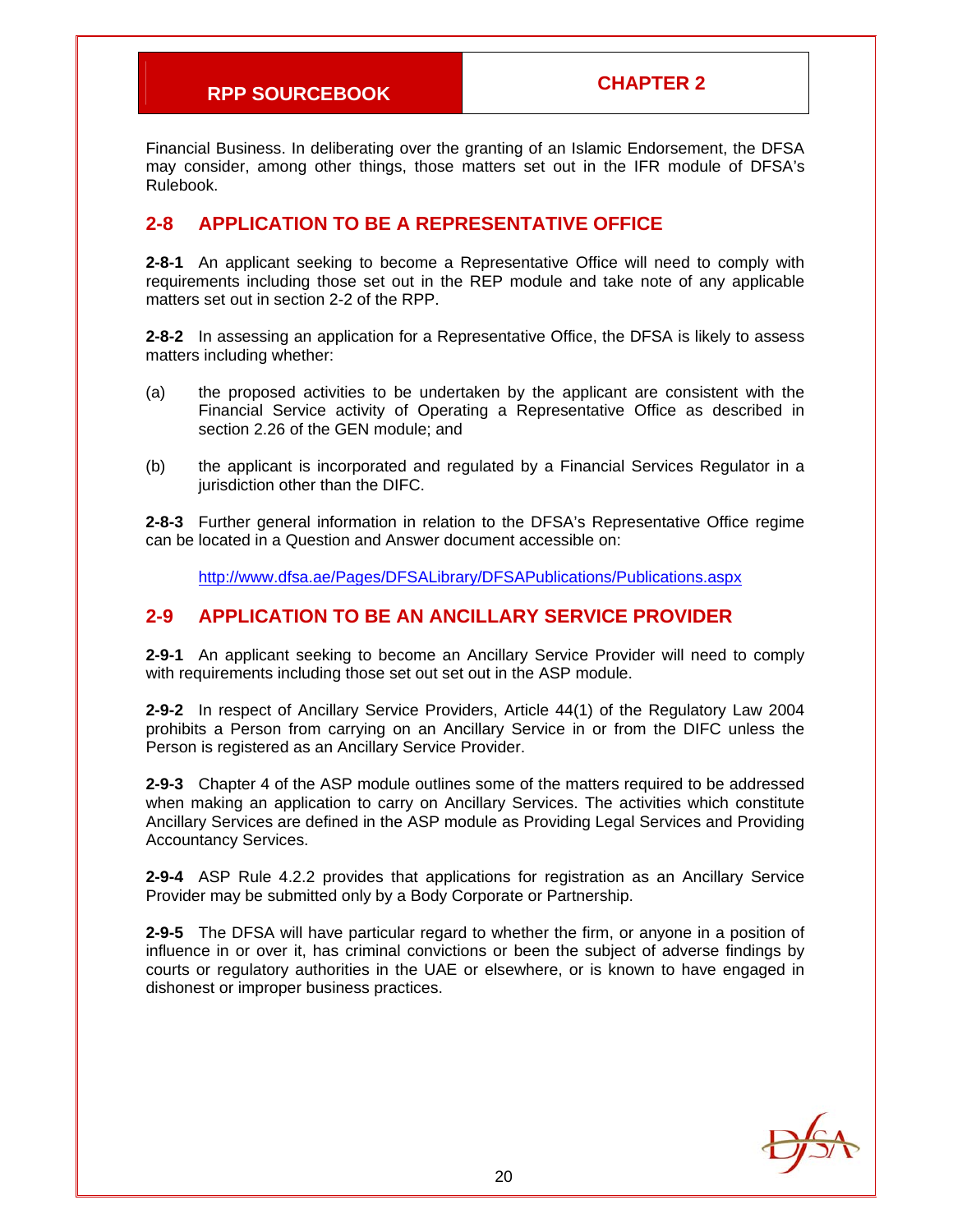#### **2-10 APPLICATION TO BE AN AUDITOR**

**2-10-1** An applicant seeking to become an Auditor will need to comply with requirements including those set out in chapter 8 of the GEN module and Part 8 of the Regulatory Law 2004.

**2-10-2** Authorised Firms and Authorised Market Institutions that are Domestic Firms and Operators of Domestic Funds are required to appoint and retain Auditors who are registered for the duration of the audit. A Person intending to audit Authorised Firms or Authorised Market Institutions (that are Domestic Firms), or Domestic Funds, must apply to the DFSA for registration in accordance with the GEN module.

**2-10-3** An applicant for registration should be able to demonstrate to the DFSA's satisfaction that:

- (a) it has professional indemnity insurance as required in section 8.17 of the GEN module;
- (b) it has adequate systems, procedures and controls to ensure due compliance with:
	- (i) the International Standards on Auditing;
	- (ii) the International Standards on Quality Control; and
	- (ii) the Code of Ethics for Professional Accountants;
- (c) where applicable, it has adequate systems, procedures and controls to ensure due compliance with:
	- (i) the Islamic Accounting and Auditing Standards; and
	- (ii) the Code of Ethics for Accountants and Audit Firms of Islamic Financial Institutions;
- (d) it is controlled by Persons each of whom holds a Recognised Professional Qualification from a Recognised Professional Body; and
- (e) it has complied with any other requirement as specified by the DFSA.

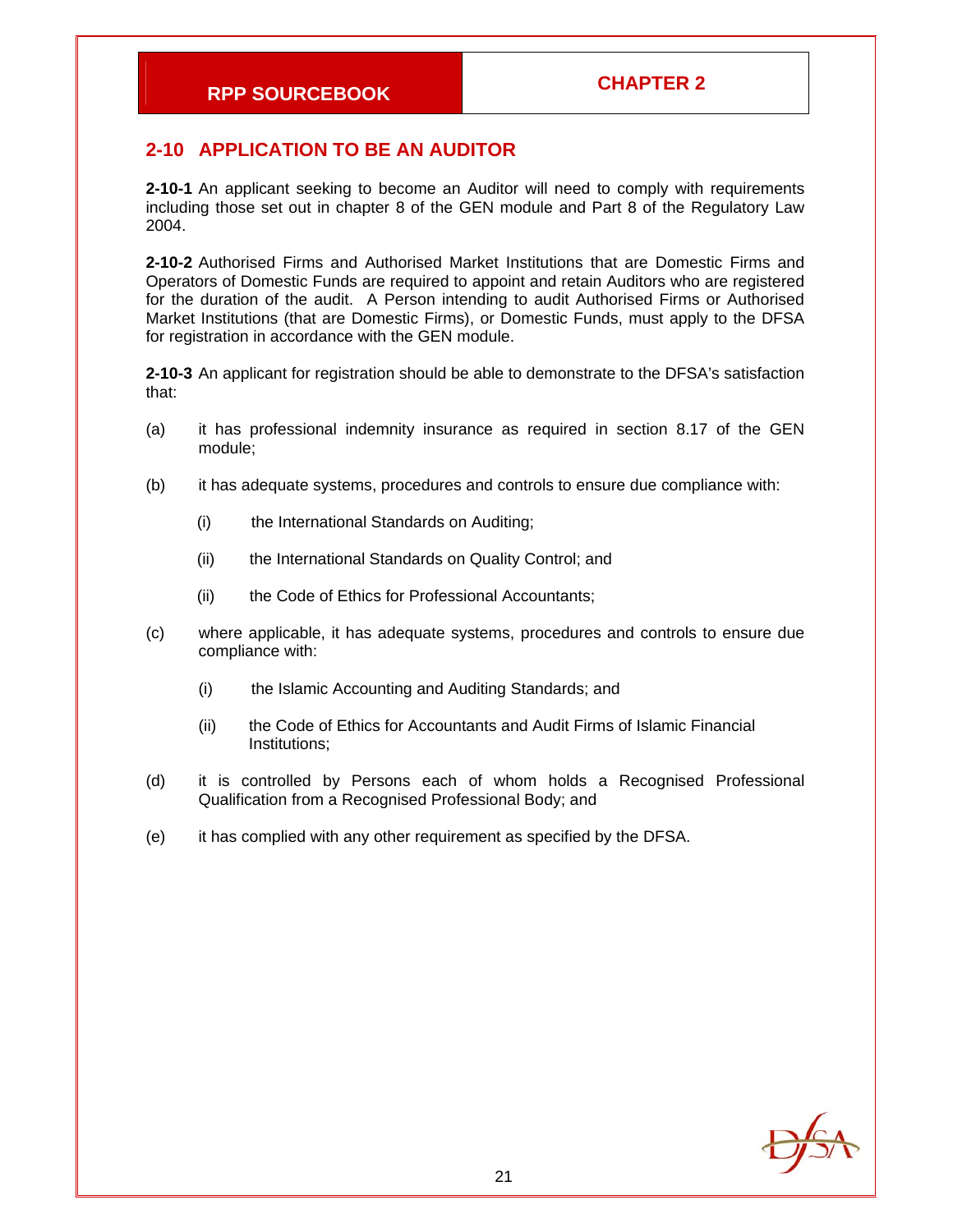### **3 SUPERVISION - BEING REGULATED**

### **3-1 DFSA'S APPROACH TO SUPERVISION**

#### **Introduction**

**3-1-1** Chapter 3 focuses on the DFSA's risk-based approach to supervision and the ongoing relationship between the DFSA and an Authorised Person, Ancillary Service Provider or Auditor (collectively referred to as firms in this Chapter unless otherwise stated).

**3-1-2** Whilst section 3-1 outlines the DFSA's general approach to risk based supervision, the remaining sections (3-2 to 3-6) provide additional information in relation to the DFSA's approach to the supervision of a particular type of firm.

**3-1-3** The appropriate use of the DFSA's supervisory powers plays an important part in ensuring that the DFSA achieves its statutory objectives and has regard to its guiding principles which are set out in chapter 1.

#### **Supervision philosophy**

**3-1-4** The DFSA has adopted a risk-based approach to the regulation and supervision of a firm in order to concentrate its resources on the mitigation of risks to its objectives. The DFSA will work with an entity to identify, assess, mitigate and control these risks where appropriate.

**3-1-5** The DFSA's supervisory approach is based upon:

- (a) developing a strong relationship with a firm and its senior management, as set out in paragraphs 3-1-7 to 3-1-9;
- (b) where applicable, considering any lead or consolidated supervision which a firm or its Group may be subject to in other jurisdictions, taking into account the DFSA's relationship with other regulators, set out in paragraphs 3-1-10 to 3-1-11;
- (c) utilising its risk-based approach to supervision, including the risk assessment and classification of a firm, as part of the DFSA's continuous risk management cycle, set out in paragraphs 3-1-12 to 3-1-19; and
- (d) using appropriate supervisory tools, set out in sections 3-2 to 3-6.

**3-1-6** The DFSA's risk-based approach to the supervision of a firm may vary depending upon the size, scale, nature and circumstances of each individual firm and the specific risks it poses to the DFSA's objectives.

#### **DFSA's Relationship with firms**

**3-1-7** In order to meet its objectives, the DFSA requires an open, transparent and cooperative relationship between itself and a firm. The DFSA expects to establish and maintain an on-going dialogue with the firm's senior management in order to develop and sustain a thorough understanding of the firm's business, systems and controls and, through this relationship, to be aware of all areas of risk to its objectives.

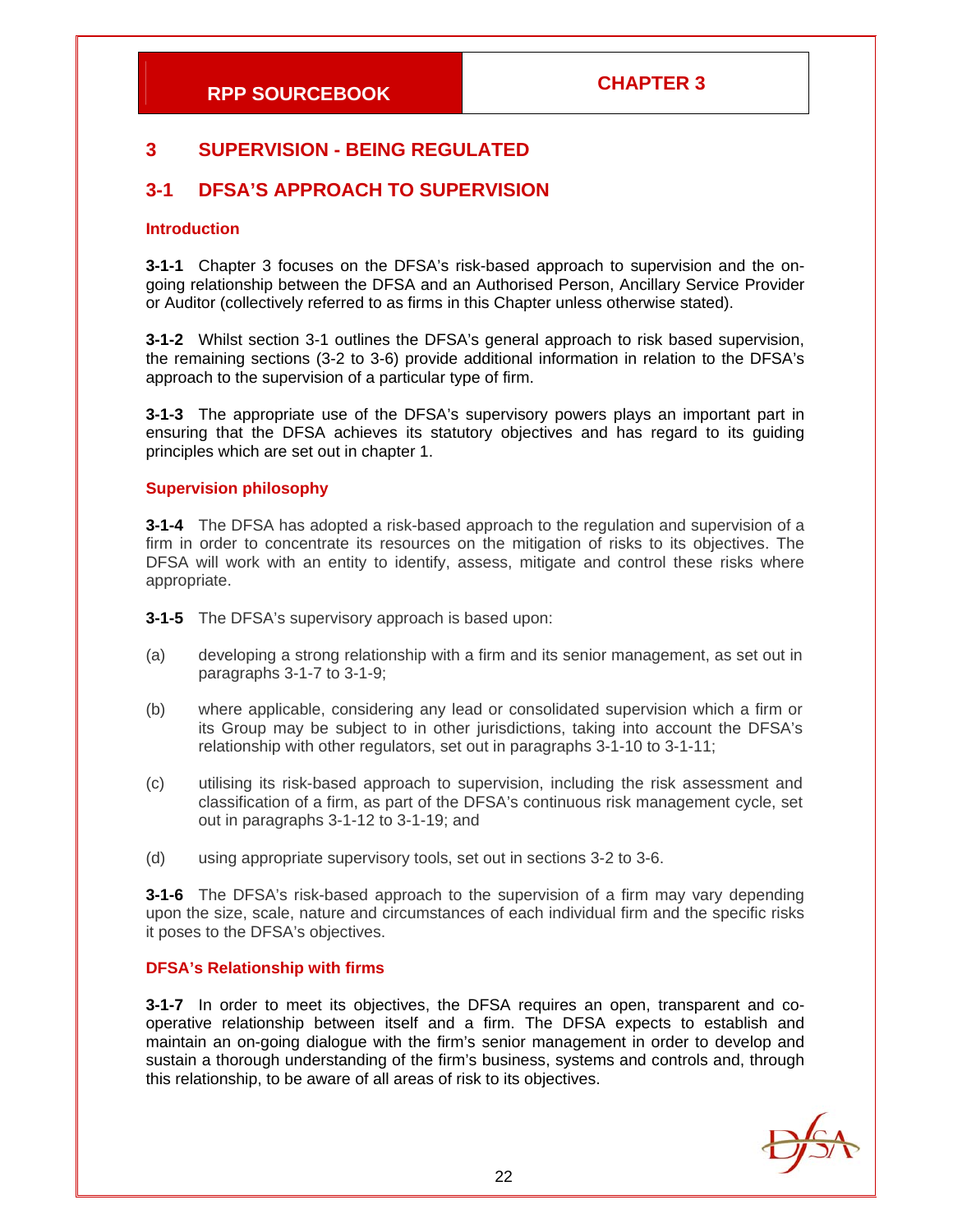**3-1-8** The DFSA seeks to maintain an up-to-date knowledge of a firm's business. However, a firm is also required to keep the DFSA informed of significant events, or anything related to the firm of which the DFSA would reasonably expect to be notified.

**3-1-9** The nature and intensity of the DFSA's relationship with a firm may depend on a number of factors. The DFSA's level of supervision will be proportionate to the risks which the firm poses to the DFSA's objectives and will emphasise the responsibilities of the firm's senior management in identifying, assessing, mitigating and controlling its risks. The greater the impact and probability of the firm's perceived risks, the more intensive the supervisory relationship may be.

#### **Co-operation with other regulators**

**3-1-10** The DFSA views co-operation with other regulators as an important component of its supervisory activities. Effective co-operation arrangements with other regulators will provide for prompt exchange of information in relation to supervision, investigation and enforcement matters. Usually, co-operation arrangements will be in the form of memoranda of understanding or other arrangements. The information exchange may enhance, for example, the DFSA's understanding of the operations of an Authorised Firm's Group and the effect on the firm.

**3-1-11** The DFSA may exercise its powers for the purposes of assisting other regulators or agencies (see Article 39 of the Regulatory Law 2004). The DFSA may also delegate functions and power to representatives of other regulators or agencies (see Article 40 of the Regulatory Law 2004).

#### **Risk management cycle**

**3-1-12** The DFSA has adopted a continuous risk management cycle. This comprises the identification, assessment, prioritisation and mitigation of risks. This is determined by the use of a risk matrix which covers two factors: Impact and Probability.

#### **Impact and Probability**

**3-1-13** The Impact Rating is an assessment of the potential adverse consequences that could follow from the failure of, or significant misconduct by, a firm. The potential adverse consequences of failure and misconduct encompass not only the direct financial impact on such firm's customers and stakeholders, but also the potential for damage to the reputation and objectives of the DFSA.

**3-1-14** The Probability Rating covers four broad risk groups:

- (a) Corporate Governance, Strategy and Business Model Risks;
- (b) Financial and Operational Risks;
- (c) Conduct of Business Risks to Clients and Markets; and
- (d) AML/CTF and Financial Crime.

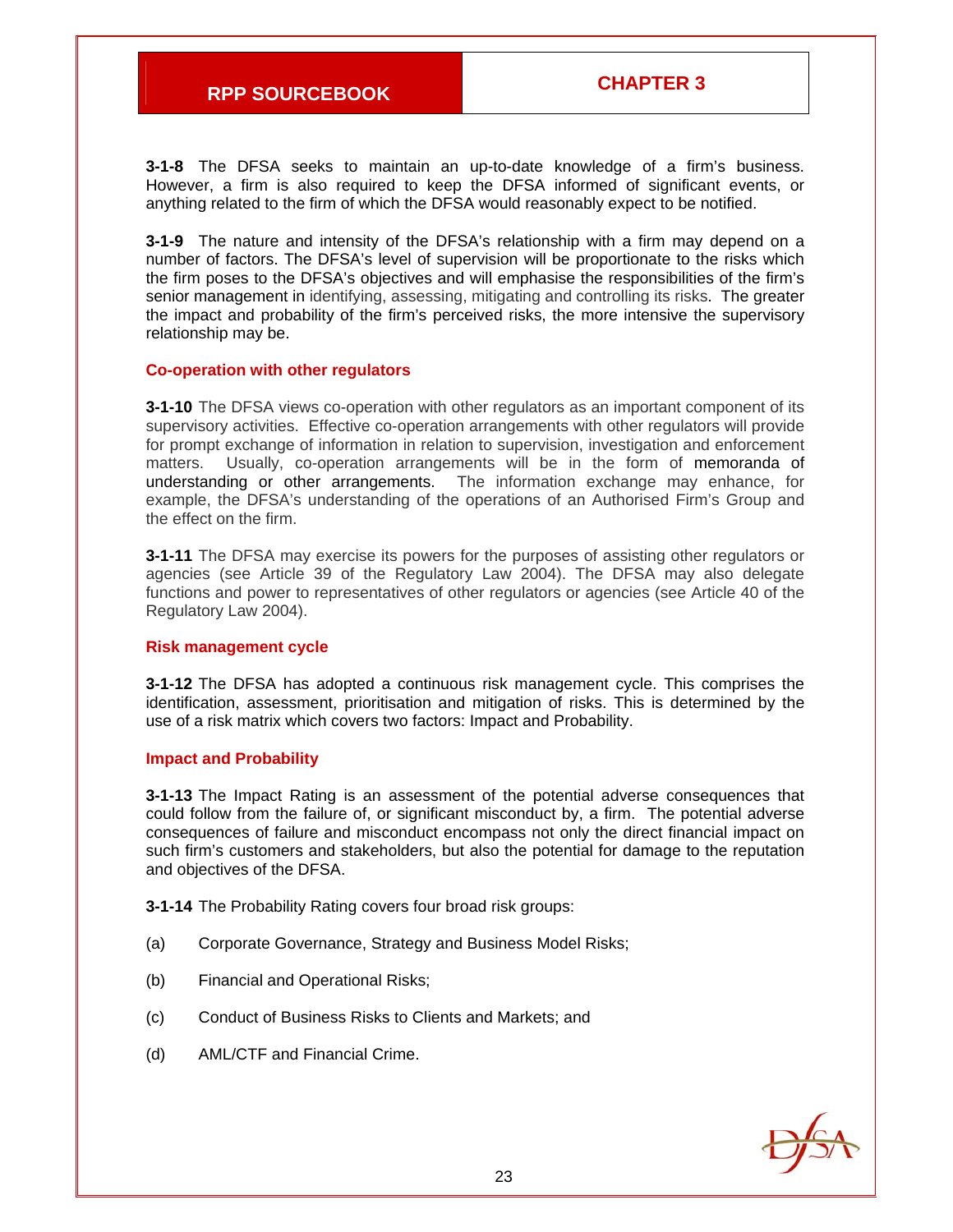**3-1-15** Within these risk groups are risk elements which the DFSA may review, according to the type of firm, to identify risks that could inhibit the achievement of its objectives.

#### **Risk prioritisation and mitigation**

**3-1-16** A risk assessment enables the DFSA to allocate its resources in such a way that its supervisory tools are targeted towards those firms and activities which pose a higher risk to the DFSA's objectives.

**3-1-17** Whenever appropriate, the DFSA may inform the firm of the steps the firm needs to take in relation to specific risks. Subsequently, the DFSA expects the firm to demonstrate that it has taken appropriate steps to mitigate the risks it poses to the DFSA's objectives.

**3-1-18** Where necessary, risk mitigation programmes may be developed with a firm in order to mitigate or remove identified areas of risk.

**3-1-19** Whilst the DFSA may discuss certain information with a firm, in particular the specific risks that lead it to assign an overall risk classification to the firm and any necessary remedial actions, it will not usually disclose the final risk classification.

#### **Supervisory Tools**

**3-1-20** For the purpose of supervision, the DFSA will select those supervisory tools which are most suitable and effective to identify and address particular risks in a specific situation.

**3-1-21** Some of the supervisory tools are discussed in varying detail in sections 3-2 to 3-6 and chapter 4.

#### **Notifications to the DFSA**

**3-1-22** Section 11.10 of the GEN module sets out Rules on specified events, changes or circumstances that require notification to the DFSA by an Authorised Person (other than a Representative Office). The list of notifications outlined in section 11.10 is not exhaustive and other areas of the Rulebook may also specify additional notification requirements.

**3-1-23** An Authorised Firm and Authorised Market Institution is required to comply with the high level principles in GEN Rule 4.2.10 and AMI Rule 10.2.1 respectively. These Rules require an Authorised Person to deal with the DFSA in an open and co-operative manner and keep the DFSA promptly informed of significant events or anything else relating to such person of which the DFSA would reasonably expect to be notified.

#### **3-2 SUPERVISION OF AUTHORISED FIRMS**

#### **Introduction**

**3-2-1** Section 3-2 provides additional information in relation to DFSA's approach to the supervision of an Authorised Firm. Where relevant, some of these requirements may apply to a Representative Office.

**3-2-2** In supervising an Authorised Firm, the DFSA expects an Authorised Firm to comply with a number of high level principles in relation to its activities.

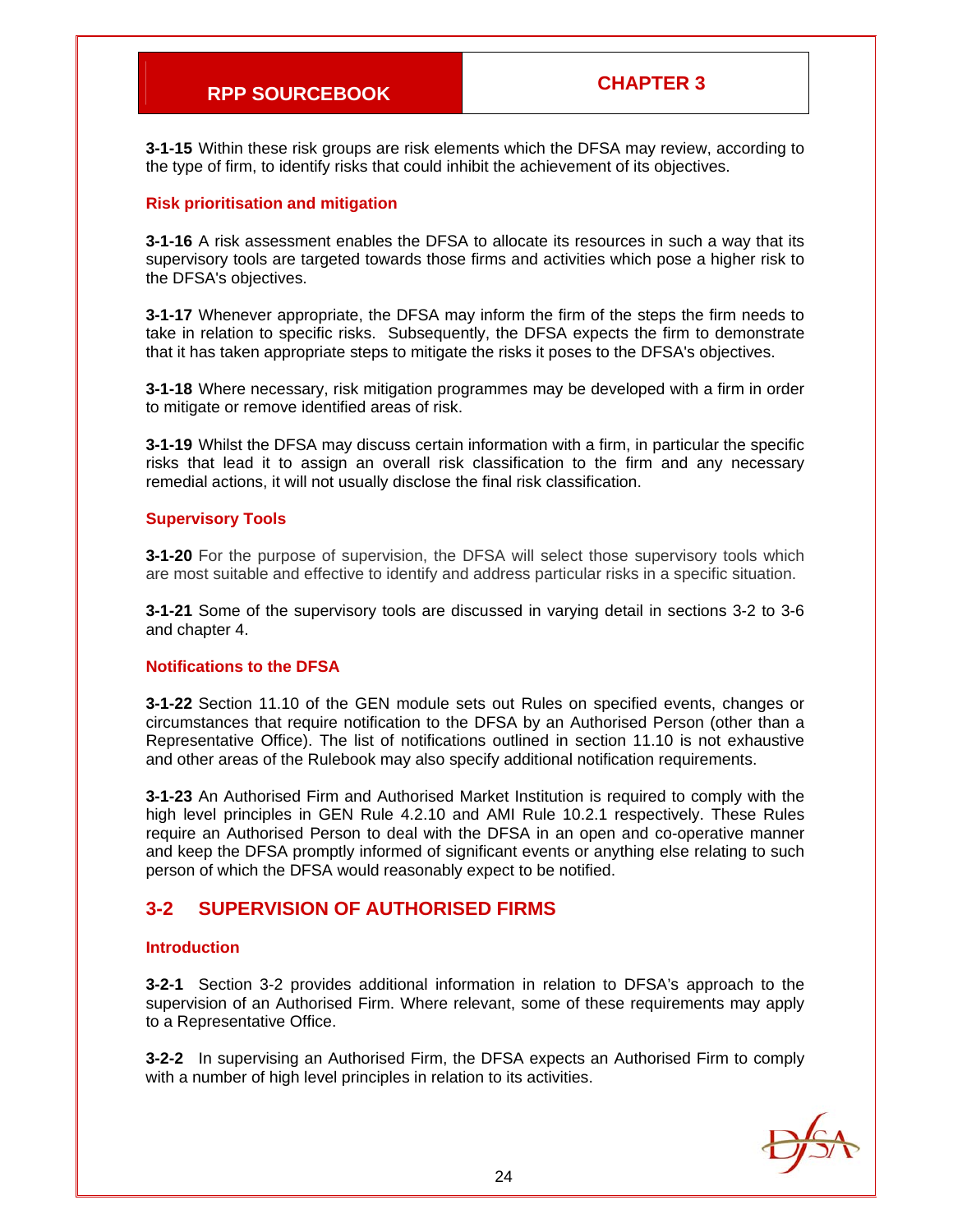**3-2-3** An Authorised Firm, other than a Representative Office, must comply with the twelve principles set out in section 4.2 of the GEN module. In brief, these are:

- (a) Principle 1 Integrity;
- (b) Principle  $2 Due skill$ , care and diligence;
- (c) Principle 3 Management, systems and controls;
- (d) Principle 4 Resources;
- (e) Principle 5 Market Conduct;
- $(f)$  Principle  $6 -$  Information and Interests;
- (g) Principle 7 Conflicts of Interest;
- (h) Principle 8 Suitability;
- (i) Principle 9 Customer assets and money;
- (j) Principle 10 Relations with regulators;
- (k) Principle 11 Compliance with high standards of corporate governance; and
- (l) Principle 12 Remuneration practices.

**3-2-4** A Representative Office must comply with the four principles set out in section 3.2 of the REP module. In brief, these are:

- (a) Principle 1 Integrity;
- (b) Principle 2 Due skill, care and diligence;
- (c) Principle 3 Resources; and
- (d) Principle 4 Relations with regulators

#### **Group supervision**

**3-2-5** When the DFSA licenses an Authorised Firm, it takes into consideration the relationship with any wider Group to which the firm may belong or with other Persons closely linked to it. The DFSA may also take into account lead or consolidated supervision to which an Authorised Firm or its Group may be subject in another jurisdiction.

**3-2-6** An Authorised Firm is expected to provide information as required or reasonably requested under legislation applicable in the DIFC relating to the Authorised Firm and, where applicable, its consolidated or lead regulatory arrangements. This information may include prudential information, reports on systems and controls relating to an Authorised Firm's Group, internal and external audit reports, details of disciplinary proceedings or any matters which may have financial consequences, reputational impact or pose any significant risk to the DIFC or to the Authorised Firm and the group-wide corporate governance

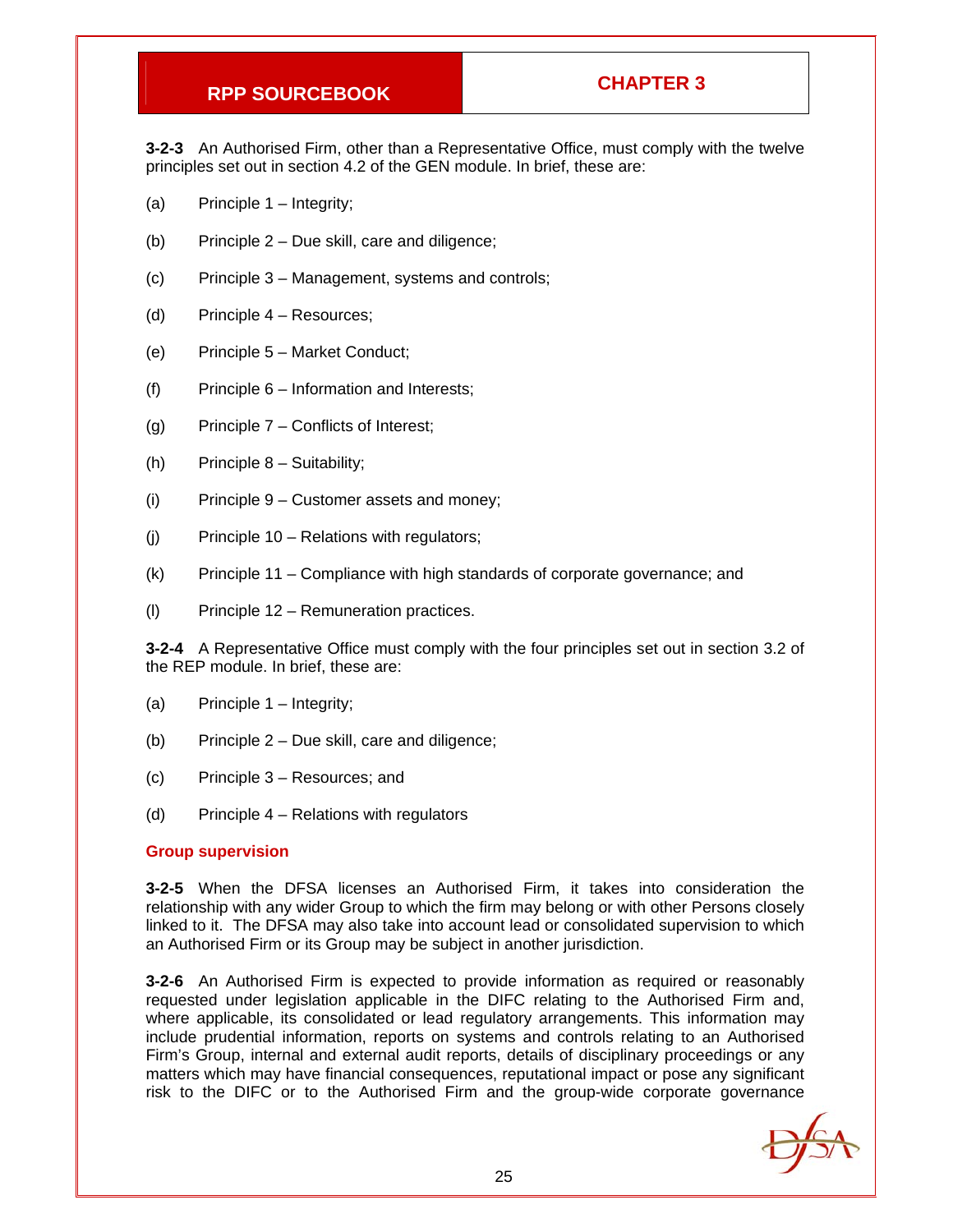practices and policies and the remuneration structure and strategies adopted. This information may initially be taken into account as part of DFSA's fit and proper test as set out in section 2-2 and may subsequently be utilised in the supervision of the Authorised Firm. Further Rules and Guidance with regard to obtaining information from an Authorised Firm's lead regulator are set out in GEN Rule 11.1.5.

**3-2-7** The DFSA has an interest in the relationship of an Authorised Firm with other regulators, particularly in order to determine the level of reliance the DFSA may place on a regulator in another jurisdiction concerning any lead supervision arrangements. Depending on the legal structure of an Authorised Firm and the relationship of the DFSA with the regulator in question, the DFSA may place appropriate reliance on the supervision undertaken by this regulator.

#### **Domestic firm's group with DIFC head office**

**3-2-8** The DFSA will usually be the lead and consolidated regulator of any Group headed by a Domestic Firm. Members of the Group, that is any of the Authorised Firm's Subsidiaries or branches, will be either subject to DFSA's exclusive supervision or, where members of the Group are located in a jurisdiction outside the DIFC, generally subject to lead or consolidated supervision by the DFSA in co-operation with another regulator.

#### **Subsidiary of a non-DIFC firm**

**3-2-9** The DFSA will routinely be the lead regulator for the purpose of prudential supervision of an Authorised Firm which is a DIFC incorporated Subsidiary of a non-DIFC firm.

**3-2-10** Where the Authorised Firm is a Subsidiary of a regulated non-DIFC parent company, the DFSA may have regard to any consolidated prudential supervision arrangements to which the Subsidiary is subject and will liaise with other regulators as necessary to ensure that these are adequately carried out, taking into account the Subsidiary's activities. The DFSA may place appropriate reliance on the Subsidiary's consolidated regulator in another jurisdiction if it is satisfied that it meets appropriate regulatory criteria and standards.

**3-2-11** An Authorised Firm carrying on Financial Services as a Subsidiary of an unregulated non-DIFC parent company may be subject to DFSA's consolidated prudential supervision, taking into account the parent's activities.

#### **Branch of a non-DIFC firm**

**3-2-12** An Authorised Firm carrying on Financial Services through a Branch will be subject to supervision by both the DFSA and the regulator in its head office jurisdiction.

**3-2-13** The DFSA will have regard to any lead or consolidated prudential supervision arrangements to which a Branch is subject. The DFSA may place appropriate reliance on a Branch's lead regulator in another jurisdiction and, where appropriate, its consolidated prudential regulator if it is satisfied that it meets appropriate regulatory criteria and standards. Where an Authorised Firm is subject to lead regulation arrangements with a foreign regulator, the DFSA will usually not seek to impose consolidated prudential supervision on the Authorised Firm's Group.

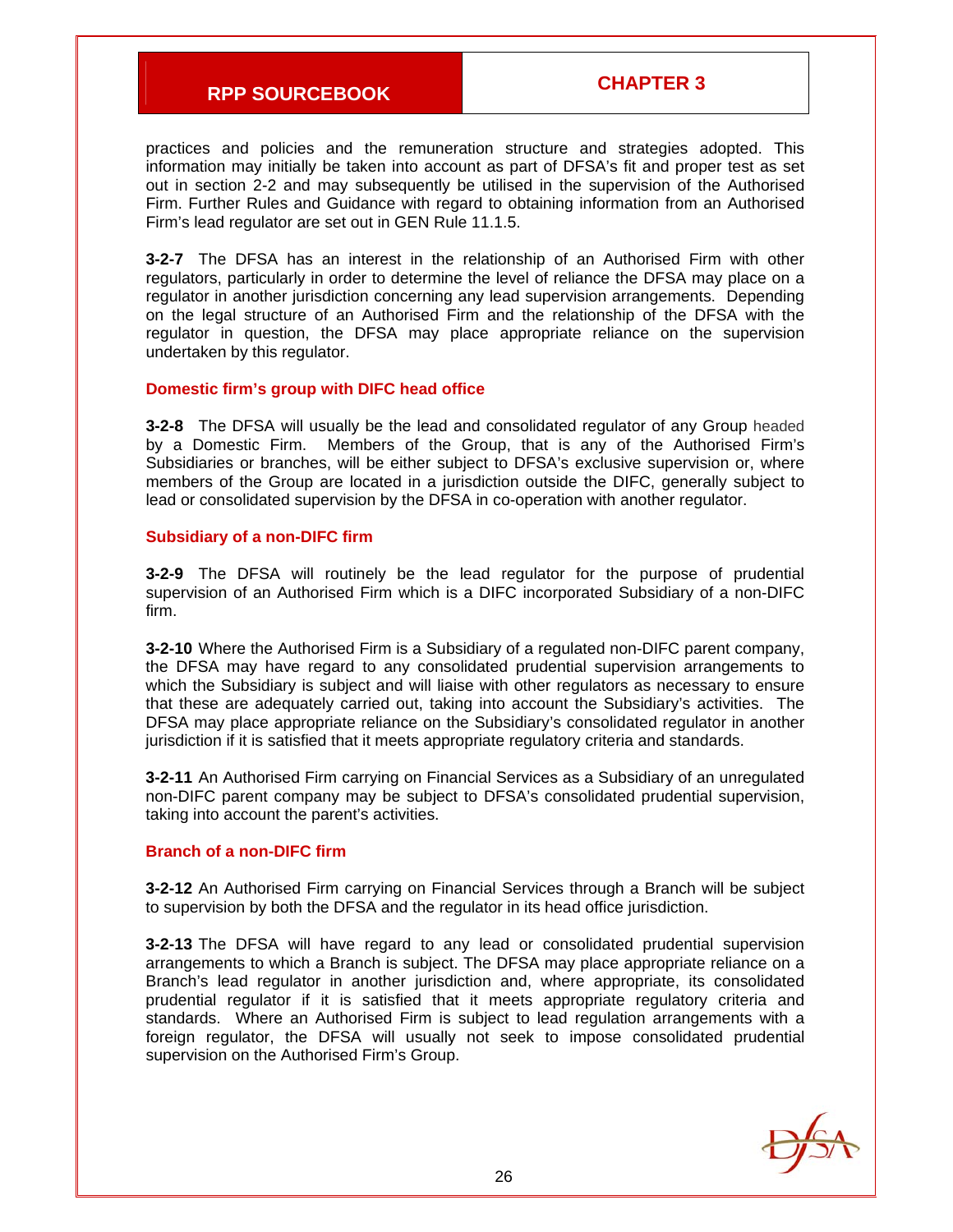**3-2-14** During the authorisation process the DFSA will take into account the nature and scope of the regulation and supervision to which the applicant is subject in its head office jurisdiction. Notwithstanding that an Authorised Firm may be subject to lead or consolidated regulatory arrangements, the DFSA requires it to remain fit and proper in respect of its Group and Controllers. Certain changes or events will require notification to, or prior approval from, the DFSA.

**3-2-15** The DFSA will determine the level of regulatory and supervisory oversight which is subsequently required for a specific Branch. As part of DFSA's risk assessment process, during the authorisation process the DFSA undertakes a two-tier approach to the risks to its objectives posed by the Branch, thereby taking into account the characteristics of the applicant and its head office. The first part of this assessment includes a judgement on the degree of home country supervision and considers the strength of support, both financial and managerial, which the head office is capable of providing to the Branch, taking into account the Branch's activities and the adequacy of, among other things, the corporate governance framework and practices and remuneration structure and strategies adopted at the head office. The second part of the assessment considers the risk and control mechanisms within the Branch itself.

**3-2-16** As a result of the assessment, the DFSA may consider granting a waiver or modification notice in respect of specific prudential or other regulatory requirements relating to a Branch.

#### **Prudential returns for Authorised Firms**

**3-2-17** An Authorised Firm is required to submit periodic prudential returns. In addition, an Authorised Firm may be required to submit copies of its Group's annual interim and audited accounts. The DFSA may also require an Authorised Firm to provide copies of Group returns which are sent to any other regulator.

#### **On-going risk analysis**

**3-2-18** The DFSA conducts an on-going analysis of risks relating to each Authorised Firm, although the information required may vary from firm to firm. Authorised Firms with a higher risk classification may be subject to closer regulatory attention and would typically be subject to supervisory reviews specifically designed to address particular causes of risk.

**3-2-19** All Authorised Firms will be subject to an individual on-site risk assessment, except where more than one Authorised Firm belongs to the same Group, in which case the DFSA may decide to carry out a Group risk assessment.

**3-2-20** The risk assessment process is on-going and it is expected that the risks of each Authorised Firm may be reviewed on at least an annual basis. Notifications, reporting of information, an on-going dialogue with senior management and visits to the Authorised Firm will ensure that the DFSA has current information on key risk areas of the Authorised Firm.

**3-2-21** There are also a number of trigger events which may affect the frequency of a risk assessment and the Authorised Firm's overall risk classification. Examples include:

(a) a notification from a non-DIFC regulator or other authority of an issue concerning the Authorised Firm or its Group;

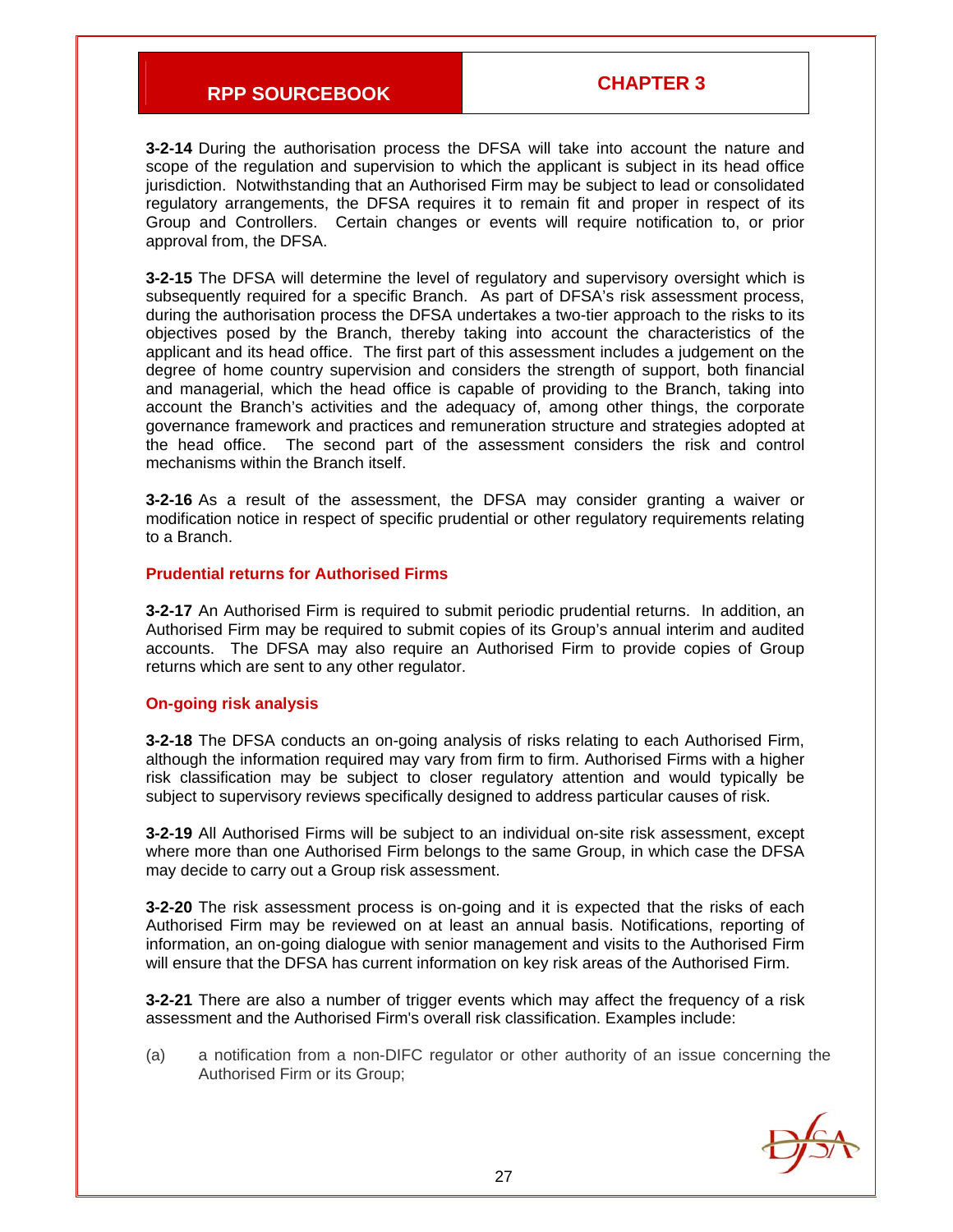- (b) a material change in an Authorised Firm's business and new business activities;
- (c) a change in the Authorised Firm's Controllers;
- (d) an Authorised Firm's development of high risk products or business lines;
- (e) an Authorised Firm's development of business areas with characteristics such as unusual profitability;
- (f) an Authorised Firm's appointment of new personnel in key business areas;
- (g) an Authorised Firm's acquisition of new or revised information systems or new technology;
- (h) a rapid growth in specific areas of activity of an Authorised Firm;
- (i) an Authorised Firm's corporate restructuring, merger or acquisitions;
- (j) an Authorised Firm's expansion or acquisition of non-DIFC operations including the impact of changes in related economic and regulatory environments; or
- (k) the DFSA's response to industry-wide concerns or themes.

#### **Review of risk management systems**

**3-2-22** Pursuant to GEN Rule 5.3.4, an Authorised Firm must ensure that its risk management systems provide the Authorised Firm with the means to identify, assess, mitigate and control its risks. In addition to undertaking its own assessment of the Authorised Firm, the DFSA may review the results of the Authorised Firm's internal risk assessment and determine the extent to which each of the Authorised Firm's risks impacts on DFSA's objectives, the likelihood of the risk occurring and then will consider the controls and mitigation programmes the firm has in place.

#### **Desk based reviews**

**3-2-23** The DFSA may undertake desk based reviews in order to review compliance with legislation applicable in the DIFC. They assist the DFSA's understanding of an Authorised Firm's operations. For example, monitoring its financial position and detecting emerging problems or concerns to be explored in greater detail through prudential meetings, examinations, or otherwise. A desk based review may involve analysing information provided by the firm through supervisory returns, internal management information or published financial information.

**3-2-24** The DFSA may, from time to time, issue a Controls questionnaire to Authorised Firms who will be asked to complete and return this to the DFSA. A Controls questionnaire focuses on key areas of risk identified by the DFSA at that time. An Authorised Firm must evaluate itself against each of the risk areas and score itself in terms of its own arrangements and the systems and controls it has in place for mitigating the particular risks.

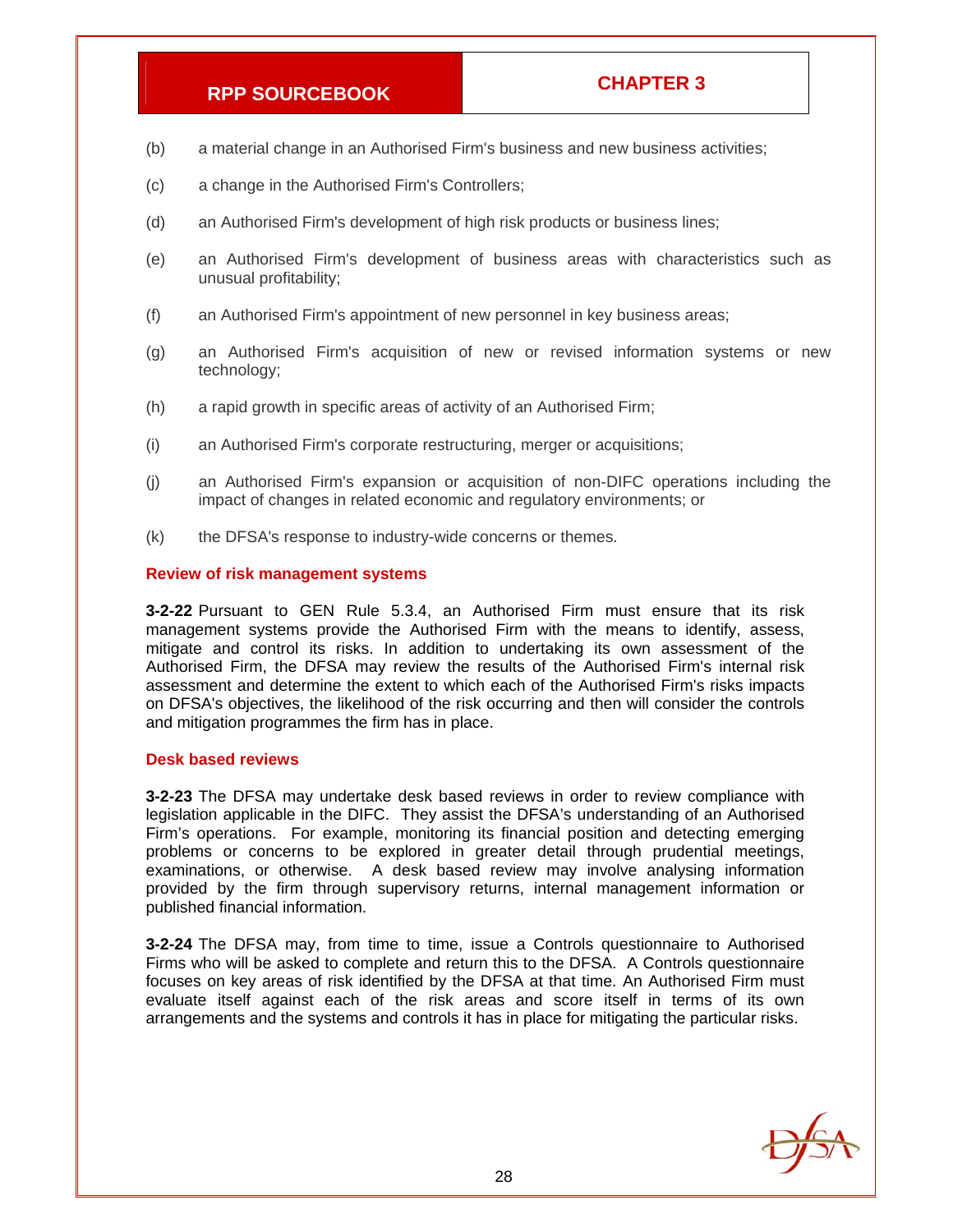#### **On-site visits**

**3-2-25** On-site visits provide the DFSA with an overview of the Authorised Firm's operations and enable it to form a first hand view of the personnel, systems and controls and compliance culture within the Authorised Firm as well as identifying and evaluating the risks to the DFSA's objectives, taking into account any mitigation by the Authorised Firm. They enable the DFSA to test the soundness of the Authorised Firm's systems and controls and the extent to which the DFSA can continue to rely on them and the Authorised Firm's senior management to prevent or mitigate risks to the DFSA's objectives. On-site visits will also assist the DFSA to assess the extent of supervision and the use of other supervisory tools required to address certain key risk areas.

**3-2-26** There are various types of on-site visits by the DFSA to an Authorised Firm which differ in their objective and frequency:

- (a) Periodic visits are undertaken at frequencies determined by the DFSA and focus on the main risk areas within an Authorised Firm as well as providing the DFSA with a thorough understanding of the Authorised Firm, its business and any major changes that have taken place within the Authorised Firm since a previous visit or risk assessment and their probable effects;
- (b) Theme visits are designed to address a current or topical risk or issue either within a particular type of Authorised Firm or the market place in general. They tend to be short in duration and are focused in their approach. Examples of theme visits are anti money laundering, client assets and conflict management;
- (c) Follow–up visits are often required to assess the implementation of any action that may have been agreed as part of a risk mitigation programme or to satisfy the DFSA that the Authorised Firm has taken appropriate action arising from a previous visit or communication;
- (d) Special visits are unique to a particular Authorised Firm and are generally scheduled following a particular event or notification from an Authorised Firm. They are generally short, focused visits usually targeted to a particular area of an Authorised Firm. These visits allow the DFSA to review certain high risk areas of an Authorised Firm's business in isolation. Occasionally, special visits may be unannounced. These assist in keeping firms alert to the need to maintain a continuously high quality of compliance; and
- (e) The DFSA may, from time to time, hold high level meetings with an Authorised Firm's senior management. Such meetings enable the DFSA to assess issues including any prudential concerns arising from desk based reviews or elsewhere.

#### **Periodic Communications**

**3-2-27** The DFSA is committed to open and transparent communication with Authorised Firms. From time to time, the DFSA may issue letters to Senior Executive Officers or equivalent persons across the DIFC (commonly referred to as 'Dear SEO Letters'). Frequently, these letters will be issued as a means of communicating findings arising from completed thematic visits. However, they may also be issued in response to other major events or changes. For example, such a letter may include an update from relevant United

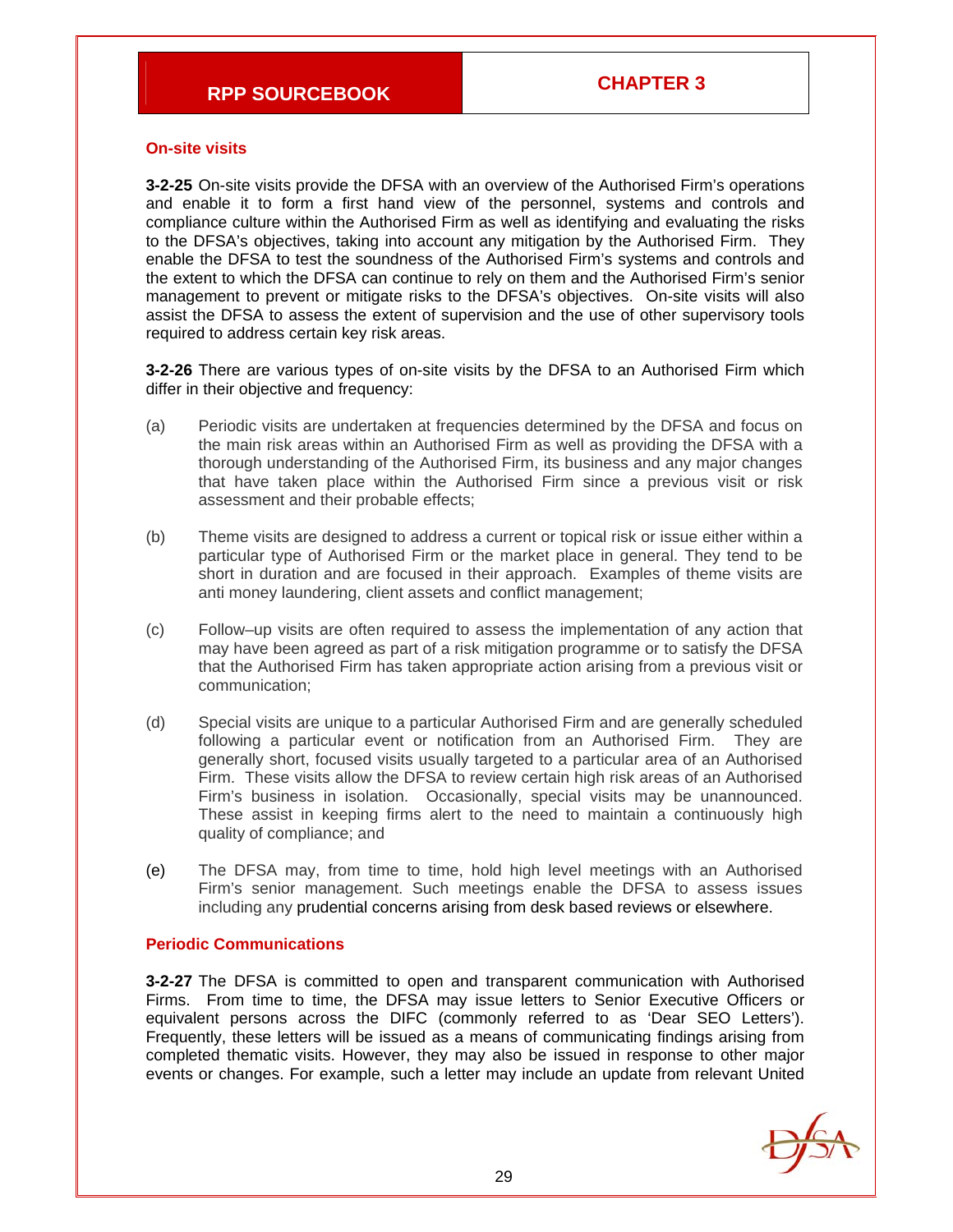Nations Security Council Sanctions or Resolutions or the Financial Action Task Force, in relation to the prevention of money laundering and combating the financing of terrorism.

**3-2-28** In addition to the Senior Executive Officer letters, the DFSA may issue alerts and warnings in response to particular matters of concern. An example of this could be in relation to matters concerning fraudulent activity that the DFSA has become aware of.

**3-2-29** The DFSA holds outreach sessions from time to time, to interact with firms operating in the DIFC. These sessions are held to discuss regulatory matters in an open manner.

**3-2-30** From time to time, the DFSA may consider a particular item of communication to an Authorised Firm to be of key regulatory importance. For this reason, the DFSA may consider it necessary to issue such communications directly to a senior member of staff at the Board level of the DIFC entity copied (where appropriate) to the group's home state regulator. For entities established as a Branch in the DIFC, these communications will likely be delivered to the Chairman of the Board at the DIFC Branch entity's head or Parent office. For DIFC incorporated entities, communications will likely be delivered directly to the Chairman of the firm's Board or head office. These communications may include, for example, the results of DFSA's risk assessment visits where a risk mitigation plan has been sent that contains significant matters of concern to DFSA's objectives.

#### **External auditor reports, statements and tripartite meetings**

**3-2-31** The DFSA requires an Authorised Firm's registered external auditor to co-operate with the DFSA in a number of ways, including the submission of specific audit reports and statements. As part of an audit, the DFSA would expect an auditor to review any relevant correspondence between the DFSA and the Authorised Firm. Further, tripartite meetings between the Authorised Firm's senior management, the auditor, and the DFSA may be requested at the DFSA's initiative. Finally, an auditor is required to disclose to the DFSA those matters outlined in Article 104(3) of the Regulatory Law 2004.

#### **Requiring information and documents**

**3-2-32** Apart from reports such as regular prudential returns, the DFSA may from time to time also request from an Authorised Firm additional supplementary information and documents, including non-financial information such as an Authorised Firm's internal policies on particular areas of risk or its organisational chart.

#### **Requirements relating to Change in Control**

**3-2-33** Article 64 of the Regulatory Law 2004 and section 11.8 of the GEN module set out the DFSA's requirements governing Controllers of Authorised Firms.

#### **DFSA approval**

**3-2-34** A Person who proposes to become a Controller of a Domestic Firm or an existing Controller who proposes to increase the level of control which that Person has in a Domestic Firm beyond the threshold of 30% or 50% is required to obtain the DFSA's prior approval before doing so. The DFSA's assessment of a proposed acquisition or increase in control of a Domestic Firm is a review of such a firm's continued fitness and propriety and ability to conduct business soundly and prudently. Accordingly, the DFSA takes into account the

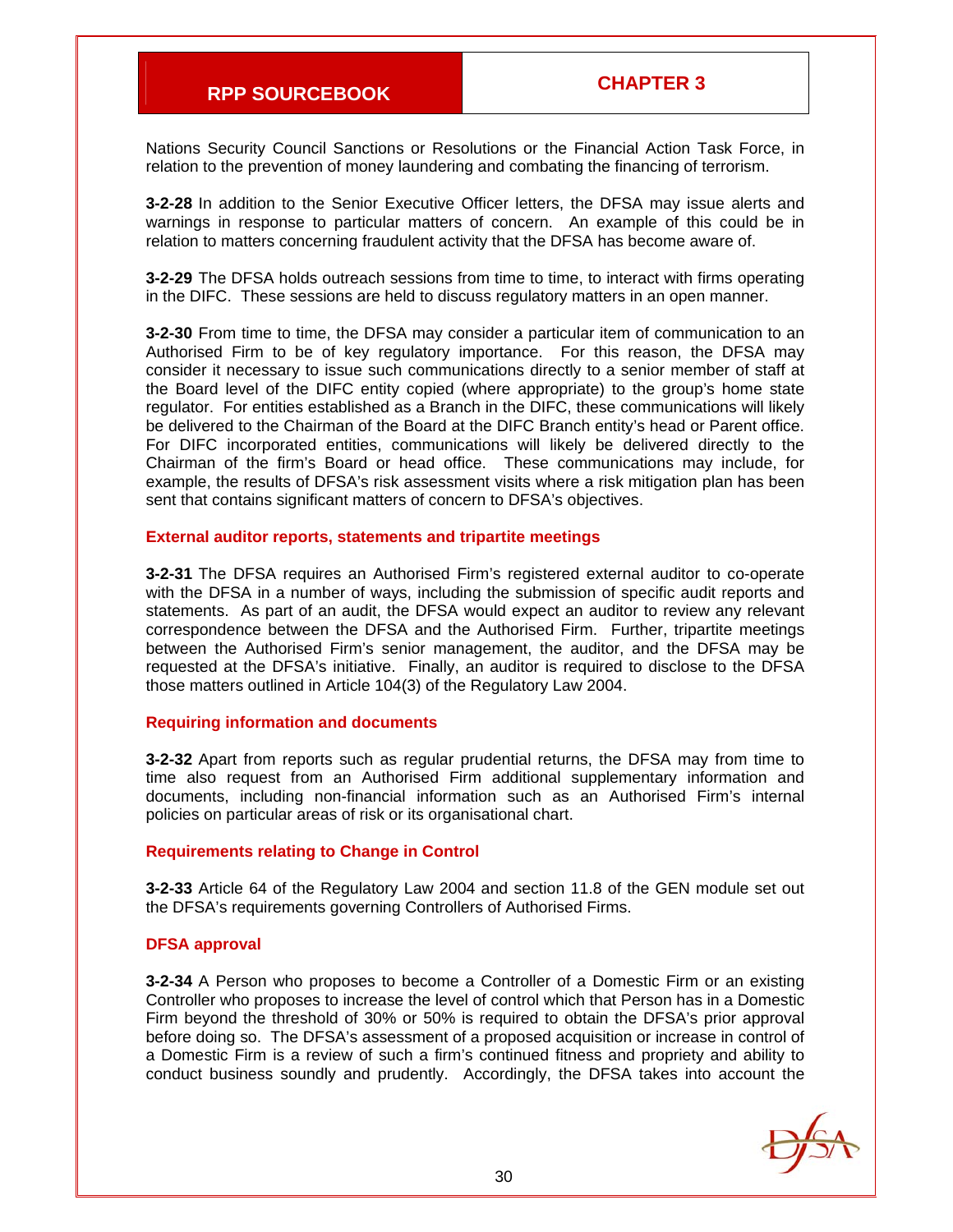considerations specified in paragraph 2-2-12 relating to Controllers when making such an assessment.

**3-2-35** Pursuant to GEN Rule 11.8.5(1), a Person who proposes either to acquire or increase the level of control in a Domestic Firm must lodge with the DFSA an application for approval in the appropriate form in AFN. The DFSA may approve of, object to or impose conditions relating to the proposed acquisition or the proposed increase in the level of control of the Authorised Firm. If the information in the application form lodged with the DFSA is incomplete or unclear, the DFSA may in writing request further clarification or information. The DFSA may do so at any time during the processing of such an application. The period of 90 days within which the DFSA will make a decision will not commence until such clarification or additional information is provided to the satisfaction of the DFSA. The DFSA may, in its absolute discretion, agree to a shorter period for processing an application where an applicant requests for such a period, provided all the information required is available to the DFSA.

**3-2-36** Where the DFSA proposes to object to or impose conditions relating to a proposed acquisition of or increase in the level of control in a Domestic Firm, the DFSA will first notify the applicant in writing of its proposal to do so and its reasons. The DFSA will take into account any representations made by an applicant before making its final decision.

**3-2-37** The DFSA may consider whether a Person has become an unacceptable Controller as a result of any notification given by an Authorised Firm pursuant to Rule 11.8.11(2) or as a result of its own supervisory work. The considerations which the DFSA will take into account in assessing whether a Person is an acceptable Controller are those set out in paragraph 3-2-34 above.

#### **Application for a Change of Scope of Licence**

**3-2-38** Where an Authorised Firm applies to change the scope of its Licence, it should provide the following information:

- (a) a revised business plan as appropriate, describing the basis of, and rationale for, the proposed change;
- (b) details of the extent to which existing documentation, procedures, systems and controls will be amended to take into account any additional activities, and how the Authorised Firm will be able to comply with any additional regulatory requirements; and
- (c) descriptions of the Authorised Firm's senior management responsibilities (see GEN chapter 5) where these have changed from those previously disclosed, including any up-dated staff organisation charts and internal and external reporting lines.
- (d) details of any transitional arrangements where the Authorised Firm is reducing its activities and where it has existing customers who may be affected by the cessation of a Financial Service;
- (e) the appropriate financial reporting statement where the variation may result in a change to the Authorised Firm's prudential category or the application of additional or different financial rules. If a capital increase is required in order to demonstrate

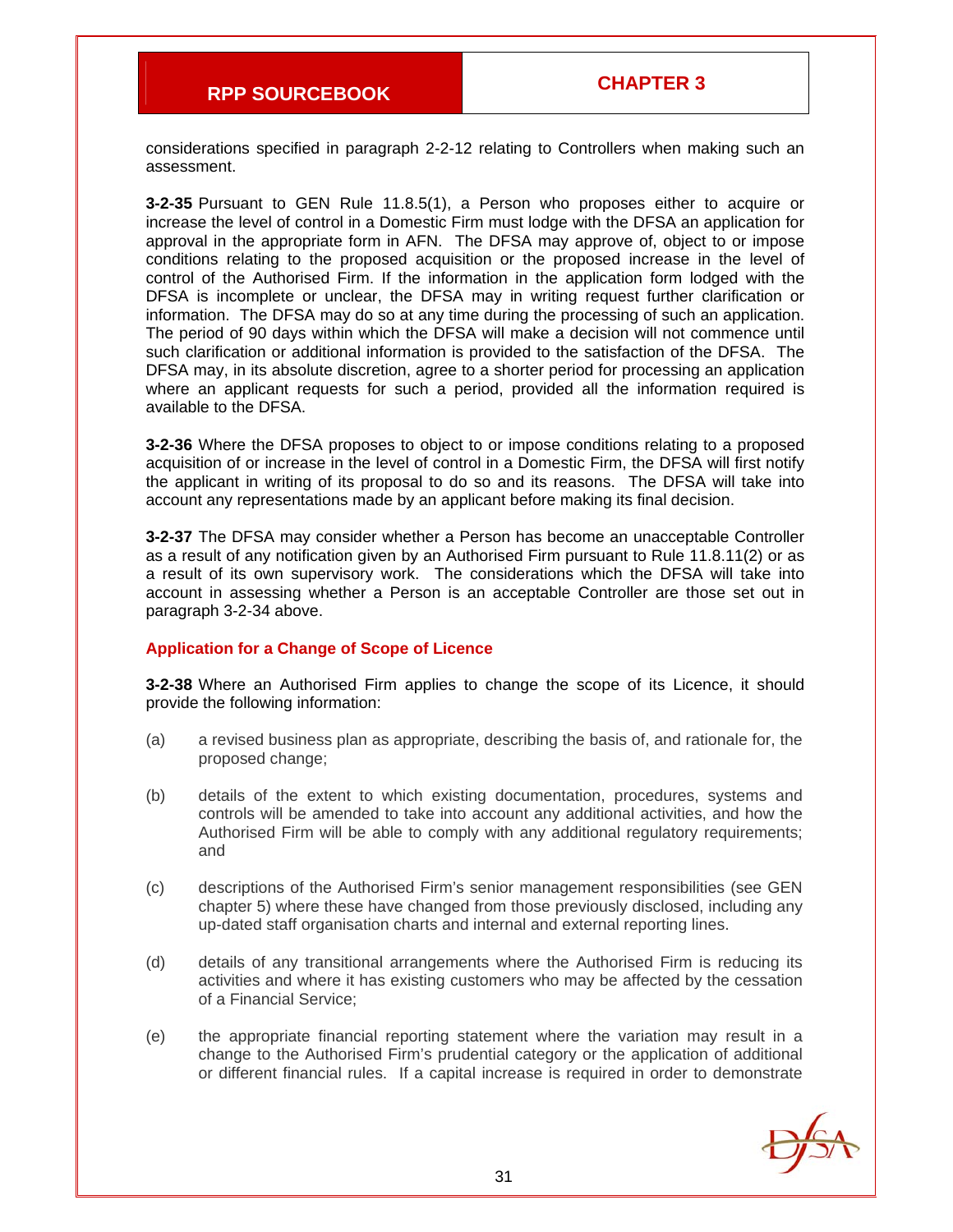compliance with additional financial rules but such capital is not paid up or available at the time of application, proposed or forecast figures may be used;

(f) details of the effect of the proposed variation on the Authorised Individuals including, where applicable, submitting any application forms for individuals to perform additional or new Licensed Functions, or to remove existing Licensed Functions; and

#### (g) revised pro forma financial statements.

**3-2-39** An Insurer which wishes to vary its Licence to remove the Financial Service of Effecting Contracts of Insurance or to reduce the classes of insurance should refer to the run-off provisions in PIN chapter 9.

**3-2-40** In considering whether an Authorised Firm is fit and proper with respect to a change in the scope of its Licence, the DFSA may take into account those matters in Chapter 2 of the RPP Sourcebook, which provides Guidance on fitness and propriety for Authorised Firms.

**3-2-41** When considering a change to the scope of a Licence, the DFSA may also consider one or more of the matters outlined in paragraphs 3-2-42 to 3-2-47 below relating to the withdrawal of a Licence.

#### **Application for a Withdrawal of Licence**

**3-2-42** In considering requests under GEN Rule 11.4.1, an Authorised Firm will need to satisfy the DFSA that it has made appropriate arrangements with respect to its existing customers, including the receipt of any customers' consent where required and, in particular:

- (a) whether there may be a long period in which the business will be run-off or transferred;
- (b) whether deposits must be returned to customers;
- (c) whether money and other assets belonging to customers must be returned to them; and
- (d) whether there is any other matter which the DFSA would reasonably expect to be resolved before granting a request for the withdrawal of a Licence.

**3-2-43** In determining a request for the withdrawal of a Licence, the DFSA may require additional procedures or information as appropriate including evidence that the Authorised Firm has ceased to carry on Financial Services.

**3-2-44** An Authorised Firm should submit detailed plans where there may be an extensive period of wind-down. It may not be appropriate for an Authorised Firm to immediately request a withdrawal of its Licence in all circumstances, although it may wish to consider reducing the scope of its Licence during this period. Authorised Firms should discuss these arrangements with the DFSA.

**3-2-45** The DFSA may refuse a request for the withdrawal of a Licence where it appears that customers may be exposed to adverse effect.

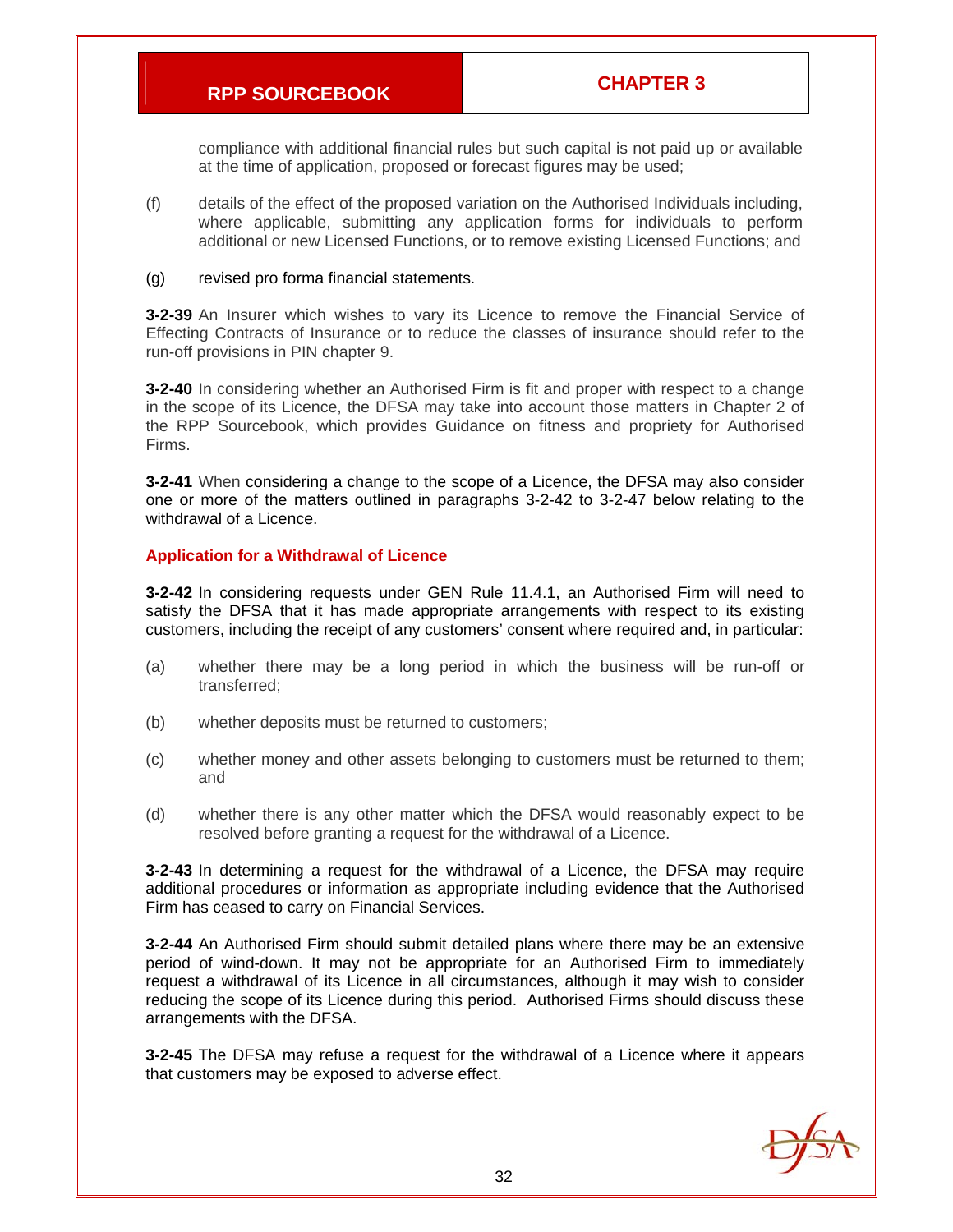**3-2-46** The DFSA may also refuse a request for the withdrawal of a Licence where:

- (a) the Authorised Firm has failed to settle its debts to the DFSA; or
- (b) it is in the interests of a current or pending investigation by the DFSA, or by another regulatory body or Financial Services Regulator.

**3-2-47** Some other matters which an Authorised Firm should be mindful of in relation to the withdrawal of its Licence include:

- (a) Under Article 63 of the Regulatory Law 2004 where the DFSA grants a request for the withdrawal of a Licence, the DFSA may continue to exercise any power under the Regulatory Law 2004 or Rules in relation to an Authorised Firm or Authorised Individual for two years from the date on which the Licence was withdrawn;
- (b) Article 43(2) of the Regulatory Law 2004 states that Licensed Functions of an Authorised Firm shall be carried out by its Authorised Individuals. Accordingly, where an Authorised Firm's Licence is withdrawn, the authorised status of its Authorised Individuals will also be withdrawn from the same date. However, this does not remove the obligation on an Authorised Firm to provide a statement under GEN Rule 11.7.3 where an Authorised Individual has been dismissed or requested to resign; and
- (c) Where a Fund Manager or the Trustee makes a request under GEN Rule 11.4.1, the Fund Manager or the Trustee will need to satisfy the DFSA that it has made appropriate arrangements in accordance with the requirements under the Collective Investment Law 2010 and the CIR module with respect to the continuing management of the Fund for which it is the Fund Manager or the Trustee, as the case may be.

#### **Notification to the DFSA relating to a Major Acquisition**

**3-2-48** GEN Rule 11.10.8 provides that an Authorised Firm which makes or proposes to make a Major Acquisition as defined must comply with either GEN Rule 11.10.9 or 11.10.10, depending on whether it is a Domestic Firm.

**3-2-49** An Authorised Firm should provide to the DFSA information that would enable the DFSA to consider factors noted in GEN Rule 11.10.9(3). Although the DFSA does not prescribe the form in which such information is to be provided to the DFSA, Authorised Firms should consider any relevant industry and international practices when providing information to the DFSA for similar purposes.

**3-2-50** The 45 day notice period referred to in GEN Rule 11.10.9(1) commences to run from the first business day after the date on which the DFSA receives the notification. However, if any critical information that the DFSA requires in order to assess the notification has not been provided to the DFSA at the time of the notification, the relevant notice period for considering that notification will only commence to run after the Authorised Firm has provided to the DFSA that information upon a request made by the DFSA under its powers in GEN Rule 11.10.11(1).

**3-2-51** Upon the request of an Authorised Firm, the DFSA may, at its sole discretion, agree to consider a notification within a shorter period than the 45 days referred to above. The

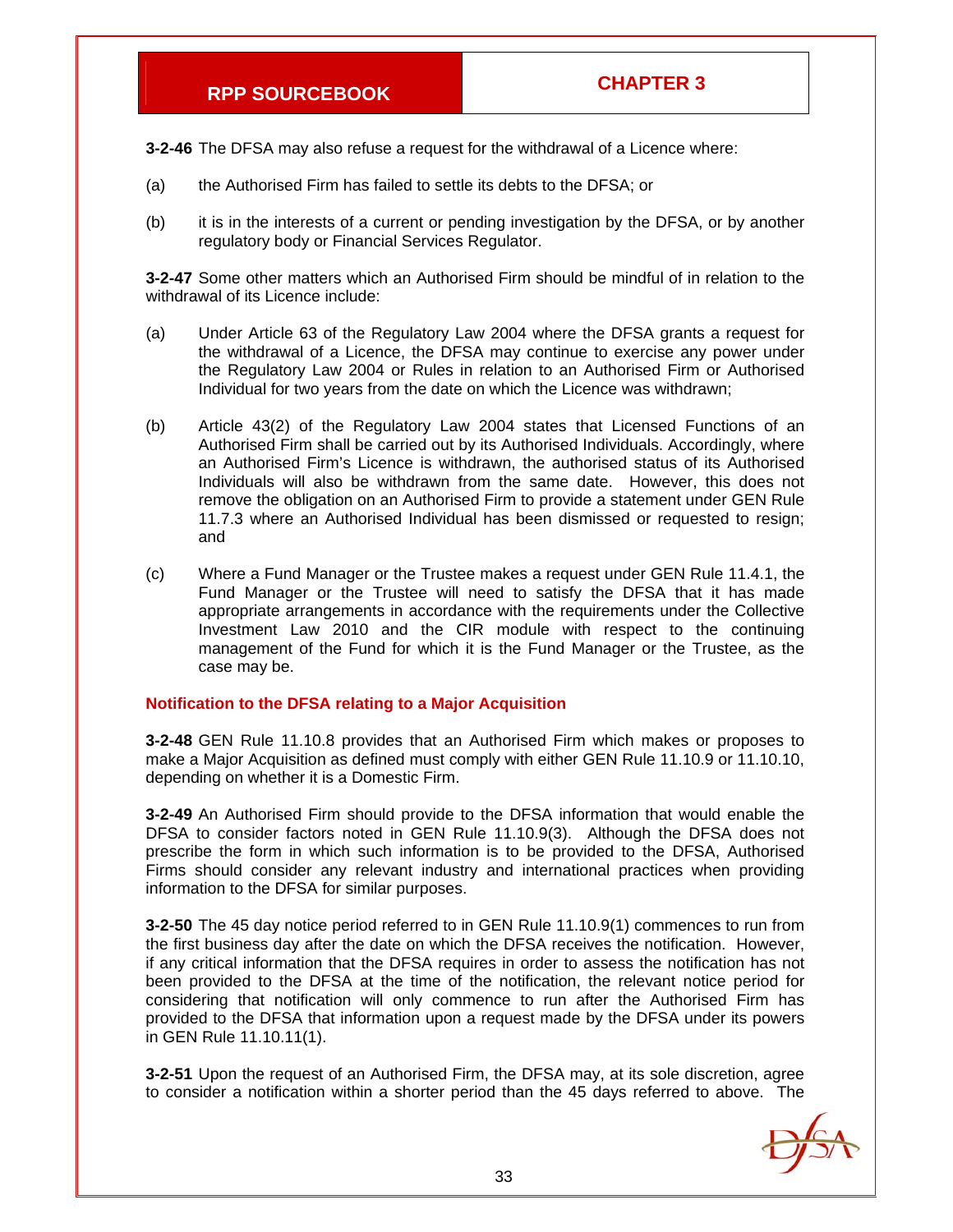onus is on an Authorised Firm which wishes to obtain a DFSA decision under this Rule within a shorter period to make a request to that effect to the DFSA and provide all the information that the DFSA requires to enable the DFSA to process the notification within a shorter timeframe.

**3-2-52** Where the DFSA exercises its powers under this provision to object to a proposed Major Acquisition or impose any conditions relating to such a Major Acquisition, a Person affected by such a decision may make an appeal relating to that decision to the DFSA's Regulatory Appeals Committee. Appeal provisions are in GEN Rule 11.10.12.

**3-2-53** Where the DFSA receives a notification under GEN Rule 11.10.10(1)(b), it will to the extent necessary, liaise with the home regulator in taking any appropriate action relating to the proposed Major Acquisition.

#### **Outsourcing**

**3-2-54** An Authorised Firm must comply with those requirements in GEN Rules 5.3.21 and 5.3.22 when outsourcing functions or activities. In relation to Funds, there are additional outsourcing and delegation requirements applicable for Fund Managers and Trustees in section 8.12 of the CIR module.

**3-2-55** The DFSA requires an Authorised Firm to notify it of any material outsourcing arrangements. An outsourcing arrangement would be considered to be material if it is a service of such importance that weakness or failure of the service would cast serious doubt on the Authorised Firm's continuing ability to remain fit and proper or comply with applicable Laws and Rules.

**3-2-56** The outsourcing of functions or activities does not absolve management or Governing Body of responsibility and accountability for ensuring proper administration and execution of these functions or activities.

### **3-3 SUPERVISION OF REPRESENTATIVE OFFICES**

**3-3-1** The DFSA expects to undertake periodic visits to Representative Offices as part of its risk based approach to supervising firms. The DFSA may also include Representative Offices in thematic visits.

**3-3-2** Onsite visits to Representative Offices are likely to focus on issues including:

- (a) confirming that activities undertaken by the Representative office are allowed under its licence;
- (b) reviewing the adequacy of its systems and controls to comply with its AML responsibilities;
- (c) any solvency concerns with the head office or Group; and
- (d) the firm's disclosure of its regulated status.

**3-3-3** The onsite visit is likely to include interviews with the Principal Representative and a review of relevant records.

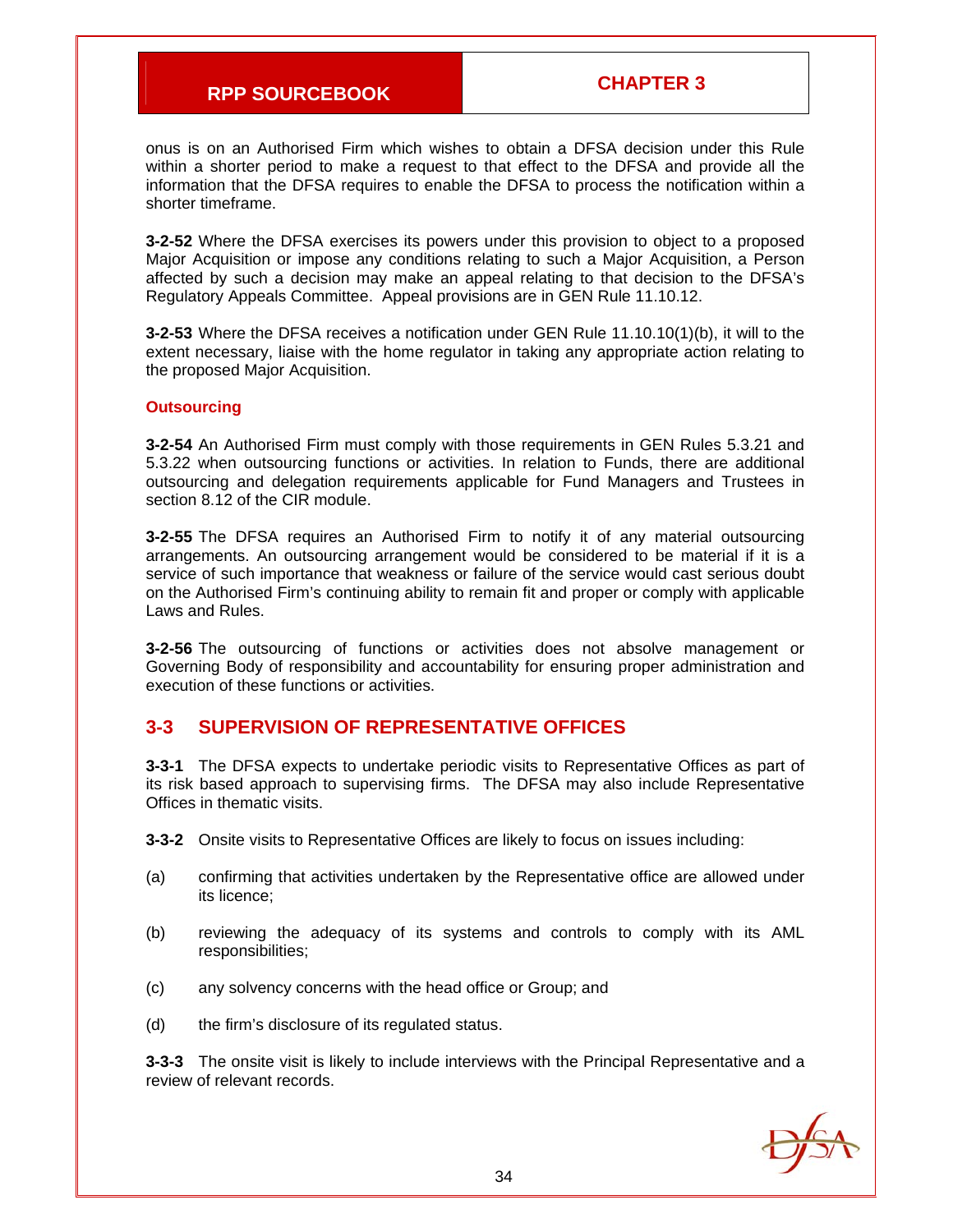## **3-4 SUPERVISION OF ANCILLARY SERVICE PROVIDERS**

**3-4-1** The DFSA expects to undertake periodic visits of Ancillary Service Providers as part of its risk based approach to supervising firms. The DFSA may also include Ancillary Service Providers in thematic visits.

**3-4-2** Onsite visits to Ancillary Service Providers are likely to focus on their compliance with relevant AML/CTF Laws and Rules. This may include the DFSA testing the firm's systems and controls for conducting a money laundering risk assessment, customer due diligence and complying with relevant United Nations Security Council Sanctions and Resolutions.

**3-4-3** The onsite visit is likely to include interviews with senior management and a review of relevant records. Depending on the outcome of the visit, the DFSA may provide a letter to the firm to discuss its findings.

**3-4-4** The DFSA also expects to receive a copy of the annual Anti Money Laundering Officer ("AMLO") report from Ancillary Service Providers (see ASP Rule 6.4.5(2)).

### **3-5 SUPERVISION OF AUDITORS**

**3-5-1** The DFSA expects to undertake periodic visits of Auditors as part of its risk based approach to supervising firms. The DFSA may include Auditors in some thematic visits.

**3-5-2** The DFSA is likely to request an annual information report from all Auditors. The information report will request details such as:

- (a) outcome of a fit and proper assessment undertaken by the Auditor;
- (b) any professional indemnity insurance obtained by the Auditor;
- (c) names of the Authorised Firms audited;
- (d) continuing professional development undertaken by relevant employees of the Auditor;
- (e) any other activities undertaken by the Auditor; and
- (f) complaints received by the Auditor.

**3-5-3** The DFSA is likely to undertake a desk based review of the content of the annual information report it receives from an Auditor. Prior to scheduling an onsite visit, the DFSA is likely to make a request for further information from the Auditor.

**3-5-4** The onsite visit is likely to include interviews with senior management and a review of files/documentation.

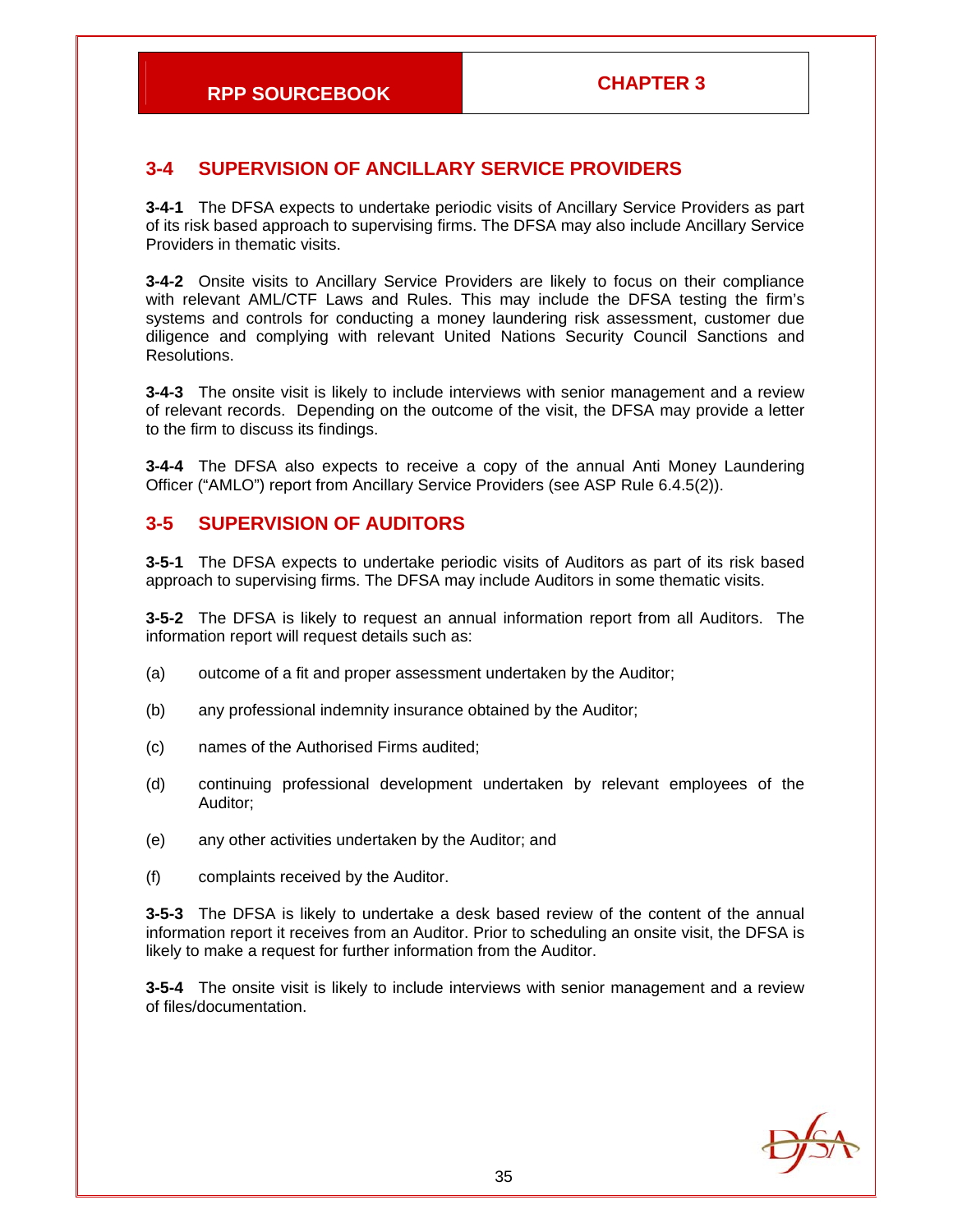# **3-6 SUPERVISION OF AUTHORISED MARKET INSTITUTIONS**

#### **Introduction**

**3-6-1** The Regulatory Law 2004 establishes a principles-based framework for the licensing and supervision of Authorised Market Institutions and for taking regulatory action against those licensed institutions. This framework is supplemented by supervisory powers and other requirements in the Markets Law 2012.

**3-6-2** The Markets Law 2012 establishes a framework in relation to how an Authorised Market Institution may administer and operate an Official List of Securities and stipulates some specific Rule requirements in respect of this.

#### **Official list of securities**

**3-6-3** Where an Exchange administers and operates an Official List of Securities, the riskbased approach to supervision also applies to the carrying on of this activity.

#### **Group supervision**

**3-6-4** When the DFSA licenses an Authorised Market Institution, it takes into consideration the relationship with any wider Group to which the Authorised Market Institution may belong or with other Persons closely linked to it. The DFSA will also take into account lead or consolidated supervision to which an Authorised Market Institution or its Group may be subject in another jurisdiction. This may lead to the DFSA placing some reliance on the supervisory arrangements in another jurisdiction or creating and participating in special arrangements for the supervision of the Authorised Market Institution and its Group. The Authorised Market Institution is expected to provide information required or reasonably requested in relation to these consolidated or lead supervisory arrangements before final supervisory arrangements are established.

**3-6-5** Each relationship will be considered on a case by case basis and according to the risks posed by the Authorised Market Institution's activities identified during supervisory arrangements. Such supervisory arrangements may include a process to be agreed by the DFSA, the Authorised Market Institution itself and other relevant regulators.

**3-6-6** Effective co-operation with regulators will provide for prompt exchange of information and co-operation in relation to supervision and enforcement between jurisdictions. This may include exchanges of information and co-operation in respect of activity conducted by an Authorised Market Institution. Usually co-operation arrangements will be in the form of memoranda of understanding. The information exchange will enhance the DFSA's understanding of the operations of the Group and the effect on the Authorised Market Institution.

#### **Application for a Change in Control**

**3-6-7** The AMI module sets out requirements relating to a change in control. These requirements are similar to those for an Authorised Firm which are set out at paragraphs 3- 2-33 to 3-2-37.

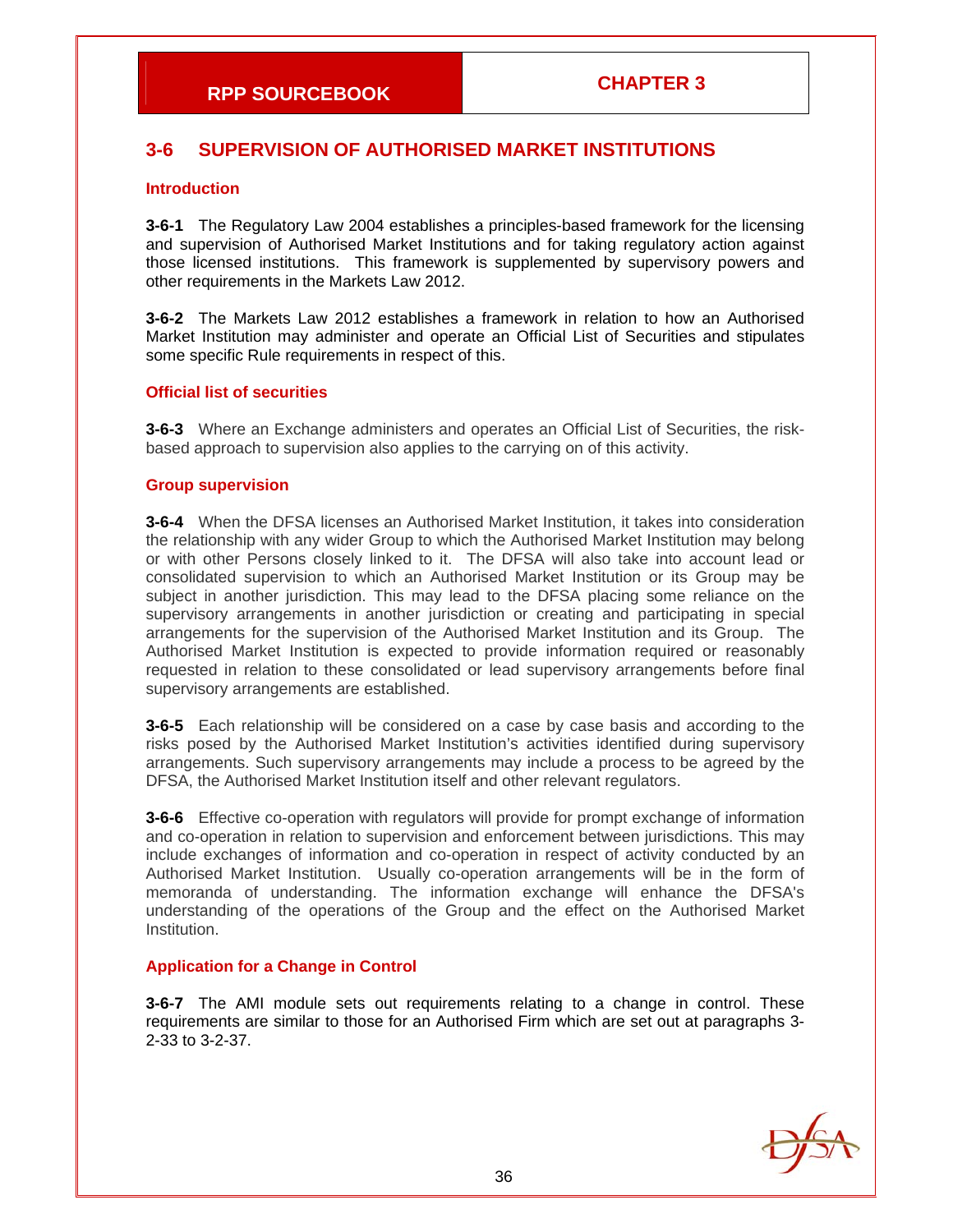#### **Directions Power**

**3-6-8** Article 26 of the Markets Law 2012 empowers the DFSA to give an Authorised Market Institution certain directions in relation to the Authorised Market Institution's duties under DFSA-administered laws. It also gives the DFSA a power to direct an Authorised Market Institution to do specified things including closing the market, suspending transactions and prohibiting trading in Investments. Article 26 also empowers the DFSA to exercise the powers contained in the Authorised Market Institution's Rules for participants as though it was the Authorised Market Institution where it considers that the Authorised Market Institution has not exercised the powers under those Rules.

**3-6-9** In considering whether to exercise such powers, the DFSA may take into account factors including:

- (a) what steps the Authorised Market Institution has taken or is taking in respect of the issue being addressed in the planned direction;
- (b) the impact on the DFSA's objectives if a direction were not issued; or
- (c) whether it is in the interests of the DIFC.

**3-6-10** The written notice given by the DFSA will specify what an Authorised Market Institution is required to do under the exercise of such powers. Though the DFSA is not required to do so under the Markets Law 2012, in most cases the DFSA will contact the Authorised Market Institution prior to issuing such a direction.

**3-6-11** Article 35 of the Markets Law 2012 allows the DFSA to direct an Authorised Market Institution to suspend or delist Securities from its Official List of Securities. Such directions may take effect immediately or from a date and time as may be specified in the direction. Chapter 9 of the MKT contains details in this regard.

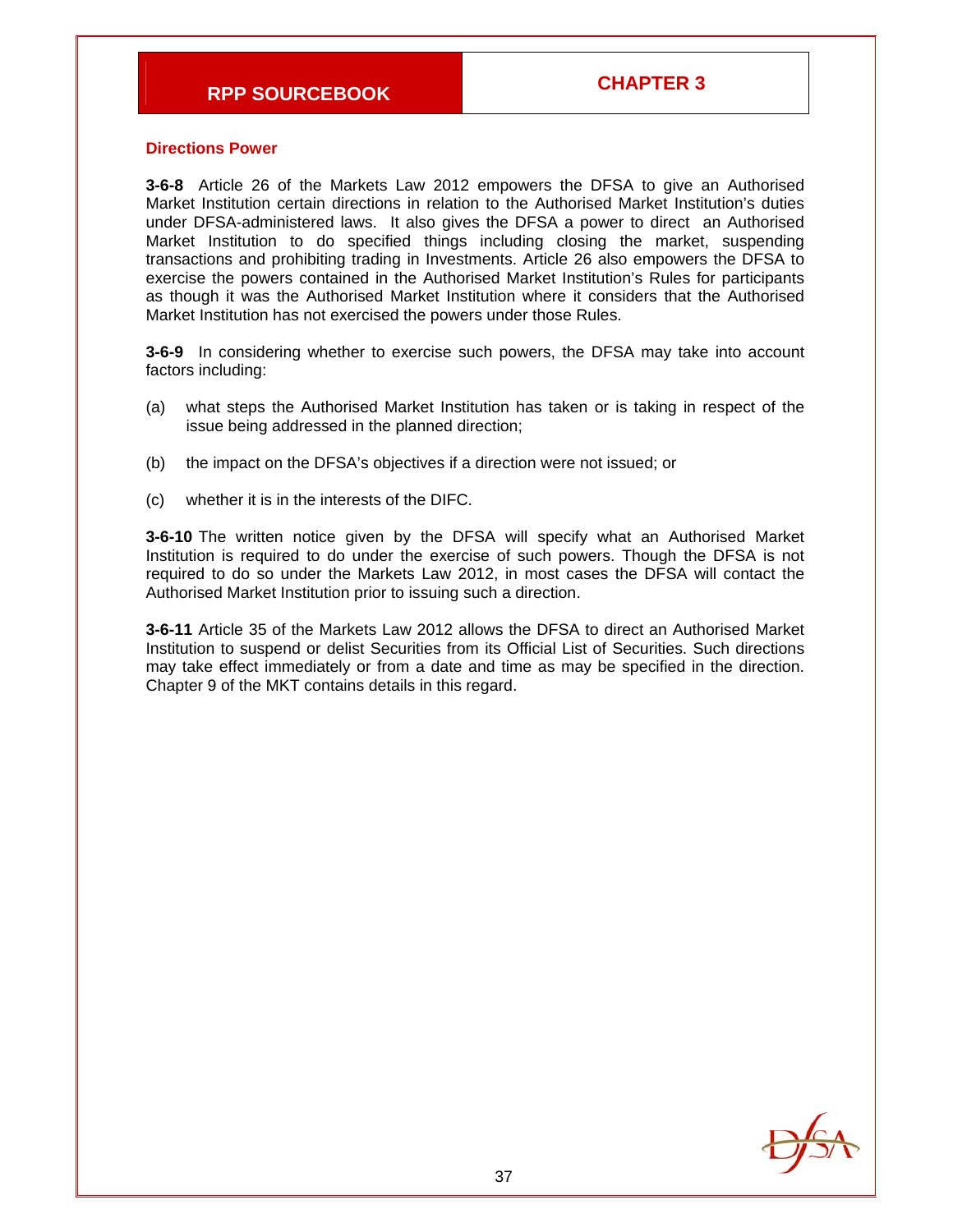# **4 SUPERVISORY AND ENFORCEMENT POWERS**

### **4-1 INTRODUCTION**

**4-1-1** This chapter provides information on how the DFSA will generally exercise its powers when conducting supervisory or enforcement activities. These powers can be exercised in respect of any Persons, including an Authorised Person, Ancillary Service Provider or Auditor (collectively referred to as "firms" in this chapter unless otherwise stated), an Authorised Individual or Principal Representative.

**4-1-2** Chapter 5 of the RPP describes how the DFSA will exercise additional powers when conducting enforcement activities.

**4-1-3** A reference to:

- (a) an Article in this chapter is a reference to an Article in the Regulatory Law 2004, unless otherwise stated; and
- (b) the Law in this chapter is a reference to any legislation administered by the DFSA.

**4-1-4** The range of powers available to the DFSA is primarily set out in the Regulatory Law 2004. Some of the key powers in this chapter include the power to:

- (a) request information and documents and access premises (see Article 73);
- (b) require an Authorised Peron to provide a report from an independent expert (see Article 74);
- (c) impose restrictions on an Authorised Person's business (see Article 75) or dealings with relevant property (see Article 76);
- (d) impose conditions and restrictions on an Authorised Person's Licence (see Article 49);
- (e) impose conditions and restrictions on an Authorised Individual's status (see Article 57);
- (f) withdraw an authorisation or Licence of an Authorised Person (see Articles 50 and 51);
- (g) restrict a person from performing any functions in connection with provision of Financial Services or Ancillary Services (see Article 58(1)), or restrict, suspend or withdraw an Authorised Individual's status (see Article 58(2); and
- (h) suspend, vary or withdraw the registration of an Ancillary Service Provider (see Article 60) or Auditor (see Articles 98 and 105).

**4-1-5** When the DFSA exercises a power specified in this chapter, it will generally follow the decision making procedures set out in chapter 6 of this Sourcebook (except for sections 4-2 and 4-3). Chapter 6 also sets out, among other matters, whether a Person will:

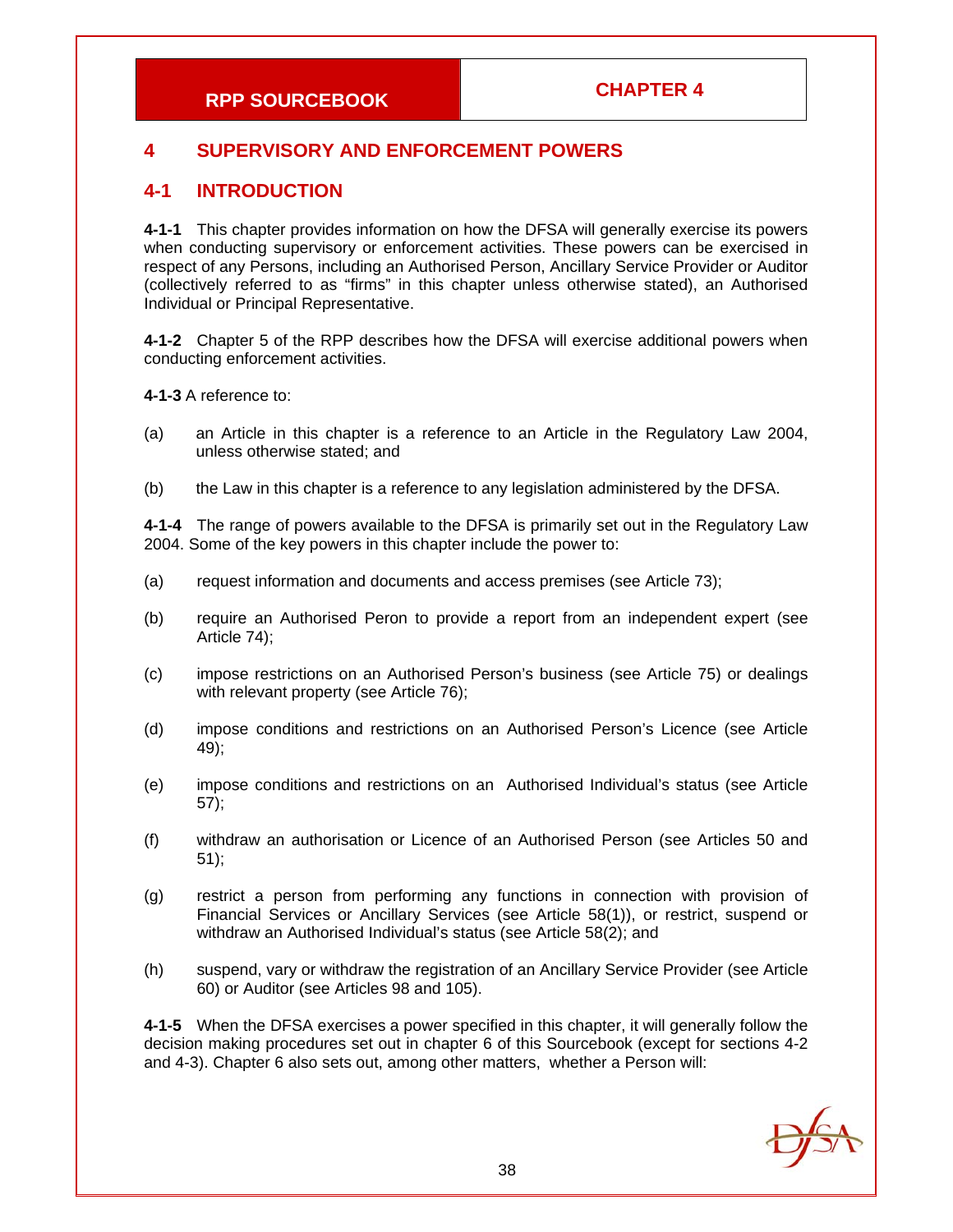- (a) receive prior written notice and have a suitable opportunity to make representations prior to the DFSA's exercising a power;
- (b) receive reasons of any decision to exercise such power; and
- (c) have a right of appeal to the Regulatory Appeals Committee.

## **4-2 POWER TO REQUEST INFORMATION AND DOCUMENTS**

**4-2-1** In order to supervise the conduct and activities of an Authorised Person, Ancillary Service Provider, Fund, Auditor or any director, officer, employee or agent of such person, the DFSA requires access to a broad range of information relating to a Person's business. Such information is usually provided to the DFSA on a voluntary basis. In particular, an Authorised Person and Authorised Individual is expected to deal with the DFSA in an open and cooperative manner and disclose to the DFSA any information of which the DFSA would reasonably expect to be notified.

**4-2-2** Pursuant to Article 73 of the Regulatory Law 2004, the DFSA may require a relevant Person to give information and produce documents about its business, transactions or employees to the DFSA. When the DFSA requires the giving of information or production of documents, it will give the Person a written notice specifying what is required to be given or produced.

**4-2-3** The DFSA may also apply to the Court to make an order for information and documents under Article 73 from specified Persons located outside the jurisdiction of the  $DIFC.<sup>1</sup>$ 

### **4-3 POWER TO ACCESS PREMISES**

**4-3-1** The DFSA may enter the premises of an Authorised Person, Ancillary Service Provider, Fund or Auditor during normal business hours or at any other time as may be agreed, for the purpose of inspecting and copying information or documents (at the relevant Person's expense) stored in any form on such premises, as it considers necessary or desirable to meet the objectives of the DFSA.<sup>2</sup>

**4-3-2** The DFSA will provide reasonable notice to an Authorised Person, Ancillary Service Provider, Fund or Auditor when it seeks information, documents or access to premises. In exceptional circumstances, such as where any delay may be prejudicial to the interests of the DIFC, the DFSA may seek access to premises without notice.

### **4-4 POWER TO REQUIRE A REPORT**

**4-4-1** The DFSA may require an Authorised Person to provide it with a report from an independent expert on specified matters under Article 74 of the Regulatory Law 2004.

1



 $1$  Article 73(3) of the Regulatory Law 2004

 $2$  Article 73(2) of the Regulatory Law 2004, GEN Rule 11.1.2.(d)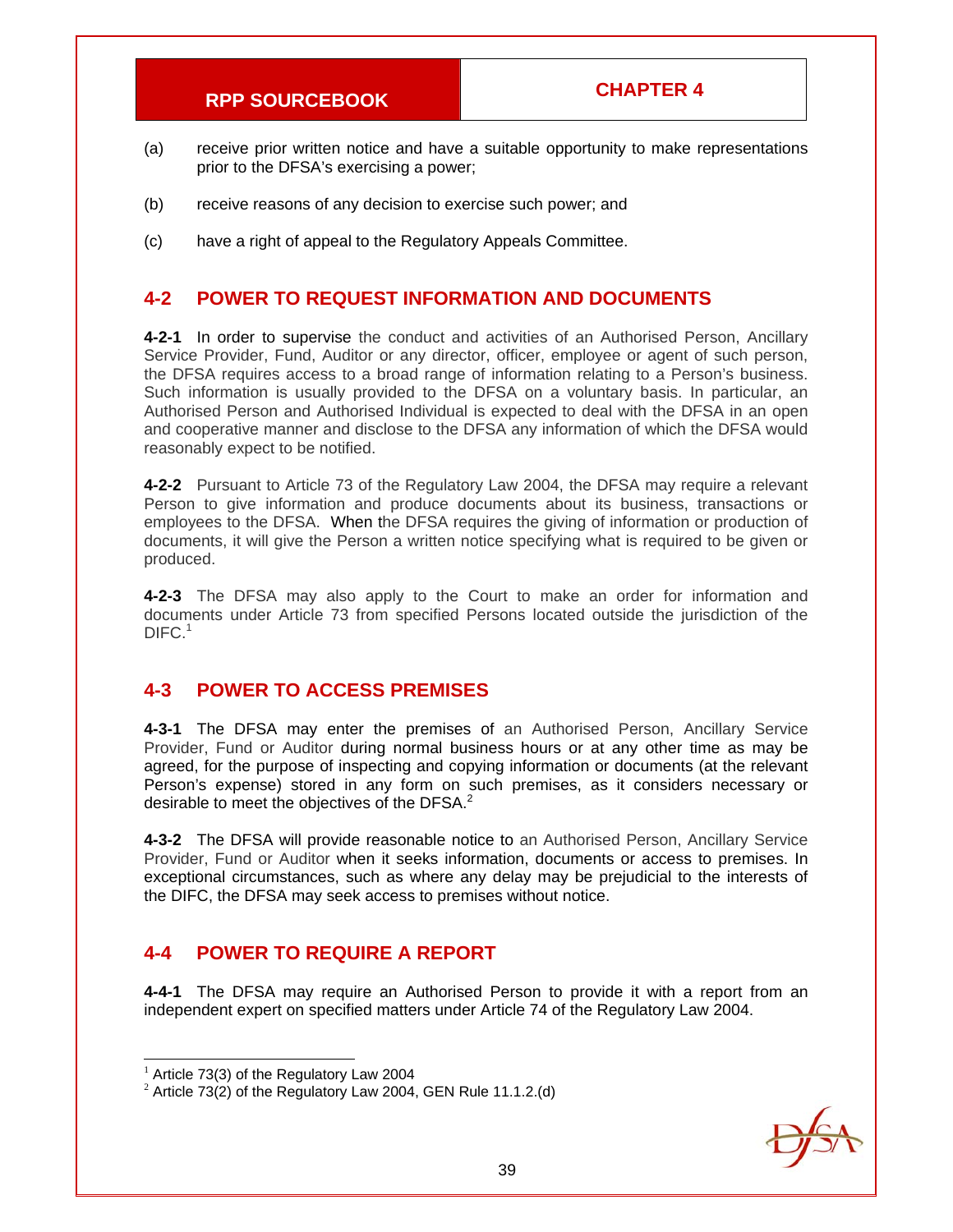**4-4-2** There are a variety of circumstances where the DFSA may consider it appropriate to require the production of a report. These circumstances include, but are not limited to:

- (a) where the DFSA has concerns as to the adequacy of systems and controls (such as compliance, internal audit, anti money laundering, risk management and record keeping);
- (b) where the DFSA seeks verification of information submitted to it; or
- (c) where remedial action is required to ensure the Authorised Person complies with DFSA Laws and Rules.

**4-4-3** GEN section 11.12 sets out various requirements relating to the appointment of an independent expert. In particular, it is noted that:

- (a) the DFSA will give written notification to the Authorised Person concerning the purpose of the proposed report, the scope, the timetable for completion and any other relevant matters;
- (b) the independent expert is required to be appointed by the Authorised Person and be nominated or approved by the DFSA;
- (c) an Authorised Person is required to include specific requirements in a contract with an independent expert;
- (d) an Authorised Person is required to ensure it provides all assistance that the independent expert may reasonably require and ensure that the independent expert co-operates with the DFSA; and
- (e) an Authorised Person is required to pay for the services of the independent expert.

**4-4-4** The DFSA notes that any information given or documents produced under Article 74 are admissible in evidence in administrative and civil proceedings, provided that any such information or documents also comply with any requirements relating to the admissibility of evidence in such proceedings.

### **4-5 POWER TO RESTRICT AN AUTHORISED PERSON'S BUSINESS OR PROPERTY**

**4-5-1** The DFSA has a power under Article 75 to impose restrictions on an Authorised Person's business. This includes prohibiting an Authorised Person from entering into specific types of transactions, from soliciting business from specific types of persons or from carrying on business in a specific manner. The DFSA may also require an Authorised Person to carry on business in, and only in, a specified manner.

**4-5-2** Pursuant to Article 76, the DFSA is also empowered to prohibit or require an Authorised Person to deal with any relevant property in a certain manner.<sup>3</sup> The terms "dealing" and "relevant property" are defined in Article 76 as follows:



 3 Article 76 of the Regulatory Law 2004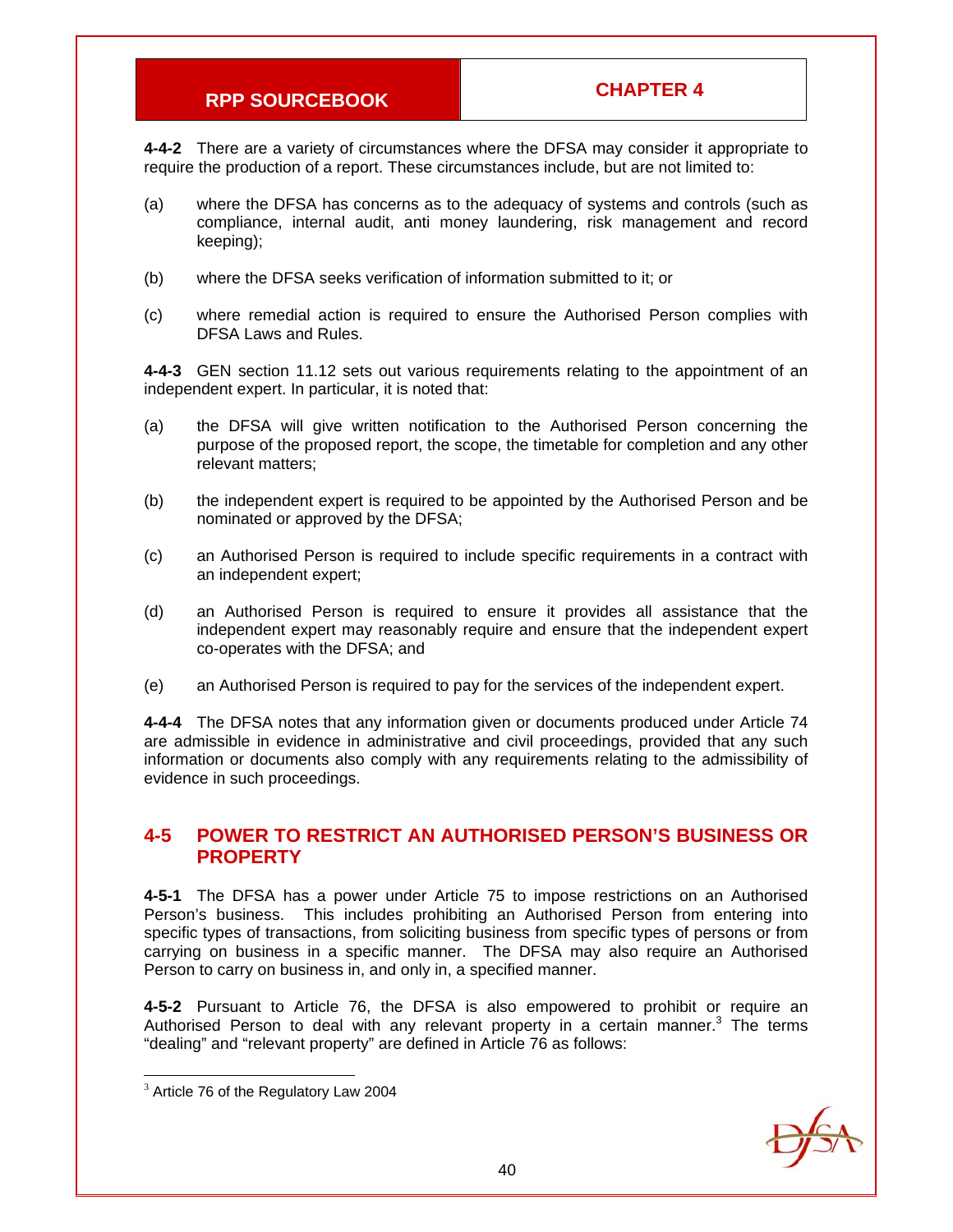- (a) "dealing" in relation to property includes the maintaining, holding, disposing and transferring of property; and
- (b) "relevant property" in relation to an Authorised Person means:
	- (i) any property held by the person, acting within the capacity for which it holds a Licence, on behalf of any of the clients of the person, or held by any other person on behalf of or to the order of the person acting within such capacity; or
	- (ii) any other property which the DFSA reasonably believes to be owned or controlled by the person.

**4-5-3** In determining whether to exercise its Article 75 and 76 powers, the DFSA will take into account the circumstances set out in GEN Rule 11.13.1 (a) to (m).

### **4-6 POWER TO IMPOSE CONDITIONS AND RESTRICTIONS ON AN AUTHORISED PERSON'S LICENCE**

**4-6-1** Pursuant to Article 49 of the Regulatory Law 2004, the DFSA may at any time by written notice to an Authorised Person on its own initiative, or at the request of an Authorised Person:

- (a) impose conditions and restrictions or additional conditions and restrictions on a Licence; and
- (b) vary or withdraw conditions and restrictions imposed on a Licence. $4$

**4-6-2** In determining whether to exercise its Article 49 power, the DFSA will take into account the circumstances including, but not limited to, the following:

- (a) where the Authorised Person's resources (including financial resources as well as human resources) are inadequate for the scale or type of activity which the firm is licensed to undertake;
- (b) where the Authorised Person has not conducted its business in compliance with the Laws and Rules;
- (c) where the Authorised Person has conducted its business in such a way that it has not ensured full compliance with applicable money laundering and counter terrorism legislation; or
- (d) where the DFSA has some concern about the fitness and propriety of the Authorised Person, but not such as to warrant the withdrawal of its Licence.



<sup>1</sup> 4 Article 49(1) of the Regulatory Law 2004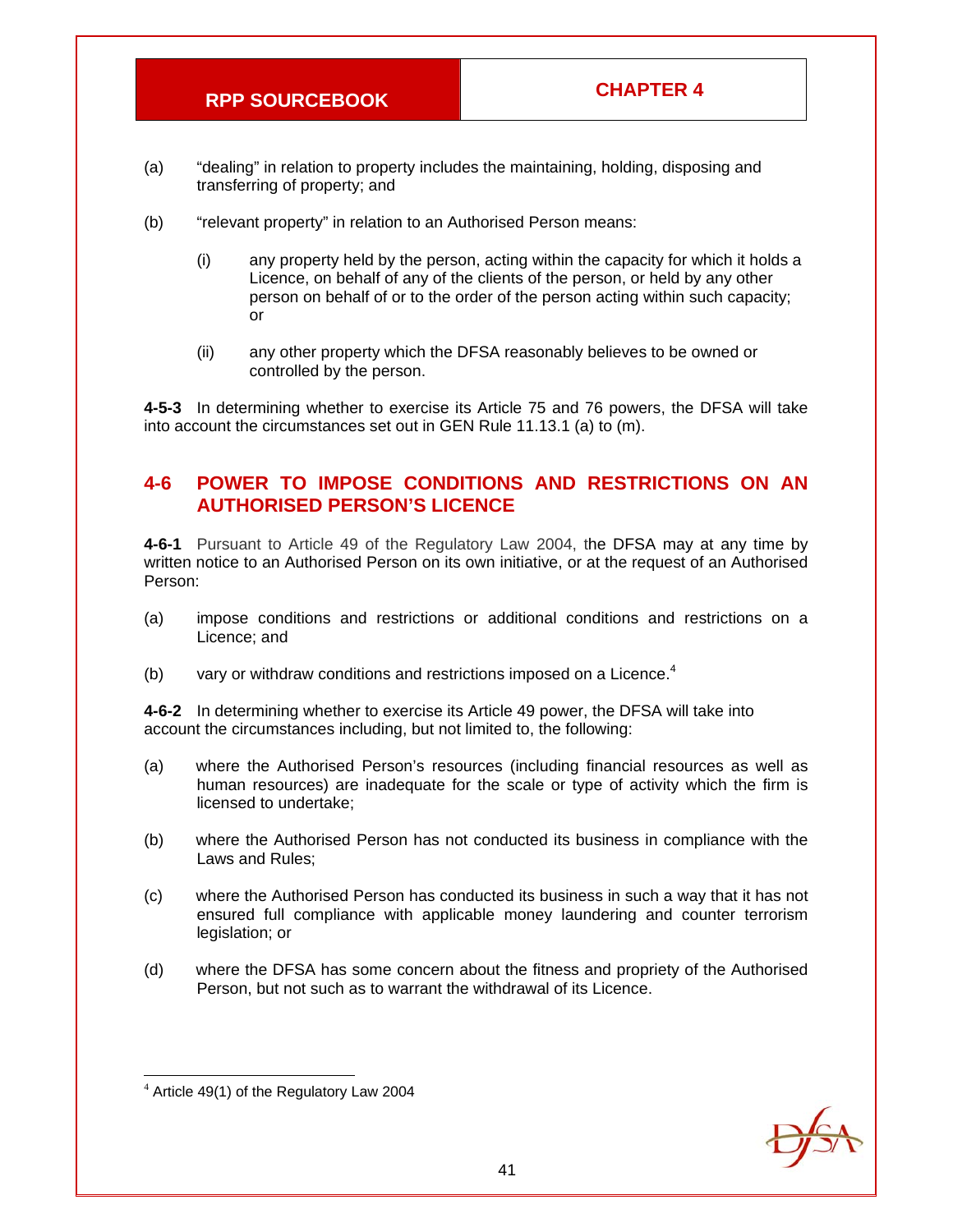### **4-7 POWER TO WITHDRAW AN AUTHORISATION IN RESPECT OF ONE OR MORE FINANCIAL SERVICES OR A LICENCE**

**4-7-1** The DFSA may exercise its powers under Article 50(1) to withdraw the authorisation under a Licence to carry on one or more Financial Services where:

- (a) the Authorised Person is or has been in breach of one or more restrictions or conditions applicable to its Licence;
- (b) the Authorised Person is in breach of the Regulatory Law 2004, Rules or other legislation administered by the DFSA;
- (c) the Authorised Person is no longer fit and proper to carry on a Financial Service;
- (d) the Authorised Person has failed for a period of at least twelve consecutive months to carry on one or more Financial Services for which it is authorised under a Licence;
- (e) the Authorised Person requests the withdrawal; or
- (f) the DFSA considers that the exercise of the power is necessary or desirable in the pursuit of its objectives.
- **4-7-2** The DFSA may exercise its powers under Article 51 to withdraw a Licence where:
- (a) as a consequence of withdrawal of authorisation in relation to one or more Financial Services under Article 50, the Authorised Person is no longer authorised to carry on a Financial Service;
- (b) the Authorised Person is no longer fit and proper to hold a Licence;
- (c) the Authorised Person has failed to remove a Controller or take such other action as required by the DFSA under Article 64; or
- (d) the Authorised Person requests the withdrawal.

**4-7-3** In determining whether to exercise its Article 50 and 51 powers, the DFSA will have regard to all relevant matters. These include, but are not limited to, the following:

- (a) when the DFSA has serious concerns about the manner in which the business of the Authorised Person has been or is being conducted;
- (b) when the DFSA considers it necessary to protect regulated entities and customers in the DIFC;
- (c) whether any alleged contraventions affect or have the potential to affect DFSA objectives;
- (d) the nature, seriousness and impact of any alleged contravention and whether the alleged contravention is on-going;

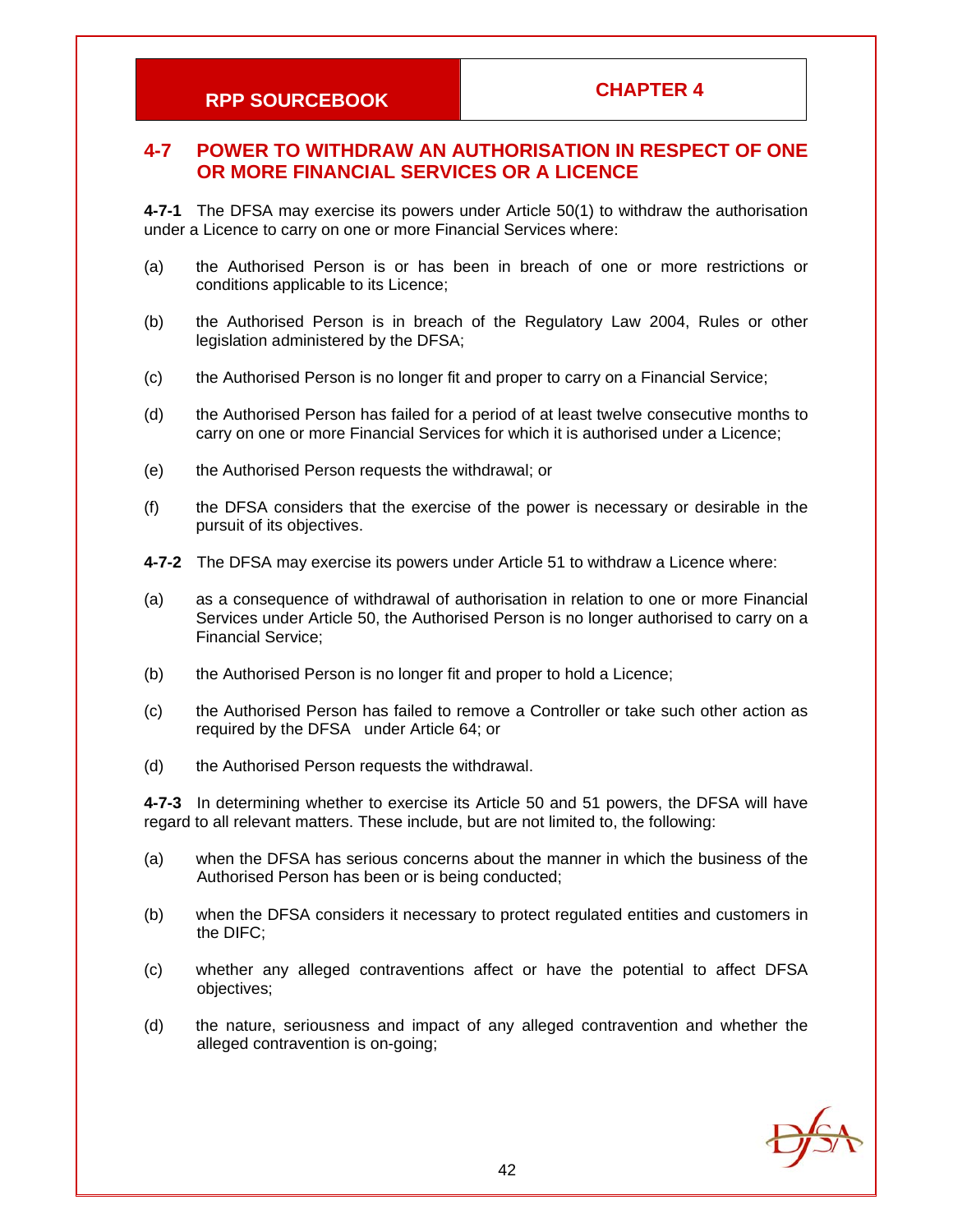- (e) when the Authorised Person no longer satisfies the relevant criteria set out in chapter 7 of the GEN module, chapters 2 and 7 of the AMI module and section 2-2 of this module in respect of the fitness and propriety to carry on a Financial Service or hold a Licence;
- (f) when the activities of the Authorised Person have ceased; and
- (g) when the Authorised Person's resources seem to the DFSA inadequate for the scale or type of activity which the firm is authorised to undertake.

**4-7-4** Where an Authorised Person requests the DFSA to withdraw its Licence, then such a Person should complete and submit the relevant form to the DFSA (see SUP 6 Form - AFN Sourcebook). This form sets out a number of matters which the DFSA will consider before processing such an application to withdraw a Licence.

### **4-8 POWER TO IMPOSE CONDITIONS AND RESTRICTIONS ON THE STATUS OF AN AUTHORISED INDIVIDUAL**

**4-8-1** Pursuant to Article 57 of the Regulatory Law 2004, the DFSA may at any time by a written notice to an Authorised Individual and the Authorised Firm in relation to which the Authorised Individual is an officer, employee or agent:

- (a) impose conditions and restrictions or additional conditions and restrictions on the grant of Authorised Individual status; and
- (b) vary or withdraw conditions and restrictions imposed on the grant of such status. $5$

**4-8-2** The DFSA may exercise this power in circumstances including, but not limited to, the following:

- (a) where the Authorised Individual has not acted effectively and responsibly or has not exercised the expected level of skill, care and diligence in carrying out the Licensed Function;
- (b) where the conduct of the Authorised Individual falls below the standards expected; or
- (c) where the DFSA has some concern about the fitness and propriety of the Authorised Individual, but not such as to warrant the suspension or withdrawal of an Authorised Individual's status.

## **4-9 POWER TO RESTRICT, SUSPEND AND WITHDRAW THE STATUS OF AN AUTHORISED INDIVIDUAL**

**4-9-1** Pursuant to Article 58(2) of the Regulatory Law 2004, the DFSA has the power to restrict a Person from performing Licensed Functions, or to suspend or withdraw a Person's Authorised Individual status, if it reasonably concludes that:



 5 Article 57 of the Regulatory Law 2004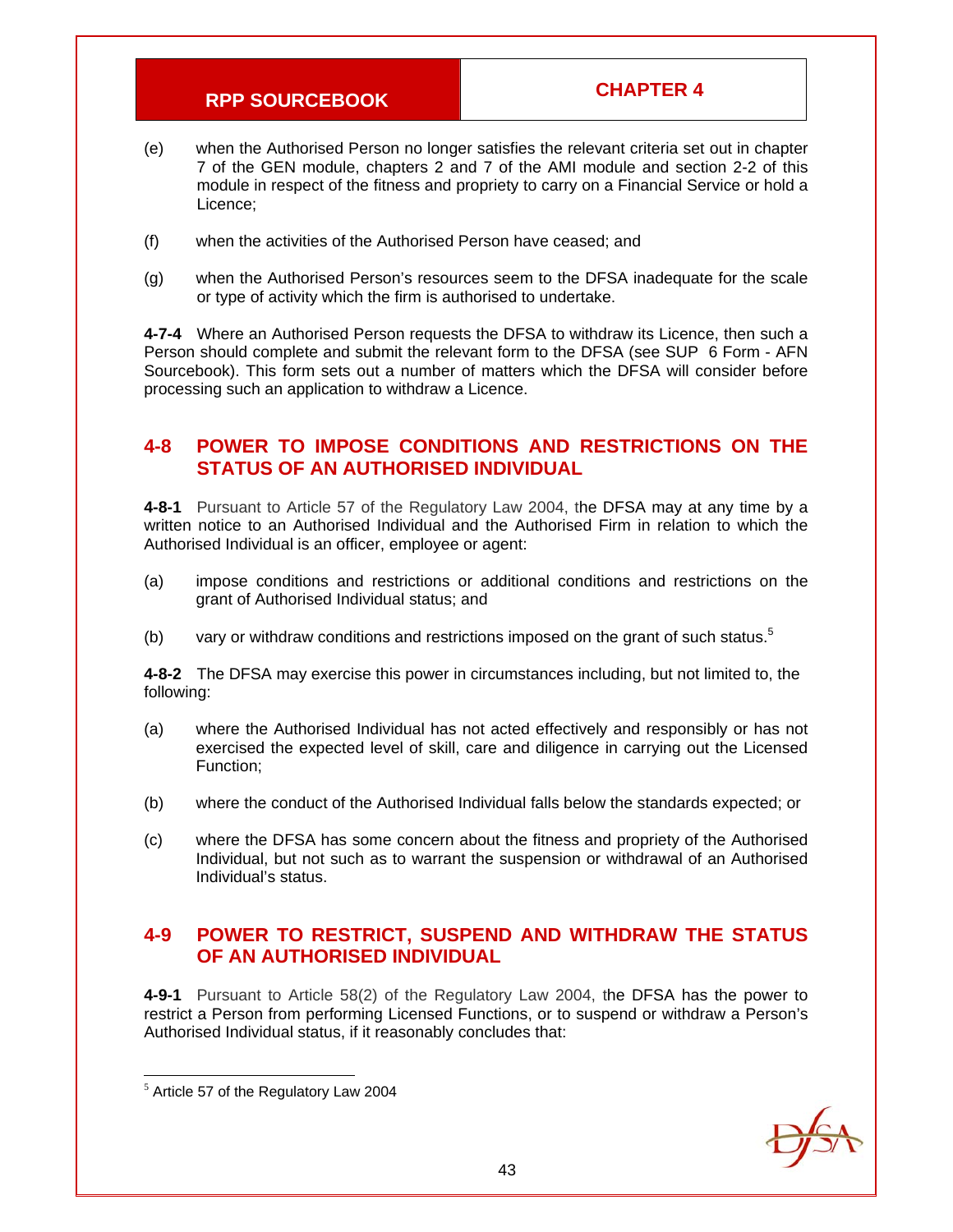- (a) the Person is in breach or has been in breach of an obligation that applies as a result of such Person's Authorised Individual status; or
- (b) a Person is no longer fit and proper to perform the Licensed Function role for which he requires status as an Authorised Individual.<sup>6</sup>

**4-9-2** In determining whether to exercise its Article 58(2) power, the DFSA will have regard to all relevant matters including, but not limited to, the criteria for assessing the fitness and propriety of an Authorised Individual as set out in chapter 7 of GEN and section 2-3 of this Sourcebook.

**4-9-3** The DFSA may also withdraw the Authorised Individual status of a Person pursuant to Article 58(3) if:

- (a) the Person becomes bankrupt;
- (b) the Person is convicted of a serious criminal offence;
- (c) the Person becomes incapable, through mental or physical incapacity, of managing his affairs;
- (d) the Person or the relevant Authorised Firm asks the DFSA to withdraw the status; or
- (e) the Licence of the relevant Authorised Firm is withdrawn.

**4-9-4** In determining whether to exercise its power under Article 58(3)(b), the DFSA will give particular consideration to offences involving dishonesty, fraud or a financial crime.

### **4-10 POWER TO RESTRICT INDIVIDUALS**

**4-10-1** If the DFSA reasonably concludes that a natural person is not fit and proper to perform any functions in connection with the provision of Financial Services or Ancillary Services (whether or not they are Licensed Functions), it may restrict that Person from performing any or all such functions.<sup>7</sup>

**4-10-2** Article 58(1) of the Regulatory Law 2004 enables the DFSA to impose a restriction in respect of all functions or in respect of specific functions. Whether a general restriction or a more specific restriction is imposed by the DFSA may depend on the facts of the matter, including:

- (a) the concerns upon which the DFSA determines that a natural person is not fit and proper to perform any functions; and
- (b) the need to protect the integrity of the DIFC and ensure the confidence of participants in the market.

1



 $6$  Article 58(2) of the Regulatory Law 2004

 $7$  Article 58(1) of the Regulatory Law 2004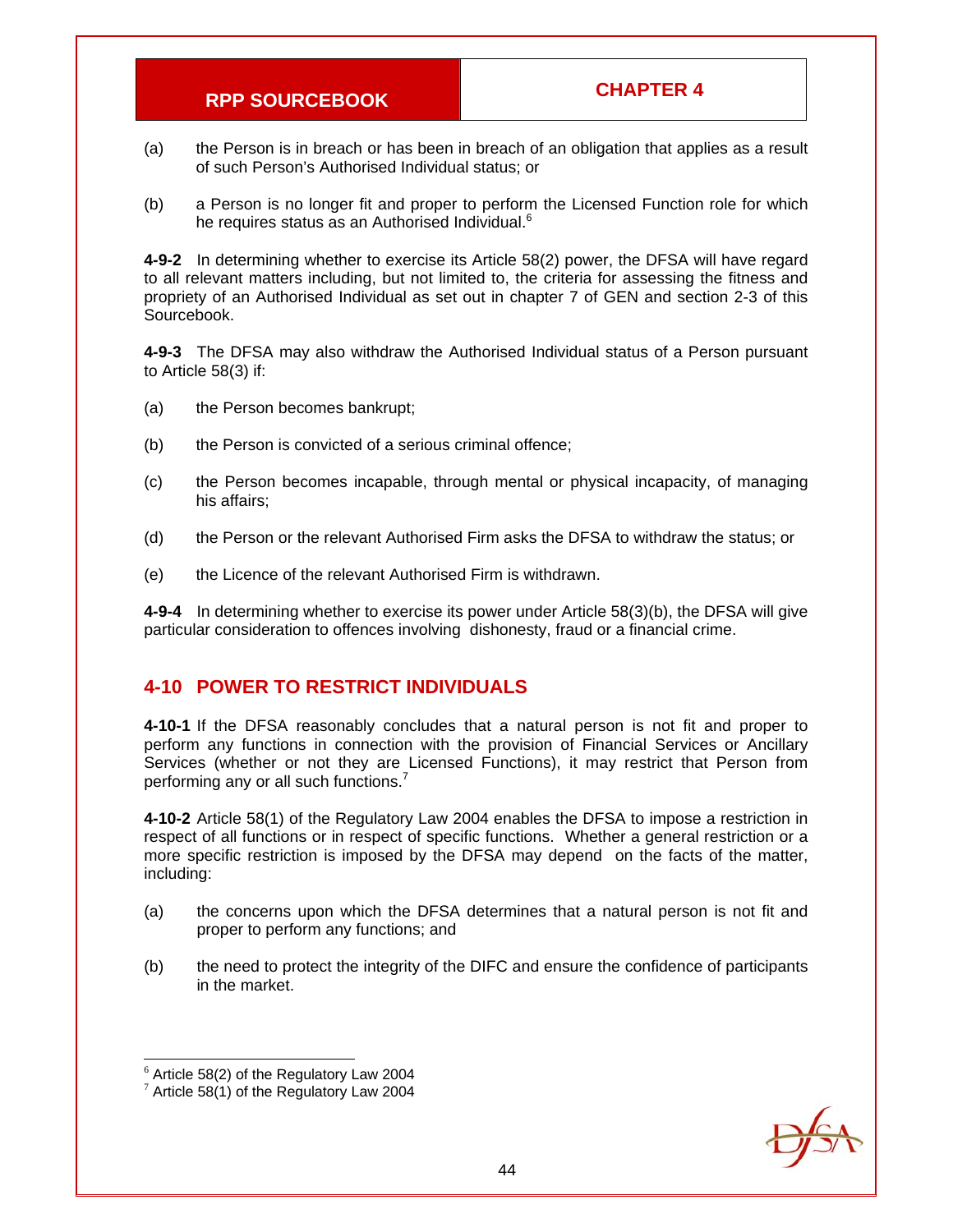**4-10-3** In determining whether to exercise its power under Article 58(1), the DFSA may have regard to all relevant matters including, but not limited to, the criteria for assessing the fitness and propriety of Authorised Individuals as set out in chapter 7 of GEN and section 2-3 of this Sourcebook.

### **4-11 POWER TO VARY OR WITHDRAW THE REGISTRATION OF AN ANCILLARY SERVICE PROVIDER**

**4-11-1** The DFSA has the power to vary or withdraw the registration of an Ancillary Service Provider pursuant to sections 4.5 and 4.6 of the ASP module and Article 60(4) of the Regulatory Law 2004. The DFSA may exercise this power where it is satisfied that:

- (a) the Ancillary Service Provider has failed to carry on an Ancillary Service in the DIFC for a continuous period of 12 months or more; or
- (b) the Ancillary Service Provider has breached, or is breaching, the Laws or Rules of the DIFC.<sup>8</sup>

**4-11-2** In determining whether to exercise its powers to withdraw the registration of an Ancillary Service Provider, the DFSA may have regard to all relevant matters including, but not limited to, the circumstances specified in paragraph 4-7-3 as relevant to an Ancillary Service Provider.

### **4-12 POWER TO VARY, SUSPEND OR WITHDRAW THE REGISTRATION OF AN AUDITOR**

**4-12-1** The DFSA has the power in respect of an Auditor to:

- (a) withdraw its registration; $9$  or
- (b) suspend its registration.<sup>10</sup>

**4-12-2** The DFSA may exercise such powers where it has reasonable grounds to believe that:

- (a) the Auditor is no longer fit and proper; or
- (b) the Auditor has breached, or is breaching, the Regulatory Law 2004, Rules or other legislation administered by the DFSA.

**4-12-3** In determining whether to exercise such powers, the DFSA will have regard to all relevant matters including, but not limited to, the circumstances as relevant to an Auditor specified in paragraph 4-7-3.

1



<sup>8</sup> ASP Sections 4.5 and 4.6.

 $9$  Article 98(3) of the Regulatory Law 2004

 $10$  Article 105 of the Regulatory Law 2004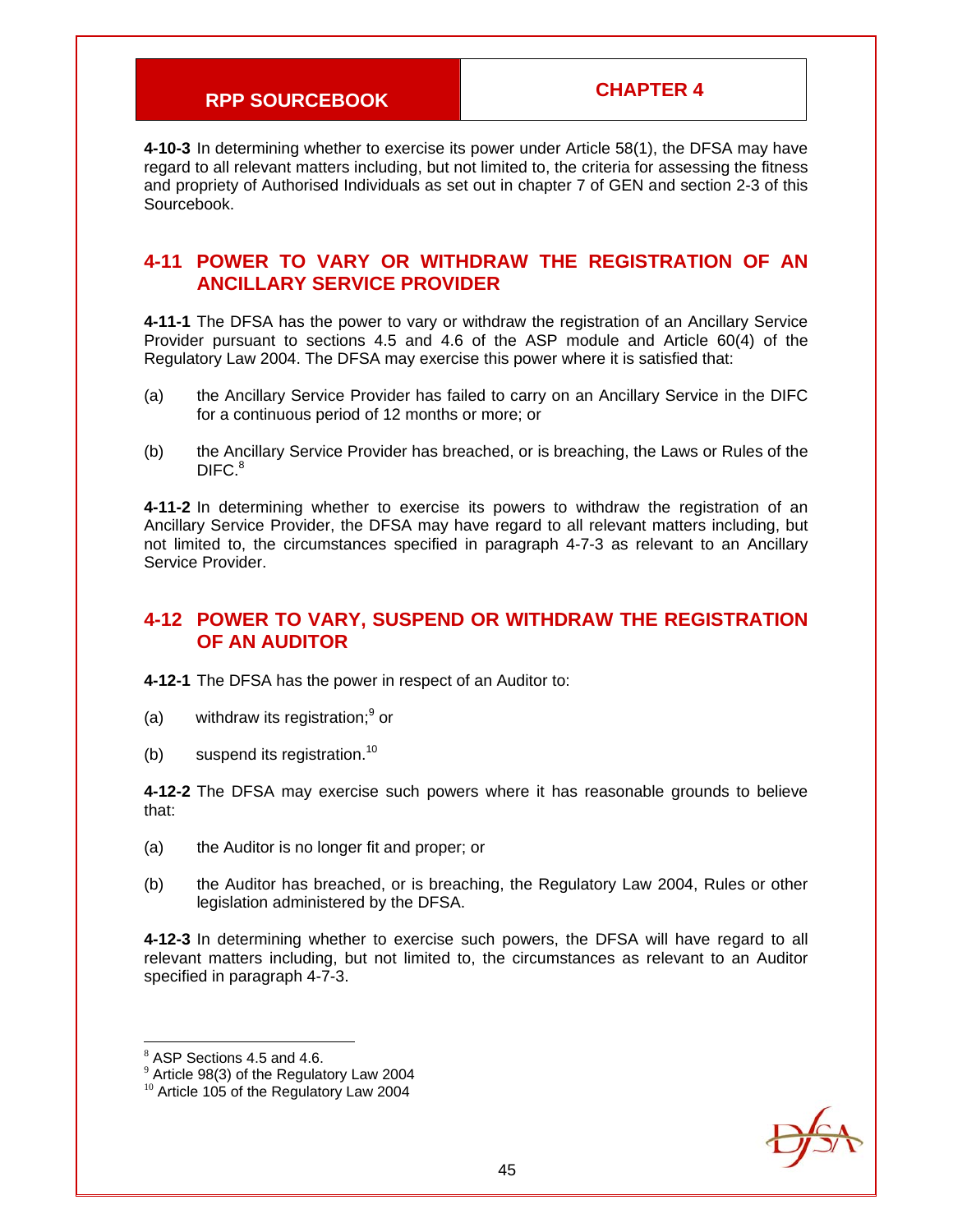### **4-13 MISCELLANEOUS POWERS**

#### **Endorsements**

**4-13-1** The DFSA has the power to:

- (a) impose conditions and restrictions or additional conditions and restrictions;<sup>11</sup> or
- (b) withdraw or vary conditions and restrictions,  $12$

on an endorsement to conduct Islamic Financial Business.

**4-13-2** In respect of an endorsement on a Licence to conduct business with Retail Clients, the DFSA has the power to impose conditions and restrictions, or withdraw or vary conditions and restrictions pursuant to Article 49 (see section 4-6 of this chapter).

**4-13-3** In determining whether to exercise such powers, the DFSA will have regard to all relevant matters including, but not limited to, one or more of those circumstances specified in 4-6-2 in respect of imposing, varying or withdrawing conditions and restrictions.

#### **Funds**

**4-13-4** The DFSA has the power to withdraw the registration of a Public Fund in one or more of the circumstances set out in Article 32 of the Collective Investment Law.<sup>13</sup> In determining whether to exercise this power, the DFSA can withdraw the registration of a Public Fund only if it considers that:

- (a) the withdrawal is in the interests of the Unitholders of the Fund; or
- (b) appropriate steps have been taken or may reasonably be taken to protect the interests of the Unitholders.

#### **Auditors**

4-13-5 The DFSA may direct<sup>14</sup> an Authorised Person or Public Listed Company to appoint an auditor, where an auditor has not been appointed by such person.

**4-13-6** Where an auditor appointed by an Authorised Person and Public Listed Company is not suitable in the opinion of the DFSA, the DFSA may direct<sup>15</sup> the auditor to remove itself as auditor from such person.

#### **Directions Powers for Prudential Purposes**

**4-13-7** Pursuant to Article 75A of the Regulatory Law 2004, the DFSA may for, prudential purposes, issue a direction to a particular Authorised Firm, or Authorised Firms within a specified class, to:



<sup>1</sup>  $11$  Article 12 of the Law Regulating Islamic Financial Business 2004

<sup>&</sup>lt;sup>12</sup> Article 12 of the Law Regulating Islamic Financial Business 2004

<sup>&</sup>lt;sup>13</sup> Article 32 of the Collective Investment Law 2010

 $14$  GEN Rule 8.4.6 and MKT Rule 5.2.6

 $15$  GEN Rule 8.4.7 and MKT Rule 5.2.7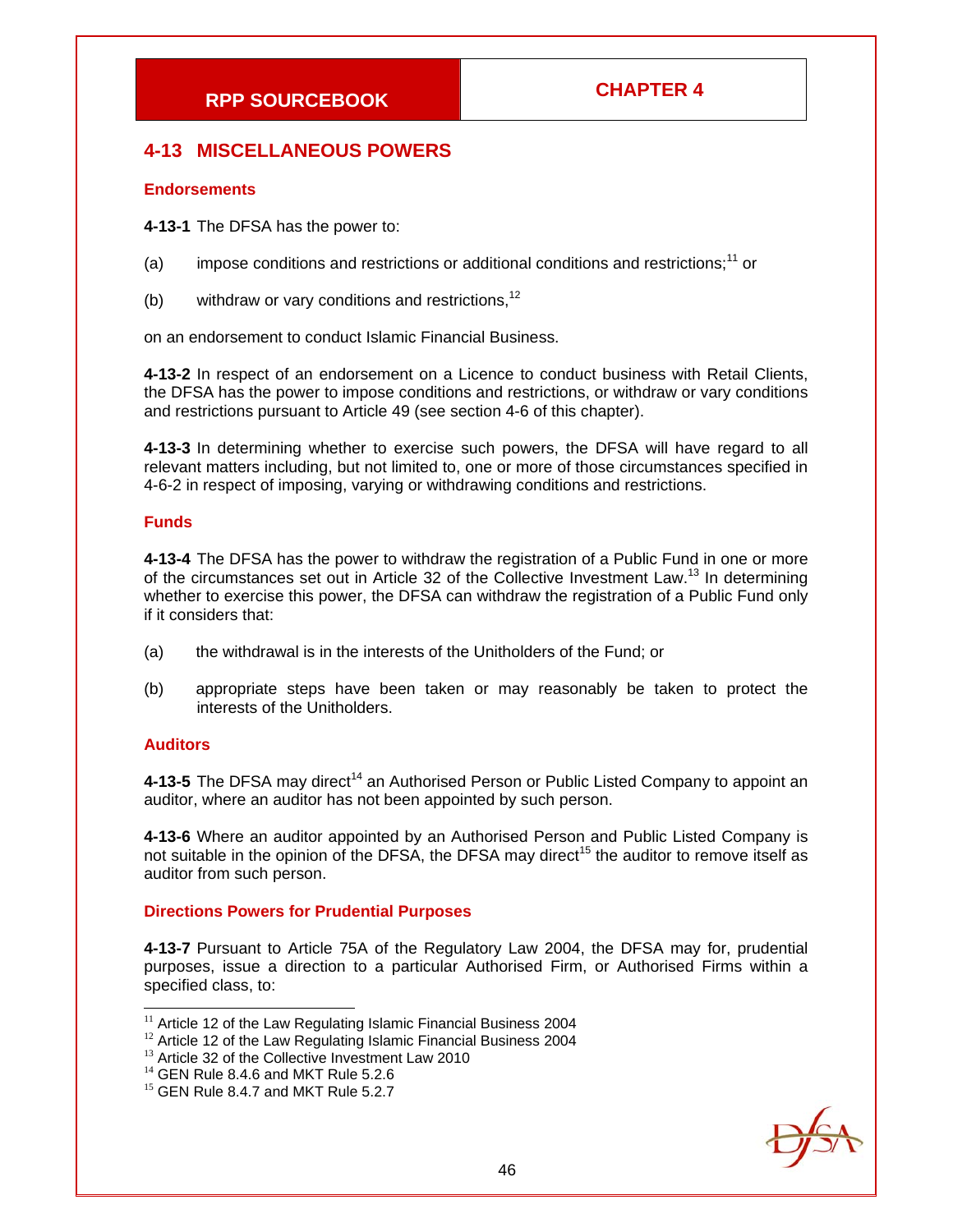- (a) comply with any specified additional capital or liquidity requirements;
- (b) apply a specific provisioning policy or treatment of specified assets;
- (c) comply with specified limits on material risk exposures;
- (d) comply with specified limits on exposures to related parties;
- (e) meet additional or more frequent reporting requirements; or
- (f) take such other action as is specified in the direction.

**4-13-8** Where the DFSA proposes to issue a direction under Article 75A to Authorised Firms within a specified class, the direction will remain in force for a period of no more than 12 months in the first instance, unless the DFSA specifies a shorter period of time in the notice. The DFSA considers that such a direction should remain in force for a limited period as it has a Rule making power under the Regulatory Law 2004 at its disposal, which the DFSA would ordinarily use where it was proposing to change its Rules relating to Authorised Firms within a specified class.

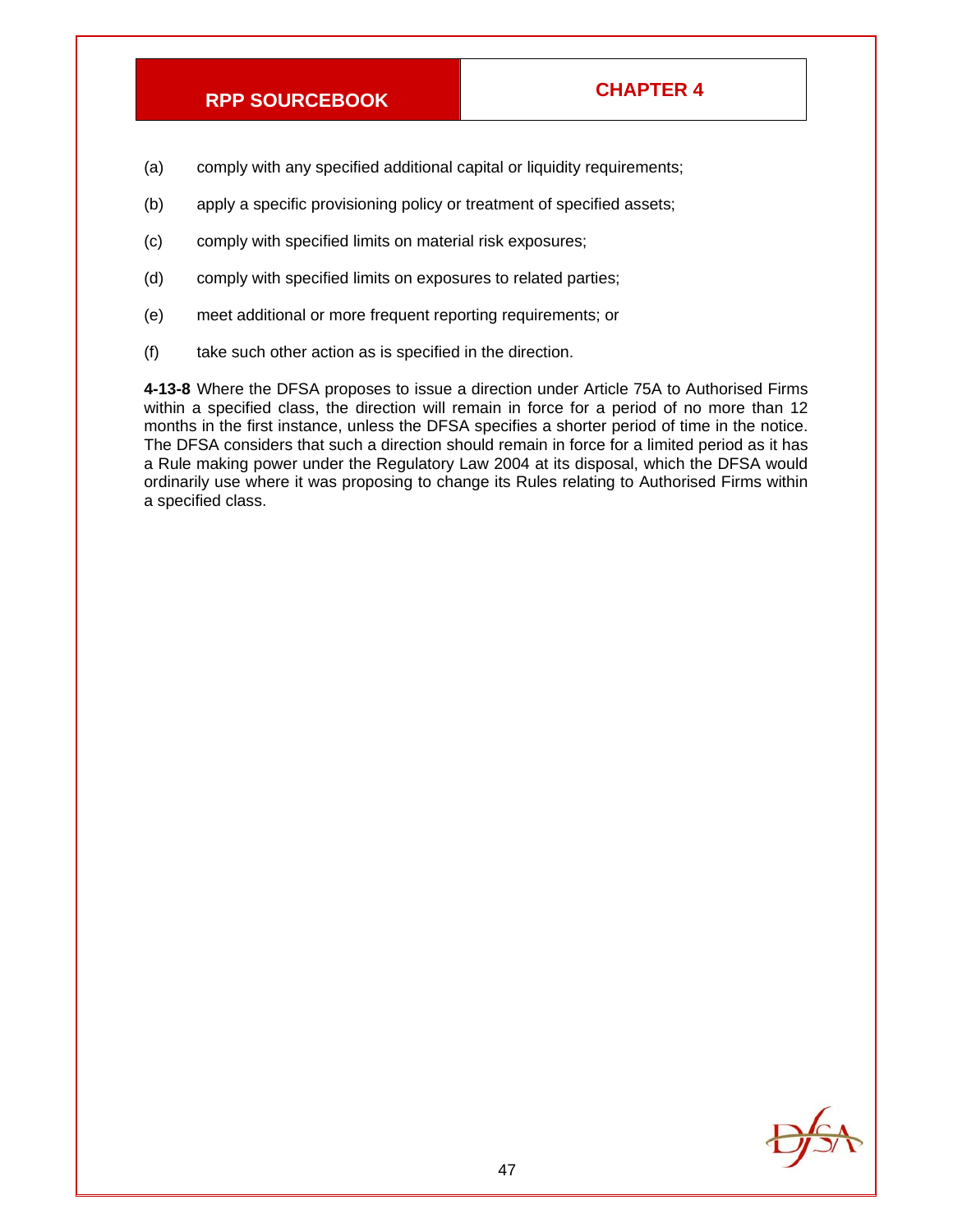# **5 ENFORCEMENT**

# **5-1 THE DFSA'S APPROACH TO ENFORCEMENT**

#### **Introduction**

**5-1-1** This chapter sets out the DFSA's approach to enforcement and how it commences and conducts investigations, and exercises its powers to address any misconduct or contravention of the Law or Rules.

**5-1-2** A reference to:

- (a) an Article in this chapter is a reference to an Article in the Regulatory Law 2004, unless otherwise stated; and
- (b) the Law in this chapter is a reference to any legislation administered by the DFSA.

### **Enforcement philosophy**

**5-1-3** The DFSA's enforcement philosophy is guided by the following principles which govern the DFSA's approach to fulfilling its objectives as set out in Article 8:

- (a) the DFSA adopts a risk based approach to regulation. This means that the DFSA will focus its efforts on those activities that it perceives as posing the greatest risk to the fulfilment of its objectives;
- (b) the DFSA will act swiftly and decisively to stop conduct which threatens the integrity of the DIFC or the stability of the financial services industry in the DIFC, minimise its effects, and prevent such conduct re-occurring;
- (c) the DFSA works closely with home regulators of international firms to ensure that there is a co-ordinated approach to regulation;
- (d) the DFSA will act fairly, openly, accountably and proportionally in the exercise of its enforcement powers; and
- (e) the DFSA will not publicise details of the commencement or conduct of investigations, unless it is in the furtherance of the DFSA's objectives or the public interest to do so. The DFSA will generally publish details of the outcome of an enforcement action in keeping with its fair and transparent approach and to maintain the integrity of the DIFC by deterring contraventions of Laws or Rules or other misconduct.

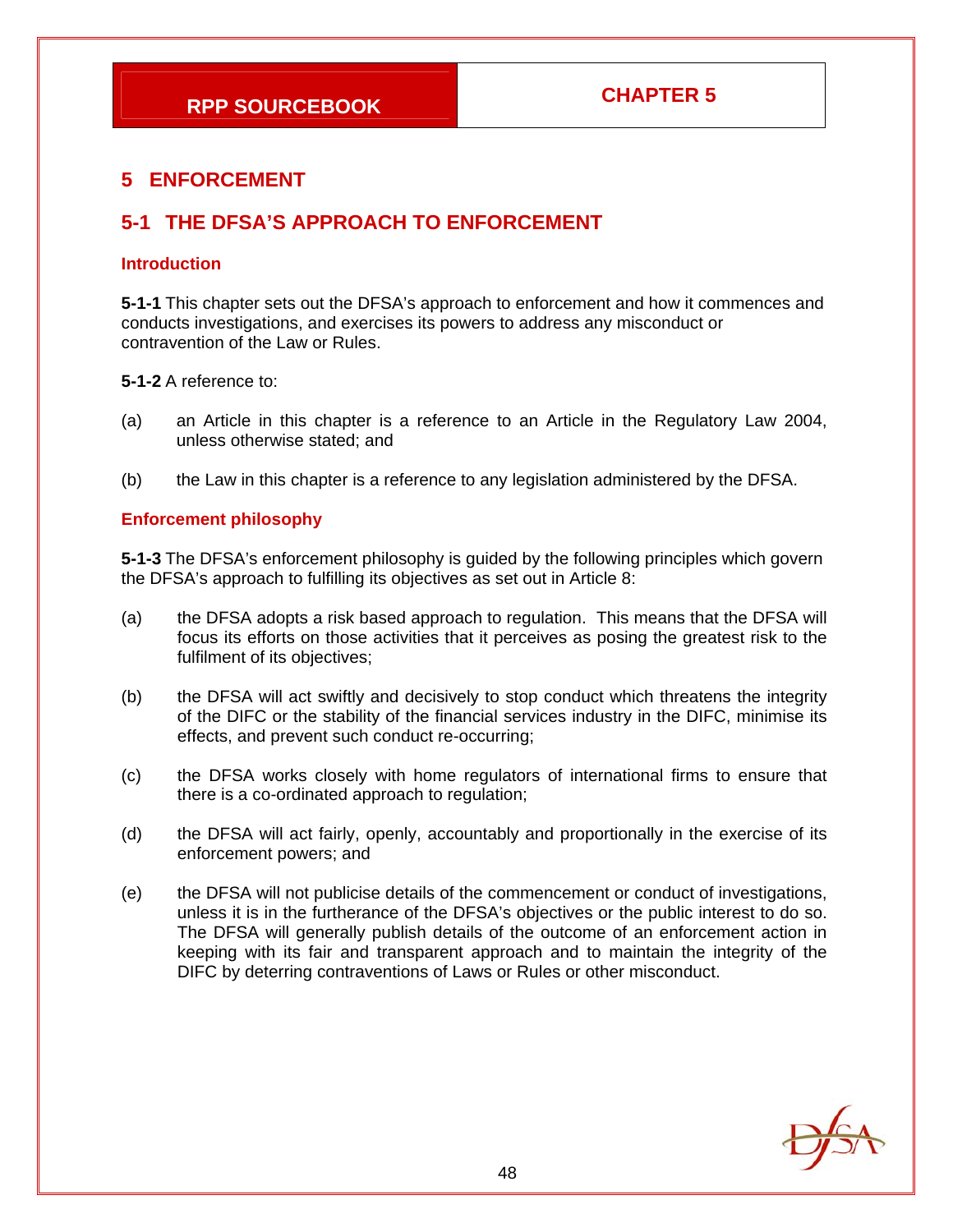# **5-2 ENFORCEMENT FRAMEWORK**

#### **Introduction**

**5-2-1** The DFSA will take an enforcement action in line with its objectives and enforcement philosophy, and may conduct investigations where there is a suspected contravention of a Law or Rule.

#### **General contravention provisions**

**5-2-2** A Person contravenes the Law or the Rules when that Person:

- (a) does an act or thing that the Person is prohibited from doing by or under the Law or Rules;
- (b) does not do an act or thing that the Person is required or directed to do by or under the Law or Rules; or
- (c) otherwise contravenes a provision of the Law or Rules.<sup>16</sup>

### **Involvement in contravention**

**5-2-3** If a Person is knowingly concerned in a contravention by another Person of the Law or Rules, then both Persons may be held liable for committing a contravention pursuant to Article 86.

**5-2-4** A Person is "knowingly concerned" in a contravention<sup>17</sup> if the Person:

- (a) has aided, abetted, counselled or procured the contravention;
- (b) has induced, whether by threats or promises or otherwise, the contravention;
- (c) has in any way, by act or omission, directly or indirectly, been knowingly involved in or been party to, the contravention; or
- (d) has conspired with another or others to effect the contravention.

### **Enforcement process**

 $\overline{a}$ 

**5-2-5** When taking enforcement action, the DFSA will adopt the enforcement process described in this chapter. The DFSA's enforcement process is comprised of the following elements:

(a) Assessment of complaints and referrals (see section 5-3);



<sup>&</sup>lt;sup>16</sup> Article 85 of the Regulatory Law 2004

<sup>&</sup>lt;sup>17</sup> Article 86 (7) of the Regulatory Law 2004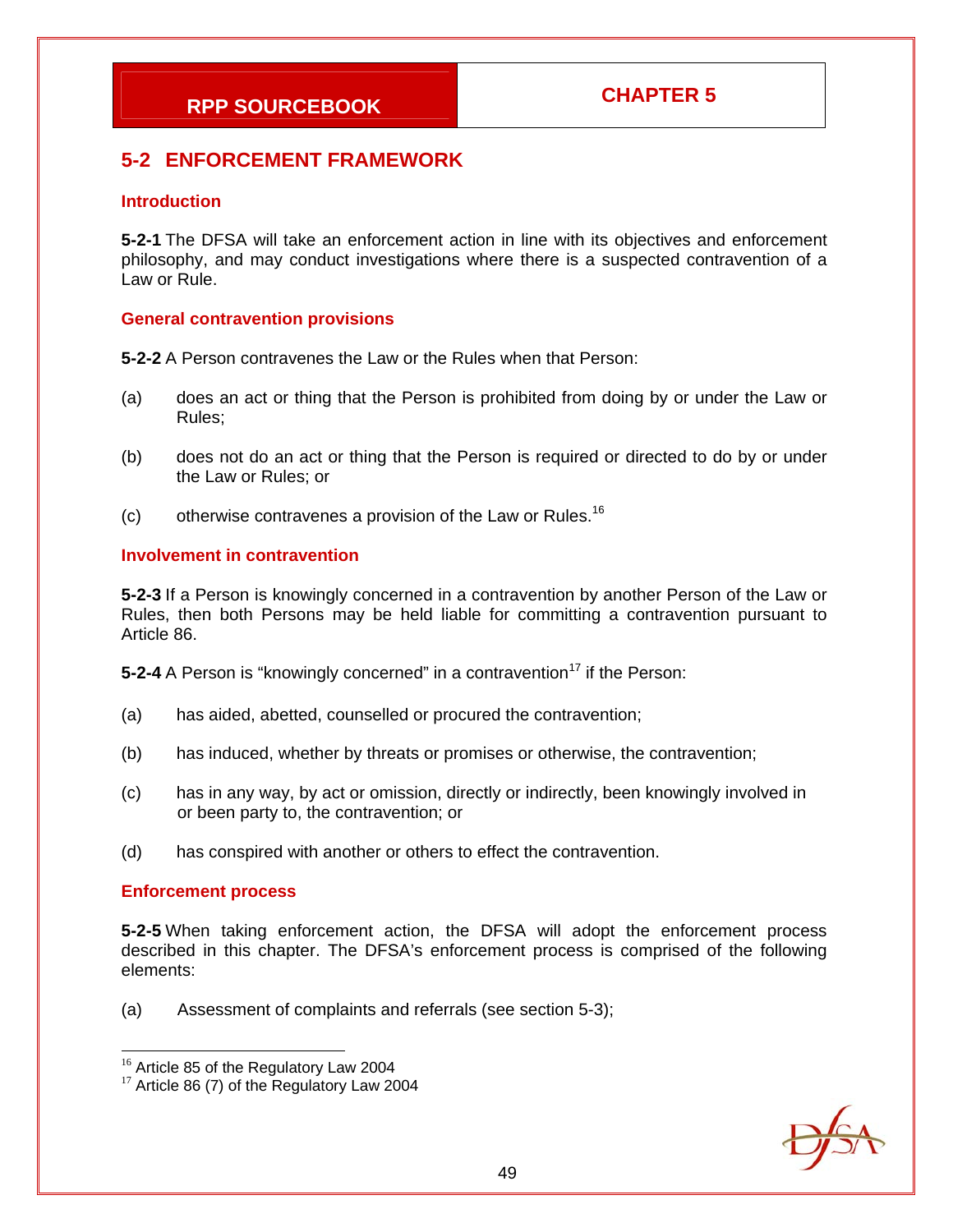- (b) Commencement of an investigation (see section 5-4);
- (c) Information gathering (see section 5-5);
- (d) Consideration of investigative findings (see section 5-6);
- (e) Remedies (see section 5-6); and
- (f) Conclusion of the Investigation (see section 5-21).

# **5-3 ASSESSMENT OF COMPLAINTS AND REFERRALS**

**5-3-1** The assessment of complaints and referrals concerning potential misconduct or suspected contravention of the Law or Rules is a key function of the DFSA's regulatory remit and Enforcement framework. Every complaint and referral, regardless of source, is assessed to determine whether an investigation or other action ought to take place.

#### **Sources of complaints and referrals**

**5-3-2** The DFSA may become aware of potential misconduct or suspected contraventions of Laws or Rules from a variety of sources including:

- (a) members of the public;
- (b) its supervisory activities; and
- (c) other external regulatory authorities or law enforcement agencies.

### **Complaints**

**5-3-3** The DFSA receives and assesses two types of complaints:

- (a) regulatory complaints; and
- (b) complaints against the DFSA and its employees.

**5-3-4** A Person wishing to lodge a complaint with the DFSA should do so in writing. A complaint can be lodged:

- (a) electronically via the complaints portal on the DFSA website (see http://www.dfsa.ae);
- (b) by facsimile to 04 362 0801; or
- (c) by sending the complaint to PO Box 75850 Dubai, UAE or delivering the complaint to the DFSA at Level 13, The Gate Building, DIFC.

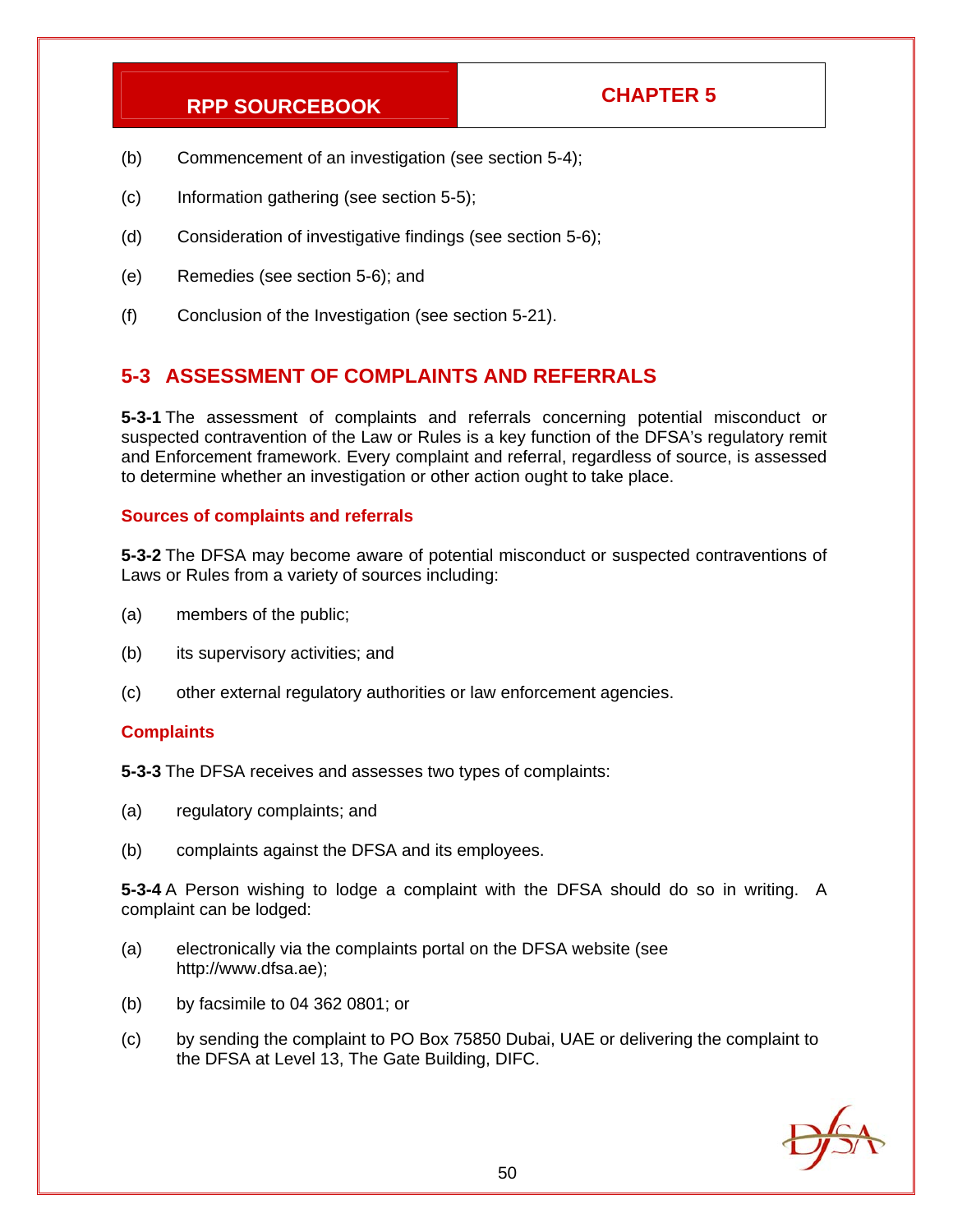**5-3-5** When a complaint is received, the DFSA will send an acknowledgement letter to the complainant which will include details of the DFSA officer assigned to assess the complaint.

### **Regulatory Complaints**

**5-3-6** Complaints received by the DFSA from members of the public which relate to:

- (a) any conduct or dissatisfaction with any Person regulated by the DFSA;
- (b) a contravention of a Law or Rule; or
- (c) any conduct that causes or may cause damage to the reputation of the DIFC or the financial services industry in the DIFC;

are classified as regulatory complaints and are assessed through the DFSA's complaints management function.

**5-3-7** If, during the assessment of a regulatory complaint, the DFSA identifies a potential contravention of a Law or Rule, it will refer the complaint to the relevant DFSA division for further consideration. Thereafter, the relevant division assumes responsibility for the complaint.

**5-3-8** All complaints lodged with the DFSA are held in confidence in accordance with the Regulatory Law 2004. However, in order to assess a complaint properly, the DFSA may need to speak to third parties including any Person who is the subject of the complaint.

#### **Referrals**

**5-3-9** There are two types of referrals, internal and external. Internal referrals originate from the DFSA's supervisory activities conducted by the Supervision or Markets Division. The DFSA's supervisory framework is designed to detect and mitigate risks to the DIFC and the financial services industry in the DIFC. An internal referral occurs when a DFSA supervisory division refers conduct to the Enforcement Division, where the supervisory division has identified possible contraventions of Laws and Rules.

**5-3-10** When Enforcement receives an internal referral, the referring division may continue to be responsible for the on-going supervision of the Person who is the subject of the referral.

**5-3-11** The DFSA may also receive allegations of misconduct through an external referral from other regulatory authorities and law enforcement agencies. Such allegations are generally received pursuant to the IOSCO or IAIS Multilateral Memorandum of Understanding (MMoU), or bi-lateral arrangements for the exchange of information between the DFSA and other regulatory and enforcement agencies.

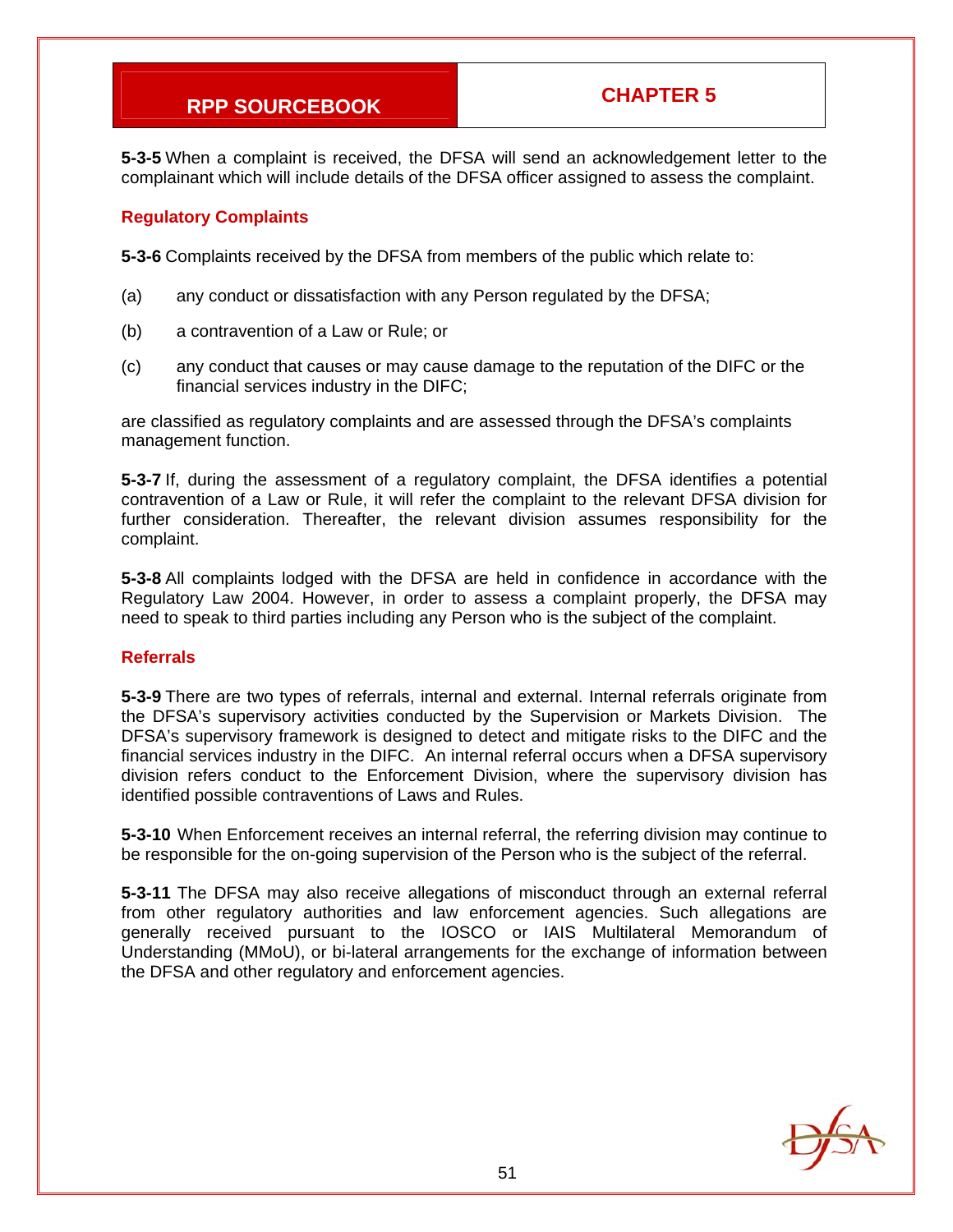#### **Complaints against the DFSA and its employees**

**5-3-12** Complaints received by the DFSA about the conduct and activities of the DFSA and its employees are administered and assessed separately by the DFSA's Office of General Counsel.

**5-3-13** Information on how the DFSA's Office of General Counsel assesses complaints against the DFSA and its employees can be found on the DFSA's website (see http://www.dfsa.ae).

# **5-4 COMMENCEMENT OF INVESTIGATIONS**

#### **Introduction**

**5-4-1** Upon receipt of an internal or external referral, the allegation will be assessed to determine if there is a suspicion of a contravention of the Law or Rules. If a suspicion arises, then the Enforcement Division may make a recommendation to the Enforcement Committee to commence an investigation. The Enforcement Committee is a management committee of the DFSA whose primary function is to consider enforcement matters and to make recommendations to the Chief Executive in relation to such enforcement matters.

**5-4-2** In determining whether to recommend the commencement of an investigation, the Enforcement Committee will consider a number of factors including, but not limited to:

- (a) the nature, seriousness and impact of the suspected contravention and whether the suspected contravention is on-going;
- (b) whether the suspected contravention affects, or has the potential to affect, the DFSA objectives;
- (c) whether those involved in the suspected contravention are likely to co-operate;
- (d) whether it is likely that the suspected contravention may be proven;
- (e) the disciplinary record and compliance history of the Person or Persons involved in the suspected contravention;
- (f) whether, if proven, a suitable remedy is available;
- (g) the extent to which another law enforcement agency or Financial Services Regulator can adequately address the matter and, if so, that body's attitude toward the matter;
- (h) the nature of any request for assistance made by another regulator or body pursuant to Article 39; and
- (i) whether any party who may have suffered some detriment as a result of the suspected contravention is able to take his own remedial action.

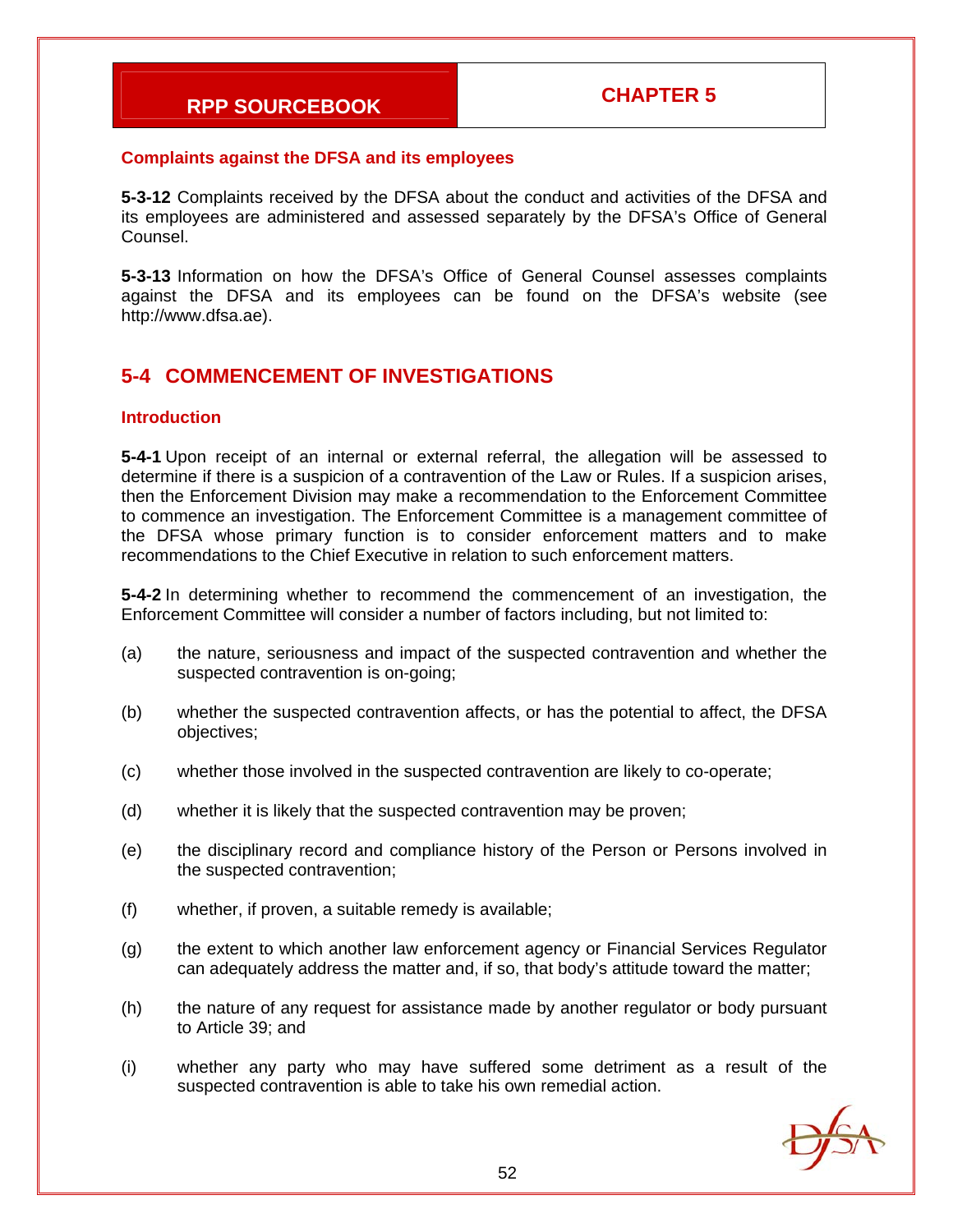**5-4-3** The Chief Executive of the DFSA, or his delegate, is the only individual authorised to commence an investigation. The Chief Executive or his delegate can exercise his discretion unilaterally but will generally consider the recommendations of the Enforcement Committee.

### **Investigation determination**

**5-4-4** Article 78 empowers the DFSA to conduct such investigations as the Chief Executive or his delegate consider expedient:

- (a) where he has reason to suspect that there is being or may have been committed a contravention of the Laws or Rules; or
- (b) further to a request for assistance.<sup>18</sup>

**5-4-5** Whether a matter is expedient is determined by reference to factors such as those set out in paragraph 5-4-2.

**5-4-6** Whether the Chief Executive or his delegate has "reason to suspect" a contravention of the Law or Rules, is a question which the Chief Executive will determine on the facts and circumstances, available at the time, of each particular matter.

**5-4-7** The DFSA is not bound to disclose, to any party, that an investigation is on-going or the basis upon which an investigation is commenced. However, the DFSA may notify a Person who is the subject of an investigation that an investigation has commenced, and the general nature of the investigation.

**5-4-8** However, the DFSA will not make such a notification if it is likely to compromise or prejudice the investigation. The DFSA will not advise a Person at the conclusion of an investigation unless the Person has earlier been notified of its commencement.

**5-4-9** The decision to commence an investigation is not a decision which is appealable to the Regulatory Appeals Committee.

# **5-5 INFORMATION GATHERING**

### **Introduction**

**5-5-1** Once an investigation is commenced, the DFSA may exercise its powers to gather information to advance its objectives.

**5-5-2** Those powers may only be exercised by delegates of the Chief Executive. The delegation need not be limited to DFSA employees. The Chief Executive may delegate DFSA powers to non-DFSA staff who are able to assist with a DFSA investigation.



<sup>-</sup> $18$  Article 39 of the Regulatory Law 2004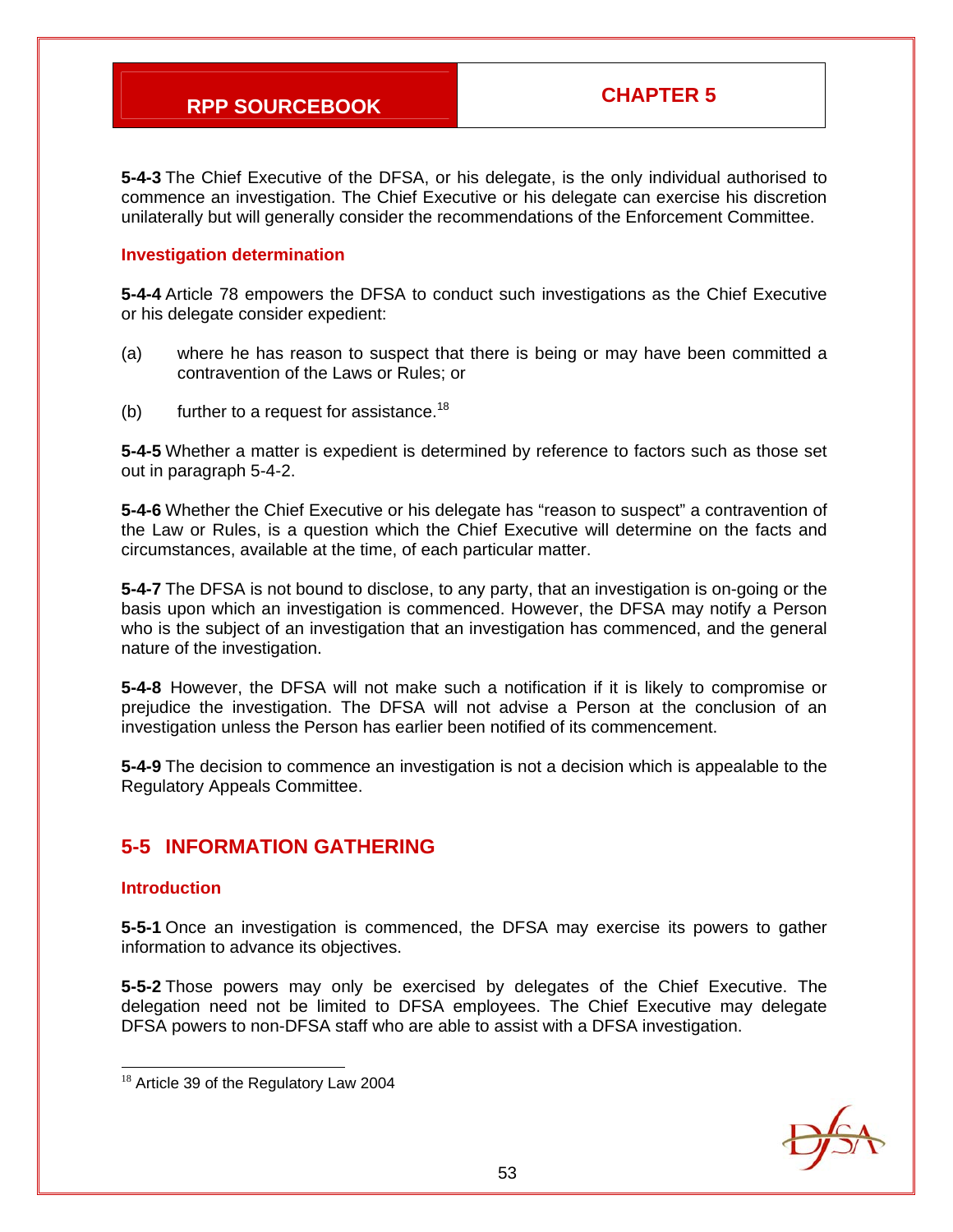**5-5-3** Similarly, where the DFSA is exercising its powers on behalf of another regulator, it may also delegate powers to a representative of that regulator  $19$ .

#### **Article 80 Powers**

**5-5-4** Article 80(1) is a key component of the DFSA's investigative powers. Without the compulsory powers in Article 80(1), the DFSA would not be able to conduct effective and thorough investigations into potential misconduct or suspected contraventions of the Law or Rules, and consequently would not be able to meet its objectives.

**5-5-5** During an investigation, the DFSA may obtain relevant information and documents on a compulsory basis, principally through the exercise of its powers under Article 80(1), and on a voluntary basis.

**5-5-6** The powers under Article 80(1) are different from the non-investigation powers under Article 73(1). The key distinctions are that the Article 80 powers may be used:

- (a) only for the purposes of an investigation; and
- (b) in circumstances where the DFSA considers that a Person is or may be able to give information or produce a document which is or may be relevant to an investigation.

**5-5-7** In comparison, the Article 73(1) power permits the DFSA to request information and documents from an Authorised Firm, Authorised Market Institution, Ancillary Service Provider, auditor and any director, officer, employees or agent of such person, which the DFSA considers is necessary or desirable to meet the objectives of the DFSA.

**5-5-8** When it exercises its powers under Article 80(1) (b), (c), (d) or (e), the DFSA will provide a written notice to the Person on whom the requirement is being imposed.

#### **Inspection**

**5-5-9** Article 80(1)(a) empowers the DFSA to enter business premises of a Person during the course of an investigation for the purpose of inspecting and copying information or documents. This power will be exercised when the DFSA considers that such Person is or may be able to provide information or documents that are or may be relevant to an investigation.

**5-5-10** The DFSA will generally not provide prior notice of an inspection in circumstances where the provision of prior notice may prejudice the investigation.

**5-5-11** When exercising its power to enter business premises pursuant to Article 80(1)(a), the DFSA may $^{20}$ :

(a) require any appropriate Person to:



  $19$  Article 40 of the Regulatory Law 2004

<sup>&</sup>lt;sup>20</sup> Article 80 (2) of the Regulatory Law 2004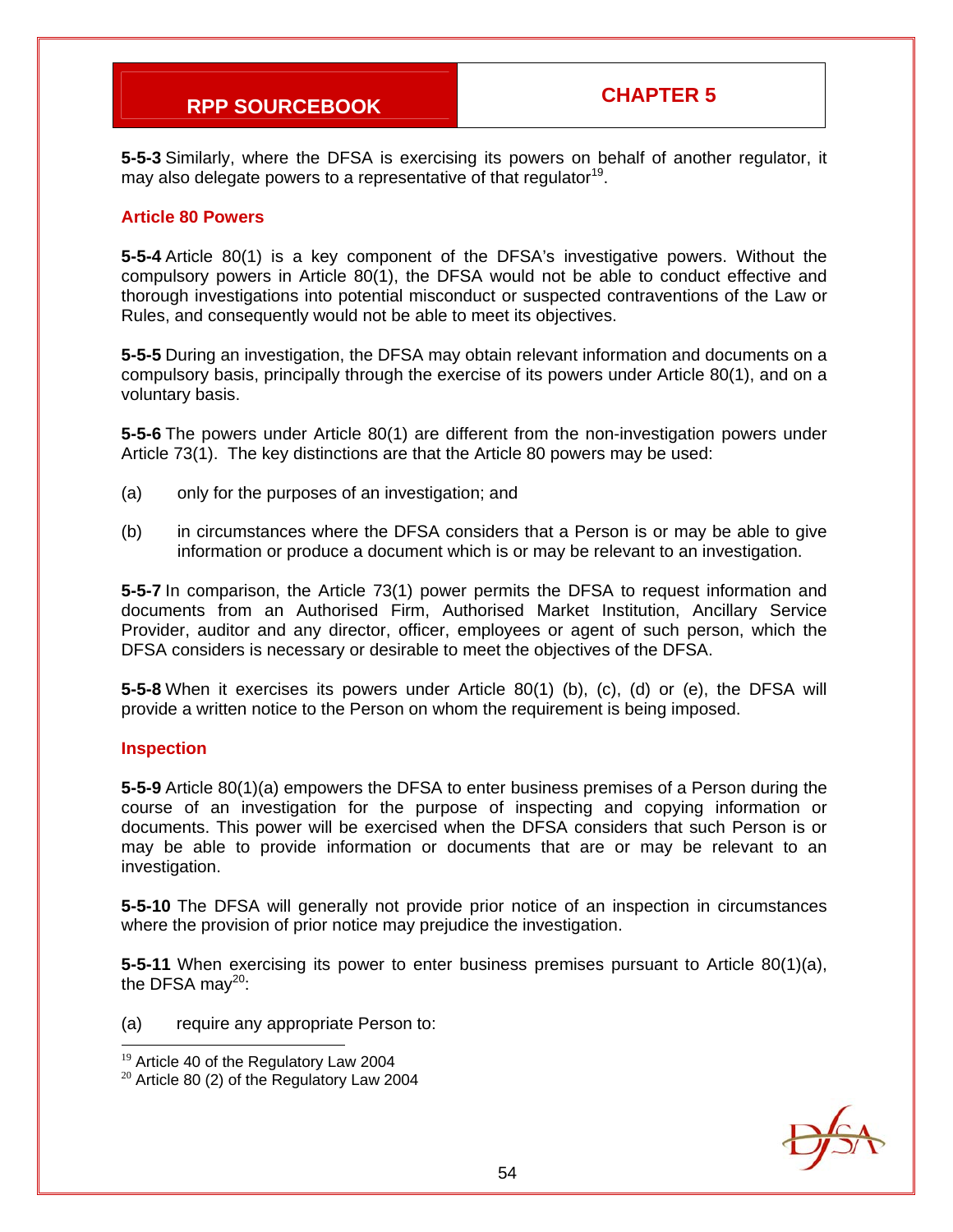- (i) make available any relevant information stored at the business premises for inspection or copying; or
- (ii) convert any relevant information into a physical form capable of being copied; and
- (b) use the facilities of the occupier of the business premises, free of charge, to make copies.

#### **Production of information**

**5-5-12** Article 80(1)(b) empowers the DFSA to require a Person to give or procure the giving of information. The DFSA considers that the term "information" should be interpreted broadly, in accordance with its ordinary meaning.

**5-5-13** Information may include, for example, the following:

- (a) knowledge communicated or received concerning a particular matter, fact or circumstance;
- (b) knowledge gained through work, commerce, study, communication, research or instruction;
- (c) data obtained as output from a computer by means of processing input data with a program or any data at any stage of processing including input, output, storage or transmission data;
- (d) an explanation or statement about a matter;
- (e) the identification of a Person, matter or thing; and
- (f) the provision of a response to a question.

**5-5-14** The DFSA will allow a reasonable period for compliance with the requirement to give information. The reasonableness of the requirement will depend upon the circumstances of each case. The DFSA may, in some circumstances, require the giving of information forthwith where the giving of prior notice may prejudice the investigation.

#### **Production of documents**

**5-5-15** Article 80(1)(c) empowers the DFSA to require a Person to produce or procure the production of specified documents. The DFSA considers that the term "document" should be interpreted broadly, in accordance with its ordinary meaning. Specified documents may include, for example, any record of information, including:

(a) anything on which there is writing;

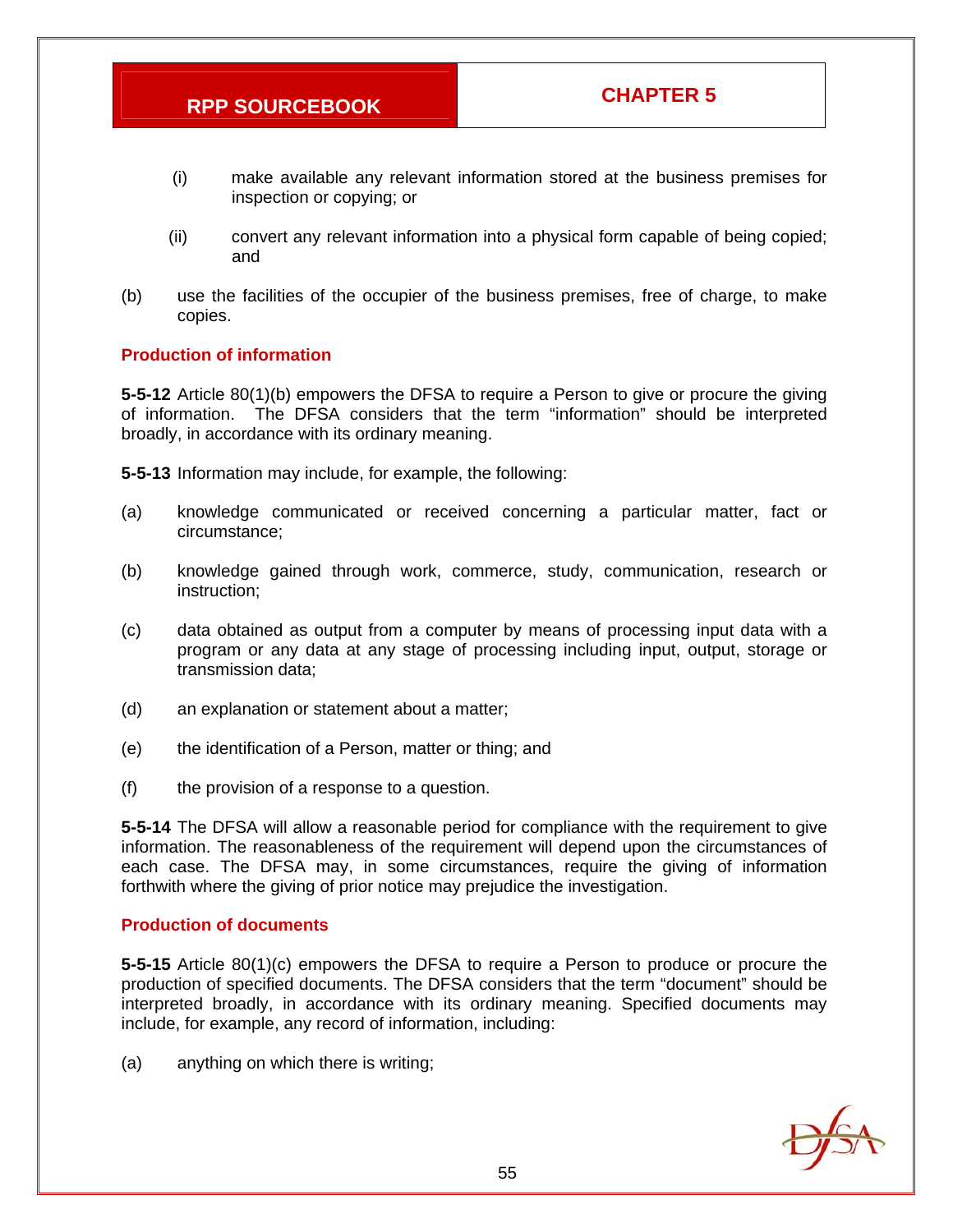- (b) anything on which there are marks, figures, symbols or perforations having a meaning for Persons qualified to interpret them;
- (c) anything from which sounds, images or writings can be reproduced with or without the aid of anything else; or
- (d) a map, plan, drawing or photograph.

**5-5-16** This power can only be used when an investigation has commenced and the DFSA considers that the Person to whom the notice is addressed is, or may be, able to produce documents which are relevant to the investigation pursuant to Article 80(1)(e).

**5-5-17** Article 80(1)(c) empowers the DFSA to require production of original documents or copies. Whether original or copy documents are required by the DFSA will be determined taking into account the facts and circumstances of the investigation.

**5-5-18** When exercising its Article 80(1)(c) power, the DFSA may retain possession of any document for so long as is necessary for the investigation to which the notice relates. When a Person is unable to produce documents in compliance with a requirement made by the DFSA, the DFSA may require the Person to state, to the best of that Person's knowledge or belief, where the documents may be found and who last had possession, custody or control of those documents.

**5-5-19** The DFSA will allow a reasonable period of time for compliance with the requirement to produce documents. The reasonableness of the requirement will depend upon the circumstances of each case. The DFSA may, in some circumstances, require the production of documents forthwith, where the giving of prior notice may prejudice the investigation.

### **Compulsory interview**

**5-5-20** Article 80(1) (d) empowers the DFSA to require a Person (the interviewee) to attend before an officer, employee or agent of the DFSA (the interviewer) a compulsory interview and provide oral evidence relevant to an investigation it is conducting.

**5-5-21** During the course of an investigation, not all interviews will be conducted under compulsion. The DFSA may, where appropriate, conduct voluntary interviews. The decision as to whether a compulsory or voluntary interview will be conducted will depend upon the circumstances of the particular case.

**5-5-22** Persons attending a compulsory interview must first be served with a written notice requiring his attendance. An interviewee is not entitled to refuse or fail to answer a question on the basis that his answers may incriminate him or make him liable for a penalty. $2<sup>1</sup>$ 

**5-5-23** A compulsory interview will be conducted in private and the interviewer may give directions $^{22}$  to the interviewee regarding:



 $21$  Article 82 of the Regulatory Law 2004

 $22$  Article 80 (3) of the Regulatory Law 2004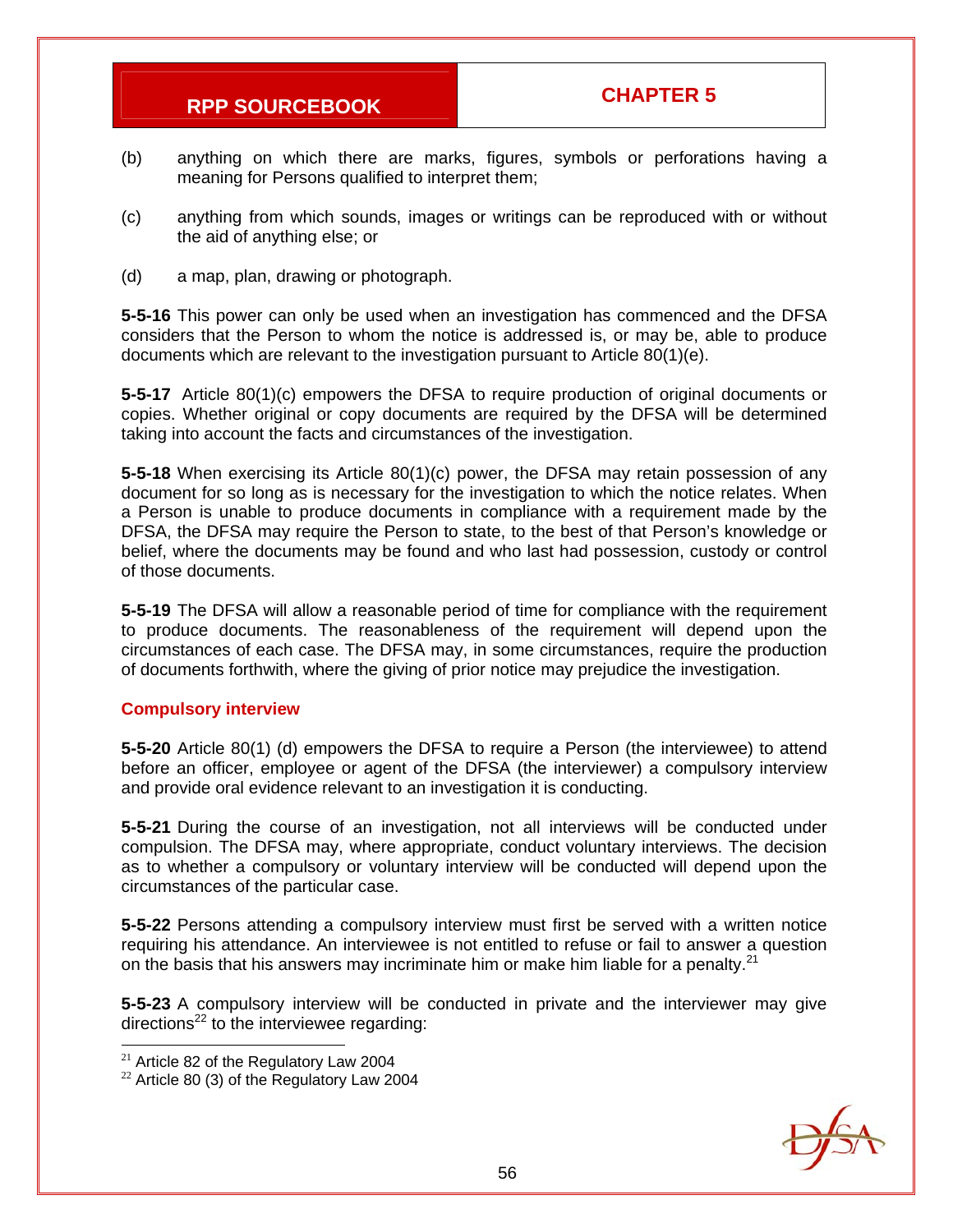- (a) who may be present during the interview;
- (b) swearing an oath or giving an affirmation that the answers provided will be true;
- (c) what, if any, information may be disclosed by the interviewee or any other Person present at the interview to any third party;
- (d) the conduct of any Person and the manner in which they will participate during the interview; and
- (e) answering any question which is relevant to the investigation.

**5-5-24** An interviewee is entitled to legal representation during the course of a compulsory or voluntary interview. At the conclusion of the interview, the lawyer will be permitted to address any issues with the interviewer or interviewee relevant to the investigation. However, the lawyer is not permitted to answer questions on behalf of the interviewee or obstruct the investigation.

**5-5-25** All compulsory interviews will be recorded. The DFSA will, upon a written request from the interviewee at the conclusion of the interview, provide the interviewee or his lawyer with a copy of the recording or an accurate transcript of the interview. The provision of a recording or transcript may be subject to any reasonable conditions imposed by the DFSA.

#### **Assistance**

**5-5-26** Article 80(1)(e) empowers the DFSA to require a Person to give it any assistance in relation to an investigation which the Person is able to give.

**5-5-27** The DFSA considers that providing assistance may include requiring a Person to do a physical act or provide information to advance an investigation. For example, this may include the situation where the DFSA requires a Person to provide assistance by commenting on the accuracy of a document or compiling information that had been stored in a different manner.

**5-5-28** The power under Article 80(1)(e) can be used independently, or in conjunction with the exercise of other Article 80(1) powers. For example, the DFSA can exercise its powers under Article 80(1)(d), to require a Person to attend a compulsory interview and Article 80(1)(e), to require the interviewee to provide reasonable assistance during the interview. The interviewee may be required, during the interview to draw a diagram or locate and produce a document referred to in an answer to a question.

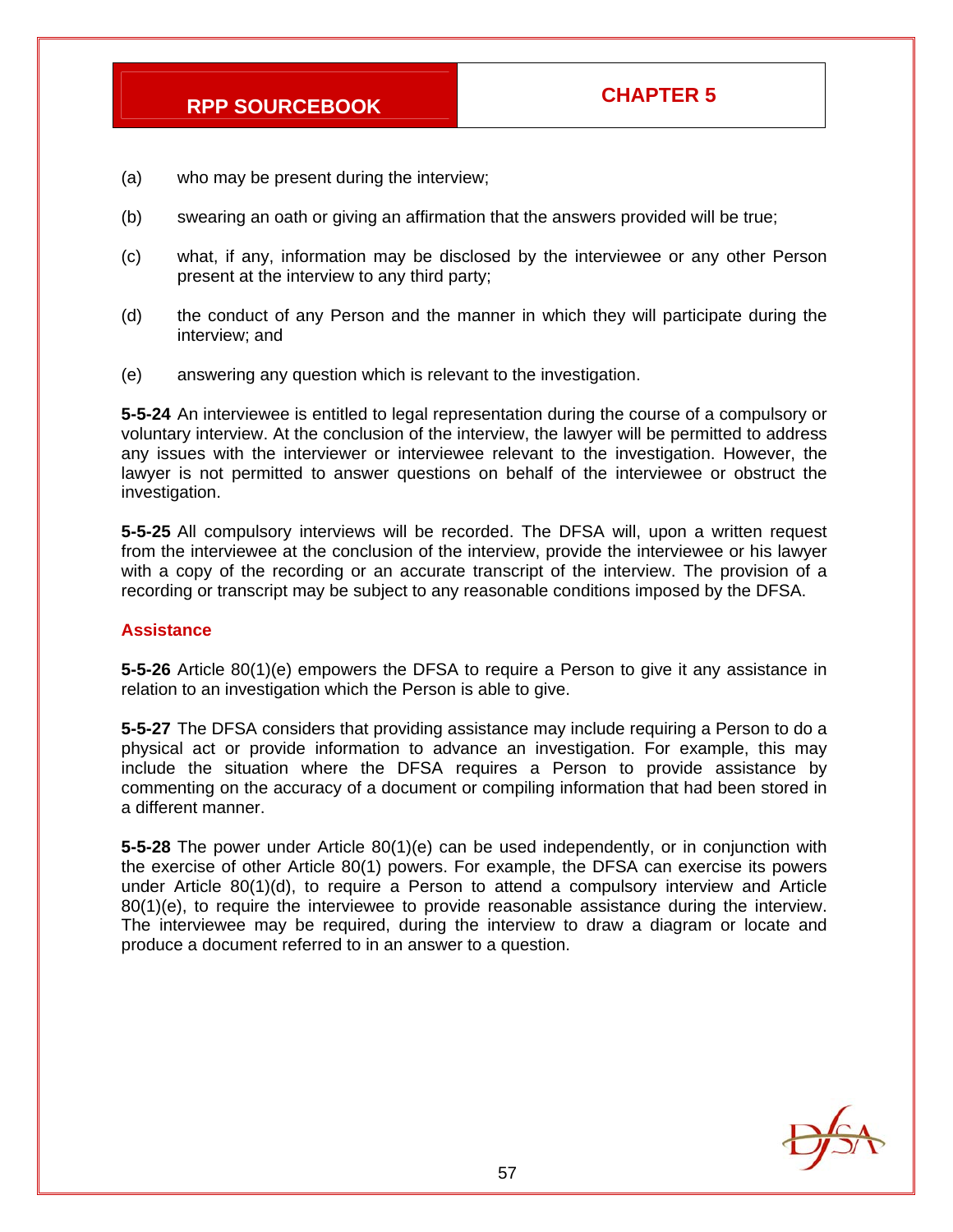### **Confidentiality**

**5-5-29** When carrying out its regulatory functions, the DFSA must maintain confidentiality of information, unless disclosure is expressly sanctioned by Article 38. The DFSA's Policy Statement with respect to Confidential Regulatory Information outlines its policy in respect of the treatment of information and documents.

**5-5-30** The DFSA may also impose obligations of confidentiality in respect of information and documents provided during the exercise of its powers under Article 80(1).

**5-5-31** The DFSA can make directions<sup>23</sup> to protect the confidentiality of information and documents which are part of a compulsory interview.

**5-5-32** The DFSA can direct the recipient of an Article 80(1) (b), (c), (d) or (e) notice not to disclose the receipt of the notice, or any information relating to compliance therewith, to any other Person, other than his legal representative, if it considers that such disclosure may hinder an investigation $24$ .

**5-5-33** Confidentiality directions are made to ensure that an investigation is not prejudiced by the disclosure of the nature of the information sought or the questions asked during an investigation. In each case, the DFSA needs to consider whether or not such directions are appropriate in the circumstances of that matter.

#### **Protections**

**5-5-34** Parties who are required to comply with a requirement made by the DFSA during the course of an investigation, and Persons who are the subject of an investigation, benefit from certain protections in the Regulatory Law 2004, including:

- (a) Article 81 which ensures that a Person who is required to comply with a requirement made during the course of an investigation cannot be subject to any liability or liable in any proceeding because of that Person's compliance with the requirement;
- (b) Article 80(9) which provides that where a Person takes part in a compulsory interview, any statements made during the interview cannot be disclosed to a law enforcement agency for the purpose of criminal proceedings unless the Person consents to the disclosure or the DFSA is required by law or court order to disclose the statement; and
- (c) Article 38 which provides that confidential information provided to the DFSA must not be disclosed except in certain limited circumstances.



  $^{23}$  Article 80 (3)(b) of the Regulatory Law 2004

 $24$  Article 80 (13) of the Regulatory Law 2004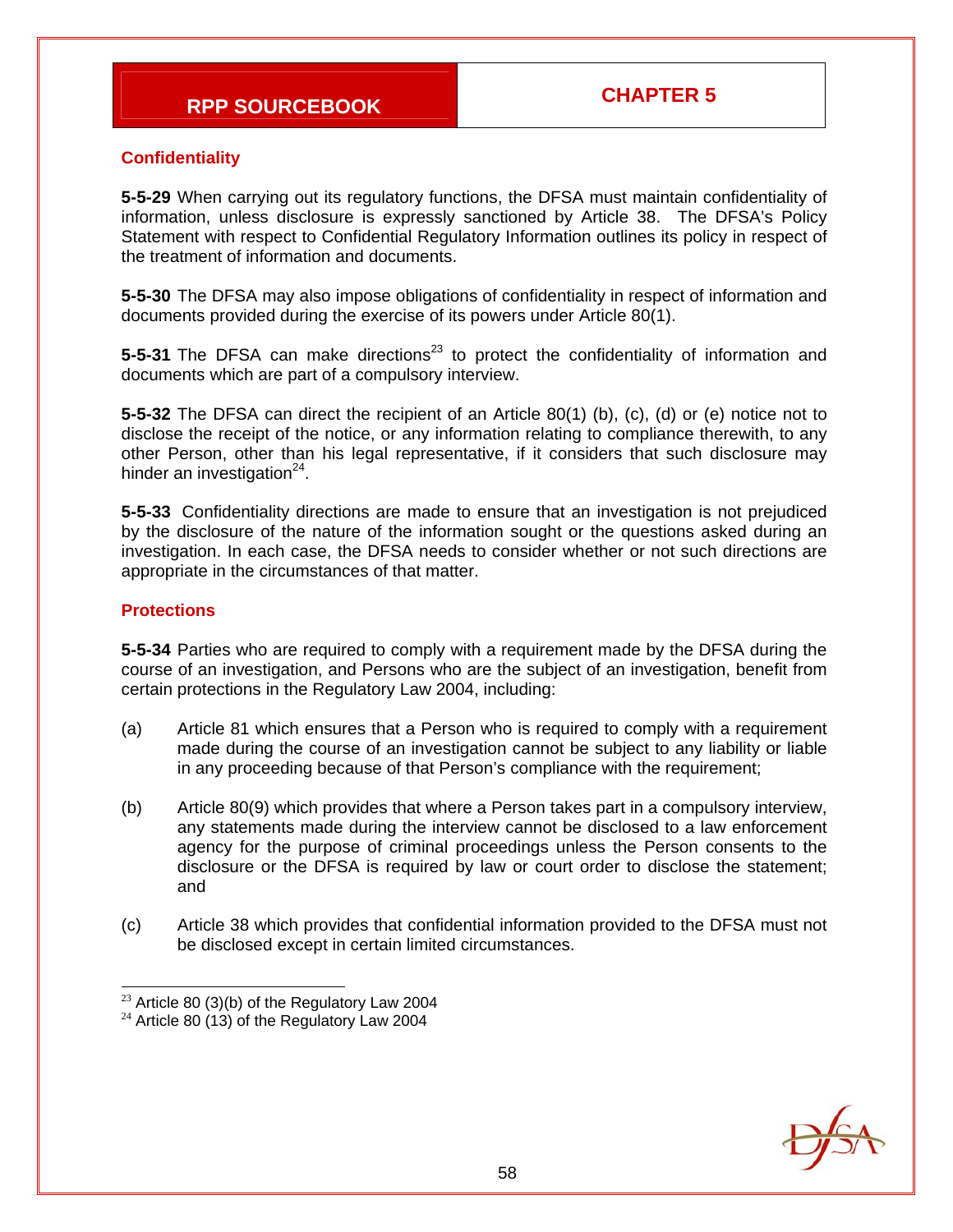#### **Claims of privilege and other protections**

**5-5-35** A claim by a Person that information is a Privileged Communication is not of itself an excuse for failing to comply with a requirement made by the DFSA during the course of an investigation $^{25}$ .

**5-5-36** A lawyer may refuse to comply with a requirement to provide information where, to comply, would require the lawyer to disclose a Privileged Communication made by, to or on behalf of the lawyer in his capacity as a lawyer.

**5-5-37** Should a lawyer refuse to disclose a Privileged Communication, the lawyer must disclose sufficient information to identify the Person entitled to claim the privilege and the document which contains the privileged information. In such a case, the DFSA considers it appropriate for a lawyer to secure those documents, pending the resolution of any claim for privilege.

#### **Enforcement of the DFSA's investigative powers**

**5-5-38** The DFSA will enforce compliance with its requirements under Articles 73, 74 or 80, whenever there is less than full compliance by seeking orders in the DIFC Court<sup>26</sup>.

**5-5-39** Article 84(2) empowers the DFSA to make application to the Court for the issue of a search warrant in circumstances where:

- (a) information or documents were required to be given or produced by the exercise of a compulsory power;
- (b) the documents or information required to be produced have not been given or produced; and
- (c) the DFSA has reasonable grounds to suspect that within the next 3 business days, the information or those documents are or may be on particular premises.

**5-5-40** Should the Court exercise its discretion to issue a search warrant, it must be addressed to a named Dubai Police Officer together with any other individual, including a DFSA officer or third party, named in the warrant.

**5-5-41** The DFSA may exercise its right to make application for a search warrant rather than seeking compliance of its requirement through some other process only where it is satisfied that:

- (a) the preconditions in Article 84(2) for the issue of a warrant are met;
- (b) there is no legitimate basis for non-compliance; and



<sup>-</sup> $25$  Article 82 of the Regulatory Law 2004

<sup>&</sup>lt;sup>26</sup> Article 84 (1) of the Regulatory Law 2004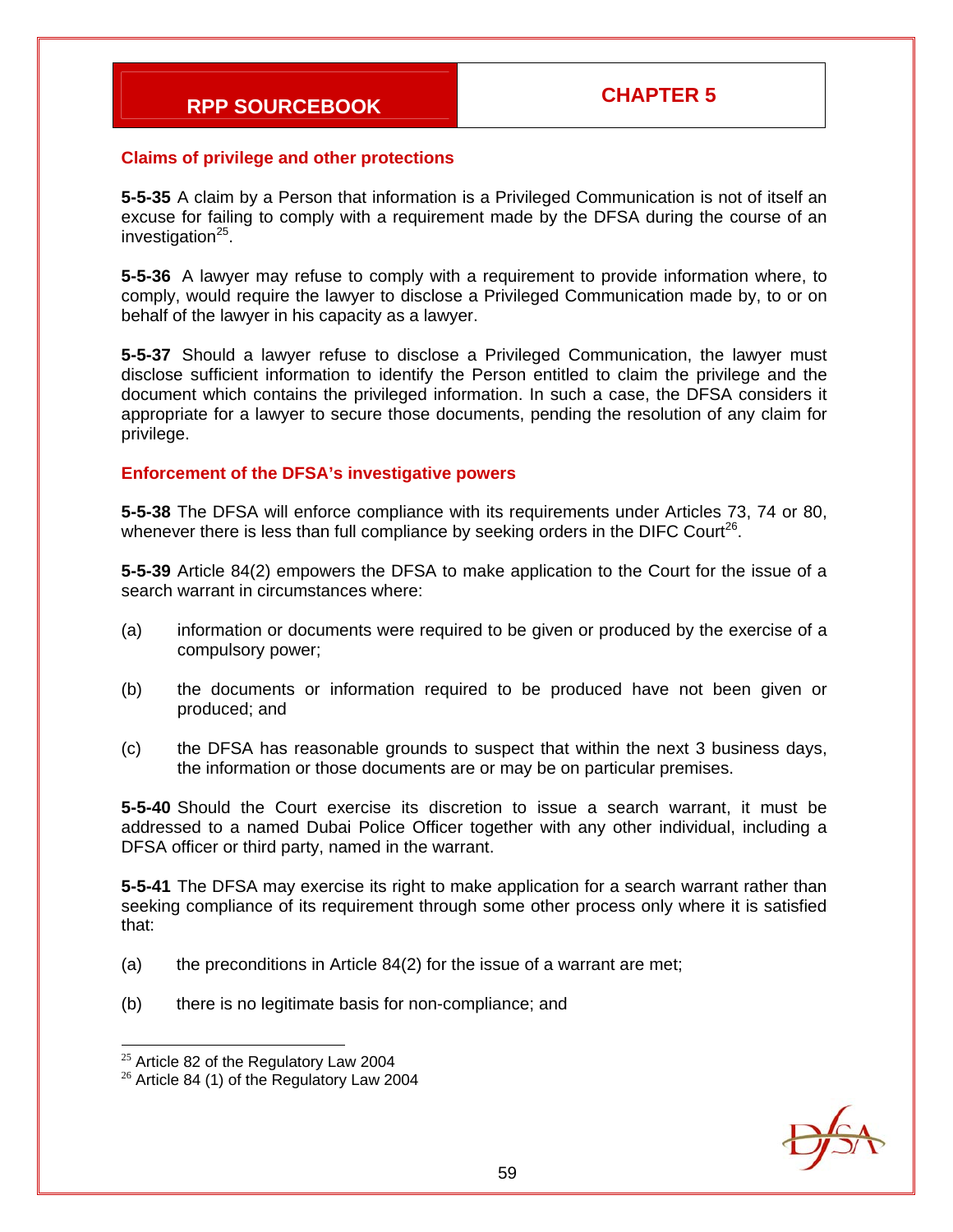(c) in the absence of the execution of a search warrant, the information or documents sought may be removed or destroyed or otherwise not made available.

**5-5-42** Any material seized by officers of the DFSA pursuant to a search warrant issued under Article 84 may be dealt with by the DFSA as if such material had been produced to it pursuant to a notice to produce documents.

#### **Obstruction of the DFSA**

**5-5-43** A Person must not, without reasonable excuse, engage in conduct that is intended to obstruct the DFSA in the exercise of its investigative powers by any means including the following:

- (a) the destruction of documents;
- (b) the failure to give or produce information or documents specified by the DFSA;
- (c) the failure to attend before the DFSA at a specified time and place to answer questions;
- (d) the giving of information that is false or misleading; or
- (e) the failure to give any assistance in relation to an investigation which the Person is able to give $27$ .

**5-5-44** Any breach of Article 83 will be regarded seriously by the DFSA and appropriate action will be taken.

### **Return of information and documents**

5-5-45 Where the DFSA<sup>28</sup> has obtained original copies of information and documents during the course of an investigation, the DFSA will usually return such information and documents to the Person from whom the information and documents were received, as soon as practicable, after the conclusion of the investigation or related proceedings.

**5-5-46** Where information and documents have been produced to the DFSA in the course of an investigation to assist another regulator or agency, the DFSA may $^{29}$  release the information and documents to that other regulator or agency. The information and documents will usually be returned to the Person from whom the information and documents were received, as soon as practicable, after receiving them back from the other regulator or agency.



<sup>-</sup> $27$  Article 83 of the Regulatory Law 2004

<sup>&</sup>lt;sup>28</sup> Article 80 (10) of the Regulatory Law 2004

<sup>&</sup>lt;sup>29</sup> Article 38 of the Regulatory Law 2004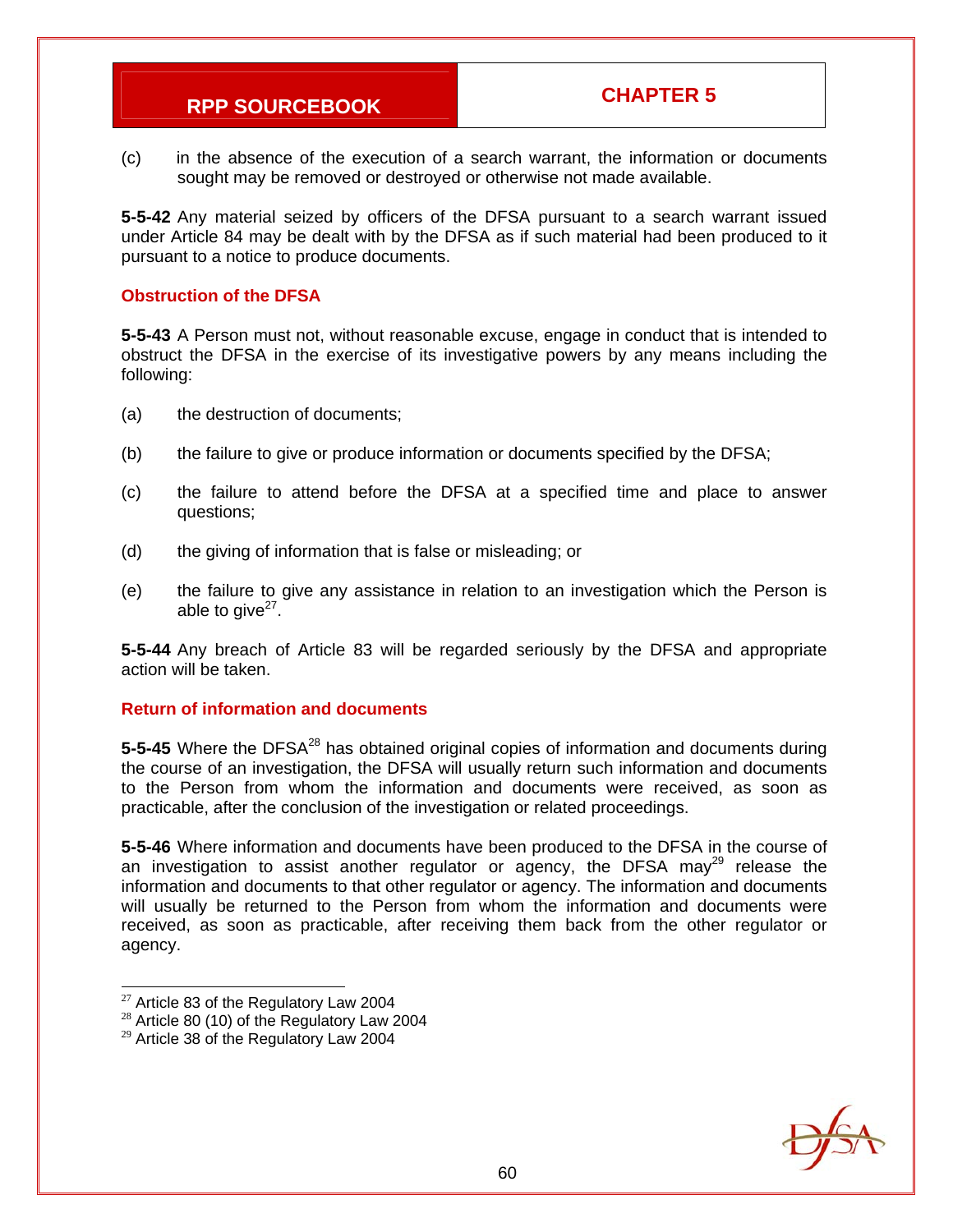### **5-6 REMEDIES**

**5-6-1** At the conclusion of an investigation, the Enforcement Committee considers the findings of the investigation and may resolve to recommend to the Chief Executive to:

- (a) appoint a Decision Maker;
- (b) refer a matter to the Financial Markets Tribunal ("FMT")<sup>30;</sup>
- (c) accept an Enforceable Undertaking<sup>31</sup>;
- (d) accept a settlement;
- (e) commence Court proceedings $^{32}$ ;
- (f) exercise a power on behalf of another regulator  $33$ ; and
- (g) delegate power to another regulator  $34$ .

**5-6-2** A Decision Maker is an individual delegated by the Chief Executive to exercise a power on behalf of the DFSA. A Decision Maker will be appointed by the Chief Executive, generally upon receiving a recommendation from the Enforcement Committee.

**5-6-3** Whilst not an exhaustive list, the Enforcement Committee may recommend to the Chief Executive that a matter be referred to a Decision Maker for the:

- (a) imposition of a fine $35$ ;
- (b) imposition of a censure<sup>36</sup>;
- (c) imposition of conditions or restrictions on a Licence<sup>37</sup>;
- (d) withdrawal of an authorisation under a Licence<sup>38</sup>;
- (e) withdrawal of a Licence<sup>39</sup>;
- (f) imposition of conditions or restrictions on an Authorised Individual<sup>40</sup>;



<sup>&</sup>lt;sup>30</sup> Article 33 of the Regulatory Law 2004

<sup>&</sup>lt;sup>31</sup> Article 89 of the Regulatory Law 2004

 $32$  Articles 84, 92, 93, 94 and 95 of the Regulatory Law 2004

<sup>&</sup>lt;sup>33</sup> Article 39 of the Regulatory Law 2004

<sup>&</sup>lt;sup>34</sup> Article 40 of the Regulatory Law 2004

<sup>&</sup>lt;sup>35</sup> Article 90 of the Regulatory Law 2004

<sup>&</sup>lt;sup>36</sup> Article 91 of the Regulatory Law 2004

<sup>&</sup>lt;sup>37</sup> Article 49 of the Regulatory Law 2004

<sup>&</sup>lt;sup>38</sup> Article 50 of the Regulatory Law 2004

<sup>&</sup>lt;sup>39</sup> Article 51 of the Regulatory Law 2004

<sup>40</sup> Article 57 of the Regulatory Law 2004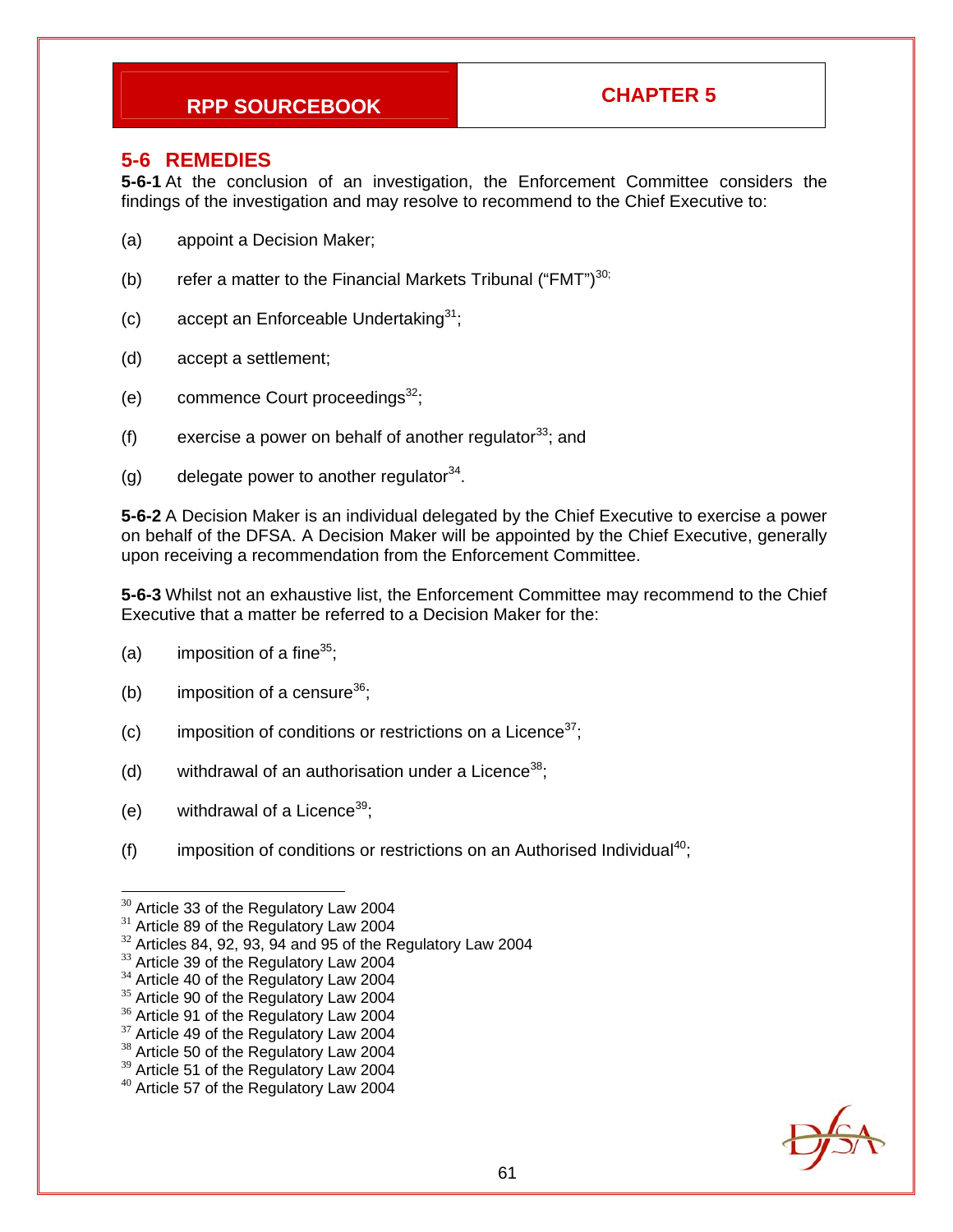- (g) restriction or suspension of an Authorised Individual, or the withdrawal of his or her authorisation<sup>41</sup>:
- (h) withdrawal of the registration of an Ancillary Service Provider;
- (i) revocation of recognition<sup>42</sup>;
- (j) appointment of a manager<sup>43</sup>;
- $(k)$  withdrawal of the registration of an Auditor<sup>44</sup>; and
- (I) suspension of the registration of an Auditor<sup>45</sup>.

**5-6-4** There is a range of remedies which the DFSA may pursue to achieve its objectives and the DFSA may pursue more than one remedy. The types of remedies, along with an indication of the DFSA's approach to the use of such remedies, are set out in sections 5-7 to 5-18 of this chapter and in chapter 4.

**5-6-5** When the DFSA exercises a power specified in sections 5-7 to 5-9 in this chapter, it will follow the decision making procedures set out in chapter 6 of this Sourcebook. Chapter 6 sets out whether a Person will:

- (a) receive prior written notice and have a suitable opportunity to make representations prior to the DFSA exercising a power;
- (b) receive reasons for any decision to exercise such power; and
- (c) have a right of appeal to the Regulatory Appeals Committee.

**5-6-6** When the DFSA exercises a power specified in sections 5-10 to 5-18 in this chapter, it will follow the procedures set out in the relevant section.

**5-6-7** The DFSA does not exercise criminal jurisdiction. Should criminal conduct be identified, then it will be referred to the appropriate law enforcement agency.

# **5-7 APPOINTMENT OF MANAGERS**

**5-7-1** Pursuant to Article 88, the DFSA may require an Authorised Person to appoint one or more individuals to act as a manager of the business of the Person on such terms as the DFSA may stipulate. Such individuals must be nominated or approved by the DFSA.



<sup>&</sup>lt;sup>41</sup> Article 58 of the Regulatory Law 2004

<sup>&</sup>lt;sup>42</sup> Article 60 of the Regulatory Law 2004

<sup>&</sup>lt;sup>43</sup> Article 61 of the Regulatory Law 2004

<sup>&</sup>lt;sup>44</sup> Article 88 of the Regulatory Law 2004

<sup>&</sup>lt;sup>45</sup> Article 98 of the Regulatory Law 2004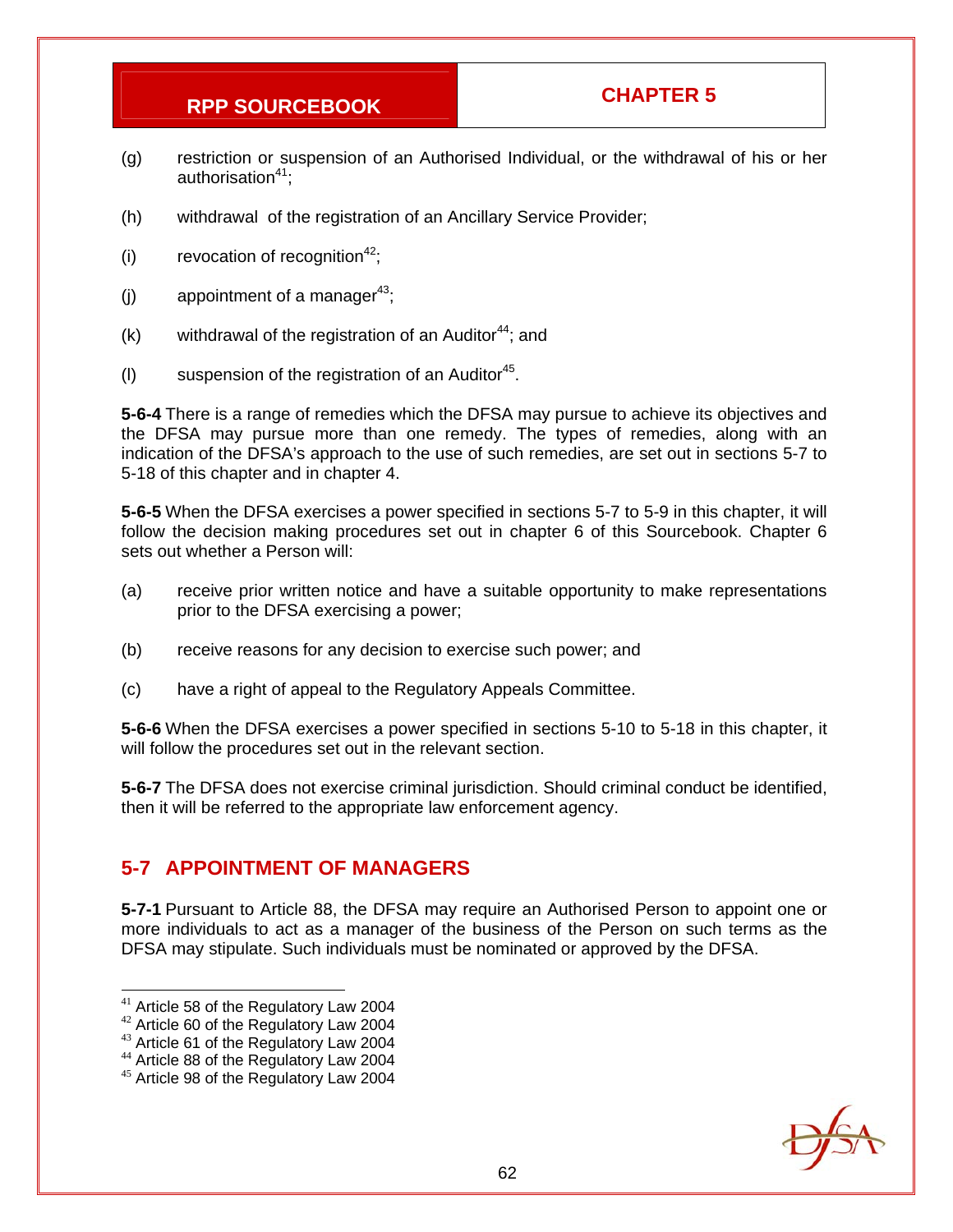**5-7-2** The types of circumstances in which the DFSA may exercise this power are set out in Article 88(3). For example, the DFSA may require an Authorised Person to appoint a manager where it has concerns about the solvency or the level of compliance with prudential requirements of an Authorised Person.

**5-7-3** An Authorised Person may receive an opportunity to make representations prior to being required to appoint a manager in accordance with the procedures set out in chapter 6. However, in circumstances of urgency, the DFSA may not give advance notice of the proposed requirement and may not provide the relevant Authorised Person with the opportunity to make representations prior to the imposition of the requirement.

**5-7-4** When the DFSA does require an Authorised Person to appoint a manager, it will do so in writing, setting out:

- (a) that the Authorised Person is required to appoint a manager;
- (b) the time by which such manager must be appointed;
- (c) the reasons for the Authorised Person being required to appoint a manager;
- (d) the individual nominated by the DFSA to be the manager or the process by which approval may be given by the DFSA; and
- (e) the fact that the Authorised Person may appeal to the Regulatory Appeals Committee in respect of the decision.

**5-7-5** The DFSA recognises that the use of its Article 88 power to appoint a manager is likely to have a significant impact on an Authorised Person. Accordingly, the DFSA is likely to exercise such power only in exceptional circumstances.

**5-7-6** In considering whether a manager should be appointed, the DFSA may take into consideration all relevant circumstances, including but not limited to, the following matters:

- (a) the nature and extent of the business of the Authorised Person;
- (b) the nature of the DFSA's concerns in relation to the Authorised Person and whether they affect, or have the potential to affect, the DFSA's objectives;
- (c) whether the DFSA's concerns in relation to the Authorised Person may be addressed by the appointment of a manager;
- (d) where the DFSA considers it necessary to protect regulated entities and customers in the DIFC;
- (e) whether an appropriately qualified manager may be available and willing to undertake the appointment;
- (f) the likely duration of the appointment; and

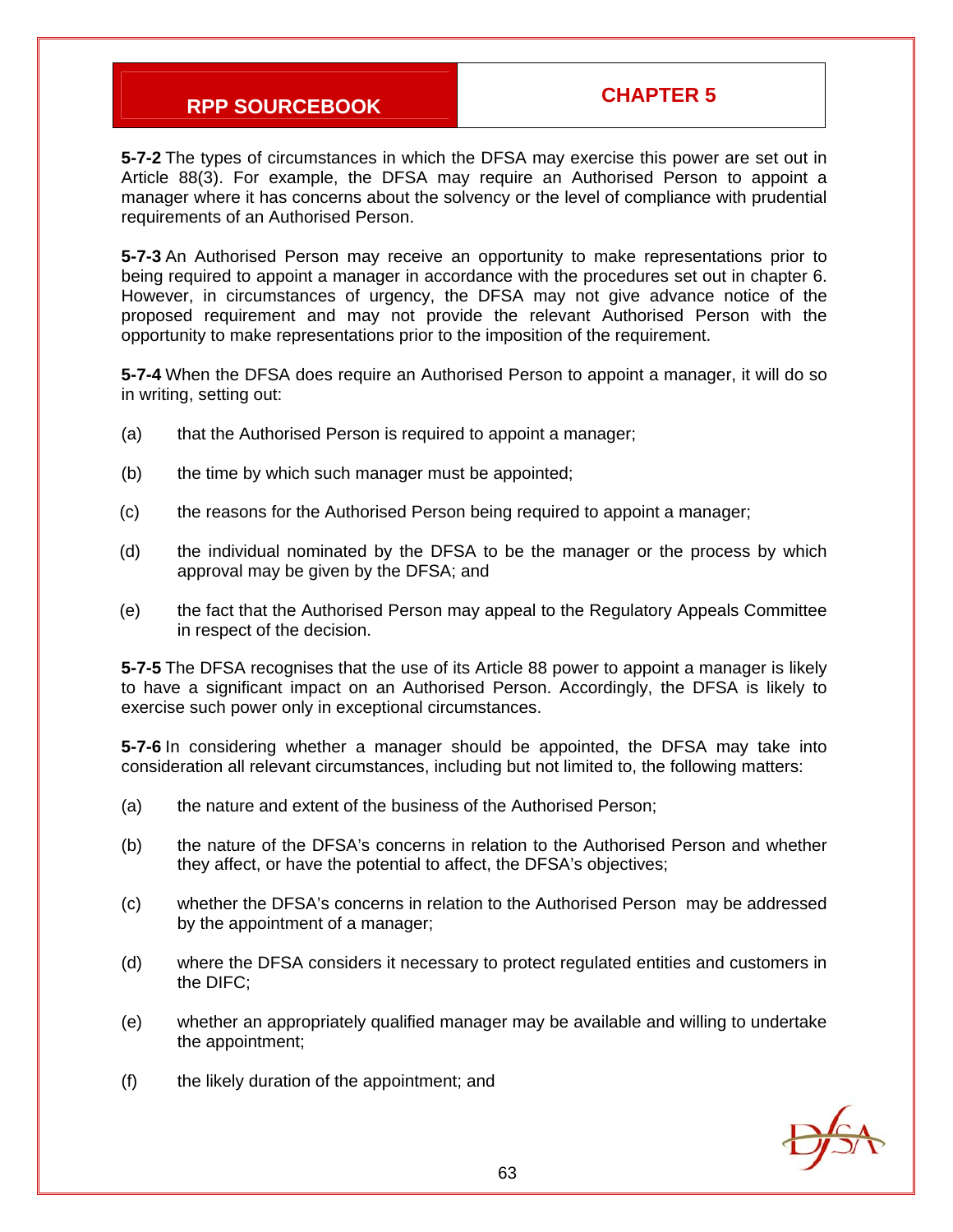(g) the likely impact of costs associated with the appointment of a manager.

# **5-8 FINES**

**5-8-1** The DFSA may seek to impose a fine upon a Person whom it considers has contravened a provision of the Law or Rules. The DFSA may seek to impose such a fine<sup>46</sup> through:

- (a) exercising its power pursuant to Article 90; or
- (b) commencing proceedings before the  $FMT^{47}$  (see section 5-10 of this chapter).

**5-8-2** A fine imposed by the DFSA pursuant to Article 90 is referred to as an administrative fine. In some circumstances, the DFSA may seek to impose a fine by commencing proceedings before the FMT or the Court.

**5-8-3** In determining whether to impose a fine and the quantum of the fine, the DFSA may take into consideration the circumstances of the conduct and will be guided by the penalty guidance set out in section 5-16 of this chapter.

**5-8-4** Generally, the DFSA will not seek to impose more than one fine on a Person in respect of:

- (a) multiple contraventions which are closely connected to the same set of facts and circumstances; or
- (b) the same contravention.

**5-8-5** Where the DFSA decides to commence proceedings in the FMT or the Court for the imposition of a fine or any other remedy, it will follow the procedures set out in section 5-10 of this chapter. The FMT and the Court may impose a fine in any amount considered appropriate.

#### **Administrative fine**

-

**5-8-6** The DFSA will generally seek to impose an Article 90 fine in respect of less serious conduct. The DFSA considers that the seriousness of the conduct can vary, depending on the particular facts and circumstances. Isolated, one-off, or unintended breaches would generally be considered as being less serious, whilst repeated, systemic and intentional breaches would be considered as being more severe and aggravated in nature. When determining whether to impose an administrative fine and the quantum of such a fine, the DFSA will take into account a number of circumstances and factors, including, but not limited



 $46$  Article 105 of the Regulatory Law 2004

<sup>&</sup>lt;sup>47</sup> Article 87 (1) of the Regulatory Law 2004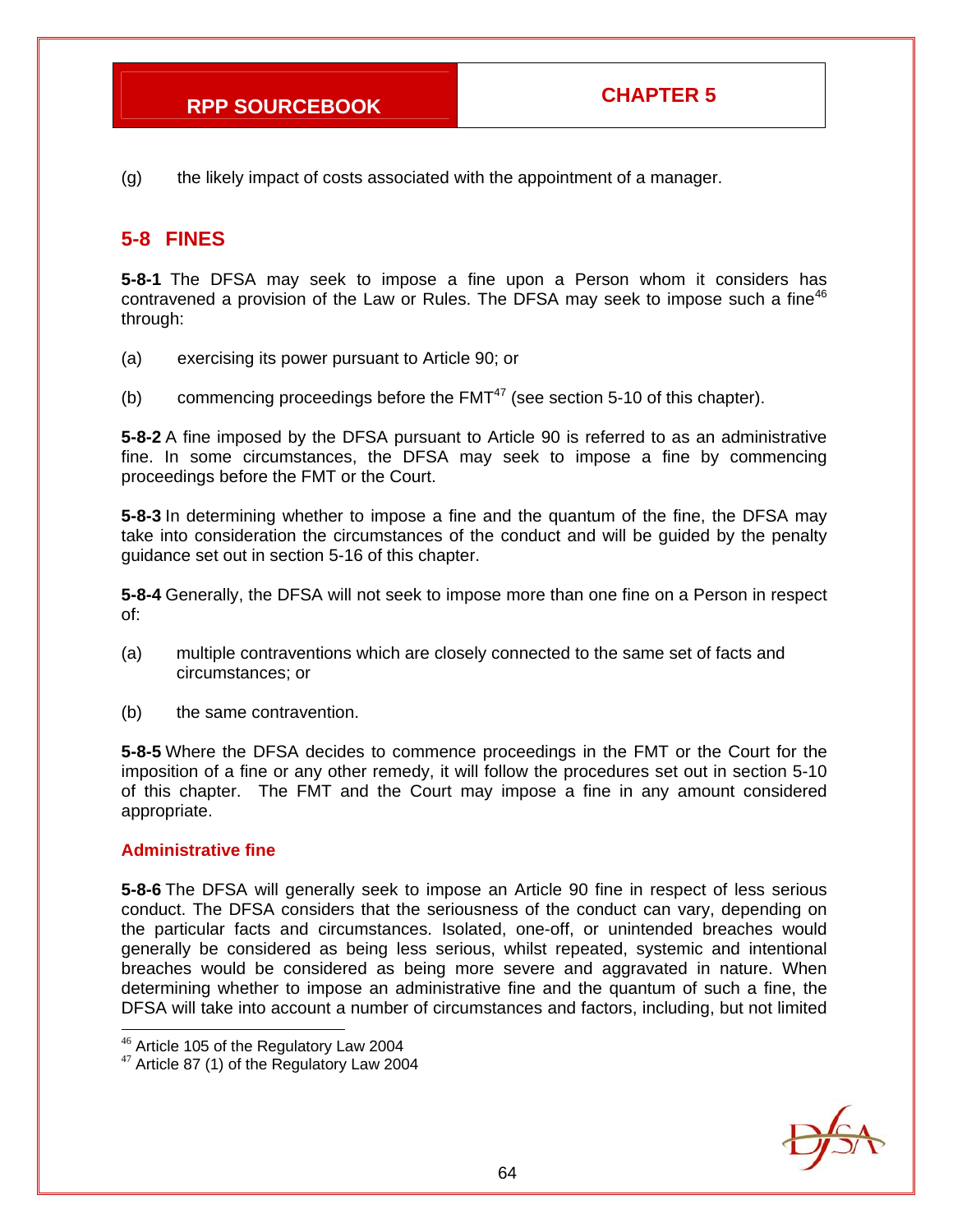to, whether the conduct was deliberate or reckless, and whether the contravention is continuing.

**5-8-7** Where the circumstances and factors in a matter are of a more serious nature, the DFSA would not consider proceeding by way of administrative fine. Instead, the DFSA would consider commencing proceedings in either the FMT or the Court, unless the matter is settled by way of an Enforceable Undertaking.

**5-8-8** The Enforcement Committee will generally make a recommendation to the Chief Executive to appoint a Decision Maker to consider whether a fine should be imposed against a Person.

**5-8-9** A Decision Maker is an individual delegated by the Chief Executive to exercise a power on behalf of the DFSA. Prior to making a decision, the Decision Maker will follow the process set out in Article 90(3) and Chapter 6 of the RPP Sourcebook.

**5-8-10** The Decision Maker may impose a fine, in any amount, up to the maximum prescribed in Article 90(2) (i.e. \$20,000 in respect of a natural person and \$100,000 in respect of a body corporate).

**5-8-11** If a Person receives a notice imposing a fine and does not pay the full amount of the fine, the DFSA may recover so much of the fine as remains outstanding as a debt due, together with costs incurred by the DFSA in recovering such amount.

# **5-9 ADMINISTRATIVE CENSURE**

**5-9-1** The DFSA may seek to impose a censure upon a Person whom it considers has contravened a provision of the Law and Rules it administers. The DFSA may seek to impose such a censure through:

- (a) exercising its power pursuant to Article 91; or
- (b) commencing proceedings before the  $FMT^{48}$  or Court (see section 5-10 of this chapter).

**5-9-2** The Enforcement Committee will generally make a recommendation to the Chief Executive to appoint a Decision Maker to consider whether a censure should be imposed against a Person. Prior to making a decision, the Decision Maker will follow the process prescribed in Article 91 and Chapter 6 of the RPP Sourcebook.

**5-9-3** In determining whether to impose a censure, the DFSA may take into consideration the circumstances of the conduct and will be guided by the Penalty guidance set out in section 5- 16 of this chapter.

-



 $48$  Articles 33 and 34 of the Regulatory Law 2004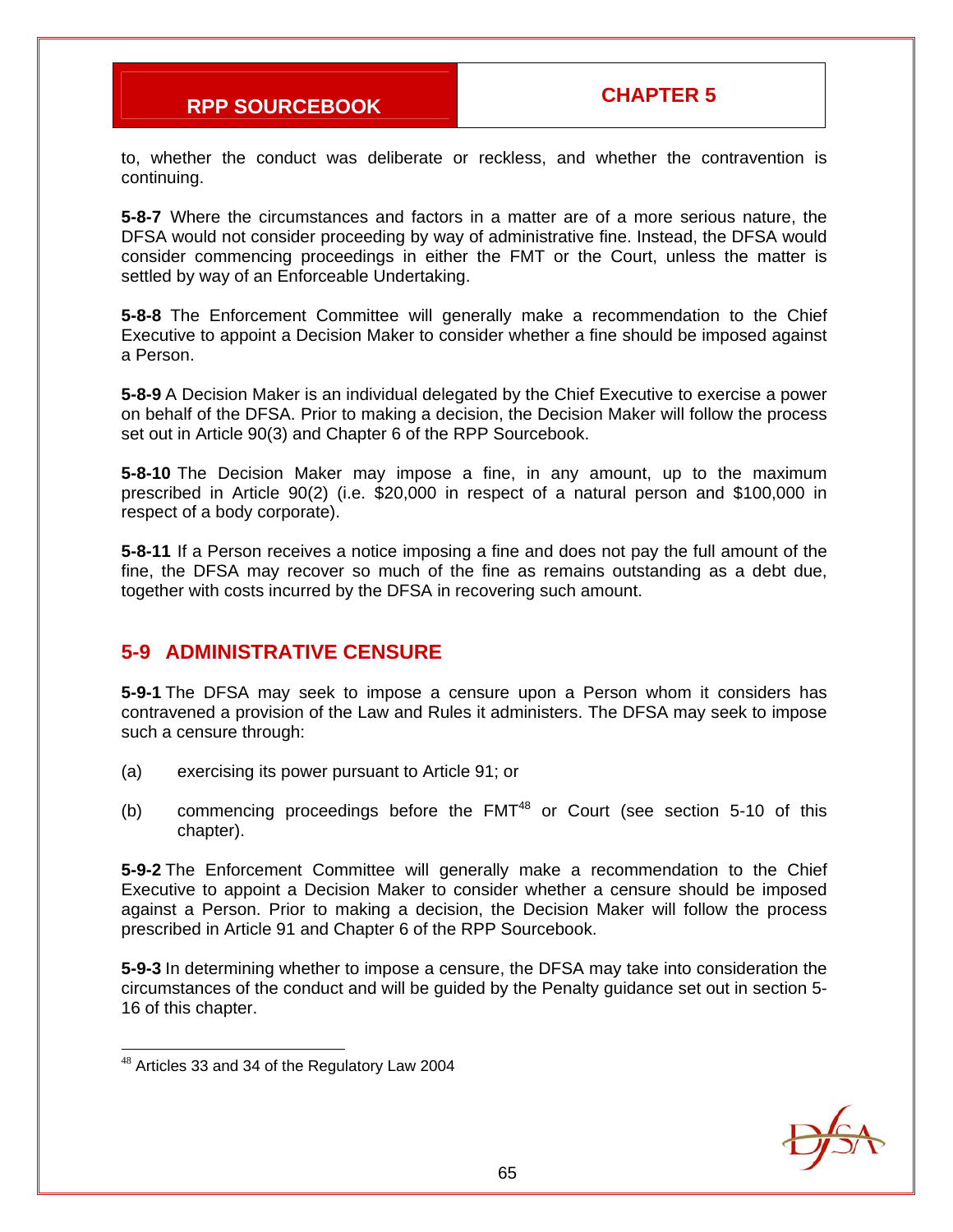# **5-10 THE INSTITUTION OF PROCEEDINGS BEFORE THE FINANCIAL MARKETS TRIBUNAL OR COURT**

**5-10-1** The Chief Executive or his delegate is the only individual authorised to institute proceedings before the FMT. He may institute proceedings where it appears reasonably likely to him that there has been a breach of the Law or Rules (see Article 33).

**5-10-2** The Chief Executive will consider the facts and circumstances of each case, and where appropriate, any recommendation of the Enforcement Committee, in determining whether to commence proceedings before the FMT.

**5-10-3** In considering whether to commence proceedings before the FMT or Court, the Chief Executive may take into consideration all relevant circumstances, including but not limited to, the following matters:

- (a) the nature, seriousness and impact of the suspected contravention and whether the suspected contravention is on-going;
- (b) the remedies available to the FMT, should the contravention be proven;
- (c) the conduct of the Person after the contravention, including action taken by the Person to minimise the effect of the contravention and to bring the issue to the attention of the DFSA;
- (d) the previous disciplinary record and compliance history of the Person;
- (e) action taken by the DFSA in previous similar cases; and
- (f) action taken by a Financial Services Regulator in respect of the conduct of the Person giving rise to the breach or any related conduct.

**5-10-4** The DFSA may, prior to the commencement of proceedings before the FMT or Court, send a preliminary findings letter to the Person or Persons who are the subject of the proposed proceedings. Such a letter would generally:

- (a) set out the DFSA's preliminary view that proceedings should be commenced, the remedies the DFSA is minded to seek and the general facts upon which the DFSA has relied upon in forming its preliminary view;
- (b) provide an opportunity to make submissions on the accuracy of the general facts upon which the DFSA has relied and any proposal to commence proceedings; and
- (c) where appropriate, invite the commencement of settlement discussions (in accordance with the settlement guidance in section 5-17 of this chapter).

**5-10-5** The DFSA will take into account any submissions received in response to a preliminary findings letter before making a recommendation to the Enforcement Committee

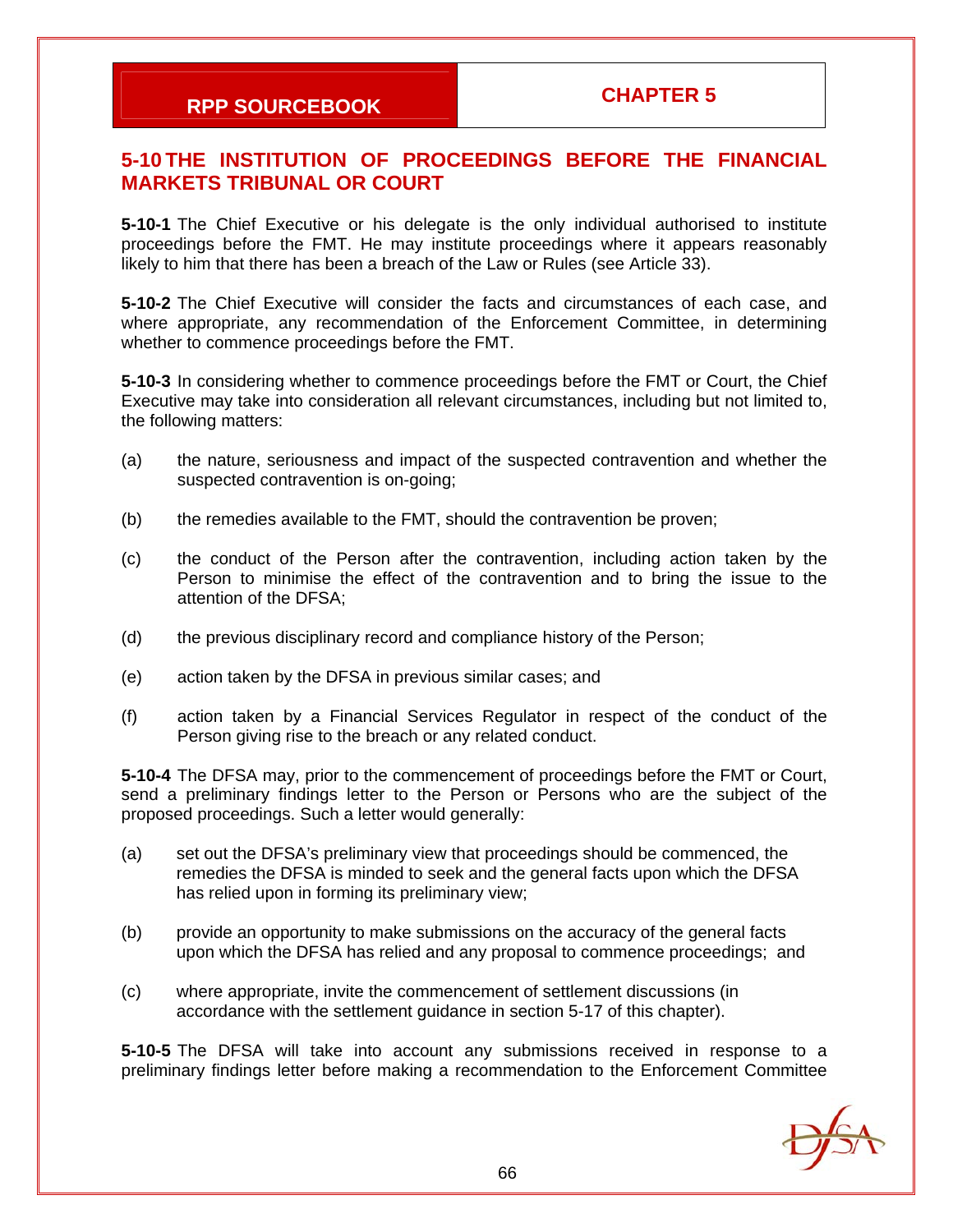and, ultimately, the Chief Executive about whether to commence proceedings before the FMT or Court.

**5-10-6** If satisfied that the alleged contravention is proven the FMT may make any order including those set out in Article 34. The orders include fines, censures, compensation, disgorgement and cease and desist orders.

# **5-11 INJUNCTIONS AND ORDERS**

**5-11-1** The DFSA has a broad power to make application to the Court for injunctive relief and other orders (see Article 92). The DFSA may seek orders including, but not limited to:

- (a) an order restraining a Person that is engaging in conduct that would constitute a contravention of the Law or Rules;
- (b) an order requiring a Person to do an act or thing to remedy a contravention or to minimise loss or damage; or
- (c) any other order as the Court sees fit, including an order restraining the transfer of assets or the movement of individuals.

**5-11-2** In deciding whether an application for an injunction or other order is appropriate in any given case, the DFSA will consider all relevant circumstances including, but not limited to, the following matters:

- (a) the nature, seriousness and impact of the contravention and whether the contravention is on-going;
- (b) whether the contravention affects, or has the potential to affect, the DFSA's objectives;
- (c) whether any party who may have suffered some detriment as a result of the contravention is able to take their own remedial action;
- (d) where the DFSA considers it necessary to protect regulated entities and customers in the DIFC;
- (e) whether there is a danger of assets being dissipated or removed from the jurisdiction of the Court;
- (f) whether there is a danger that the Person or Persons may leave the jurisdiction, and if so, the effect that the Person's or Persons' absence may have on the effectiveness of the Court's orders;
- (g) the costs the DFSA would incur in applying for and enforcing an injunction or other orders and the likely effectiveness of such an injunction or other order;

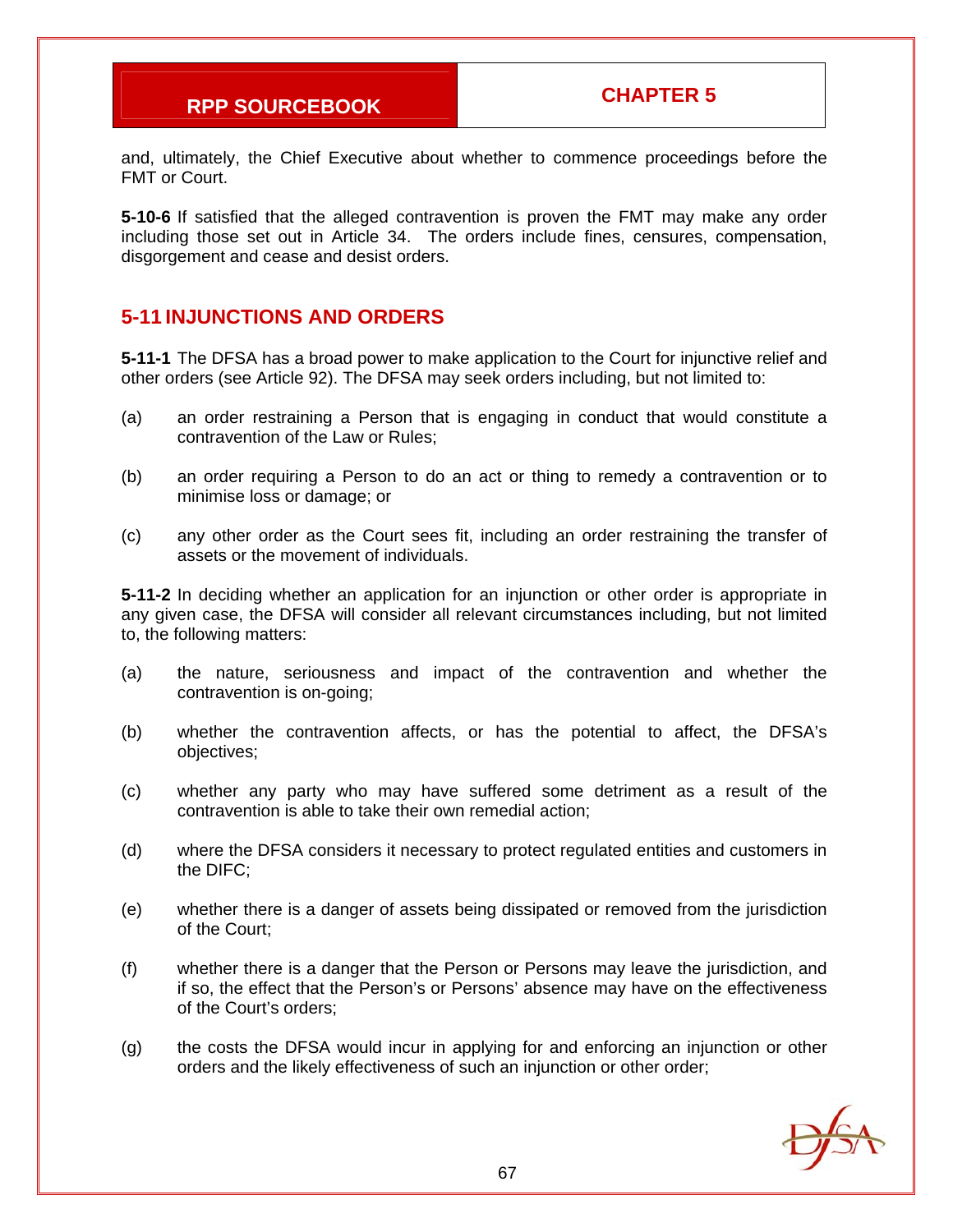- (h) the disciplinary record and compliance history of the Person;
- (i) whether, if proven, a suitable remedy is available;
- (j) the extent to which another law enforcement agency or Financial Services Regulator can adequately address the matter and, if so, that body's attitude to the matter; and
- (k) whether there is information to suggest that the Person who is the subject of the possible application is or has been involved in money laundering, terrorist financing or other form of financial crime or criminal conduct.

### **5-12 CIVIL PROCEEDINGS**

**5-12-1** Article 94 provides that where a Person has:

- (a) intentionally, recklessly or negligently committed a breach of duty, requirement, prohibition, obligation or responsibility imposed under the Law or Rules ; or
- (b) committed fraud or other dishonest conduct in connection with the matter arising under the Law or Rules;

the Person is liable to compensate any other Person for any loss or damage caused to that other Person as a result of such conduct.

**5-12-2** Article 94(2) provides that the Court may, on application of the DFSA, or of a Person who has suffered the loss or damage, make orders for the recovery of damages or for compensation or for the recovery of property or other order as the Court sees fit, except where such liability is excluded under the Law and Rules administered by the DFSA.

**5-12-3** Article 94 gives the DFSA, and any aggrieved Persons, broad powers to make application for recovery of damages and other orders where there has been an identified contravention of the Laws and Rules administered by the DFSA. An aggrieved Person may exercise rights provided under Article 94 independently or contemporaneously with, and exclusively of, the DFSA.

**5-12-4** The DFSA may not commence proceedings in every case where there may have been a relevant contravention. This does not prevent, however, any aggrieved Person from commencing his own proceedings.

**5-12-5** In determining whether to commence proceedings, the DFSA may take into account all relevant circumstances. It is not possible to provide an exhaustive list of the circumstances that may be taken into account, as they may depend on the facts of the particular matter. However, the following list indicates some of those matters that may be considered:

(a) the nature, seriousness and impact of the suspected contravention and whether the alleged contravention is on-going;

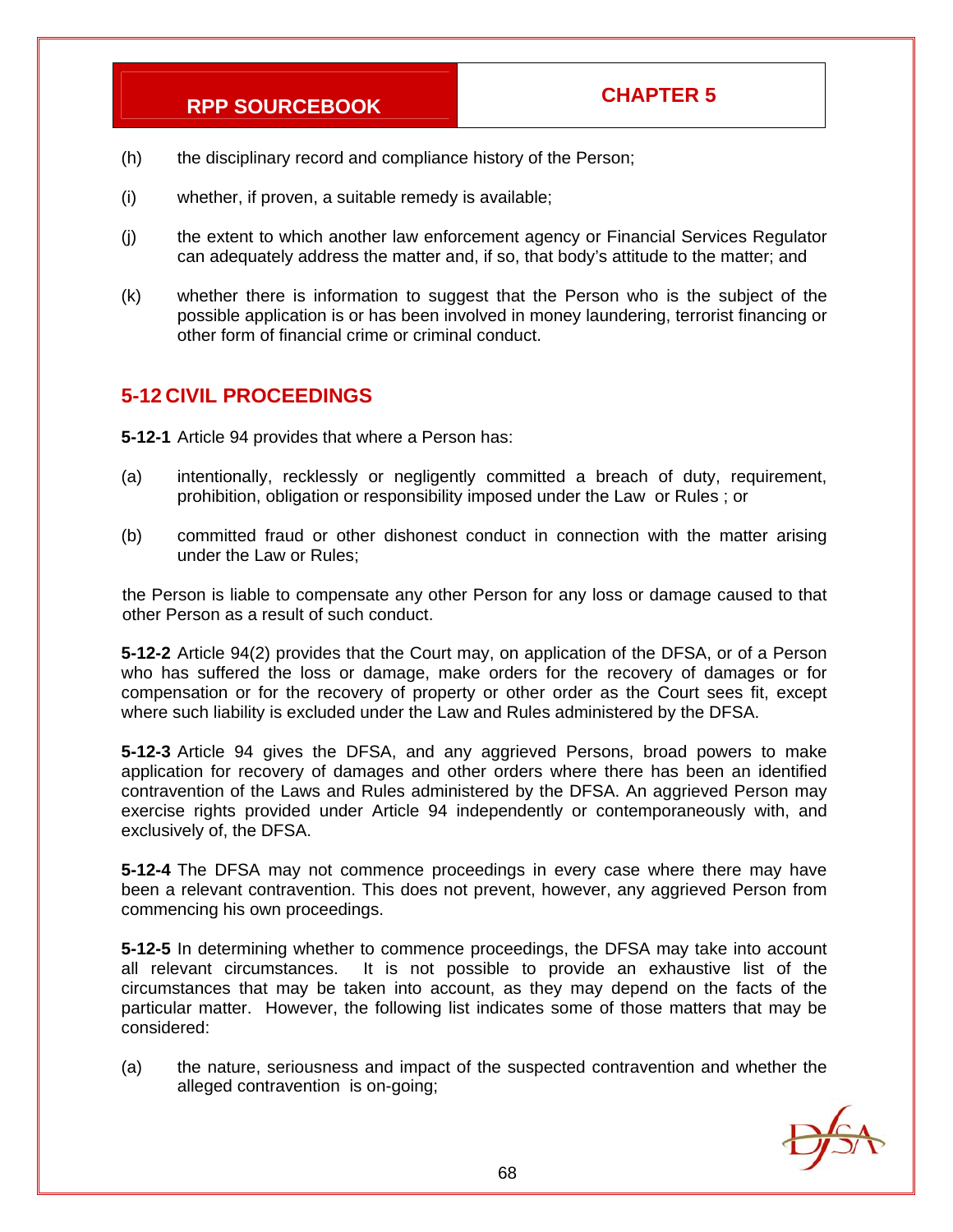- (b) whether the conduct and contravention affects, or has the potential to affect, the DFSA objectives;
- (c) whether any party who may have suffered some detriment as a result of the alleged contravention is able to take his own remedial action;
- (d) in circumstances where more than one Person has suffered loss or damage:
	- (i) the number of those that have suffered loss or damage and the amount of loss or damage involved; and
	- (ii) whether it is convenient or possible for a class of aggrieved Persons to run a proceeding;
- (e) the cost that the DFSA would incur in applying for or enforcing any order that it is successful in obtaining;
- (f) whether the conduct in question can be adequately addressed by the use of other regulatory powers;
- (g) whether there is information to suggest that the Person is or has been, involved in money laundering, terrorist financing or other form of financial crime or criminal conduct; and
- (h) whether the DFSA has a reasonable chance of success in the relevant proceedings.

### **5-13 THE COMPULSORY WINDING UP OF A REGULATED ENTITY**

**5-13-1** The DFSA may apply to the Court for the winding up of a company which is or has been an Authorised Firm, an Authorised Market Institution or operating in breach of the Financial Services prohibition where it considers it is just and equitable and in the interests of the  $DIFC<sup>49</sup>$ .

**5-13-2** In deciding whether such an application is just and equitable and in the interests of the DIFC, the DFSA will consider all relevant circumstances, including but not limited to, the following matters:

- (a) the need to protect the company's Clients, particularly in cases where an Authorised Firm holds or controls Client Assets,
- (b) whether the company has operated in accordance with the laws of the DIFC;
- (c) where the company has contravened the Law or Rules, the nature, seriousness and impact of the contravention and whether the contravention is on-going;



 <sup>49</sup> Article 93 of the Regulatory Law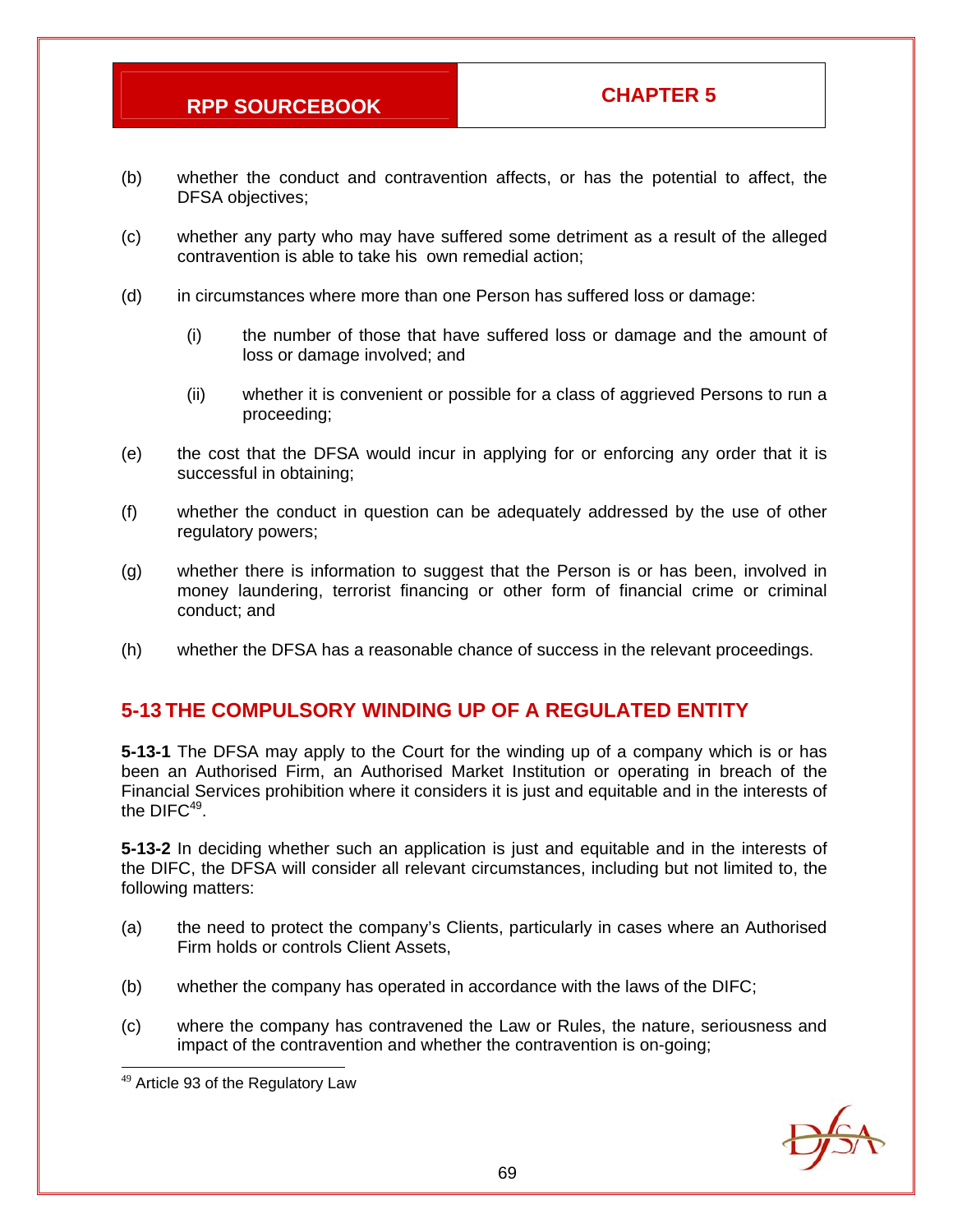- (d) where the company has contravened the Law or Rules, whether any alleged contravention affects, or has the potential to affect , the DFSA objectives;
- (e) where the company has contravened the Law or Rules, whether there are any other steps a Person could take or other orders a Court could make to remedy any contravention;
- (f) whether the needs of those operating in the DIFC and the interests of the DIFC are best served by the company ceasing to operate;
- (g) in the case of an Authorised Firm, where the DFSA considers that its Licence should be withdrawn or where it has been withdrawn, the extent to which there is other business that the firm carries on without authorisation;
- (h) whether there is information to suggest that the company is or has been involved in money laundering, terrorist financing or other form of financial crime or other criminal conduct;
- (i) where there is a significant cross border or international element to the business being carried on by the company, the impact on the business in other jurisdictions and whether another law enforcement agency or Financial Services Regulator can adequately address the matter and, if so, that body's attitude to the matter;
- (j) the extent to which the company has cooperated, and is likely to continue to cooperate, with the DFSA; and
- (k) the nature of the involvement of the officers of a company in the foregoing and whether this suggests a systemic failure within the company.

### **5-14 MARKETS LAW - ORDERS IN THE INTERESTS OF THE DIFC**

**5-14-1** Article 68 of the Markets Law 2012 provides that the Court or FMT, on application by the DFSA, may make one of a range of orders in relation to a Person, irrespective of whether a contravention has occurred, if it is in the interests of the DIFC for such an order to be made.

**5-14-2** The DFSA may seek orders from the Court or FMT, including, but not limited to:

- (a) an order that trading in any Investments cease permanently or for such period as is specified in the order;
- (b) an order that a disclosure be made to the market;
- (c) an order that a person is prohibited from making offers of Securities in or from the DIFC; or

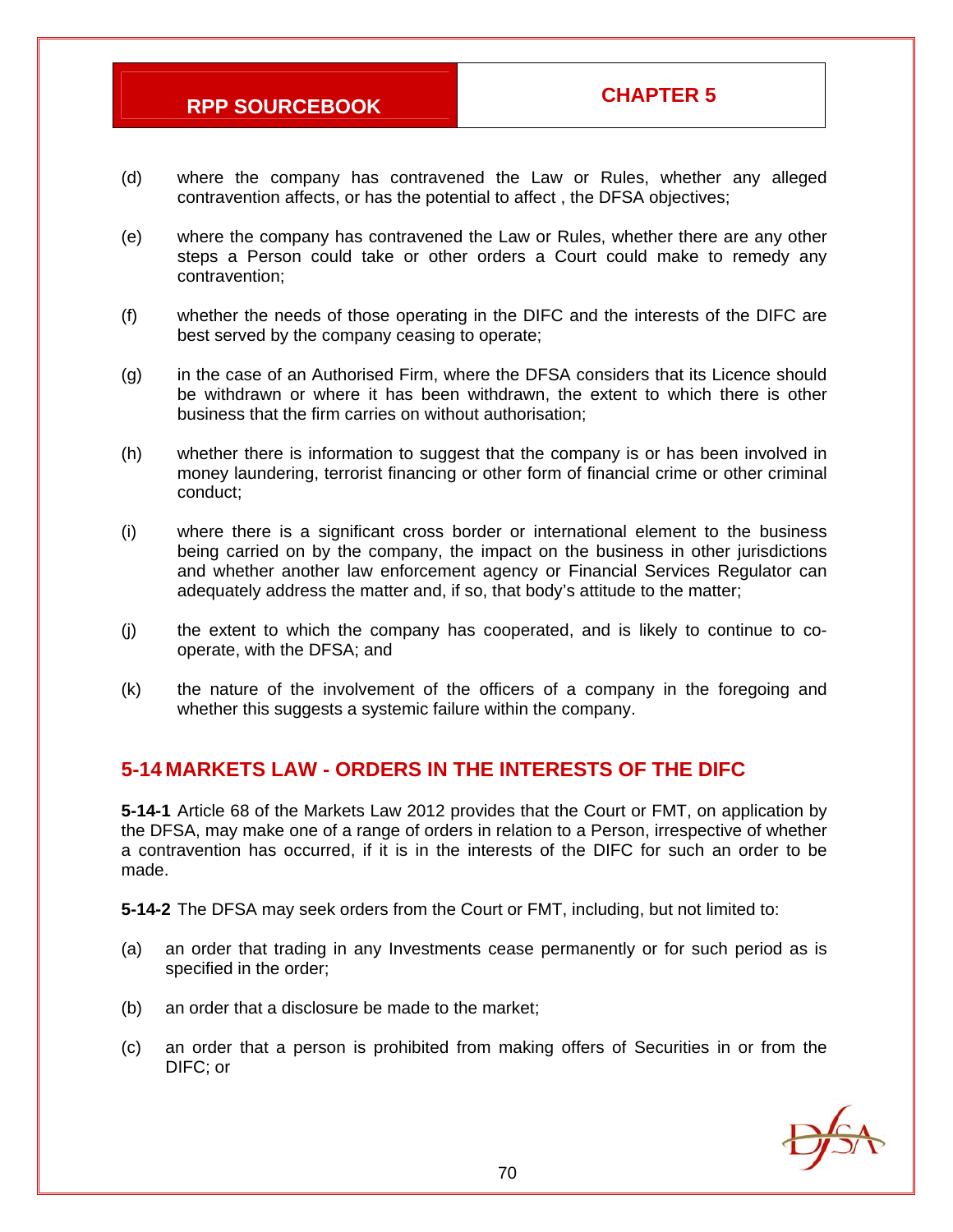(d) an order that a person is prohibited from being involved in Reporting Entities, Listed Funds or Securities within the DIFC.

**5-14-3** Before the DFSA can make an application for an order (whether interim, ex parte or final), the DFSA must be satisfied that such an order would be in the interests of the DIFC and will take into account all relevant circumstances, including, but not limited to, the following:

- (a) the nature and extent of the conduct or any other matters in question;
- (b) the effect of the conduct or any other matters on the market and the DFSA's objectives;
- (c) whether the market is currently informed of all material information;
- (d) what steps the relevant Person has taken in respect of the conduct or any other matters being considered;
- (e) whether any other form of relief is available to the DFSA or appropriate in the circumstances;
- (f) whether the relevant conduct or any other matters could have a significant impact on the integrity of the DIFC market or the confidence in that market; and
- (g) the effect of the conduct or any other matters on the interests of participants in the DIFC.

### **5-15 INTERVENTION POWER**

**5-15-1** Article 95 empowers the DFSA to intervene as a party in any proceeding in the Court where it considers such intervention appropriate to meet the objectives of the DFSA. Where the DFSA so intervenes it shall be subject to any other law, and have all the rights, duties and liabilities of such a party.

**5-15-2** This provision does not affect the ability of the DFSA to seek leave to appear in proceedings, as amicus curiae (i.e. someone not a party to a case, who volunteers to offer information to assist a court in deciding a matter before it), to make submissions on an issue of significance to the DIFC or to place material before the Court that may otherwise not be available.

**5-15-3** The DFSA will generally only exercise this right of intervention where it forms the view that it will not be able to meet its objectives by simply appearing as amicus curiae and that to fully serve the interests of the DIFC, it is necessary to join the proceeding as a party and stay involved in the matter throughout.

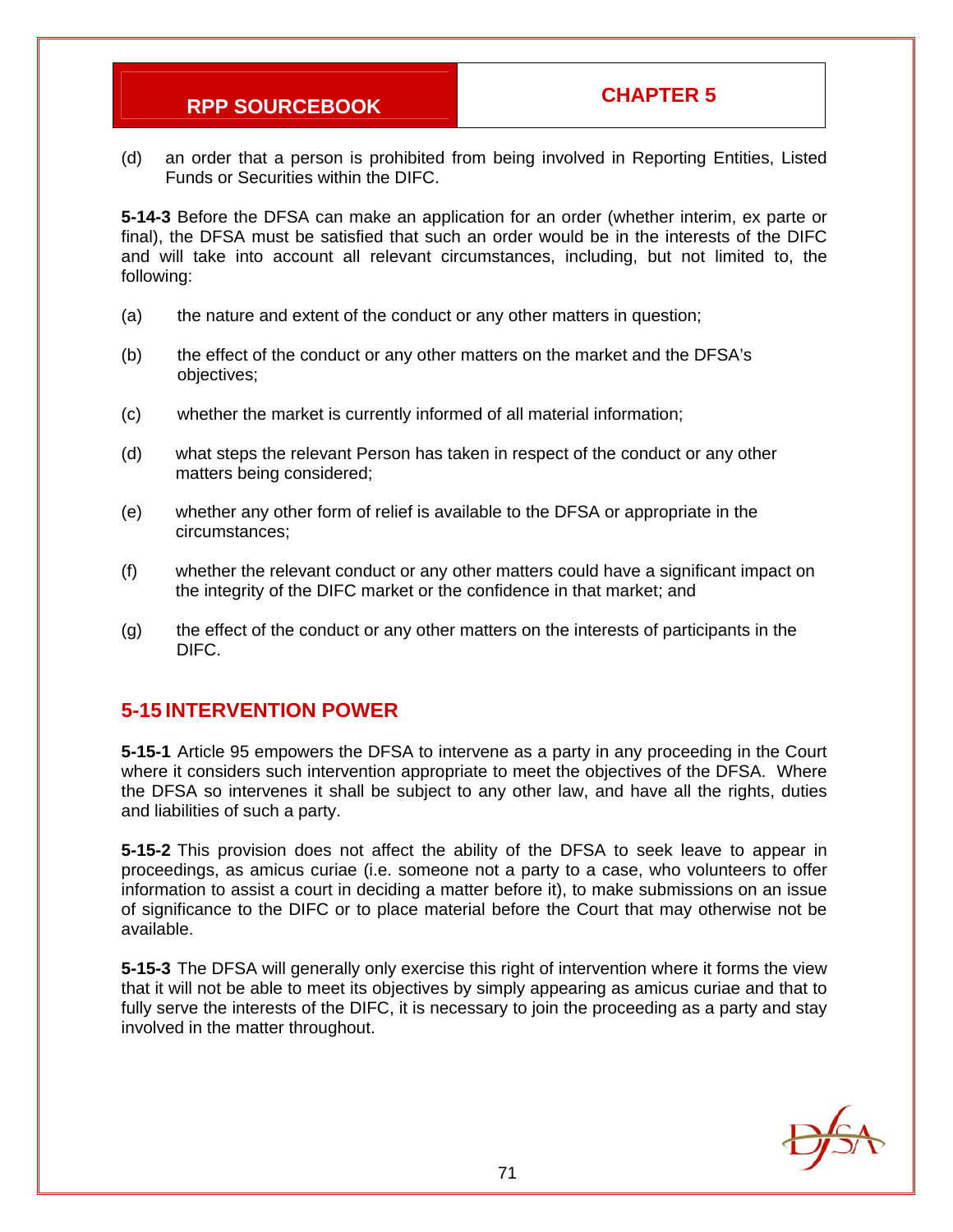### **5-16 PENALTY GUIDANCE**

**5-16-1** This section sets out the DFSA's policy for the determination of a financial penalty ("penalty"). Such a penalty may be an administrative fine or the submission of a proposed penalty to the FMT (or other competent tribunal or Court).

**5-16-2** The DFSA may also refer to this section when determining an appropriate penalty in settlement agreements, including an Enforceable Undertaking.

**5-16-3** When determining a penalty the DFSA will consider all relevant facts and circumstances including, but not limited to, the following:

- (a) the DFSA's objectives;
- (b) the deterrent effect of the penalty on:
	- (i) Persons that have committed the contraventions; and
	- (ii) other Persons that have committed similar contraventions;
- (c) the nature, seriousness and impact of the contravention the subject of the penalty including, but not limited to, consideration of the following factors:
	- (i) the duration and frequency of the contravention;
	- (ii) whether the contravention revealed serious or systemic weakness in the Person's management, systems and controls relating to all or part of the Person's business;
	- (iii) in market misconduct cases, the DFSA should consider whether the contravention had an adverse effect on markets and, if it did, how serious that effect was and may consider the risk to the reputation of the DIFC markets;
	- (iv) the loss or risk of loss caused to consumers, investors or other market users; and
	- (v) the nature and extent of any crime facilitated, occasioned or otherwise attributable to the contravention.
- (d) the extent to which the contravention was committed deliberately or recklessly including, but not limited to, consideration of the following factors:
	- (i) in relation to an individual:
		- (A) whether the contravention was intentional (in that the individual intended or foresaw the potential or actual consequences of his actions);

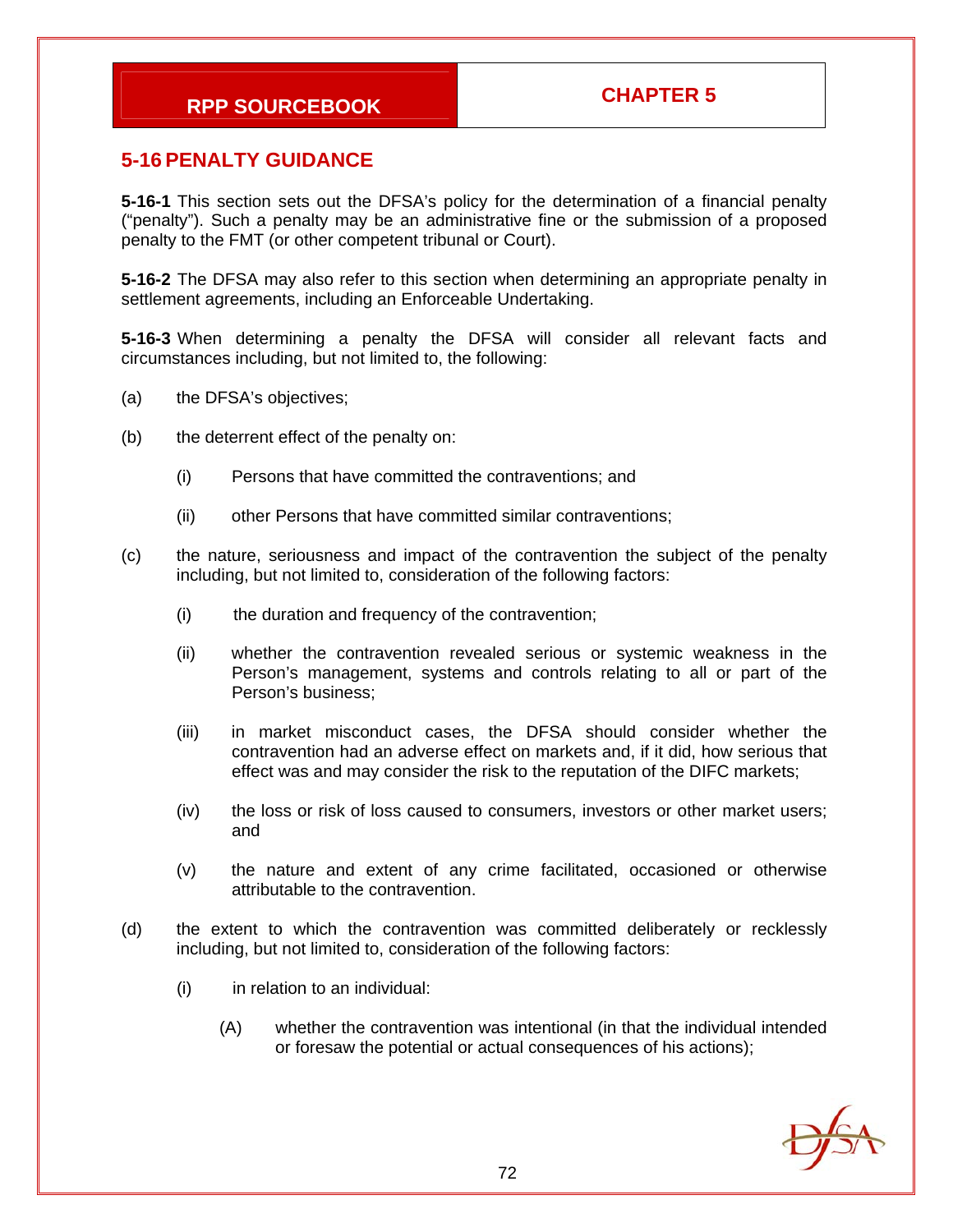- (B) whether the individual has given no consideration to the consequences of the behaviour that constitutes the contravention.
- (C) where the individual has not followed a firm's internal procedures and/or the relevant DFSA Laws and Rules, the reasons for not doing so; and
- (D) where the individual has taken decisions beyond his field of skill, competence and experience, the reasons for the decisions and for their being taken by that individual;
- (ii) in relation to a firm:
	- (A) whether the contravention was intentional or reckless; for example, where a firm deliberately takes a course of action when it knew the actual or potential consequences of its actions;
	- (B) where the firm's internal procedures were intentionally designed to produce the contravention or were drafted in such a way that the contravention was probable; and
	- (C) where the firm has acted beyond its field of competence; for example, by entering into a business line with which it has no previous experience;
- (e) if the contravention involved a number of Persons, the degree of involvement and specific role of each Person;
- (f) the benefit gained (whether direct or indirect, pecuniary or non-pecuniary) or loss avoided as a result of the contravention which is the subject of the penalty;
- (g) the conduct of the Person on whom the penalty is imposed following the contravention including, but not limited to, consideration of the following factors:
	- (i) whether or not the Person brought the contravention to the DFSA's attention (or to the attention of other regulatory authorities, where relevant);
	- (ii) the degree of cooperation the Person showed during the DFSA's enquiries and investigation of the contravention; and
	- (iii) any remedial steps taken by the Person since the contravention was identified (and whether those steps were taken at the Person's own initiative or that of the DFSA);
- (h) the difficulty in detecting and investigating the contravention the subject of the penalty;
- (i) whether the Person committed the contravention the subject of the penalty in such a way as to avoid or reduce the risk that the contravention would be discovered. A Person's incentive to commit a contravention may be greater where the contravention

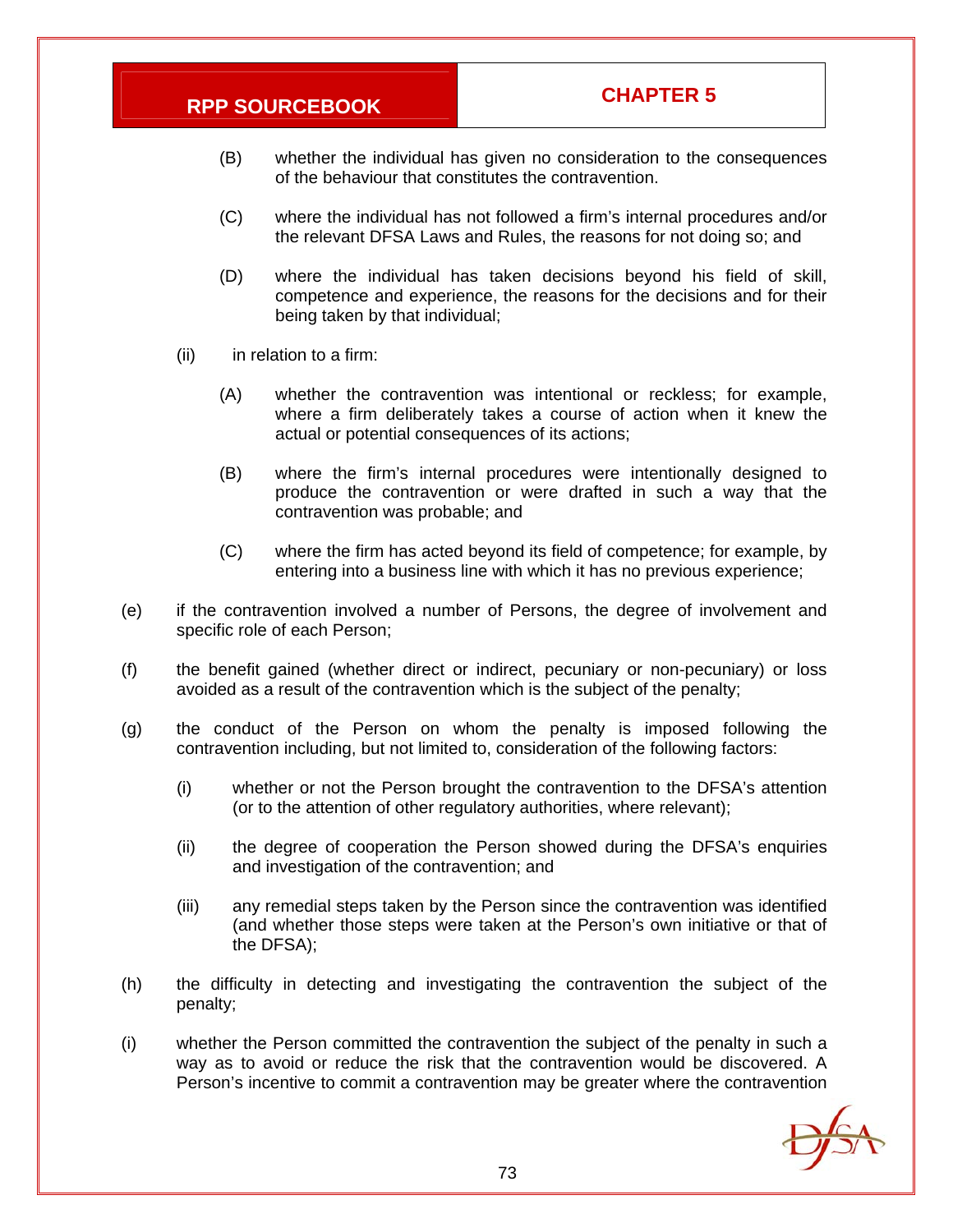which is, by its nature, harder to detect. The DFSA may therefore impose a more significant penalty where it considers that a Person committed a contravention in such a way as to avoid or reduce the risk that the contravention would be discovered;

- (j) the disciplinary record and compliance history of the Person on whom the penalty is imposed including, but not limited to, consideration of the following factors:
	- (i) whether the DFSA or any other law enforcement agency or Financial Services Regulator has taken any previous enforcement action against the Person;
	- (ii) whether the Person has previously undertaken not to do a particular act or engage in particular behaviour (for example in an Enforceable Undertaking to the DFSA); and
	- (iii) whether the DFSA or any other law enforcement agency or Financial Services Regulator has previously taken supervisory action against the Person (for example by restricting the business of the Person) or has previously requested the Person to take remedial action and the extent to which that action has been taken; and
- (k) the financial circumstances of the Person, particularly in the case where the DFSA is considering an administrative fine, including, but not limited to a consideration of whether there is verifiable evidence of serious financial hardship or financial difficulties if the Person were to pay the level of a financial penalty appropriate for the particular contravention.

**5-16-4** The DFSA may take into account that natural persons may not always have the financial resources of a body corporate and that enforcement action may have a greater impact on a natural person than a body corporate.

**5-16-5** The DFSA may consider the potential impact on a firm's financial position which may result from a proposed penalty, particularly in relation to the implications for a firm's clients and, where relevant, the firm's ability to pay restitution.

### **5-17 SETTLEMENT GUIDANCE**

**5-17-1** A settlement is a resolution, between the DFSA and a third party, to agree an outcome resulting from an investigation. A Person who is or may be the subject of any form of enforcement action arising out of or during the course of an investigation may enter into settlement discussions with the DFSA.

**5-17-2** Settlement discussions are possible at any stage of the enforcement processes, either before or after enforcement action has commenced. When considering whether or not to enter into negotiations for settlement, or a settlement agreement, the DFSA will consider its objectives.

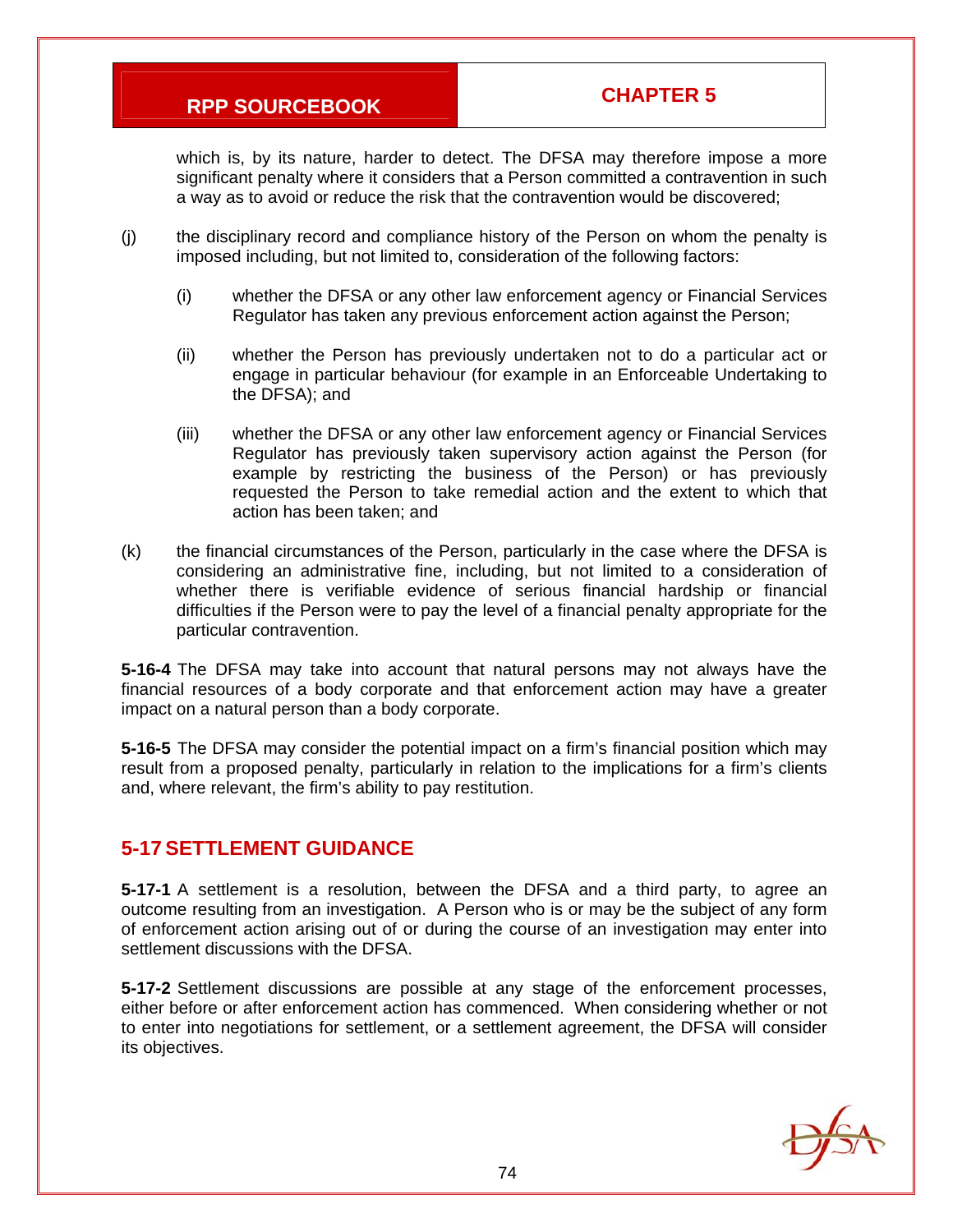**5-17-3** The DFSA generally considers that the early settlement of an investigation advances its objectives in that it may result in, for example, consumers obtaining compensation sooner, the saving of DFSA and industry resources, and the promotion of good business and regulatory practices.

**5-17-4** The DFSA's general view is that settlement discussions should take place as early as possible. However, the DFSA will only be able to settle when it is confident it has sufficient understanding of the nature and gravity of the suspected misconduct to make a reasonable assessment of the appropriate outcome.

**5-17-5** The DFSA expects settlement discussions to take place on a "without prejudice" basis; namely, that no party to the discussions may subsequently rely upon any admissions or statements made during the course of the settlement discussion or on any document created recording those discussions.

**5-17-6** The DFSA will only settle when the agreed terms result in what the DFSA considers to be an effective regulatory outcome.

**5-17-7** The DFSA will set clear and reasonable timetables for settlement discussions to ensure they do not unreasonably delay settlement or a regulatory or enforcement outcome.

**5-17-8** Settlement in particular circumstances should not be regarded as binding precedent for future settlement discussions.

#### **Factors the DFSA Will Consider When Contemplating Settlement**

**5-17-9** In deciding whether a proposed settlement is acceptable and in accordance with meeting its objectives, the DFSA will consider a number of factors, including but not limited to:

- (a) the nature, seriousness and impact of the conduct or suspected contravention the subject of the proposed settlement, and whether the suspected contravention is continuing;
- (b) whether the Person is prepared to acknowledge publicly the DFSA's concerns about the conduct or suspected contravention which is the subject of the proposed settlement, and the necessity for protective or corrective action;
- (c) whether the conduct or suspected contravention which is the subject of the proposed settlement was inadvertent;
- (d) whether the suspected contravention which is the subject of the proposed settlement was the result of the conduct of one or more individual officers or employees of the Person;
- (e) the seniority and level of experience of the individuals involved in the conduct and/or suspected contravention which is the subject of the proposed settlement;

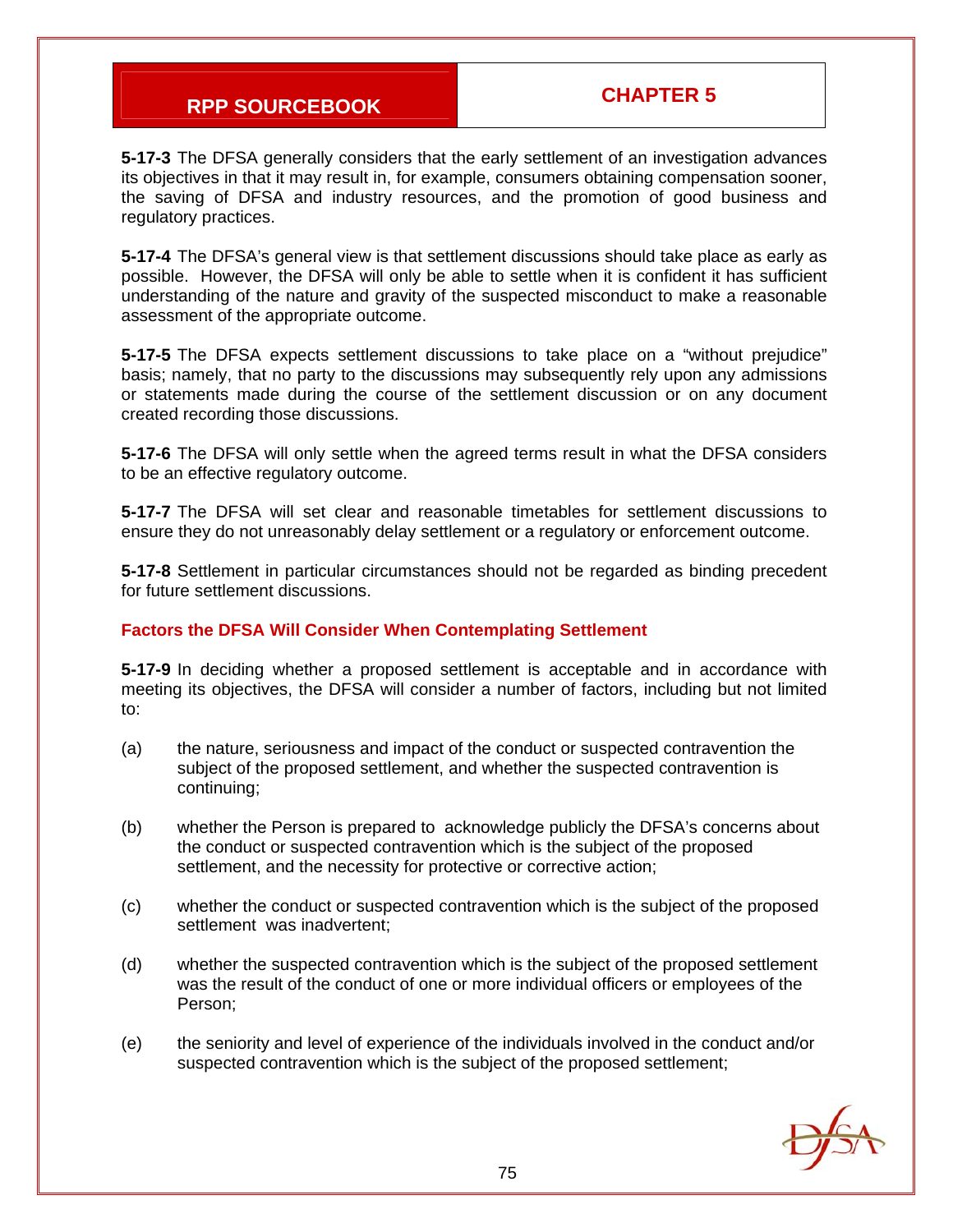- (f) whether the Person co-operated with the DFSA, including providing complete information about the conduct or suspected contravention which is the subject of the proposed settlement, and any remedial action taken by the Person;
- (g) whether the settlement will achieve an effective outcome for those (such as consumers or investors) who have been adversely affected by the conduct and/or suspected contravention which is the subject of the proposed settlement;
- (h) whether the Person is likely to comply with the terms of the settlement;
- (i) whether the Person's compliance with the Law and Rules generally will be improved;
- (j) the disciplinary record and compliance history of the Person;
- (k) the prospects for a swift resolution of the matter; and
- (l) whether the settlement promotes general deterrence in making regulated entities in the DIFC aware of the conduct or suspected contravention which is the subject of the proposed settlement, and the consequences arising from engaging in similar conduct or contraventions.

#### **Form of Settlement**

**5-17-10** Any settlement entered into by the DFSA will be documented in the form of a legally enforceable agreement executed by all parties. Generally, a settlement accepted by the DFSA will be in the form of an Enforceable Undertaking.

#### **Enforceable Undertakings**

**5-17-11** An Enforceable Undertaking (EU) is a written promise, made under Article 89, to do or refrain from doing a specified act or acts. It is an alternative mechanism for regulating contraventions of the Law or Rules.

#### **Acceptance of an Enforceable Undertaking**

**5-17-12** An EU may be given by a Person at any time, either before, during or after an investigation or before the commencement of litigation or proceedings in the Court or FMT and accepted by the DFSA. The DFSA does not have the power to require a Person to enter into an EU, nor can a Person compel the DFSA to accept an EU. This does not mean, however, that the DFSA cannot propose an EU to a Person, during the course of settlement negotiations, or provide a Person with a draft EU to provide guidance as to the terms of an EU that the DFSA would be willing to accept in the circumstances of the matter.

**5-17-13** The DFSA may accept an EU that it considers necessary or desirable in pursuit of its objectives. Article 89 does not prescribe a particular structure or format to an EU. However, in the context of an enforcement matter, the DFSA will generally only accept an EU that:

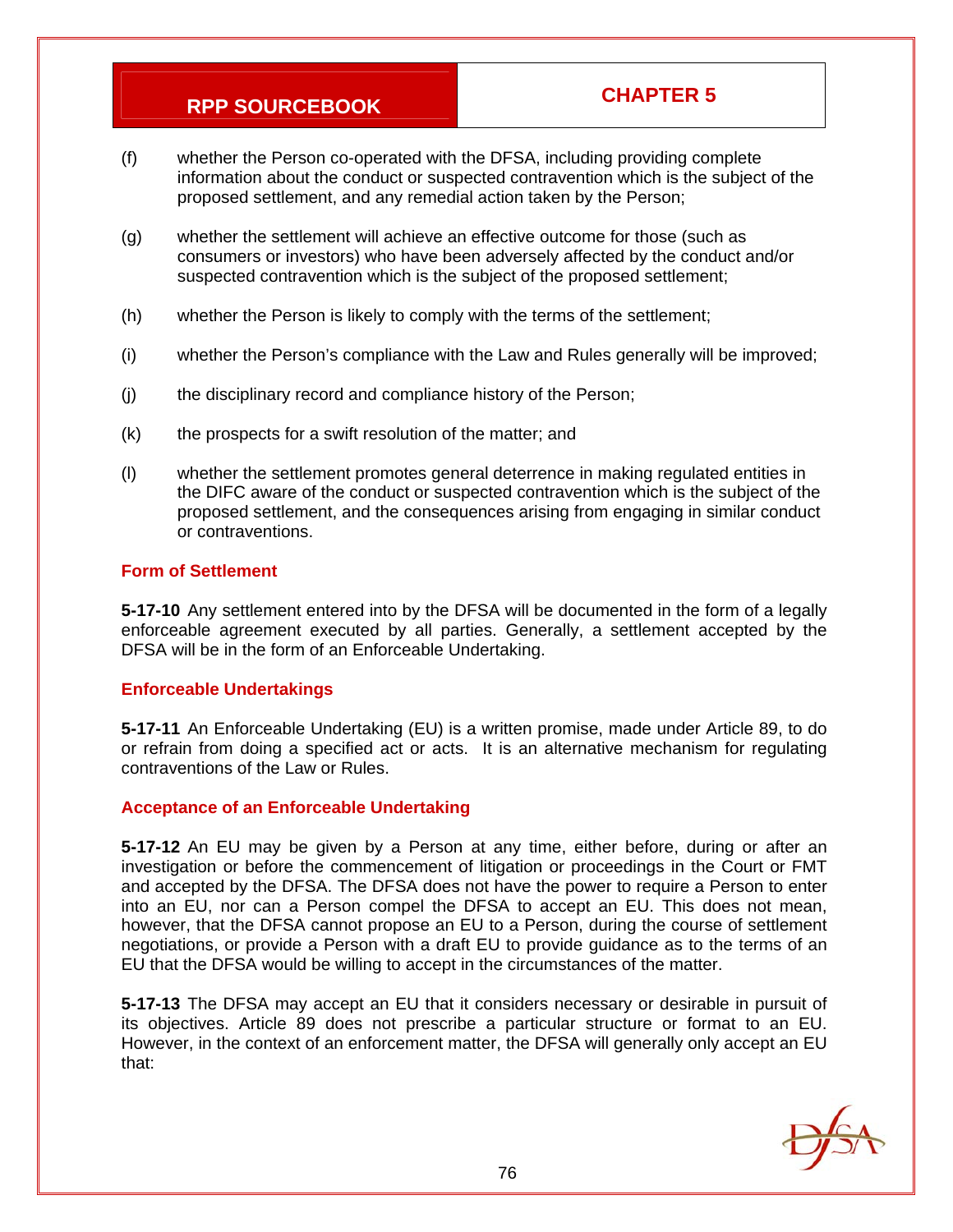- (a) contains an admission or acknowledgement of any contraventions of the Law or Rules or the DFSA concerns;
- (b) contains undertakings that address the DFSA's concerns; and
- (c) contains an agreement to make the EU public, and an agreement not to make public statements that conflict with the spirit of the EU.

**5-17-14** A Person offering an EU to the DFSA may also undertake in the EU to pay the DFSA's costs, including any costs associated with compliance with the EU.

**5-17-15** An EU will not take effect until it is formally accepted by the Chief Executive of the DFSA or his delegate.

### **Variation or Withdrawal**

**5-17-16** Once accepted by the DFSA, an EU can only be withdrawn or varied with the consent of the DFSA in writing. The DFSA will only consider a request to vary an undertaking if:

- (a) the variation will not alter the spirit of the original undertaking;
- (b) compliance with any one or more terms of the undertaking is subsequently found to be impractical or impossible; or
- (c) there has been a material change in the circumstances which led to the undertaking being given.

#### **Compliance with an EU**

**5-17-17** If the DFSA considers that a Person has not complied with a term of the EU, the DFSA may apply to the Court for appropriate orders. The DFSA may publicise the fact of the application to the Court and any subsequent orders of the Court. The DFSA will also seek the costs of the application.

### **5-18 COSTS**

-

**5-18-1** The DFSA will generally seek litigation costs orders from the Court and the FMT where it has commenced a proceeding and been successful in achieving the outcome sought.

**5-18-2** The DFSA may also make an application claiming the costs of an investigation where the FMT or any court of law, as a result of that investigation, has found a contravention of the Law or Rules<sup>50</sup>. Such applications are described in section 5-10 of this chapter.



 $50$  Article 79(2) of the Regulatory Law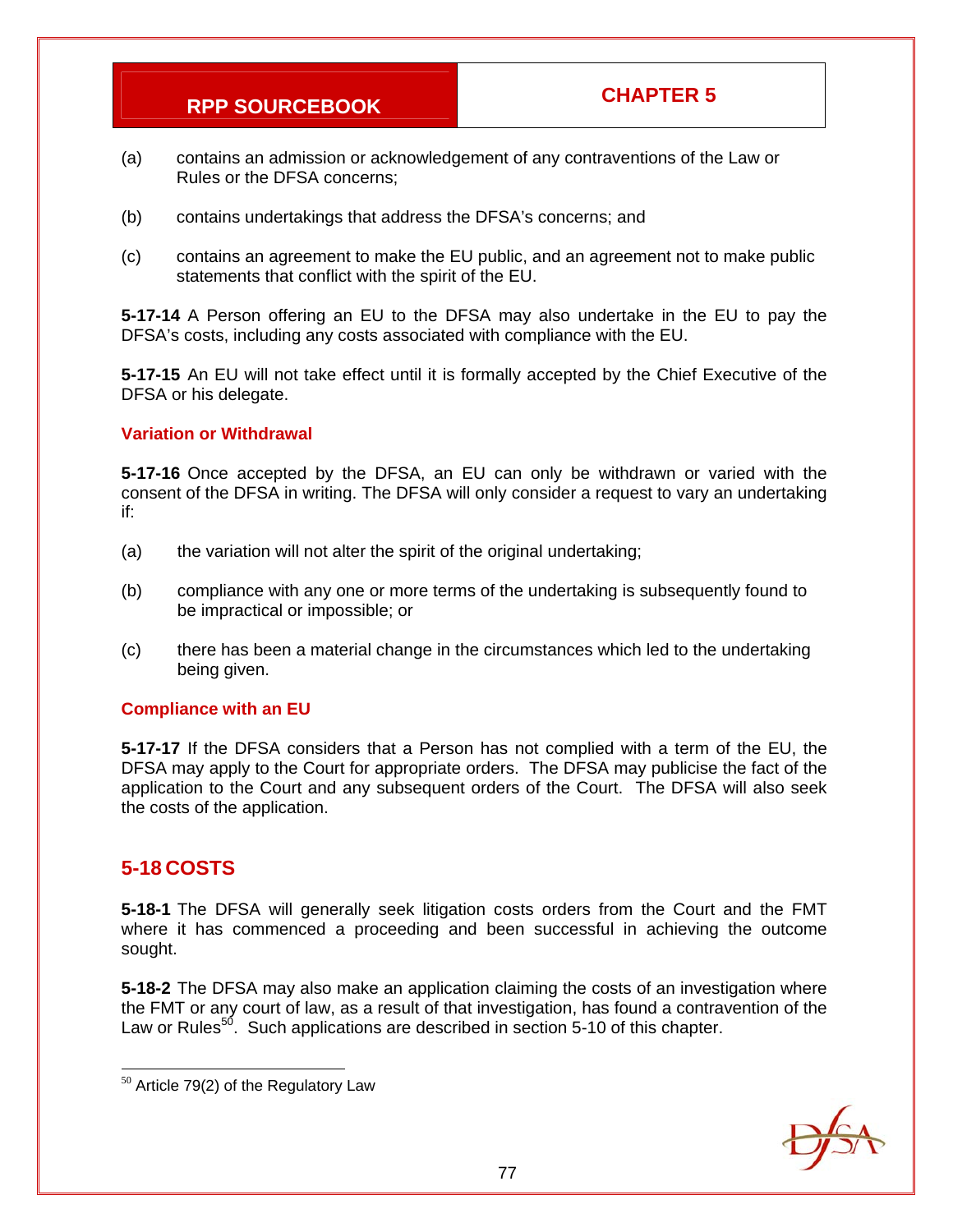#### **Undertakings as to Damages**

**5-18-3** Pursuant to Article 47(1) of the Court Law, the Court shall not require the DFSA to give an undertaking as to damages as a condition for granting an injunction or any order made under DIFC Law. In making any order the Court shall not take into account in determining the merits of an application for the injunction that the DFSA has not given an undertaking as to damages.

#### **Enforcement of orders**

**5-18-4** The DFSA will do all things necessary and where appropriate, commence relevant actions to ensure full compliance with any orders of the FMT or of the Court which arise out of an investigation.

**5-18-5** In particular, Article 87(5) provides that the DFSA may apply to the Court for recovery, as a debt due, of so much of a fine as is not paid by a party together with costs. Further, in appropriate circumstances, the DFSA may apply to the Court for the winding up of a body corporate.

### **5-19 Publicity**

**5-19-1** This Policy Statement describes how the DFSA Executive may comment publicly on investigations, enforcement actions and other formal regulatory decisions<sup>51</sup>, subject to any independent determinations by the Regulatory Appeals Committee (RAC), Financial Markets Tribunal (FMT) and courts, unless otherwise ordered by any of these bodies, including:

- (a) General policy on publicity of enforcement actions;
- (b) Commencement and conclusion of investigations;
- (c) Commencement of proceedings;
- (d) Disclosure of Decisions;
- (e) Disclosure of Settlement Agreements and Enforceable Undertakings;
- (f) Content of Publication; and
- (g) Mode of Publication.

-

#### **General policy on publicity of enforcement actions**

**5-19-2** The DFSA expects to publish, in such form and manner as it regards appropriate, information and statements relating to enforcement actions, including censures and any

 $51$ In the remainder of the section we refer to 'enforcement actions', for brevity. Formal regulatory decisions are those that are made by a Decision Maker and are reviewable by the RAC.

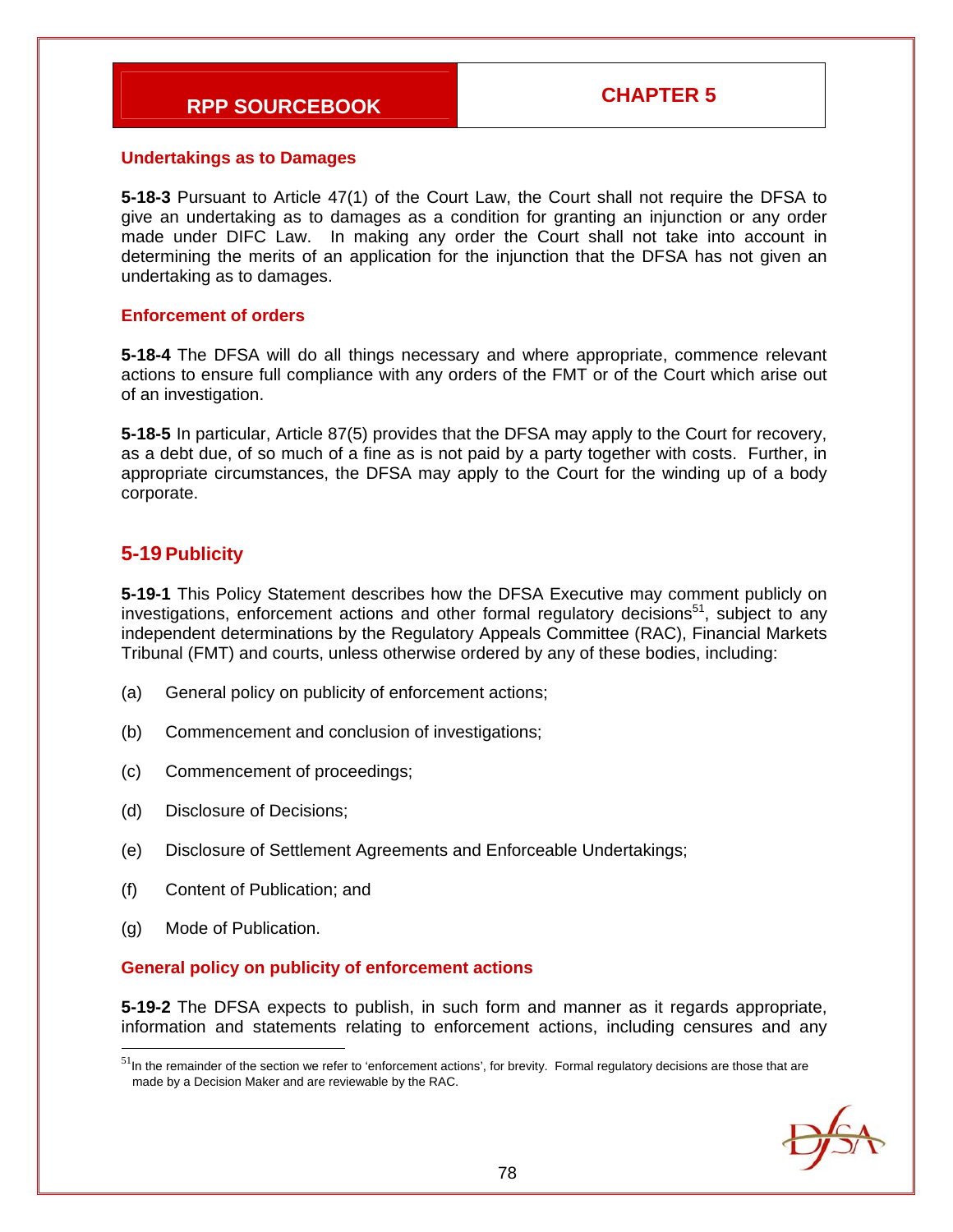other matters which the DFSA considers relevant to the conduct of affairs in the DIFC. The publication of enforcement outcomes is consistent with the DFSA's commitment to open and transparent processes and with the pursuit of its objectives.

**5-19-3** In all cases the DFSA retains the discretion to take a different course of action, where it furthers the DFSA's achievement of its objectives or is otherwise in the public interest to do so. For example, the DFSA may decide to publish at an earlier stage than suggested by the general policy, where circumstances justify this.

#### **Commencement and conclusion of investigations**

**5-19-4** The DFSA expects not to publicise the commencement, conduct or conclusion of investigations.

**5-19-5** Where the DFSA has publicised that it is conducting an investigation and no enforcement action results, the DFSA would issue a press release confirming the conclusion of the investigation and that no action is to be taken.

**5-19-6** The DFSA expects not to publicise information about referrals to a Decision Maker.

#### **Commencement of proceedings**

#### *Decision Maker*

**5-19-7** Reasons for this information not normally being published include:

- (a) oral and written submissions in regard to a matter before a Decision Maker are confidential and made in private;
- (b) hearings are held in private; and
- (c) the release of information by the Decision Maker prior to a full and complete consideration of all submissions and facts may be contrary to the DFSA's objectives or not in the public interest.

#### *RAC, FMT or a court*

**5-19-8** The DFSA expects to publicise information about the commencement and the hearing of proceedings before the RAC, FMT or courts, unless otherwise ordered by any of the bodies the proceedings are heard by.

#### **Disclosure of Decisions**

#### *Decision Maker Decisions*

**5-19-9** The DFSA expects to make public any decision made by a Decision Maker, and to do so in a timely manner after any relevant appeal period has expired or appeal process has come to an end.

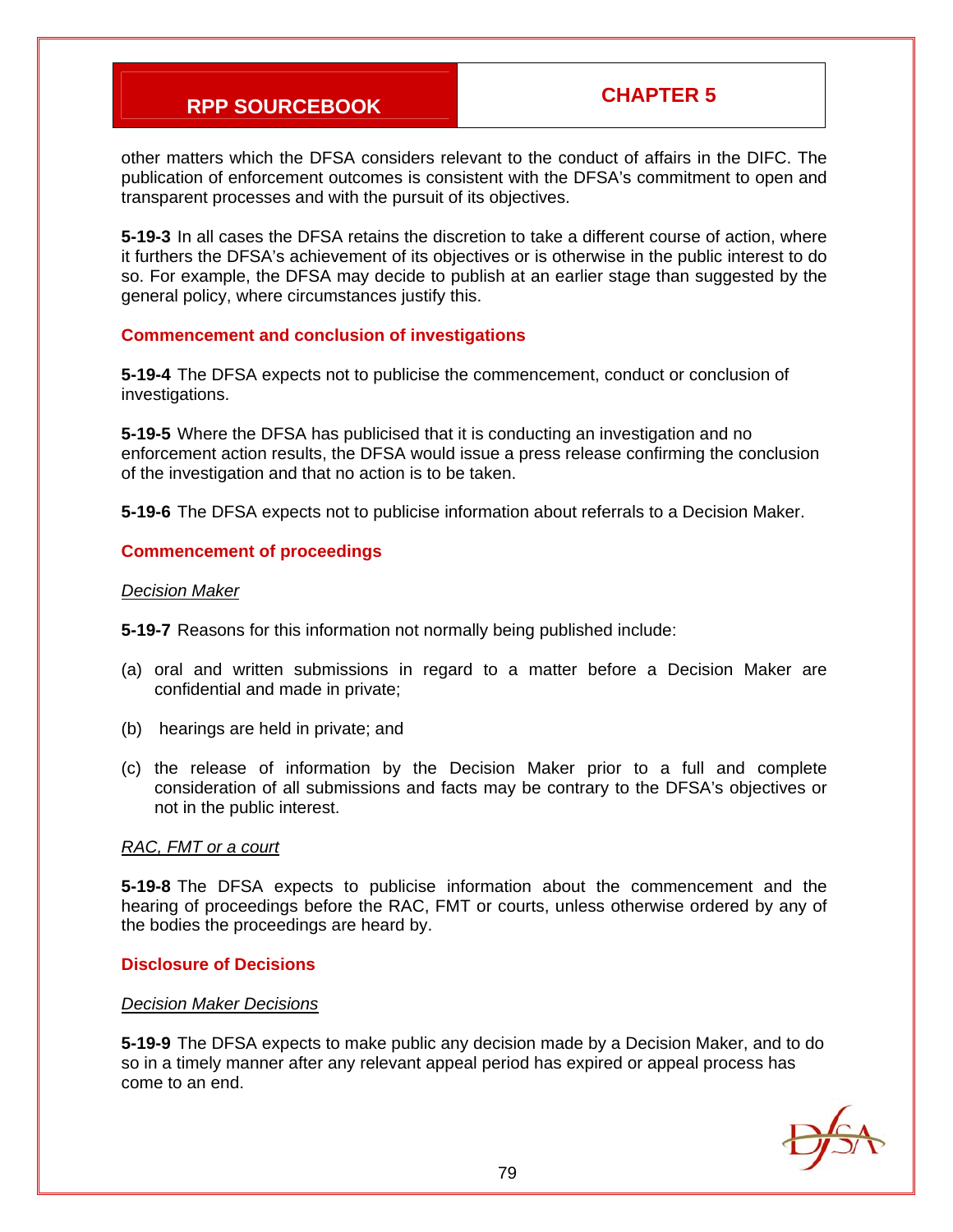**5-19-10** In circumstances where the DFSA considers it necessary to publish at an earlier stage, the publication will refer to the right of appeal which the affected party has and the time limit for that appeal. The DFSA would consider it necessary to publish at this early stage, where to do so enables it to achieve its objectives or it is in the public interest to do so. Before making a decision public the DFSA will endeavour to give affected parties notice of its intent to publish within an appropriate timescale.

**5-19-11** If the affected party exercises its right of appeal, then the DFSA will publicise that fact unless otherwise ordered. When the appeal has been heard and determined, the DFSA expects to publicise the result of the appeal (subject only to the RAC or FMT – see 5-19-12).

#### *RAC, FMT or a court decision*

**5-19-12** The Regulatory Law 2004 requires all RAC and FMT hearings to be heard in public unless otherwise ordered by the RAC or FMT. The RAC and FMT may exercise their discretion not to make public any decisions they may make. Where they do determine to publish their decisions including interim decisions the RAC and FMT will publish these on their respective websites which are maintained on the DFSA website. Following hearings and decisions by these bodies, the DFSA expects to make timely public disclosure of their decisions, including any interim decisions, unless otherwise ordered.

**5-19-13** Decisions made by the courts will be publicised by the DFSA in a timely manner, unless ordered otherwise.

**5-19-14** This approach is adopted on the basis that any delay in disclosure may hinder and unfairly prejudice the DFSA in achieving some of its primary objectives, namely transparency, fairness, financial stability, fostering confidence, and consumer protection. For example, non-disclosure may potentially prejudice users and prospective users of financial services in the DIFC if they are acting unaware of facts known in the enforcement action.

#### **Disclosure of Enforceable Undertakings or other settlements**

**5-19-15** The DFSA expects to publicly disclose all settlements of enforcement matters, including Enforceable Undertakings, to ensure all market participants are clearly informed. This will also be part of the negotiations that lead to the agreement.

**5-19-16** The DFSA may be otherwise ordered or required by law not to publish. For example, disclosure may not occur if a third party has commenced proceedings in the courts in respect of the same conduct and the publication of the undertaking or settlement may prejudice that party's case in the court. However, simply because a third party has commenced proceedings does not preclude the DFSA from publishing its settlements, including Enforceable Undertakings.

#### **Content of Publication**

**5-19-17** The DFSA expects to make appropriate disclosures when publishing Enforceable Undertakings, settlement agreements, proceedings before, and decisions of, RAC, FMT or a

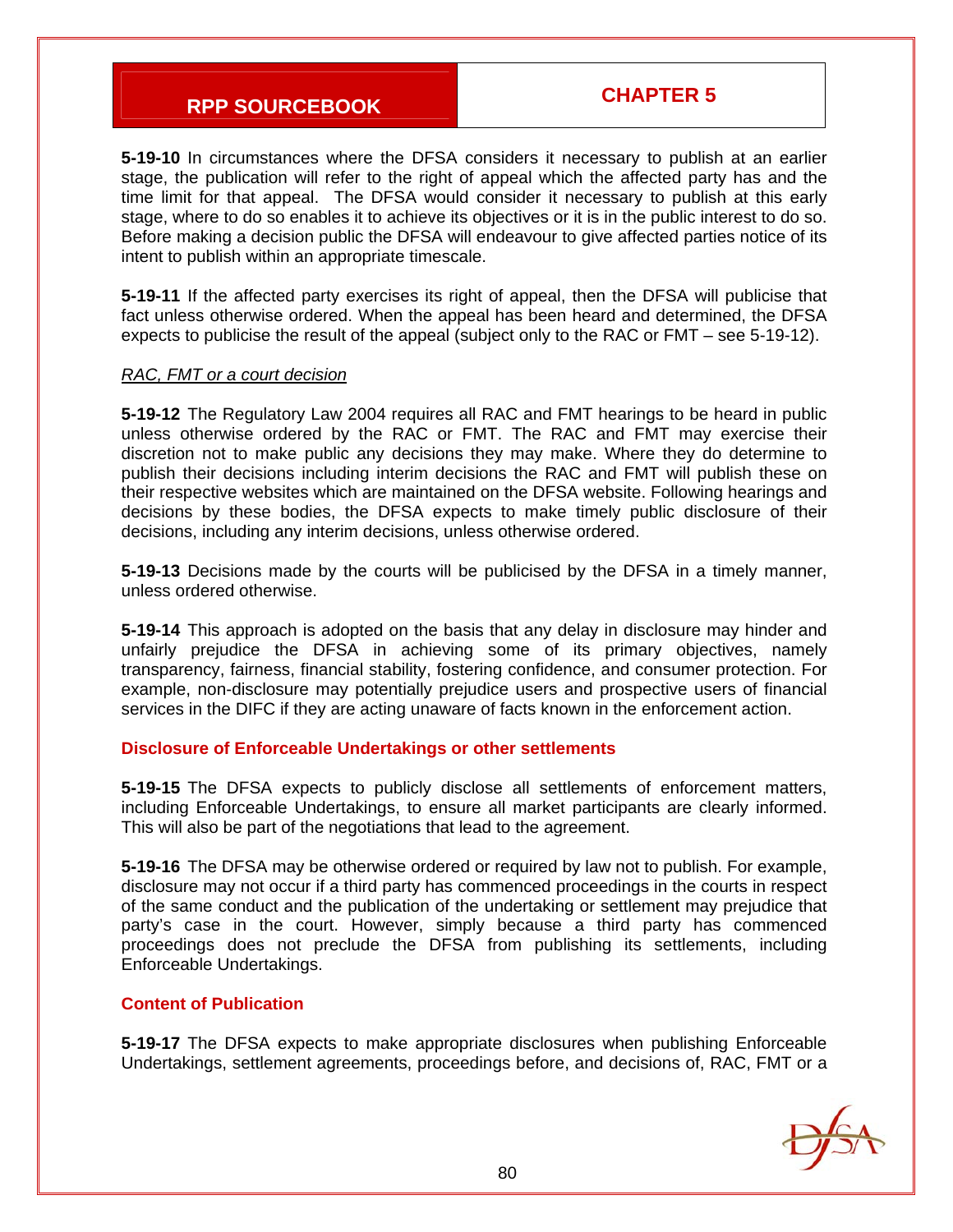court. Appropriate disclosures should provide sufficient meaningful information to achieve the regulatory objectives of the DFSA.

**5-19-18** The DFSA expects to take into consideration any privileged or sensitive information when considering the content of its publications. In doing so, it will also consider the possibility that any publication may also potentially affect the rights of a third party and, if so, will endeavour to give that third party an opportunity to make representations on the publication.

#### **Mode of Publication**

**5-19-19** Publication may take any one or more forms including, for example, a media release, the DFSA website, and any other suitable forums as determined by the DFSA.

### **5-20 MAINTENANCE OF REGISTERS**

**5-20-1** The DFSA is also required to publish and maintain a register<sup>52</sup> in respect of:

- (a) withdrawals and suspensions of Licences and authorisations of Authorised Firms, Authorised Market Institutions and Authorised Individuals;
- (a) withdrawals of registration of Ancillary Service Providers; and
- (b) withdrawals and suspensions of Auditors.

-



<sup>52</sup> Article 62 of the Regulatory Law 2004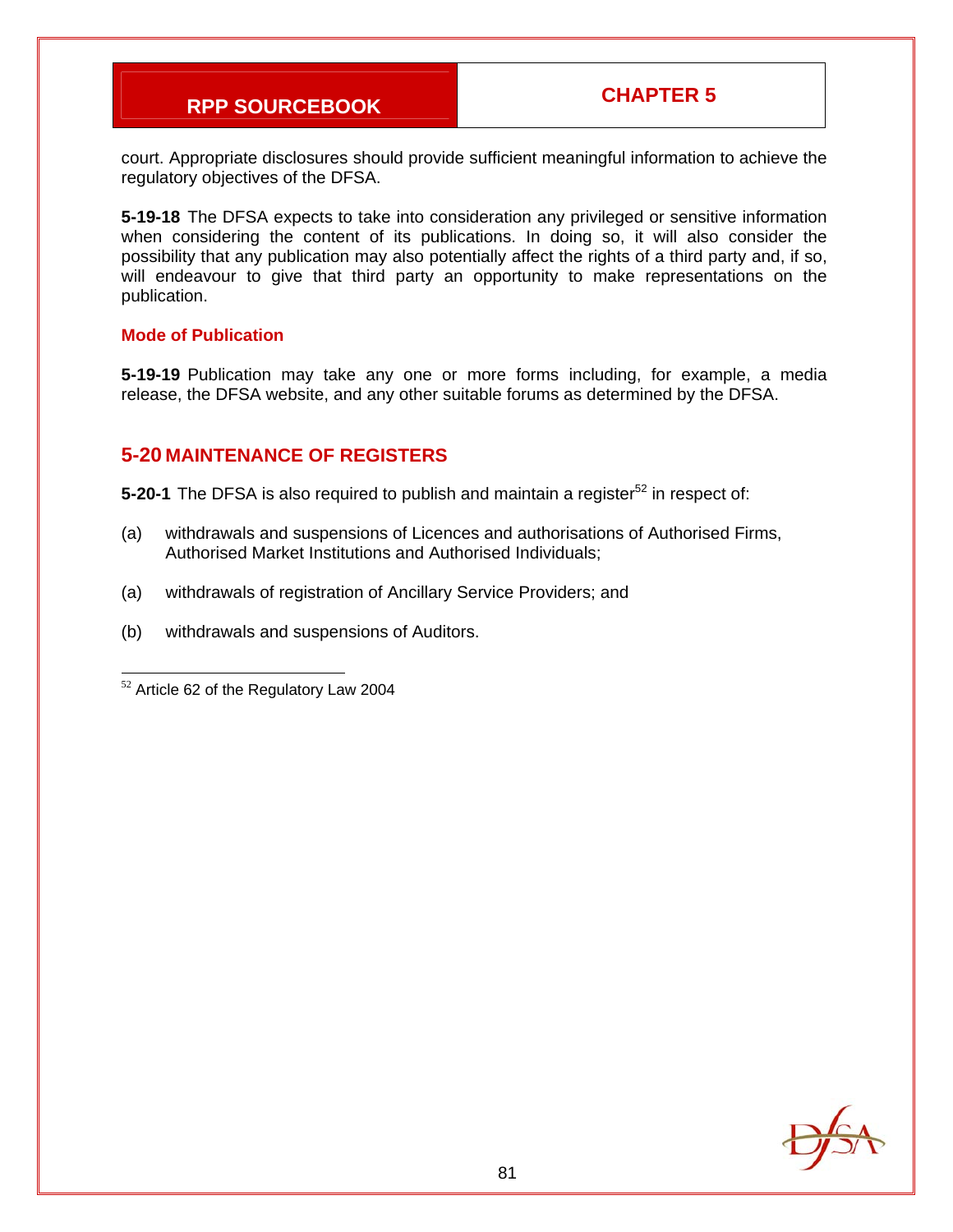### **5-21 CONCLUSION OF AN INVESTIGATION**

**5-21-1** The DFSA will conclude an investigation when:

- (a) it determines to take no further action in response to the suspected contraventions of the Law and Rules subject of the investigation; and
- (b) all remedies and obligations resulting from an investigation are concluded and fulfilled.

**5-21-2** The DFSA may determine to take no further action in respect of the suspected contraventions that are the subject of an investigation due to insufficiency of evidence or in circumstances where pursuing an enforcement action in respect of the suspected contraventions would not accord with the DFSA's objectives.

#### **Costs of investigation**

**5-21-3** Where a Person is found by the FMT or Court to have contravened a provision of the Law or Rules, the FMT or Court may order<sup>53</sup> that Person to reimburse the DFSA in respect of the whole or a specified part of the costs and expenses of the investigation, including the remuneration of an officer involved in the investigation.



<sup>-</sup> $53$  Article 79 (2) of the Regulatory Law 2004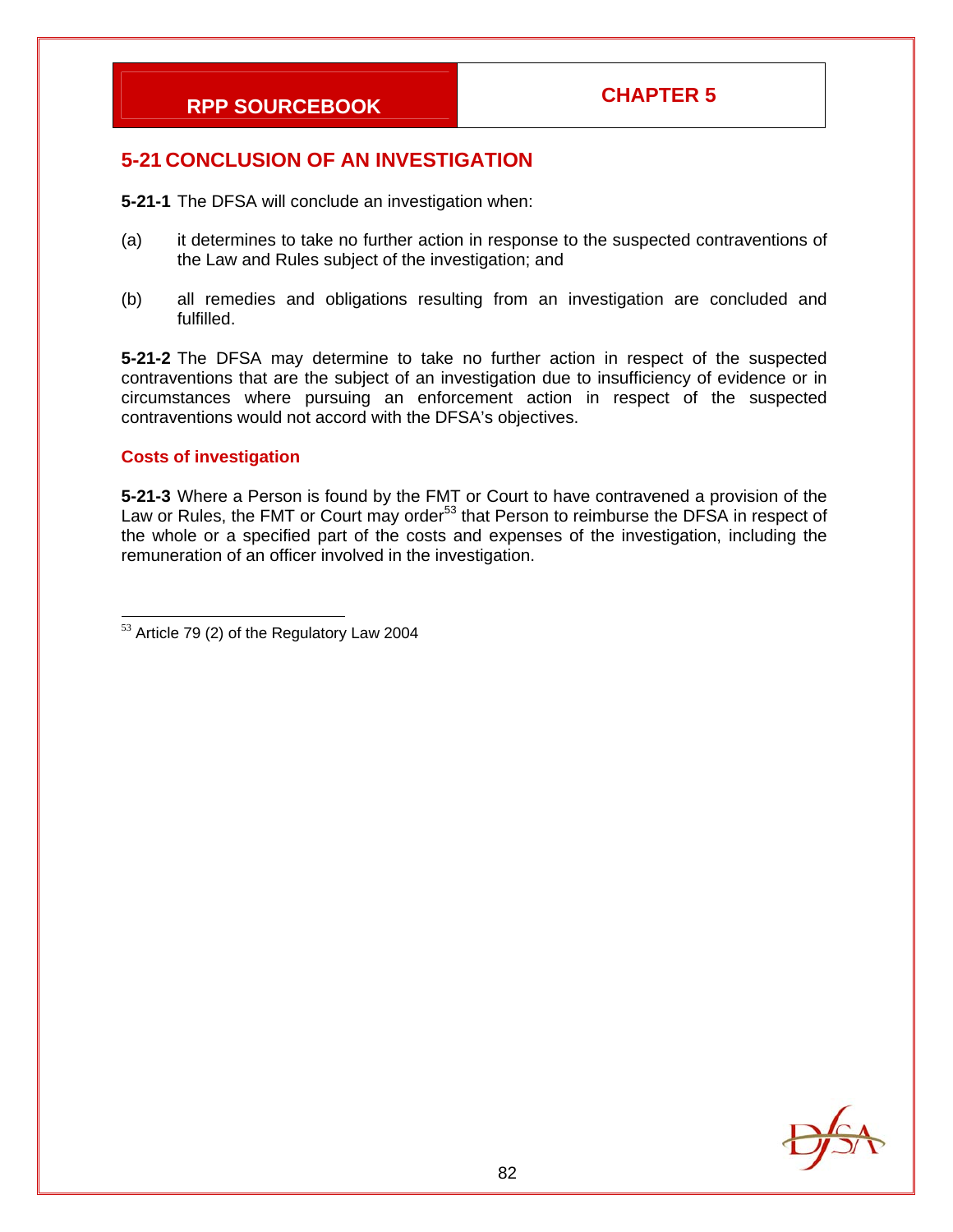#### **6 DECISION MAKING**

### **6-1 INTRODUCTION**

**6-1-1** This chapter sets out the DFSA's general approach to making decisions in the exercise of its discretionary powers, including those set out in chapters 4 and 5 of this Sourcebook.

**6-1-2** A reference to:

- (a) an Article in this chapter is a reference to an Article in the Regulatory Law 2004, unless otherwise stated; and
- (b) the Law in this chapter is a reference to any legislation administered by the DFSA.

**6-1-3** The DFSA is aware that when it makes a decision to take certain action or pursue a remedy, such decisions are likely to affect the rights, interests and legitimate expectations of Persons. Therefore, the DFSA has put in place a fair and transparent decision making process.

### **6-2 WHO CAN EXERCISE A DFSA POWER?**

**6-2-1** The DFSA's powers can be exercised by the Chief Executive and any DFSA officer with an appropriate delegation.

**6-2-2** Some DFSA powers can be exercised only by the Chief Executive, or an individual acting in the capacity of the Chief Executive. An example of such a decision is the power to commence an investigation under Article 78 of the Regulatory Law 2004.

**6-2-3** The decisions which are made by the DFSA generally fall into two main categories:

- (a) the first category is those decisions made by the DFSA in response to an application or notification made by a Person to the DFSA to obtain a right, status or other privilege which the Person would not have, unless the DFSA grants such a right, status or other privilege. These decisions mainly involve "entry control" or "gate-keeper" type decisions. An example of such a decision is when the DFSA considers an application for a Licence or extension to an existing Licence. Such decisions are referred to as **"Executive Decisions"** in this chapter; and
- (b) the second category is those decisions which result from action initiated by the DFSA and which can have a significant adverse impact on the existing rights, interests and legitimate expectations of Persons. An example of such a decision is when the DFSA seeks to withdraw an Authorised Person's Licence. Such decisions are referred to as "**Decision Maker Decisions**" in this chapter.

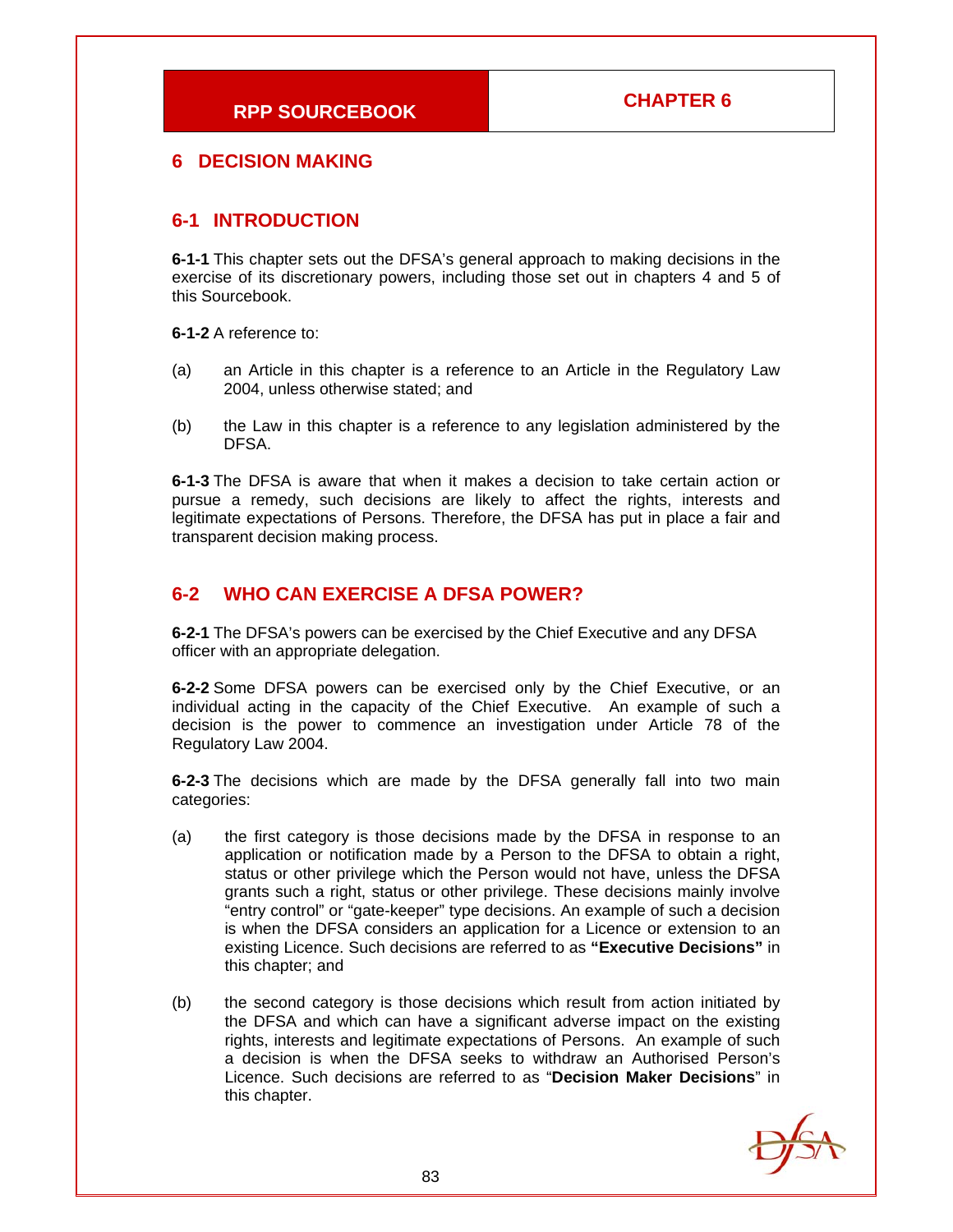### **6-3 WHAT ARE THE DFSA'S DECISION MAKING PROCEDURES?**

**6-3-1** Subject to the considerations of procedural fairness, the decision making procedures of the DFSA will generally take into account matters including:

- (a) the requirements set out in the relevant Law and Rules;
- (b) the nature of the decision, including its complexity, importance and urgency; and
- (c) the extent and manner in which the rights, interests and legitimate expectations of Persons may be affected by the decision.

**6-3-2** In regard to 6.3.1(b), the DFSA has appropriate procedures for making Executive Decisions (see section 6-4) and Decision Maker Decisions (see section 6- 5).

**6-3-3** Generally, decisions of the DFSA which affect the rights of a Person are appealable to the DFSA's Regulatory Appeals Committee. The Regulatory Appeals Committee is a committee of the DFSA Board which will conduct a full merits review of certain decisions made by the DFSA. In doing so, it looks at the facts afresh, and can make a new decision ensuring procedural fairness, objectivity and transparency in arriving at its decision. A decision of the Regulatory Appeals Committee may be reviewed by the DIFC Court by way of judicial review on a point of law. For more information on the Regulatory Appeals Committee, including its rules and procedures, please see the DFSA's website (www.dfsa.ae).

**6-3-4** Based on the above considerations, the DFSA has prepared a list containing the most common types of decisions it may take and the types of procedures followed in making such decisions (see Appendix 1 to this chapter). This list also sets out whether a Person has a right of appeal to the Regulatory Appeals Committee in respect of a particular decision. However, it is not an exhaustive list.

### **6-4 EXECUTIVE DECISION PROCEDURES**

**6-4-1** The Executive Decisions of the DFSA are generally operational decisions which involve the DFSA being called upon to make a decision in response to an application or notification made by a Person. Some examples of these decisions include where the DFSA proposes to:

- (a) grant an application for a Licence or an extension to such a Licence of an Authorised Person;
- (b) grant an application for an Authorised Individual's status;
- (c) register an Ancillary Service Provider or Auditor;
- (d) register a Public Fund;
- (e) approve an application for a change in control by an Authorised Person; or

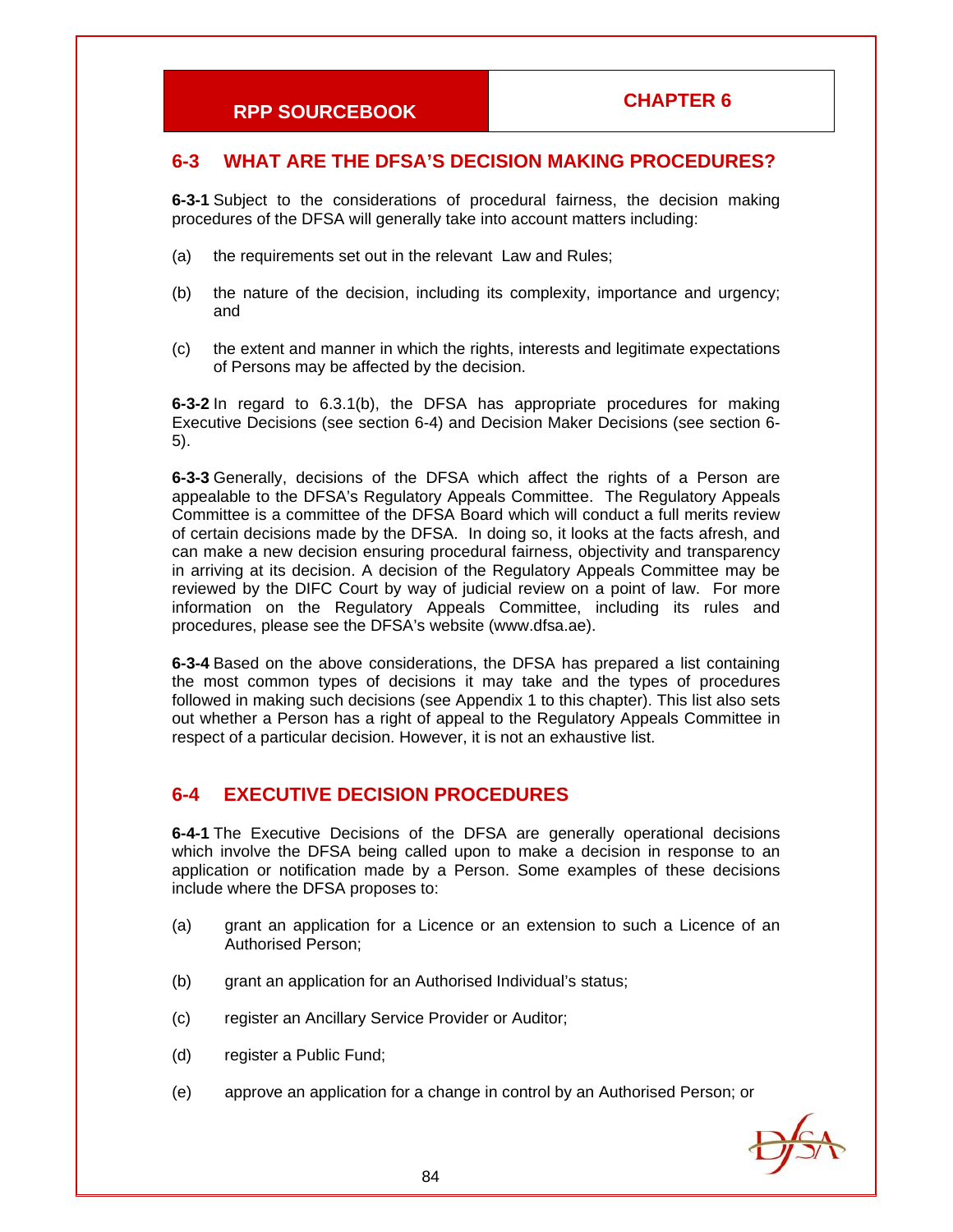(f) approve a Prospectus filed with the DFSA.

**6-4-2** The decisions of the kind referred to above are generally decisions which would confer on a Person a right or authority to undertake specified activities or enjoy a particular privilege or status only if the DFSA decides to grant the relevant licence, registration, approval, or privilege sought. Although a Person does not have any vested rights relating to the subject matter of the application or notification, that Person has:

- (a) a right to be treated fairly and properly by the DFSA when considering the relevant application or notification; and
- (b) a right to have the DFSA's decision reviewed by the Regulatory Appeals Committee.

#### **Procedural fairness principles**

**6-4-3** Because a Person has a right to be treated fairly and properly during the course of processing the application or notification made by that Person, a DFSA officer making an Executive Decision is expected to:

- (a) act without bias or conflict of interest;
- (b) give the Person a fair right to present his case; and
- (c) take into account only those considerations which are relevant to the matter to be decided upon.

#### **Acting without bias or conflict of interest**

**6-4-4** A DFSA officer is expected to act impartially. If an officer has a vested financial or personal interest in the subject matter of the decision, a conflict of interest may arise that prevents a decision being made by that officer.

**6-4-5** A DFSA officer who has a financial or other personal interest in the subject matter of the decision, is required to disclose the fact to the DFSA, and where such interest is material, not act in relation to such decision.

#### **Right to present his case**

**6-4-6** A Person who will be affected by a decision of the DFSA has the right to present his case. This right arises at the point of submission of an application or notification, and continues during the process until a decision is made. Generally, the application or notification form which is required to be submitted by the Person who is asking for such a decision to be made will contain all the information relevant to the DFSA decision sought. The DFSA officer may require further information if the information provided is not complete.

**6-4-7** In some cases, the DFSA officer will obtain information relevant to the matter in relation to which the decision is to be made from sources other than the Person

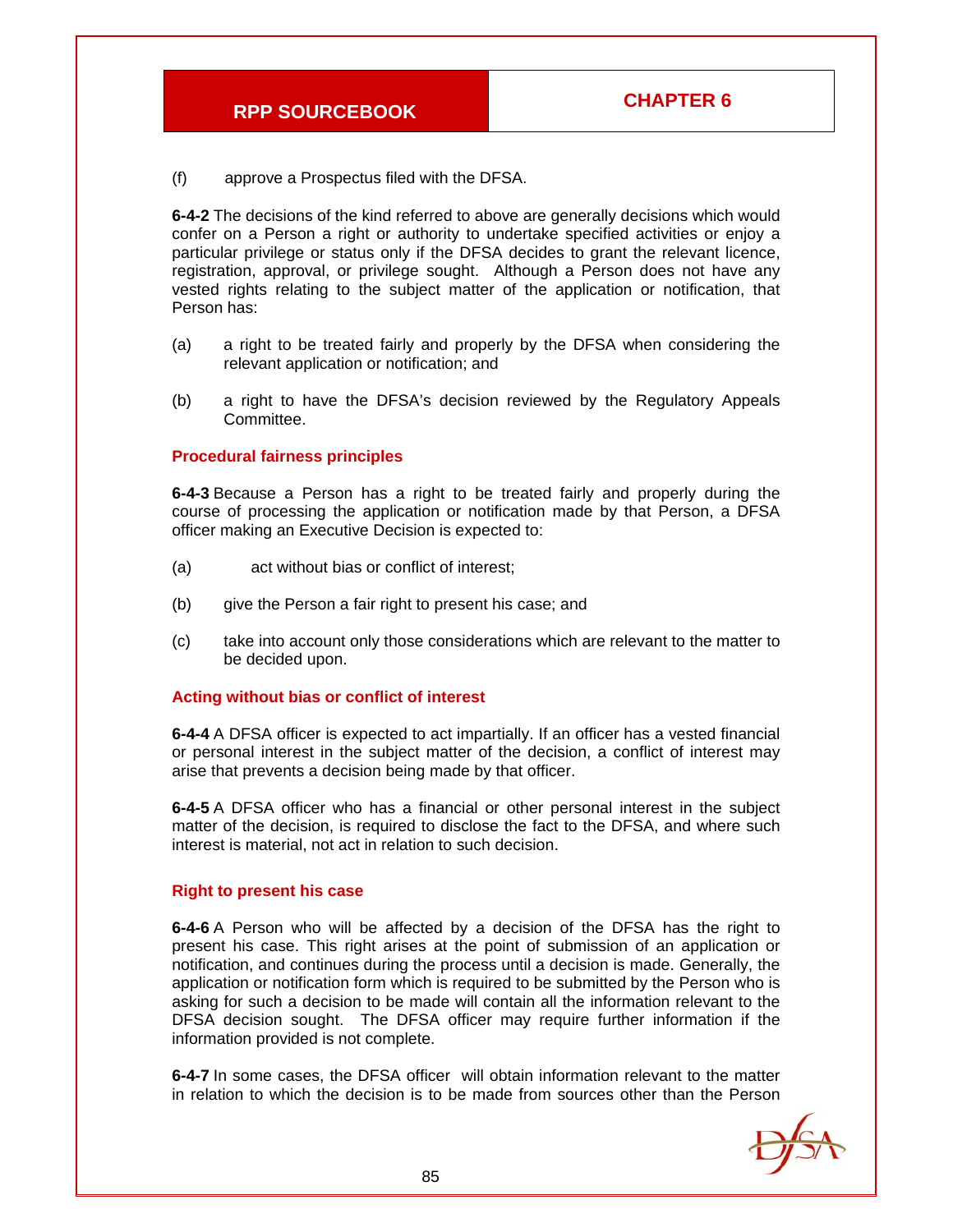making the application or notification (external sources) in response to which the decision has to be made. As a matter of fair procedure, where information is obtained from an external source, particularly if that information has an adverse bearing (for example, information that does not support the grant of a Licence, authorisation or approval sought from the DFSA), the DFSA officer should, before acting on such information (subject to any confidentiality obligations), give to the Person making the application or notification a right to comment upon the adverse information before making his decision.

#### **Relevant considerations**

**6-4-8** The DFSA officer is expected to take into account only those considerations which are relevant to the matter to be decided upon. Taking into account only those considerations which are relevant to the matter to be decided upon necessarily requires disregarding any irrelevant information. This also requires the DFSA officer to ensure that he has all the material information that is necessary to be able to make the relevant decision. For this purpose, the DFSA officer may ask for further information.

#### **Right of review**

**6-4-9** Generally, a Person affected by an Executive Decision has a right of review of that decision (see paragraph 6-3-3 above). To enable the Person affected by the DFSA decision to exercise that right effectively, the DFSA Officer will inform the relevant Person without undue delay of:

- (a) the decision and the reasons for making that decision;
- (b) any information required to be provided by the relevant Law or Rule empowering the action; and
- (c) if applicable, the fact that the Person has the right to appeal the decision to the Regulatory Appeals Committee, the process for making the appeal and the period within which the appeal can be lodged.

### **6-5 DECISION MAKER PROCEDURES**

**6-5-1** Decision Maker Decisions result from action initiated by the DFSA which can have a significant adverse impact on the existing rights, interests or legitimate expectations of a Person.

**6-5-2** The procedures that must be followed when making such decisions are often prescribed in the Laws and Rules administered by the DFSA. These decisions attract prescribed procedures because they can have a significant adverse impact on the existing rights, interests or legitimate expectations of Persons. Therefore, a Decision Maker is bound by procedural fairness principles such as those set out in paragraphs 6-4-3 to 6-4-8, in addition to the considerations noted below.

**6-5-3** Decision Maker Decisions are made by a DFSA officer known as a Decision Maker. The Decision Maker will be a person with no previous direct involvement in

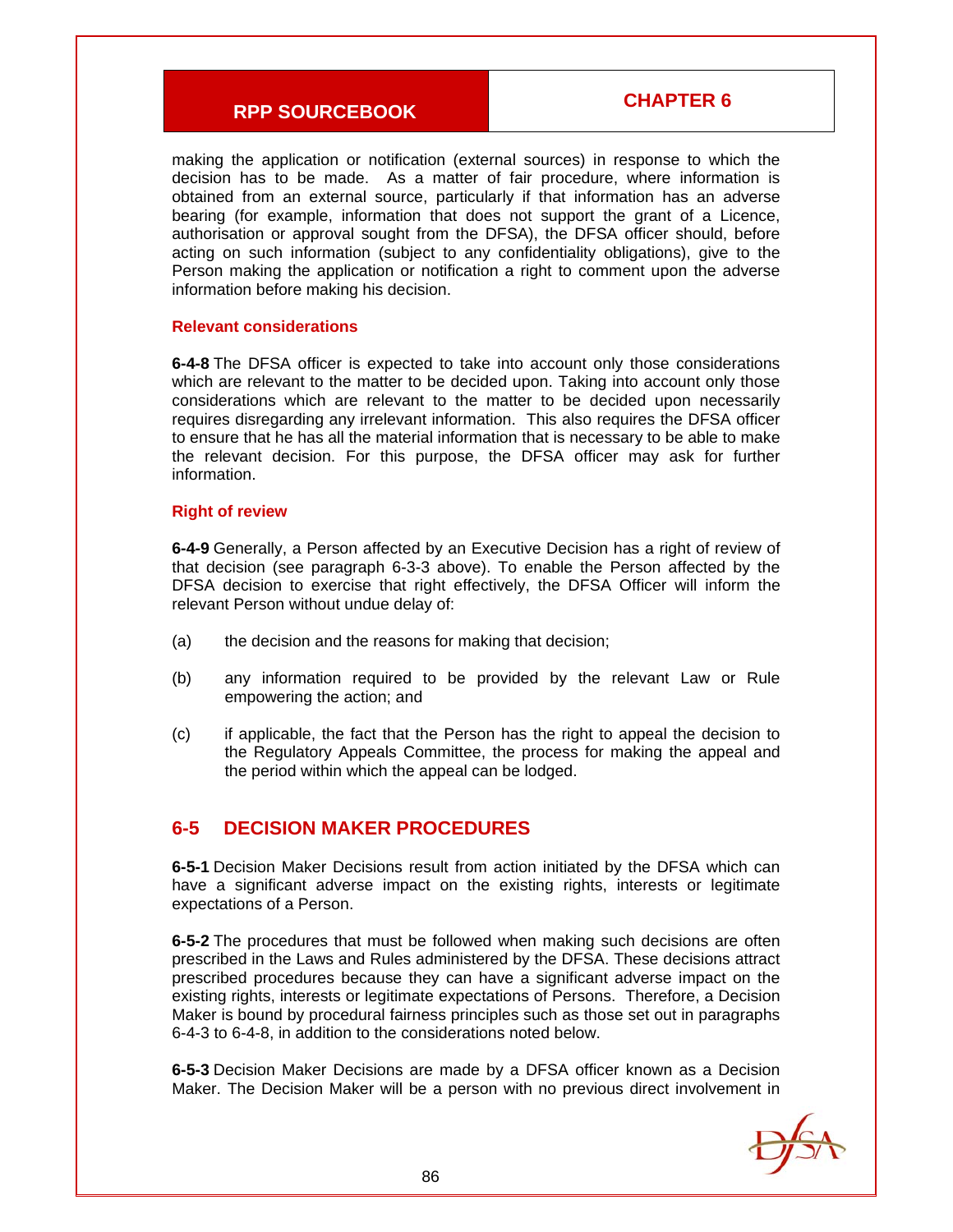the matter to which the decision relates. Examples of these decisions include where the DFSA, on its own initiative, proposes to:

- (a) impose an administrative fine or censure,
- (b) withdraw a Licence of an Authorised Person;
- (c) withdraw the status of an Authorised Individual;
- (d) withdraw the registration of an Ancillary Service Provider or Auditor; or
- (e) withdraw the registration of a Public Fund.

**6-5-4** Decision Maker Decisions are often, but not always, made by the DFSA at the conclusion of an investigation.

#### **Prior Representation Procedures**

**6-5-5** Decision Maker Decisions generally involve prescribed procedures, which require the Decision Maker to give to the Person who will be affected by his decision ("the Affected Person") a right of representation prior to making his decision. Prior representation procedures involve the Decision Maker giving to the Affected Person:

- (a) a written notice setting out the basis on which he proposes to exercise the relevant DFSA power; and
- (b) a suitable opportunity to make representations prior to the Decision Maker's exercising the relevant DFSA power, unless the Law or Rules provide for making a decision without giving a prior right of representation. In the latter case, generally, a right of representation is given immediately after the decision is made (see paragraphs 6-5-12 to 6-5-16).

**6-5-6** If the Decision Maker receives no response or representations from the Affected Person within the period specified in the notice, the Decision Maker may regard the allegations or matters in the notice as undisputed and proceed to make his decision.

**6-5-7** If, however, the Affected Person makes representations, then the Decision Maker will take into account those representations in making his decision on the basis of the material then available, subject to seeking further clarification of any issues that might arise from such representations.

**6-5-8** Should the Affected Person wish to make oral representations in addition to, or in lieu of, written submissions, he should notify the Decision Maker as soon as practicable and within the timeframe provided for making representations. The notification should specify the matters on which the Person wishes to make oral representations, how long the Person expects the representations will take and the names of any representatives appointed to attend the hearing at which the representations will be made.

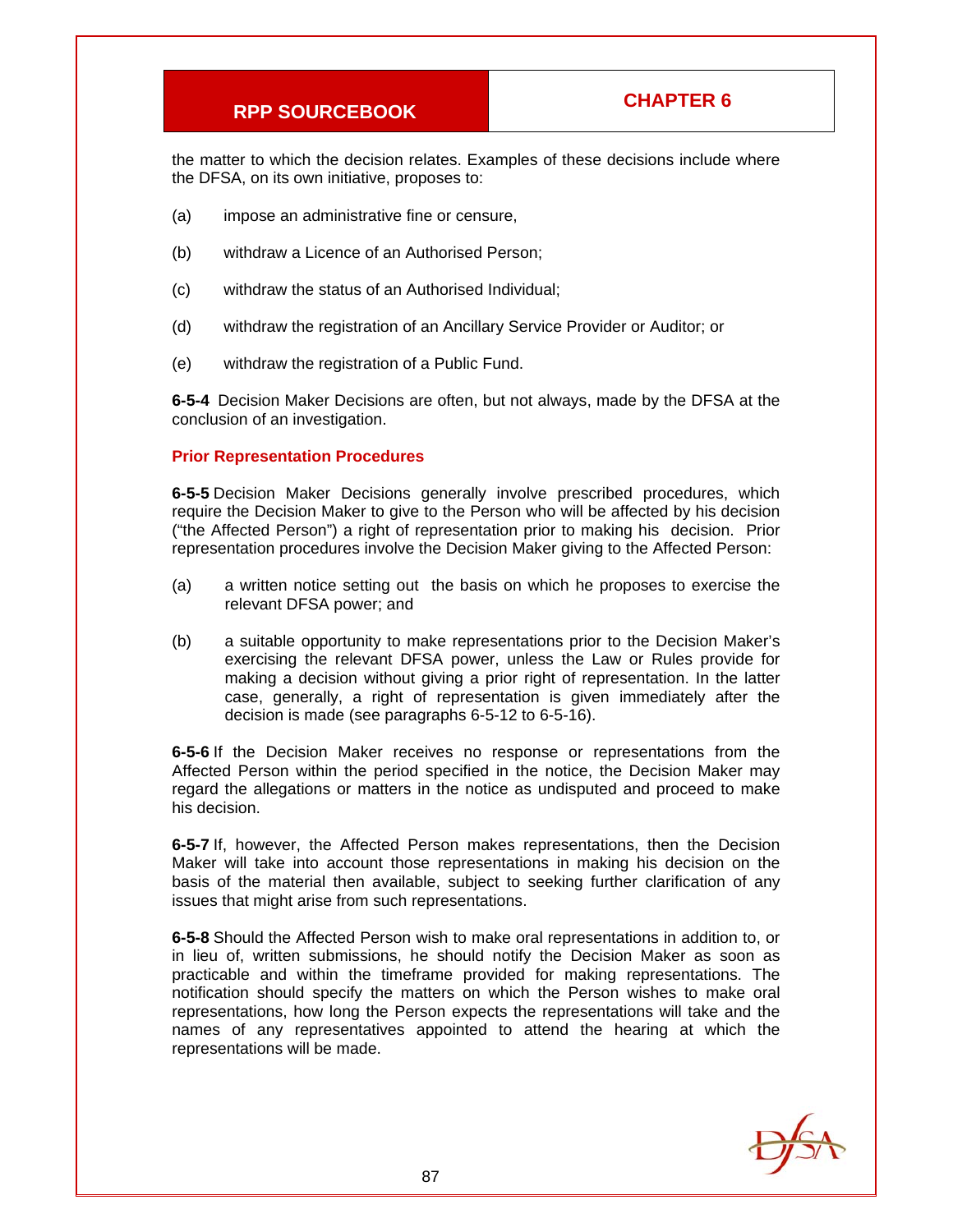**6-5-9** The Affected Person may appoint one or more representatives of that Person's choice (who may be legally qualified) to attend the meeting at which representations will be made. Such representatives may make, or assist in making, the representations.

**6-5-10** As soon as is reasonably practicable after receiving the notification for the meeting to take place, the Decision Maker will specify the time and place at which the meeting will take place. Before making his decision, the Decision Maker may also seek further comments or clarification from DFSA officers on matters that were represented to him by the Affected Person.

**6-5-11** Upon making the relevant decision, a written notice setting out the DFSA decision, the reasons for making such decision and any right of appeal to the Regulatory Appeals Committee must be given to the Affected Person.

#### **Post Representations Procedures**

**6-5-12** In certain circumstances a Decision Maker is not required to follow the procedures relating to prior representations when exercising specific DFSA powers. These circumstances are set out in the relevant Law and Rules. For example, the DFSA is not obliged to provide an Affected Person with a prior opportunity to make representations where any delay likely to arise from giving such a right is prejudicial to the interests of the DIFC. These circumstances can sometimes apply in the decision to:

- (a) withdraw an authorisation in relation to one or more Financial Services for which an Authorised Person is authorised under a Licence (see Article 50);
- (b) withdraw a Licence of an Authorised Person (see Article 51);
- (c) impose conditions and restrictions, impose additional conditions and restrictions, or vary or withdraw existing conditions and restrictions on a Licence of an Authorised Person (see Article 49);
- (d) restrict a Person from performing one or more Licensed Functions or suspend or withdraw Authorised Individual status from such a Person (see Article 58(2));
- (e) impose conditions and restrictions, impose additional conditions and restrictions, or vary or withdraw existing conditions and restrictions on Authorised Individual status (see Article 57);
- (f) restrict Persons from performing functions (see Article 58(1)); and
- (g) remove a Recognised Person from the list of Recognised Persons (see Article 37(7) of the Markets Law and REC Rule 4.4.4).

**6-5-13** In deciding whether any delay is prejudicial to the interests of the DIFC, the Decision Maker will take into account factors including, but not limited to:

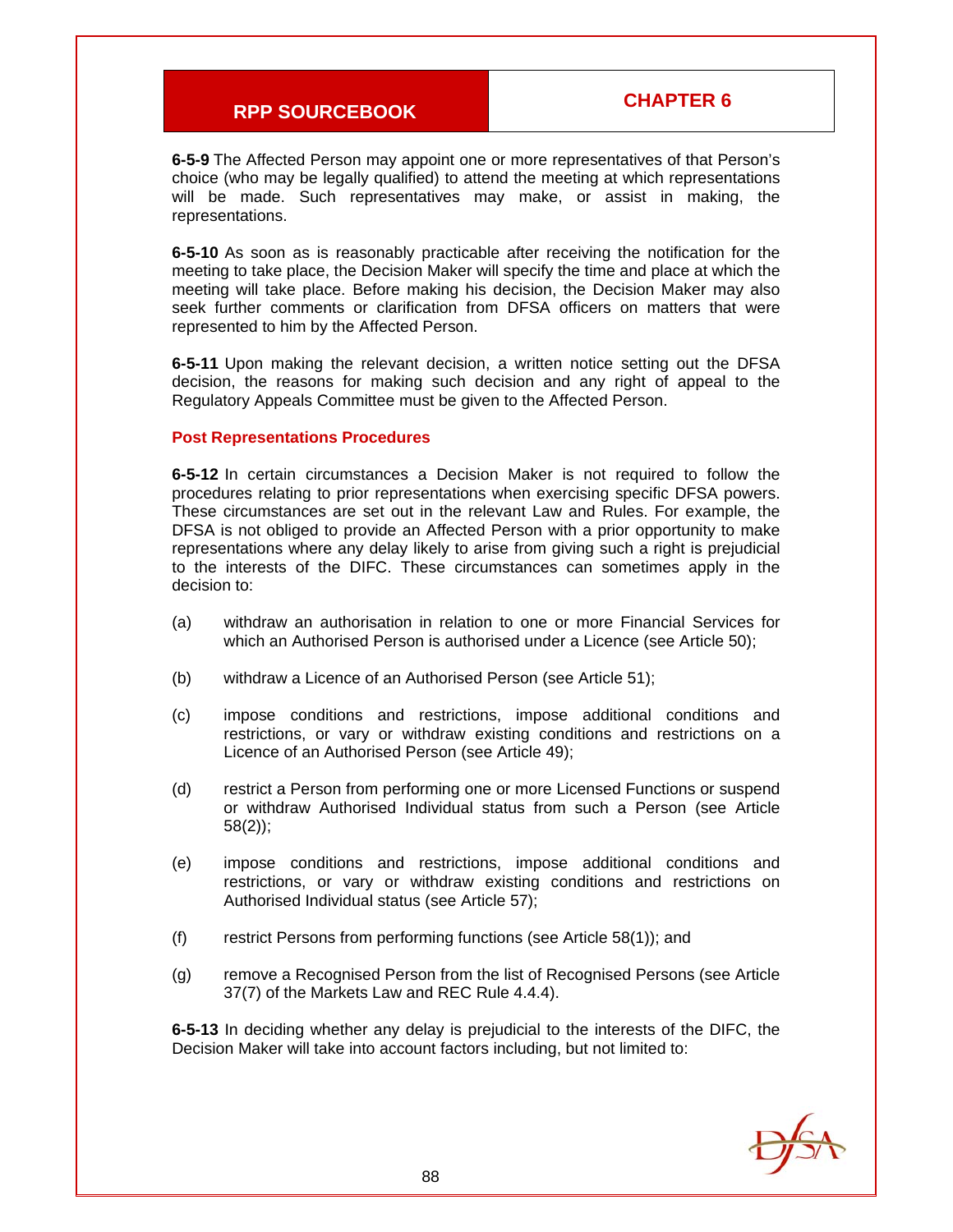- (a) the extent of any loss, or risk of loss, or other adverse effect on DIFC regulated entities or customers;
- (b) the extent to which assets appear to be at risk;
- (c) the nature and extent of any false or inaccurate information provided by the Person to the DFSA;
- (d) the seriousness of any suspected breach of the requirements of the Law or Rules and the steps that need to be taken to correct that breach;
- (e) the risk that the Person or the Person's business may be used or has been used to facilitate money laundering or other financial crime;
- (f) the Person's conduct in identifying the conduct and taking action in respect thereto; and
- (g) the impact that use of the DFSA's powers will have on the Person's business or on its customers.

**6-5-14** In some cases, the relevant provisions expressly require Affected Persons to be given a right of representation following the making of a decision without being given prior representation rights. The right arises when the decision involves:

- (a) imposing conditions and restrictions or additional conditions and restrictions, or varying or withdrawing conditions and restrictions imposed on a Licence of an Authorised Person (see Article 49); or
- (b) imposing conditions and restrictions or additional conditions and restrictions, or varying or withdrawing conditions and restrictions on Authorised Individual status (see Article 57),

and the DFSA concluded that any delay would be prejudicial to the interests of the DIFC. The Decision Maker will allow the Person the opportunity to make representations within fourteen days (or such longer period as may be agreed) from the date of the decision.  $54$ 

**6-5-15** Where the relevant Law or Rules do not expressly confer on an Affected Person a right to make representation, where the DFSA makes a decision without giving a prior right of representation due to any delay being prejudicial to the interests of the DIFC, the DFSA will generally provide such a person a post decision right of representation.

**6-5-16** Where a post decision representation right is given, the Decision Maker will confirm, withdraw or vary his decision taking into account the representations made. The procedures for considering representations are the same as noted in paragraphs 6-5-5 to 6-5-11 for prior representations.

 $\overline{a}$ 



 $54$  Articles 49(5) and 57(5) of the Regulatory Law 2004.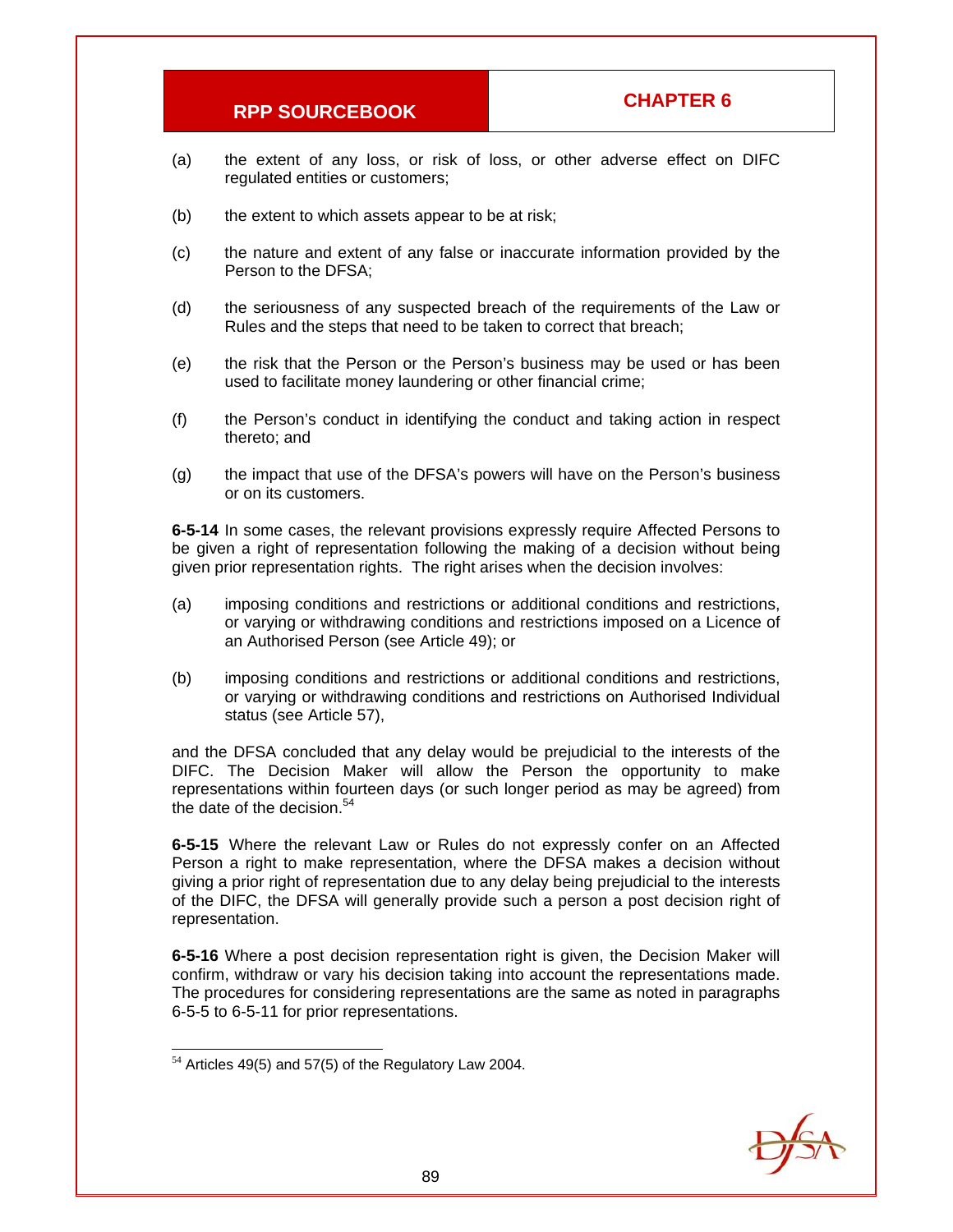#### **Article 75, 75A and 76 powers**

**6-5-17** Pursuant to Articles 75, 75A and 76 of the Regulatory Law 2004, the DFSA has the power by which:

- (a) prohibitions or requirements can be imposed on an Authorised Person's business such as those relating to certain specified business transactions, soliciting business from specified persons or carrying on business in a specified manner (see Article 75);
- (b) for prudential purposes, directions can be imposed on an Authorised Firm or Authorised Firms within a specified class (see Article 75A); and
- (c) prohibitions or requirements can be imposed on an Authorised Person's dealings in property such as prohibitions against dealing in property other than in a specified manner (see Article 76).

**6-5-18** The Article 75 and 76 powers do not require the DFSA to give an Affected Person the opportunity to make representations, prior to the DFSA exercising such powers. This is because such powers are designed to enable the DFSA to act swiftly in the circumstances set out in GEN Rule 11.13.1. These circumstances include where the DFSA considers that any prohibition or requirement is necessary to ensure that customers, Authorised Persons or the financial system are not adversely affected by the activities of the Affected Person.

**6-5-19** Before issuing a direction under Article 75A, the DFSA will provide an Affected Person with an opportunity to make written and oral representations. Where the DFSA needs to exercise its powers swiftly under Article 75A, it will not be possible to provide an Affected Person with an opportunity to make representations to the DFSA prior to the issue of the relevant direction. However, an opportunity to make representations immediately after the issue of such direction will be afforded to the Affected Person.

**6-5-20** Given that the DFSA may be required to act swiftly when it exercises its Article 75, 75A and 76 powers, the Decision Maker may be a DFSA officer who might have had supervisory or other regulatory responsibilities, including enforcement responsibilities, in relation to the Affected Person.

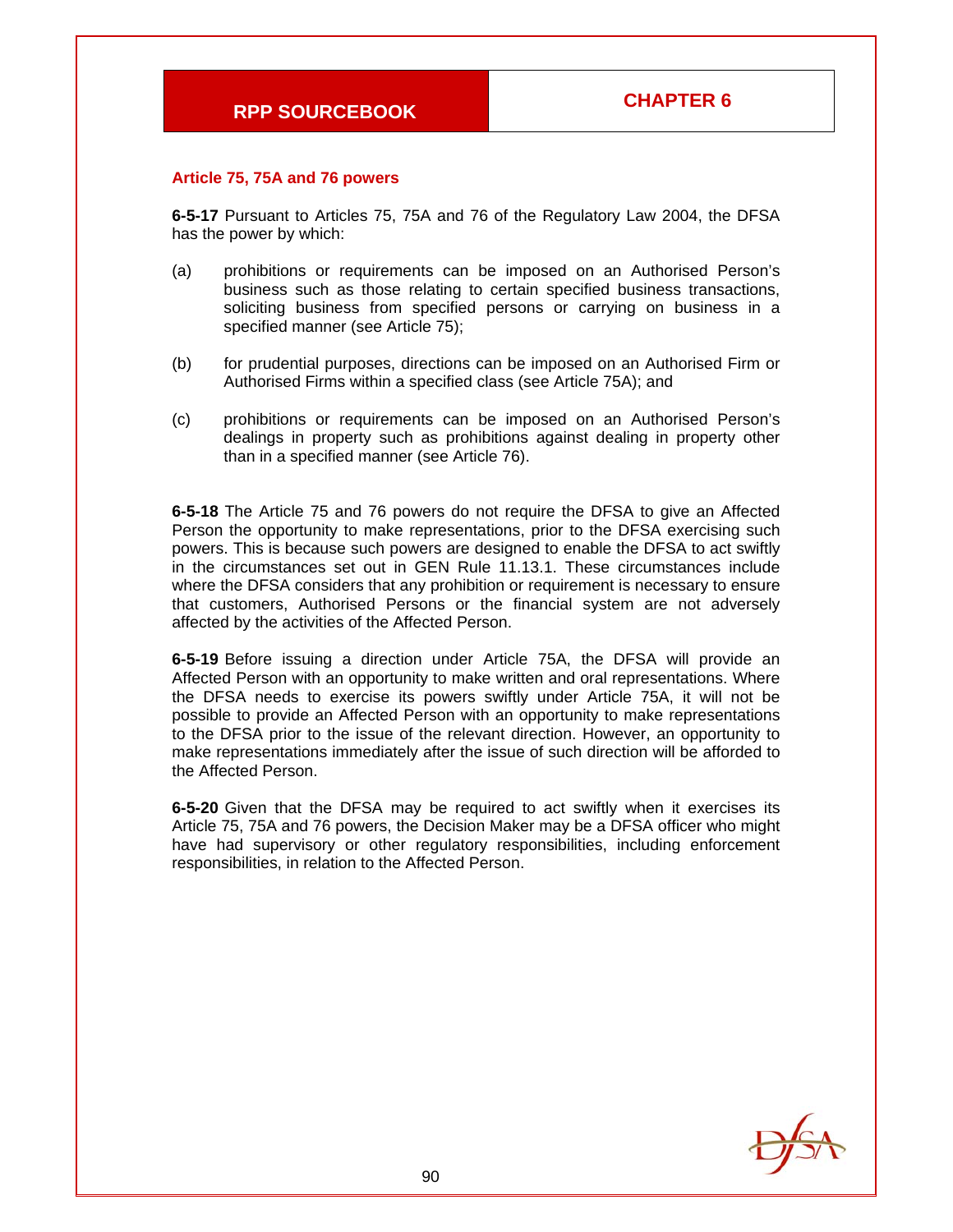# **APPENDIX 1**

### **APPENDIX 1 DFSA'S REGULATORY POWERS**

A reference to executive\* refers to the Chief Executive or a DFSA Officer that has been delegated the authority to act as Chief Executive.

| <b>Article</b>  | <b>Description</b>                                                                                                                                                                                                                       | <b>Type of Decision</b> | <b>Right of appeal</b><br>to RAC |
|-----------------|------------------------------------------------------------------------------------------------------------------------------------------------------------------------------------------------------------------------------------------|-------------------------|----------------------------------|
| Article 33      | when the DFSA is proposing to commence proceedings before the Financial Markets<br>Tribunal                                                                                                                                              | executive*              | <b>No</b>                        |
| Article 46      | when the DFSA is proposing to require an applicant to provide additional information<br>reasonably required to decide an application for a Licence                                                                                       | executive               | <b>No</b>                        |
| Article 47      | when the DFSA is proposing to refuse to grant an application for a Licence, or, an<br>extension to a Licence                                                                                                                             | executive               | Yes                              |
| Article 48      | when the DFSA is proposing to grant an application for a Licence, or, an extension to<br>a Licence, with or without conditions and restrictions                                                                                          | executive               | <b>No</b>                        |
| Article $49(1)$ | when the DFSA, at the request of an Authorised Person, is proposing to impose<br>conditions and restrictions or additional conditions and restrictions on a Licence, or,<br>vary or withdraw conditions and restrictions on such Licence | executive               | Yes                              |
| Article $49(1)$ | when the DFSA, on its own initiative, is proposing to impose conditions and<br>restrictions or additional conditions and restrictions on a Licence, or, vary or withdraw<br>conditions and restrictions on such Licence                  | decision maker          | Yes                              |
|                 | 91                                                                                                                                                                                                                                       |                         |                                  |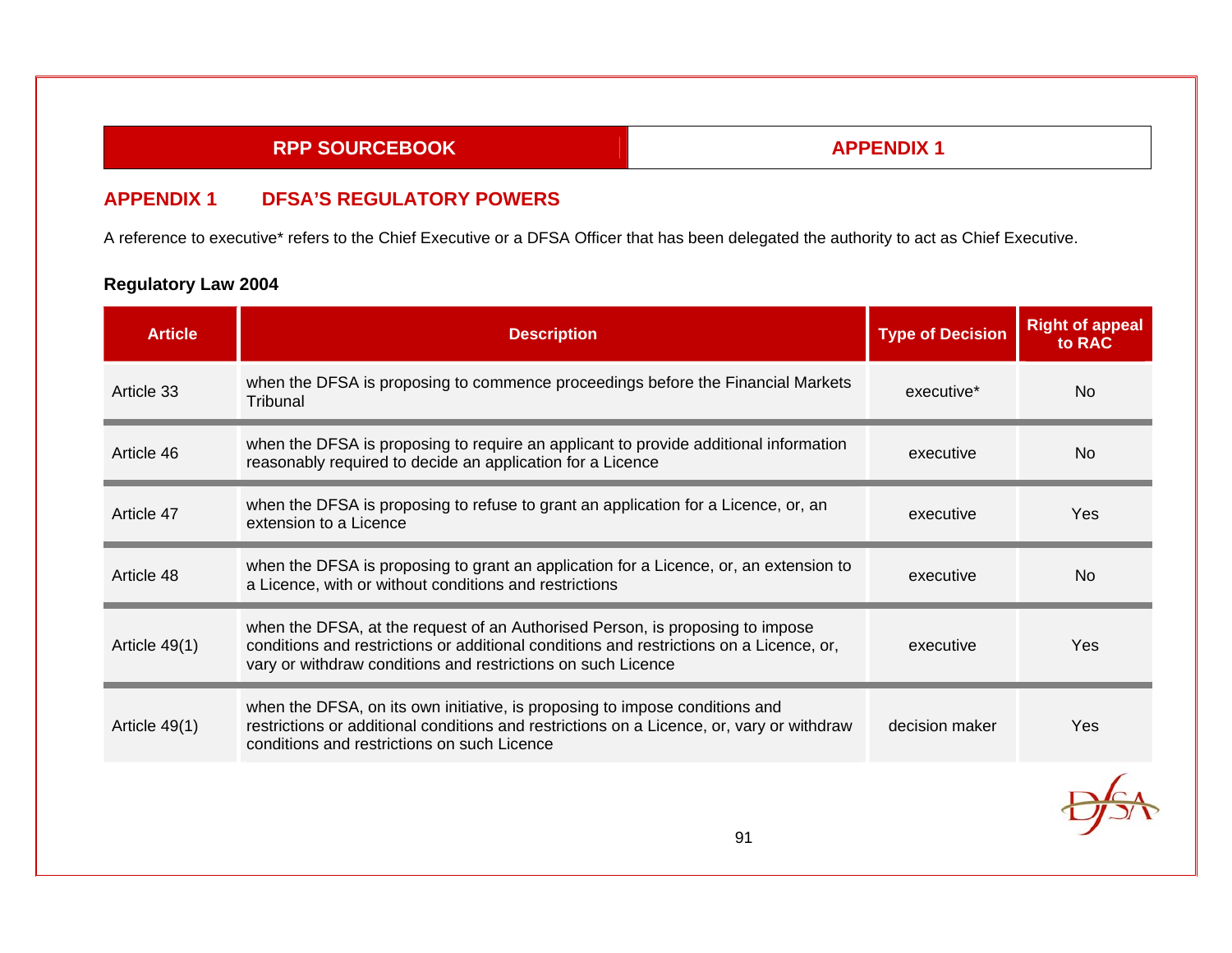# **APPENDIX 1**

| <b>Article</b>  | <b>Description</b>                                                                                                                                                        | <b>Type of Decision</b> | <b>Right of appeal</b><br>to RAC |
|-----------------|---------------------------------------------------------------------------------------------------------------------------------------------------------------------------|-------------------------|----------------------------------|
| Article $50(1)$ | when the DFSA, at the request of an Authorised Person, is proposing to withdraw an<br>authorisation in relation to one or more Financial Services under a Licence         | executive               | Yes                              |
| Article $50(1)$ | when the DFSA, on its own initiative, is proposing to withdraw an authorisation in<br>relation to one or more Financial Services under a Licence                          | decision maker          | Yes                              |
| Article 51      | when the DFSA, at the request of an Authorised Person, is proposing to withdraw a<br>Licence                                                                              | executive               | Yes                              |
| Article 51      | when the DFSA, on its own initiative, is proposing to withdraw a Licence                                                                                                  | decision maker          | Yes                              |
| Article 54      | when the DFSA is proposing to require an applicant to provide additional information<br>reasonably required to decide an application for an Authorised Individual status  | executive               | <b>No</b>                        |
| Article 55      | when the DFSA is proposing to refuse to grant an application for an Authorised<br>Individual status, or, an extension to such status                                      | executive               | <b>Yes</b>                       |
| Article 56      | when the DFSA is proposing to grant an application for an Authorised Individual<br>status, or, an extension to such status, with or without conditions and restrictions   | executive               | <b>No</b>                        |
| Article 57      | when the DFSA, at the request of an Authorised Person, is proposing to impose<br>conditions and restrictions or additional conditions and restrictions on the grant of an | executive               | Yes                              |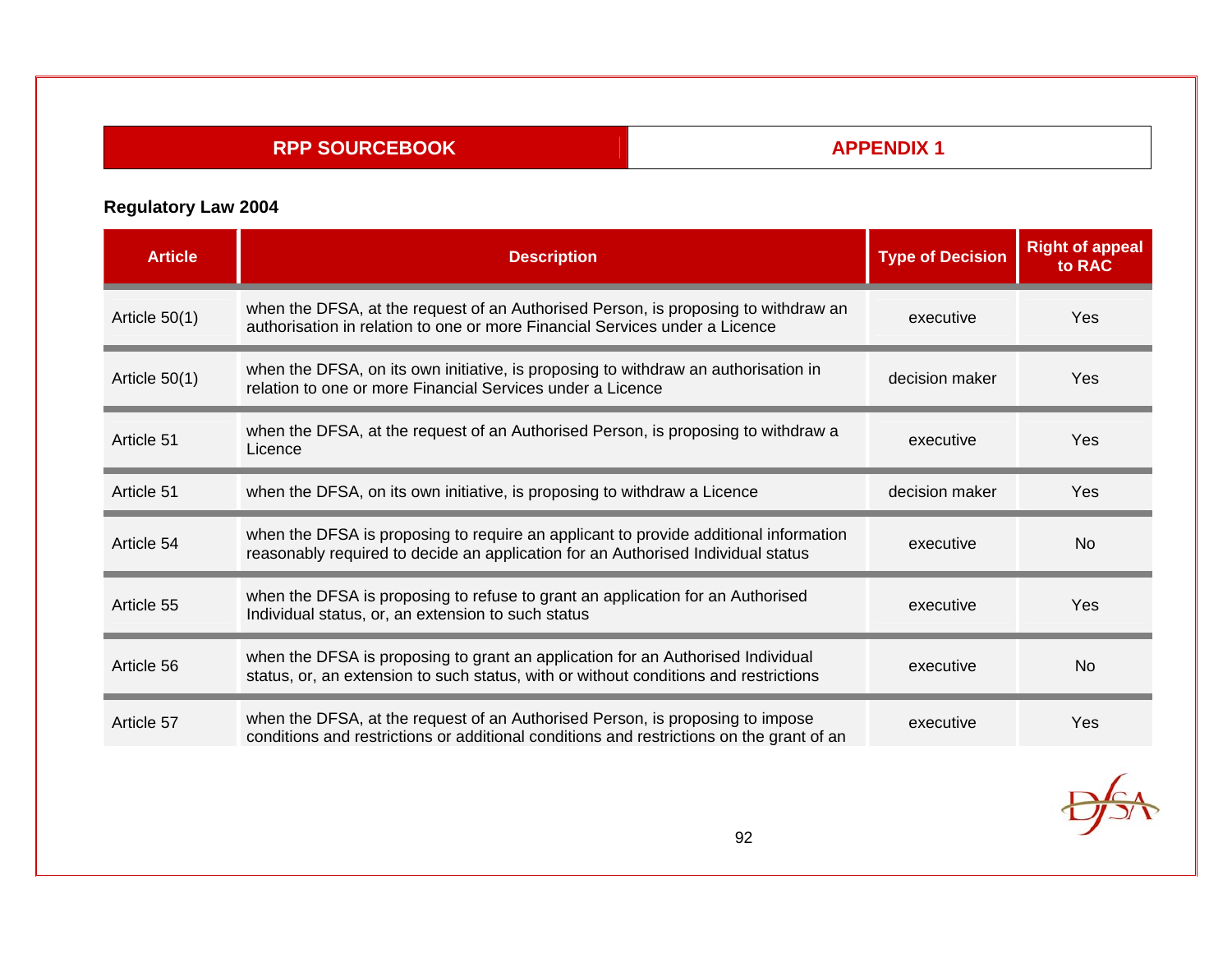# **APPENDIX 1**

| <b>Article</b>  | <b>Description</b>                                                                                                                                                                                                                                          | <b>Type of Decision</b> | <b>Right of appeal</b><br>to RAC |
|-----------------|-------------------------------------------------------------------------------------------------------------------------------------------------------------------------------------------------------------------------------------------------------------|-------------------------|----------------------------------|
|                 | Authorised Individual's status, or, vary or withdraw conditions and restrictions on such<br>status                                                                                                                                                          |                         |                                  |
| Article 57      | when the DFSA, is proposing on its own initiative, to impose conditions and<br>restrictions or additional conditions and restrictions on the grant of an Authorised<br>Individual's status, or, vary or withdraw conditions and restrictions to such status | decision maker          | Yes                              |
| Article $58(1)$ | when the DFSA, on its own initiative, is proposing to restrict an individual from<br>performing one on more functions in connection with the provision of Financial<br><b>Services or Ancillary Services</b>                                                | decision maker          | Yes                              |
| Article 58(2)   | when the DFSA, at the request of a relevant person or Authorised Person, is<br>proposing to either restrict, suspend or withdraw the status of an Authorised Individual                                                                                     | executive               | Yes                              |
| Article 58(2)   | when the DFSA, on its own initiative, is proposing to either restrict, suspend or<br>withdraw the status of an Authorised Individual                                                                                                                        | decision maker          | Yes                              |
| Article $60(3)$ | when the DFSA is proposing to grant an application for registration as an Ancillary<br>Service Provider                                                                                                                                                     | executive               | <b>No</b>                        |
| Article $60(3)$ | when the DFSA is proposing to refuse to grant an application for registration as an<br><b>Ancillary Service Provider</b>                                                                                                                                    | executive               | Yes                              |

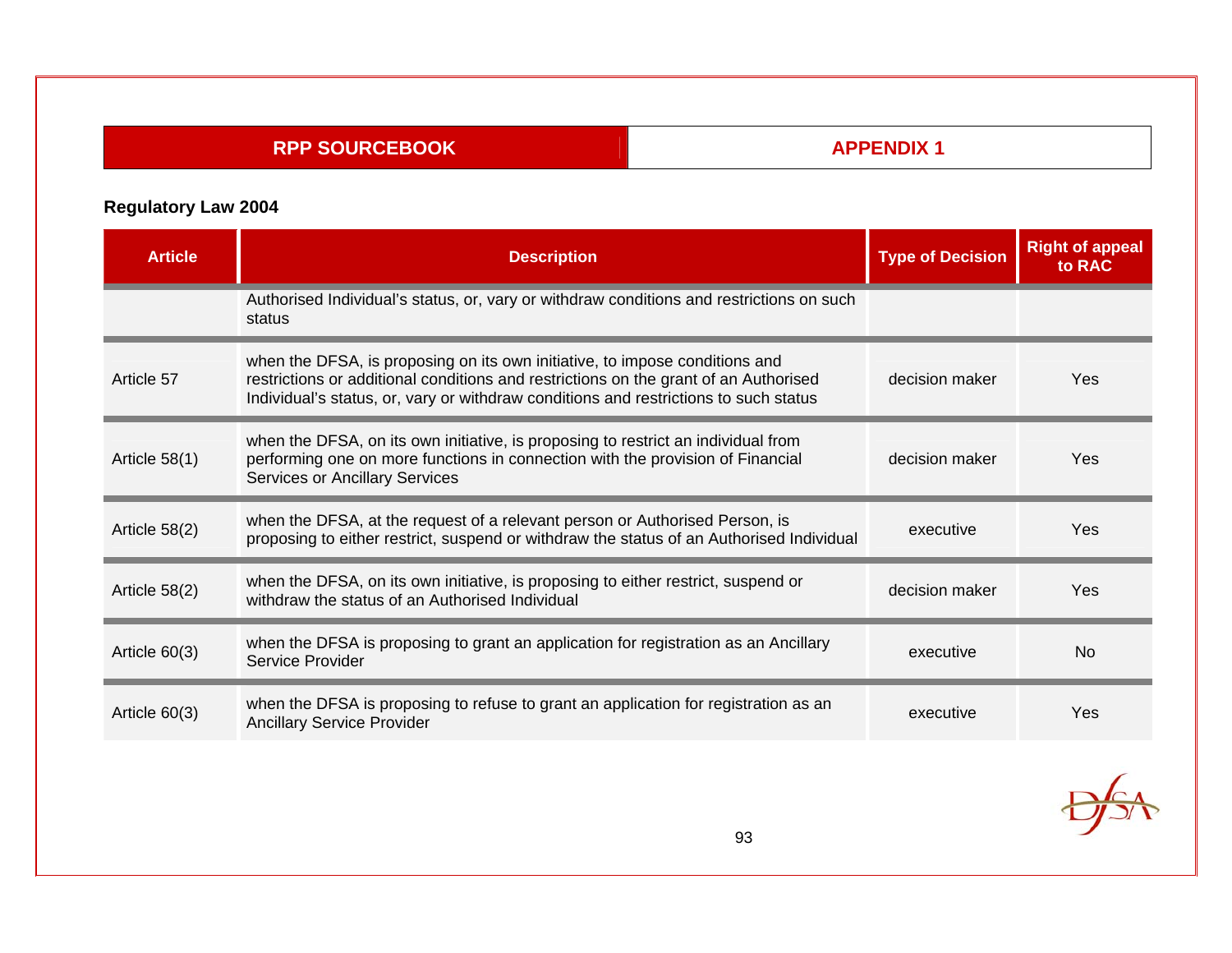# **APPENDIX 1**

| <b>Article</b> | <b>Description</b>                                                                                                                                                                                                                                                           | <b>Type of Decision</b> | <b>Right of appeal</b><br>to RAC |
|----------------|------------------------------------------------------------------------------------------------------------------------------------------------------------------------------------------------------------------------------------------------------------------------------|-------------------------|----------------------------------|
| Article 73     | when the DFSA is proposing to either obtain information or documents, or to enter the<br>premises of any Authorised Firm, Authorised Market Institution, Ancillary Services<br>Provider or Fund for the purpose of inspecting and copying information within the<br>premises | executive               | <b>No</b>                        |
| Article 74     | when the DFSA is proposing to require an Authorised Firm or Authorised Market<br>Institution to provide a report on any matter or information about which the DFSA<br>could have or has required under Article 73                                                            | executive               | Yes                              |
| Article 75     | when the DFSA is proposing to impose a prohibition or requirement on the business<br>of an Authorised Firm, Authorised Market Institution, Fund Manager or Fund                                                                                                              | decision maker          | Yes                              |
| Article 75A    | when the DFSA for prudential purposes is proposing to require an Authorised Firm or<br>Authorised Firms within a specified class to comply with a direction                                                                                                                  | decision maker          | Yes                              |
| Article 76     | when the DFSA is proposing to impose on an Authorised Firm or Authorised Market<br>Institution a prohibition, from or requirement to dealing with relevant property                                                                                                          | decision maker          | Yes                              |
| Article 77(2)  | when the DFSA is proposing to substitute or vary a prohibition or requirement made<br>under Articles 75 and 76                                                                                                                                                               | decision maker          | <b>No</b>                        |
| Article 77(2)  | when the DFSA is proposing to withdraw a prohibition or requirement made under<br>Article 75 and 76                                                                                                                                                                          | decision maker          | <b>No</b>                        |
|                |                                                                                                                                                                                                                                                                              |                         |                                  |

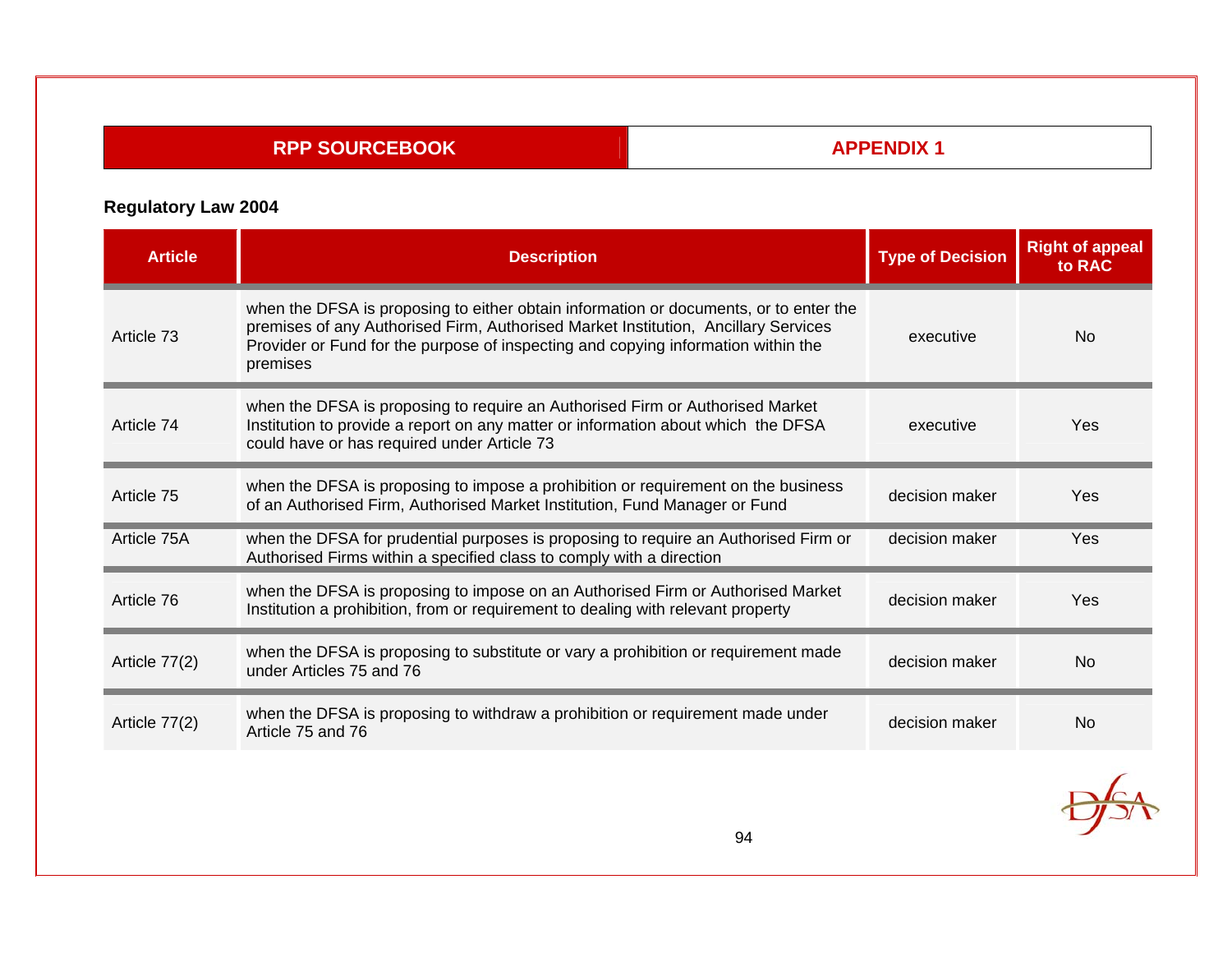# **APPENDIX 1**

| <b>Article</b>         | <b>Description</b>                                                                                                                                                                                                              | <b>Type of Decision</b> | <b>Right of appeal</b><br>to RAC |
|------------------------|---------------------------------------------------------------------------------------------------------------------------------------------------------------------------------------------------------------------------------|-------------------------|----------------------------------|
| Article 78             | when the DFSA is proposing to conduct an investigation under Chapter 2 of Part 5                                                                                                                                                | executive*              | <b>No</b>                        |
| Article 79(2)          | when the DFSA is proposing to apply to the Court to recover part or all of the costs of<br>an investigation                                                                                                                     | executive               | <b>No</b>                        |
| Article 80             | when the DFSA is proposing to exercise powers of compulsion to obtain information,<br>documents and testimony from any person that may be relevant to an investigation                                                          | executive               | <b>No</b>                        |
| Article 84             | when the DFSA is proposing to apply to the Court for an injunction or warrant to<br>search premises in order to enforce compliance with a requirement made pursuant to<br>the exercise of any power under Articles 73, 74 or 80 | executive               | <b>No</b>                        |
| Article 87(5)          | when the DFSA is proposing to apply to the Court to recover outstanding fines                                                                                                                                                   | executive               | <b>No</b>                        |
| Article 88(1)          | when the DFSA is proposing to require an Authorised Firm or Authorised Market<br>Institution to appoint one or more individuals to act as managers of the business of<br>such person                                            | decision maker          | Yes                              |
| Articles 89(1)<br>8(2) | when the DFSA is proposing to accept a written enforceable undertaking given by a<br>person, or, withdraw or vary such undertaking                                                                                              | executive               | <b>No</b>                        |
| Article 89 (3)         | when the DFSA is proposing to apply to the Court to enforce compliance with a                                                                                                                                                   | executive               | <b>No</b>                        |
|                        | $\sim$ $\sim$                                                                                                                                                                                                                   |                         |                                  |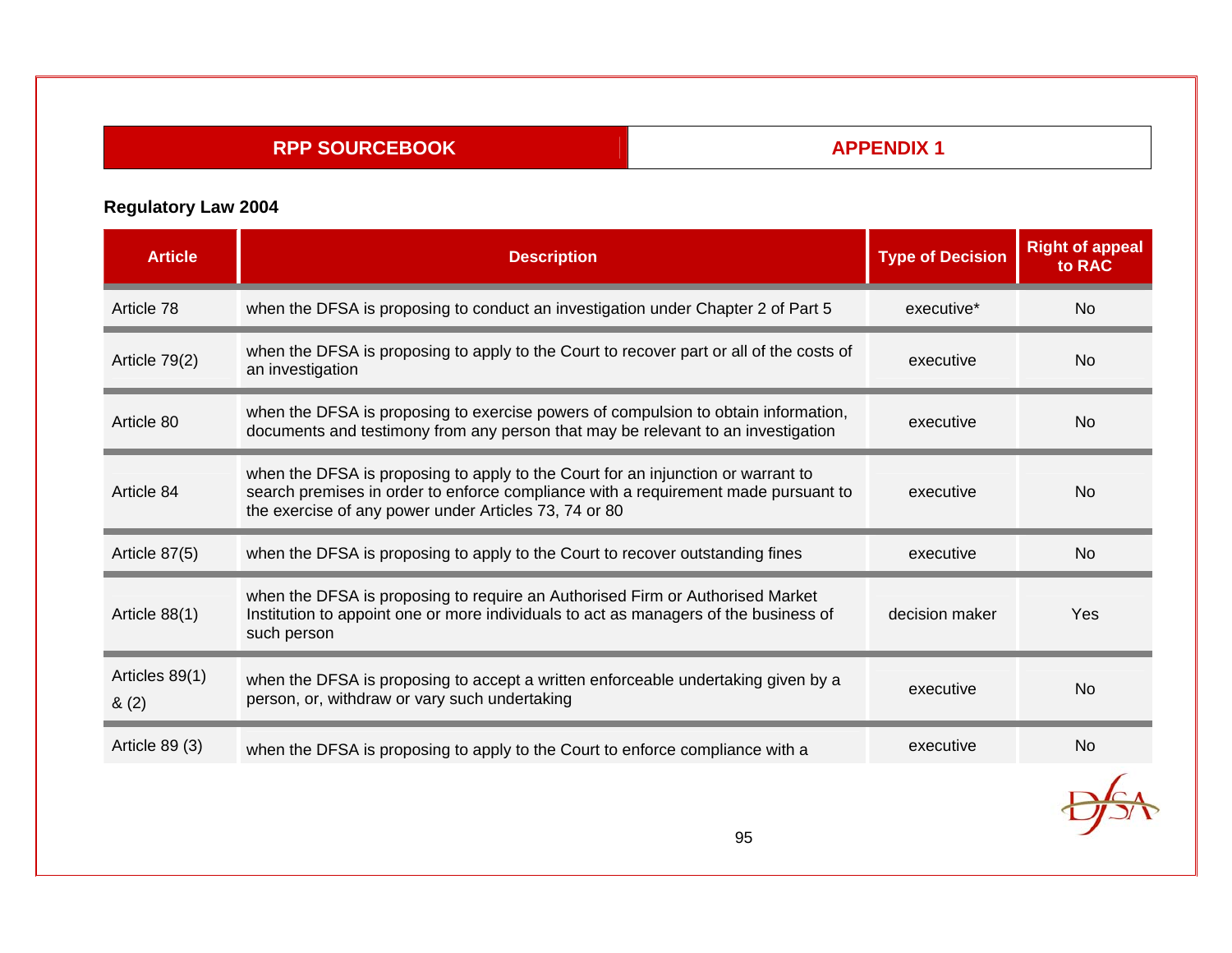# **APPENDIX 1**

| <b>Article</b> | <b>Description</b>                                                                                                                                                                                                                           | <b>Type of Decision</b> | <b>Right of appeal</b><br>to RAC |
|----------------|----------------------------------------------------------------------------------------------------------------------------------------------------------------------------------------------------------------------------------------------|-------------------------|----------------------------------|
|                | written enforceable undertaking accepted by the DFSA under Articles 89 (1) and (2)                                                                                                                                                           |                         |                                  |
| Article 90     | when the DFSA is proposing to issue an administrative fine                                                                                                                                                                                   | decision maker          | Yes                              |
| Article 91     | when the DFSA is proposing to issue an administrative censure                                                                                                                                                                                | decision maker          | Yes                              |
| Article 92 (2) | when the DFSA is proposing to apply to the Court for an injunction or other judicial<br>relief, where a person has engaged, is engaging or is proposing to engage in conduct<br>which contravenes a relevant requirement under Article 92(1) | executive               | No                               |
| Article 92 (3) | when the DFSA is proposing to apply to the Court, where the DFSA is conducting, or<br>has conducted, an investigation or has instituted civil or regulatory proceedings, for<br>orders under Articles 92(3) (c) (d) (e) (f) (g) (h) or (i)   | executive               | No                               |
| Article 93     | when the DFSA is proposing to apply to the Court to wind up an Authorised Firm,<br>Authorised Market Institution, or, to wind up a company that is in breach of the<br><b>Financial Services Prohibition</b>                                 | executive               | No                               |
| Article 94(2)  | when the DFSA is proposing to apply to the Court for an order for damages,<br>compensation, or recovery of property or any other order the Court sees fit, where<br>there has been a breach of a requirement as described in Article 94(1)   | executive               | No                               |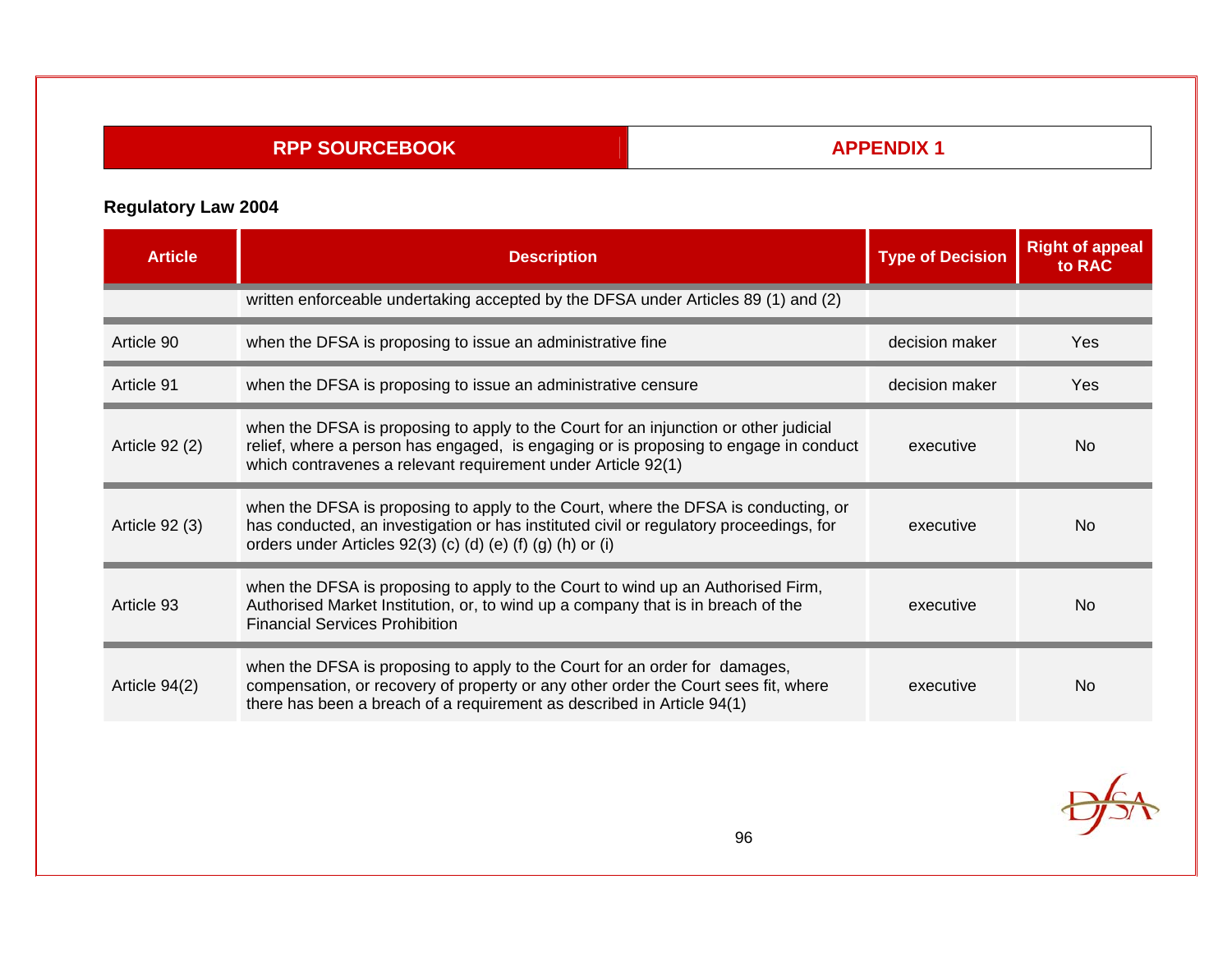# **APPENDIX 1**

# **Regulatory Law 2004**

| <b>Article</b>  | <b>Description</b>                                                                                                                                     | <b>Type of Decision</b> | <b>Right of appeal</b><br>to RAC |
|-----------------|--------------------------------------------------------------------------------------------------------------------------------------------------------|-------------------------|----------------------------------|
| Article 95      | when the DFSA is proposing to apply to the Court to intervene in any Court<br>proceedings where the DFSA considers it necessary to meet its objectives | executive               | <b>No</b>                        |
| Article $98(1)$ | when the DFSA is proposing to grant an application for the registration of an Auditor                                                                  | executive               | <b>No</b>                        |
| Article 98(1)   | when the DFSA is proposing to refuse an application for the registration of an Auditor                                                                 | executive               | Yes                              |
| Article 99(7)   | when the DFSA is proposing to order the remove of an Auditor                                                                                           | executive               | <b>No</b>                        |
| Article 111     | when the DFSA is proposing to nominate or approve a person to make a scheme<br>report relating to a sanctioned transfer scheme under Article 108       | executive               | <b>No</b>                        |

# **General (GEN) Module**

| <b>GEN Module</b> | <b>Description</b>                                                                                                                                          | <b>Type of Decision</b> | <b>Right of appeal</b><br>to RAC |
|-------------------|-------------------------------------------------------------------------------------------------------------------------------------------------------------|-------------------------|----------------------------------|
| Rule 7.3.1(1)     | when the DFSA is proposing to grant an application for an endorsement on a Licence<br>permitting an Authorised Firm to conduct business with Retail Clients | executive               | <b>No</b>                        |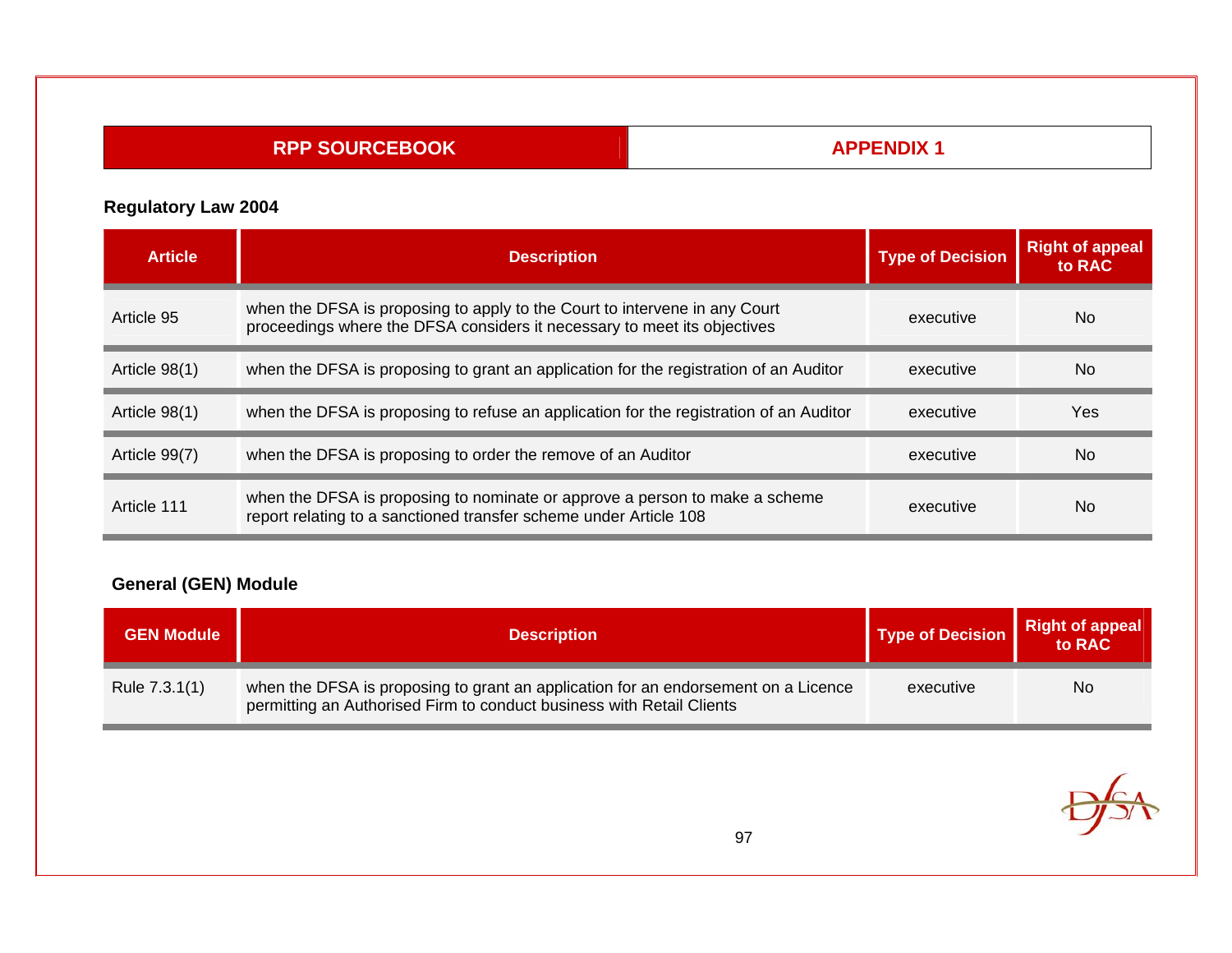# **APPENDIX 1**

# **General (GEN) Module**

| <b>GEN Module</b>      | <b>Description</b>                                                                                                                                                                  | <b>Type of Decision</b> | <b>Right of appeal</b><br>to RAC |
|------------------------|-------------------------------------------------------------------------------------------------------------------------------------------------------------------------------------|-------------------------|----------------------------------|
| Rule 7.3.1(2)          | when the DFSA is proposing to refuse to grant an endorsement on a Licence<br>permitting an Authorised Firm to conduct business with Retail Clients, or, vary such<br>endorsement    | executive               | <b>Yes</b>                       |
| Rule 8.4.6             | when the DFSA is proposing to direct an Authorised Person to appoint an auditor,<br>where an auditor has not been appointed by such Authorised Person                               | executive               | No.                              |
| <b>Rule 8.4.7</b>      | when the DFSA is proposing to direct an auditor to remove itself as auditor of an<br>Authorised Person, where the DFSA is of the opinion that the existing auditor is<br>unsuitable | decision maker          | <b>Yes</b>                       |
| Rules 8.12 and<br>8.13 | when the DFSA, on its own initiative, is proposing under Article 98(3) of the<br>Regulatory Law to withdraw the registration of an Auditor                                          | decision maker          | Yes.                             |
| Section 8.14           | when the DFSA, on its own initiative, is proposing under Article 105 of the Regulatory<br>Law to suspend the registration of an Auditor                                             | decision maker          | Yes                              |
| Rule 11.8.5(2)         | when the DFSA is proposing under Article 64(2) of the Regulatory Law to approve an<br>application for a change in control without conditions in relation to a Domestic Firm         | executive               | No.                              |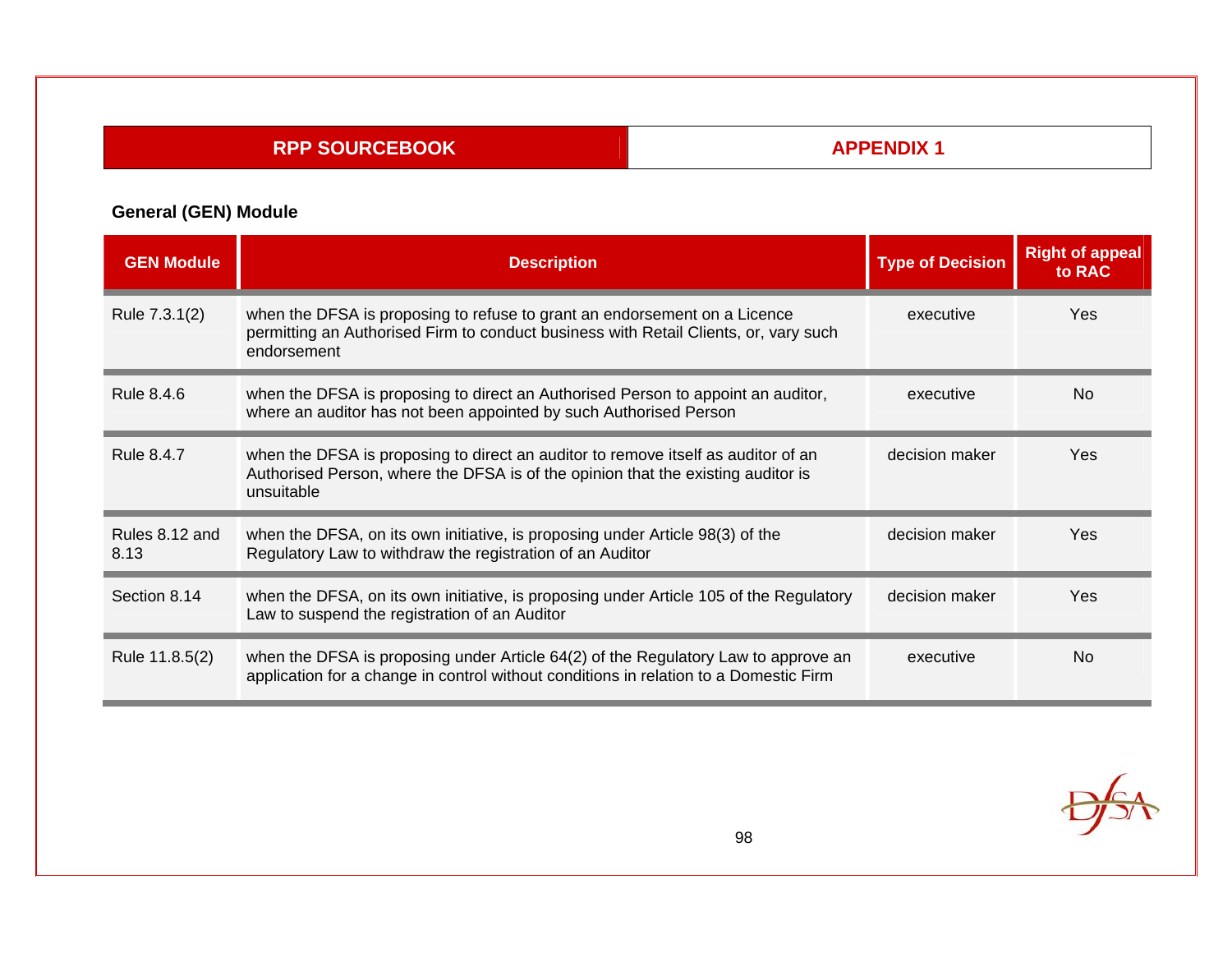# **APPENDIX 1**

# **General (GEN) Module**

| <b>GEN Module</b> | <b>Description</b>                                                                                                                                                                                                                 | <b>Type of Decision</b> | <b>Right of appeal</b><br>to RAC |
|-------------------|------------------------------------------------------------------------------------------------------------------------------------------------------------------------------------------------------------------------------------|-------------------------|----------------------------------|
| Rule 11.8.5(2)    | when the DFSA is proposing under Article 64(2) of the Regulatory Law to approve an<br>application for a change in control with conditions, or, object to an application for a<br>change in control, in relation to a Domestic Firm | decision maker          | <b>Yes</b>                       |
| Rule 11.8.13(1)   | when the DFSA is proposing under Article 64(3) and (4) of the Regulatory Law to<br>object to a Person as a Controller.                                                                                                             | decision maker          | <b>Yes</b>                       |
| Rule 11.9.4(a)    | when the DFSA is proposing to grant an application for the creation of a new Cell by<br>an Insurer that is a Protected Cell Company                                                                                                | executive               | No.                              |
| Rule 11.9.4(b)    | when the DFSA is proposing to impose conditions and restrictions in relation to<br>granting an application for the creation of a new Cell by an Insurer that is a Protected<br><b>Cell Company</b>                                 | executive               | <b>Yes</b>                       |
| Rule 11.9.4 (c)   | when the DFSA is proposing to refuse to approve the application for the creation of a<br>new Cell by an Insurer that is a Protected Cell Company                                                                                   | executive               | Yes                              |
| Rule 11.10.5      | when the DFSA is proposing to object to the establishment of a branch by a Domestic<br>Firm                                                                                                                                        | executive               | Yes                              |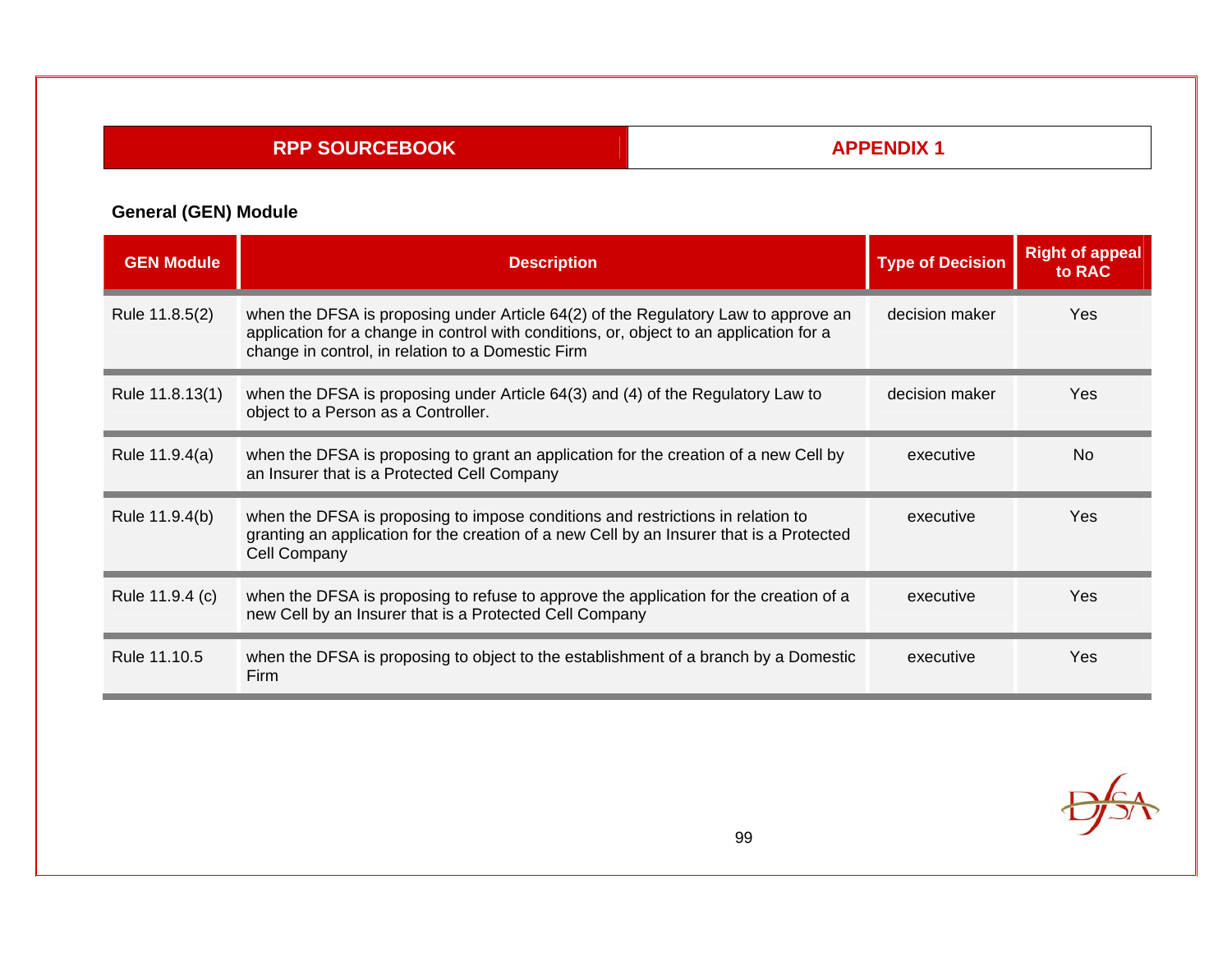# **APPENDIX 1**

### **General (GEN) Module**

| <b>GEN Module</b>      | <b>Description</b>                                                                                                                                                                                                       | <b>Type of Decision</b> | Right of appeal<br>to RAC |
|------------------------|--------------------------------------------------------------------------------------------------------------------------------------------------------------------------------------------------------------------------|-------------------------|---------------------------|
| Rule 11.10.9           | when the DFSA is proposing to object to a proposed Major Acquisition by an<br>Authorised Firm or impose conditions in relation to any proposed Major Acquisition by<br>a Domestic Firm                                   | executive               | <b>Yes</b>                |
| Rule<br>11.10.10(1)(b) | when the DFSA is proposing to object to a proposed Major Acquisition by an<br>Authorised Firm or impose conditions in relation to any proposed Major Acquisition by<br>a An Authorised Firm which is not a Domestic Firm | executive               | <b>Yes</b>                |
| Rule<br>11.10.11(2)    | when the DFSA is proposing to withdraw its no objection position, or, modify or vary<br>any condition or any remedial action                                                                                             | executive               | Yes                       |

### **Ancillary Service Providers (ASP) Module**

| <b>ASP Module</b> | <b>Description</b>                                                                                           | <b>Type of Decision</b> | <b>Right of appeal</b><br>to RAC |
|-------------------|--------------------------------------------------------------------------------------------------------------|-------------------------|----------------------------------|
| Rule 4.5.1(a)     | when the DFSA, at the request of an Ancillary Service Provider, is proposing to<br>withdraw its registration | executive               | Yes                              |
| Rule 4.5.1(a)     | when the DFSA, on its own initiative, is proposing to withdraw the registration of an                        | decision maker          | Yes                              |

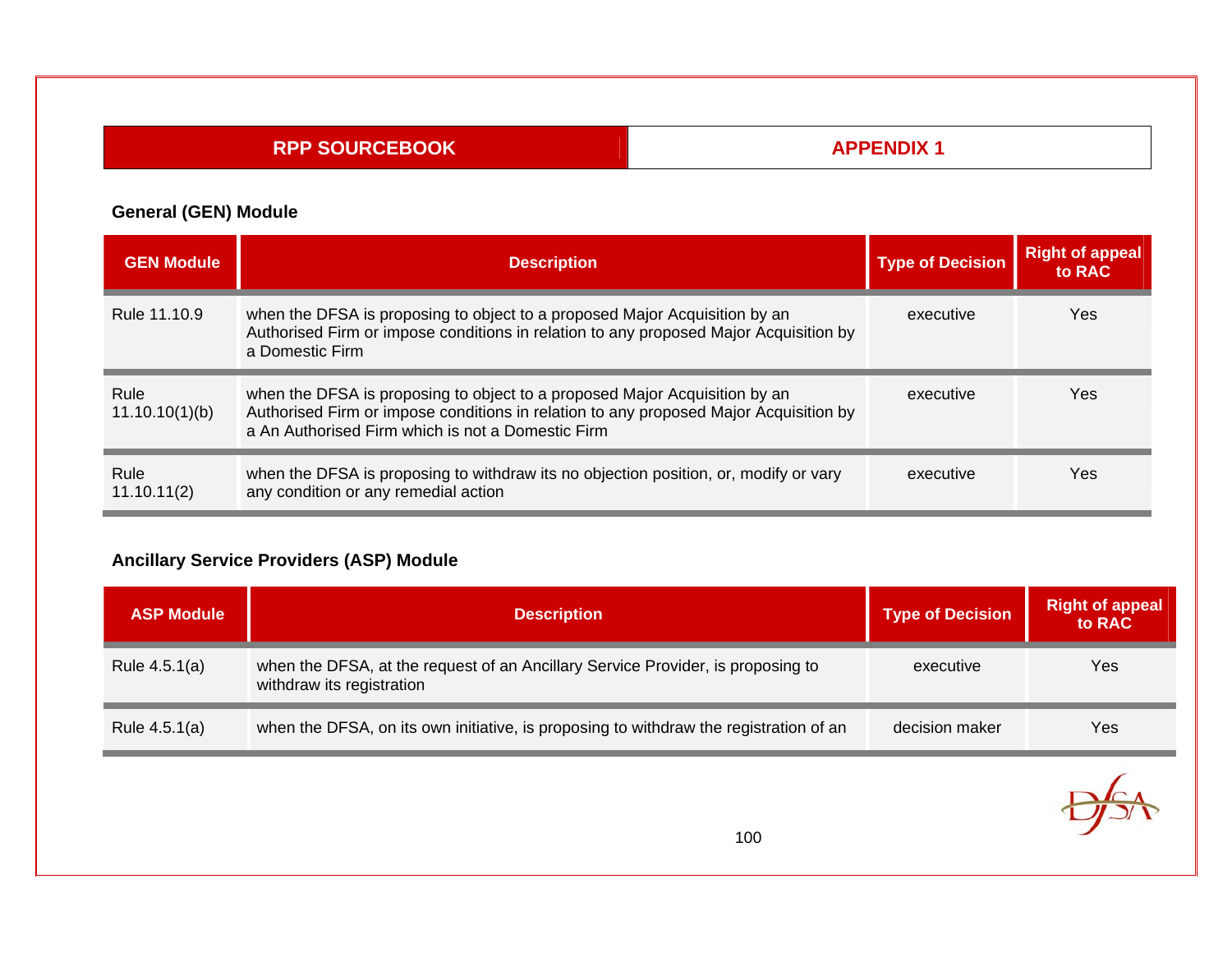| <b>APPENDIX 1</b><br><b>RPP SOURCEBOOK</b> |                                                                                                                                                |  |                         |                                  |
|--------------------------------------------|------------------------------------------------------------------------------------------------------------------------------------------------|--|-------------------------|----------------------------------|
|                                            | <b>Ancillary Service Providers (ASP) Module</b>                                                                                                |  |                         |                                  |
| <b>ASP Module</b>                          | <b>Description</b>                                                                                                                             |  | <b>Type of Decision</b> | <b>Right of appeal</b><br>to RAC |
|                                            | <b>Ancillary Service Provider</b>                                                                                                              |  |                         |                                  |
| Rule 4.5.1(b)                              | when the DFSA, at the request of an Ancillary Service Provider, is proposing to<br>change the scope of authority under its registration        |  | executive               | <b>Yes</b>                       |
| Rule 4.5.1(b)                              | when the DFSA, on its own initiative, is proposing to change the scope of authority<br>under the registration of an Ancillary Service Provider |  | decision maker          | Yes                              |

#### **Collective Investments Law 2010**

| <b>Article</b>        | <b>Description</b>                                                                                         | <b>Type of Decision</b> | <b>Right of appeal</b><br>to RAC |
|-----------------------|------------------------------------------------------------------------------------------------------------|-------------------------|----------------------------------|
| Article 25(2)         | when the DFSA is proposing to apply to the Court to make an application to remove a<br><b>Fund Manager</b> | executive               | <b>No</b>                        |
| Articles 28 and<br>31 | when the DFSA is proposing to register a Domestic Fund which is a Public Fund                              | executive               | <b>No</b>                        |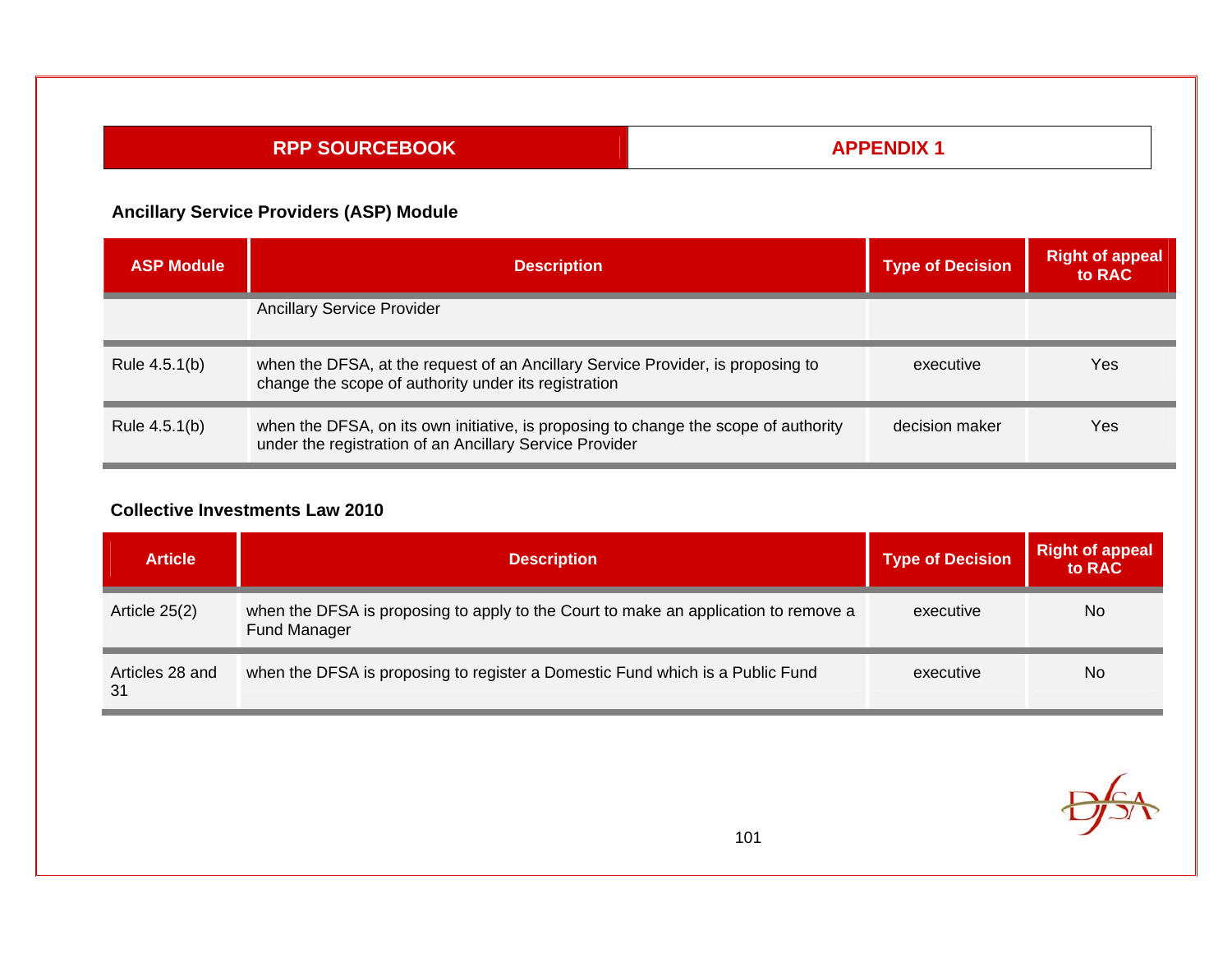**APPENDIX 1** 

#### **Collective Investments Law 2010**

| <b>Article</b>                | <b>Description</b>                                                                                                                                                                                                                                                            | <b>Type of Decision</b> | <b>Right of appeal</b><br>to RAC |
|-------------------------------|-------------------------------------------------------------------------------------------------------------------------------------------------------------------------------------------------------------------------------------------------------------------------------|-------------------------|----------------------------------|
| Article 29                    | when the DFSA is proposing to request the Fund Manager or Trustee to provide<br>additional information in relation to an application for registration of a Public Fund                                                                                                        | executive               | N <sub>0</sub>                   |
| Article 30                    | when the DFSA is proposing to reject an application for registration of a Public Fund                                                                                                                                                                                         | executive               | Yes                              |
| Article $32(1)$               | when the DFSA, at the request of a Fund Manager or Trustee, is proposing to<br>withdraw the registration of a Public Fund                                                                                                                                                     | executive               | Yes                              |
| Article 32(1)                 | when the DFSA, on its own initiative, is proposing to withdraw the registration of a<br><b>Public Fund</b>                                                                                                                                                                    | decision maker          | Yes                              |
| Articles 35(6)<br>and $36(1)$ | when the DFSA is proposing to refuse to grant approval of a proposed alteration of a<br>Domestic Fund's Constitution or Prospectus, or, replacement of the Fund Manager,<br>Trustee, member of the Governing Body or the auditor of a Fund as described in<br>Article $35(1)$ | executive               | Yes                              |
| Article $39(4)$               | when the DFSA is proposing to object to a particular oversight arrangement for a<br><b>Public Fund</b>                                                                                                                                                                        | executive               | Yes                              |
| Article 43(8)                 | when the DFSA is proposing to apply to the Court for the removal of an Auditor of a<br>Domestic Fund                                                                                                                                                                          | executive               | <b>No</b>                        |

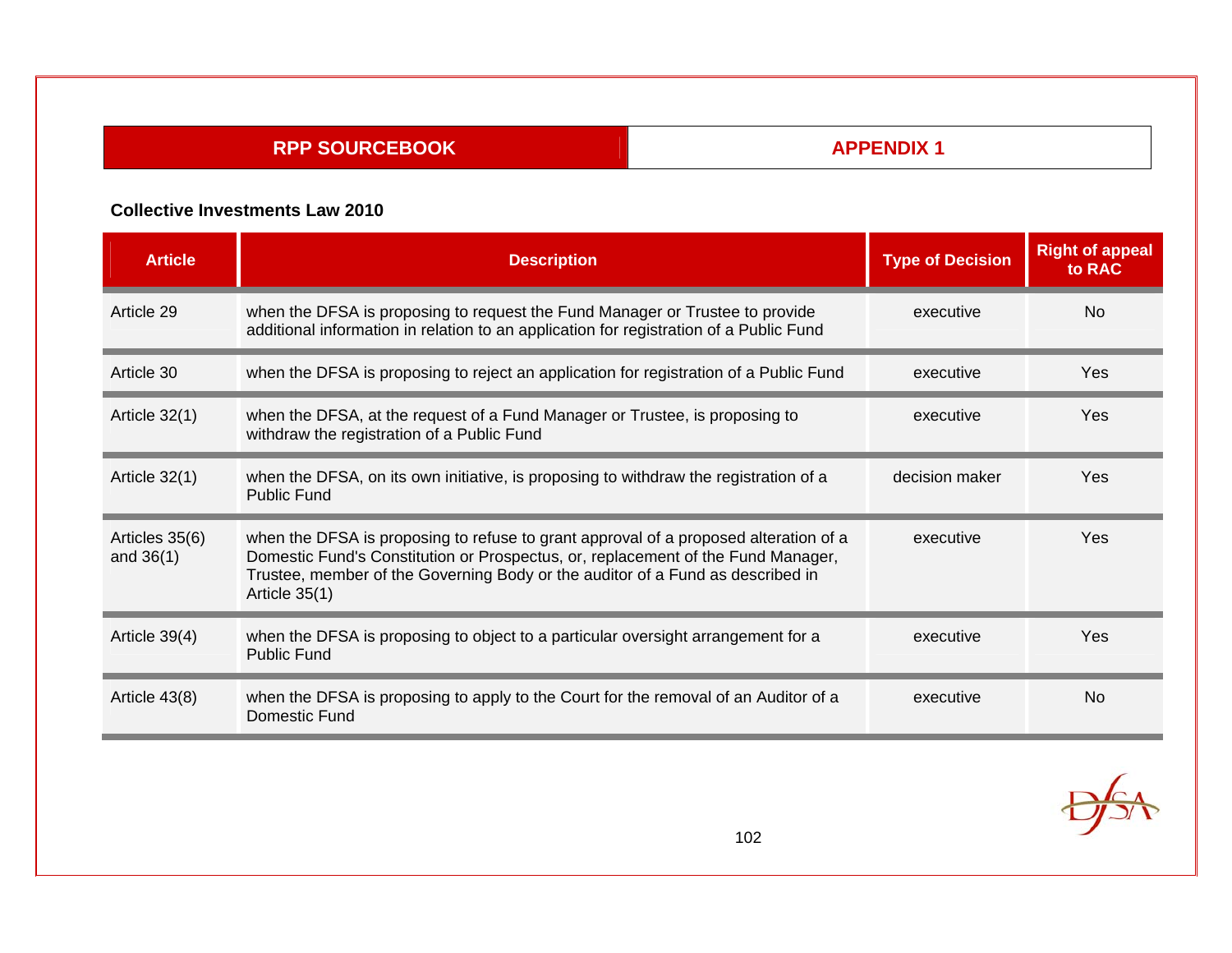**APPENDIX 1** 

#### **Collective Investments Law 2010**

| <b>Article</b> | <b>Description</b>                                                                                                                                                                  | <b>Type of Decision</b> | Right of appeal<br>to RAC |
|----------------|-------------------------------------------------------------------------------------------------------------------------------------------------------------------------------------|-------------------------|---------------------------|
| Article 69     | when the DFSA is proposing to issue a stop order directing that no Offers, issues,<br>redemptions, sales or transfers of the Units of the Fund be made for an appropriate<br>period | executive               | Yes                       |

#### **Islamic Financial Business Law 2004**

| <b>Article</b>                | <b>Description</b>                                                                                                                                                                                                                                                            | <b>Type of Decision</b> | <b>Right of appeal</b><br>to RAC |
|-------------------------------|-------------------------------------------------------------------------------------------------------------------------------------------------------------------------------------------------------------------------------------------------------------------------------|-------------------------|----------------------------------|
| Articles 11(2)<br>and $12(1)$ | when the DFSA is proposing to grant an application for an endorsement on a Licence<br>permitting an Authorised Person to conduct Islamic Financial Business, or to vary<br>such an endorsement                                                                                | executive               | No.                              |
| Article $11(5)$               | when the DFSA is proposing to refuse an application for an endorsement on a<br>Licence permitting an Authorised Person to conduct Islamic Financial Business, or a<br>variation to an endorsement                                                                             | executive               | Yes.                             |
| Article $12(2)$               | when the DFSA, at the request of an Authorised Person, is proposing to impose<br>conditions and restrictions or additional conditions and restrictions in relation to an<br>endorsement on a Licence, or, vary or withdraw conditions and restrictions to such<br>endorsement | executive               | Yes.                             |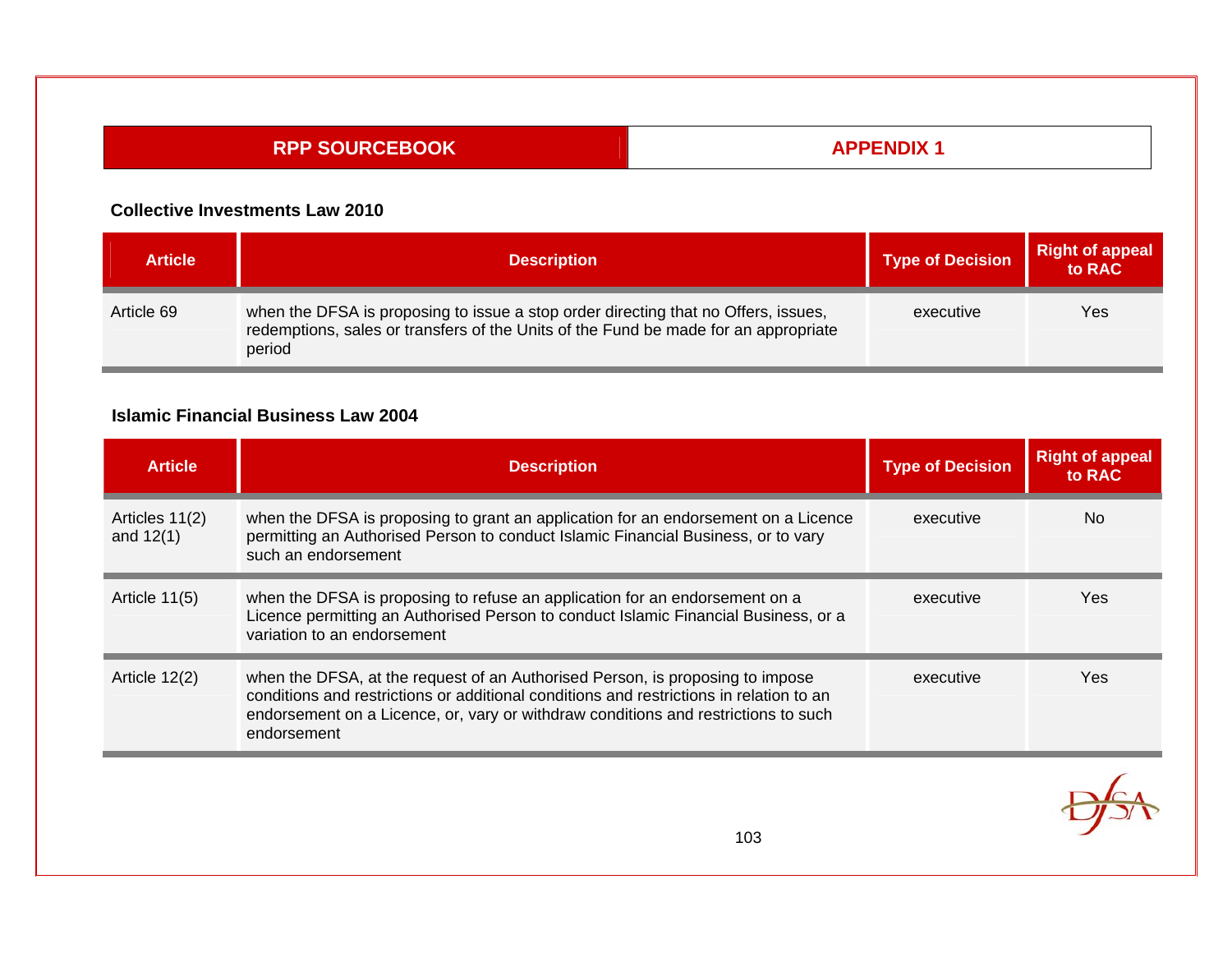**APPENDIX 1** 

#### **Islamic Financial Business Law 2004**

| <b>Article</b> | <b>Description</b>                                                                                                                                                                                                                                        | <b>Type of Decision</b> | <b>Right of appeal</b> |
|----------------|-----------------------------------------------------------------------------------------------------------------------------------------------------------------------------------------------------------------------------------------------------------|-------------------------|------------------------|
| Article 12(2)  | when the DFSA, on its own initiative, is proposing to impose conditions and<br>restrictions or additional conditions and restrictions in relation to an endorsement on a<br>Licence, or, vary or withdraw conditions and restrictions to such endorsement | decision maker          | Yes                    |

### **Investment Trust Law 2006**

| <b>Article</b> | <b>Description</b>                                                                                                               | <b>Type of Decision</b> | <b>Right of appeal</b><br>to RAC |
|----------------|----------------------------------------------------------------------------------------------------------------------------------|-------------------------|----------------------------------|
| Article 26(5)  | when the DFSA is proposing to apply to the Court for an order for the removal of the<br>Trustee and any other appropriate orders | executive               | No                               |

| <b>Article</b> | <b>Description</b>                                                                                                                                       | <b>Type of Decision</b> | <b>Right of appeal</b><br>to RAC |
|----------------|----------------------------------------------------------------------------------------------------------------------------------------------------------|-------------------------|----------------------------------|
| Article 25     | when the DFSA is proposing to issue a stop order directing that no Offers, issue,<br>sale or transfer of a Security to be made for an appropriate period | executive               | Yes                              |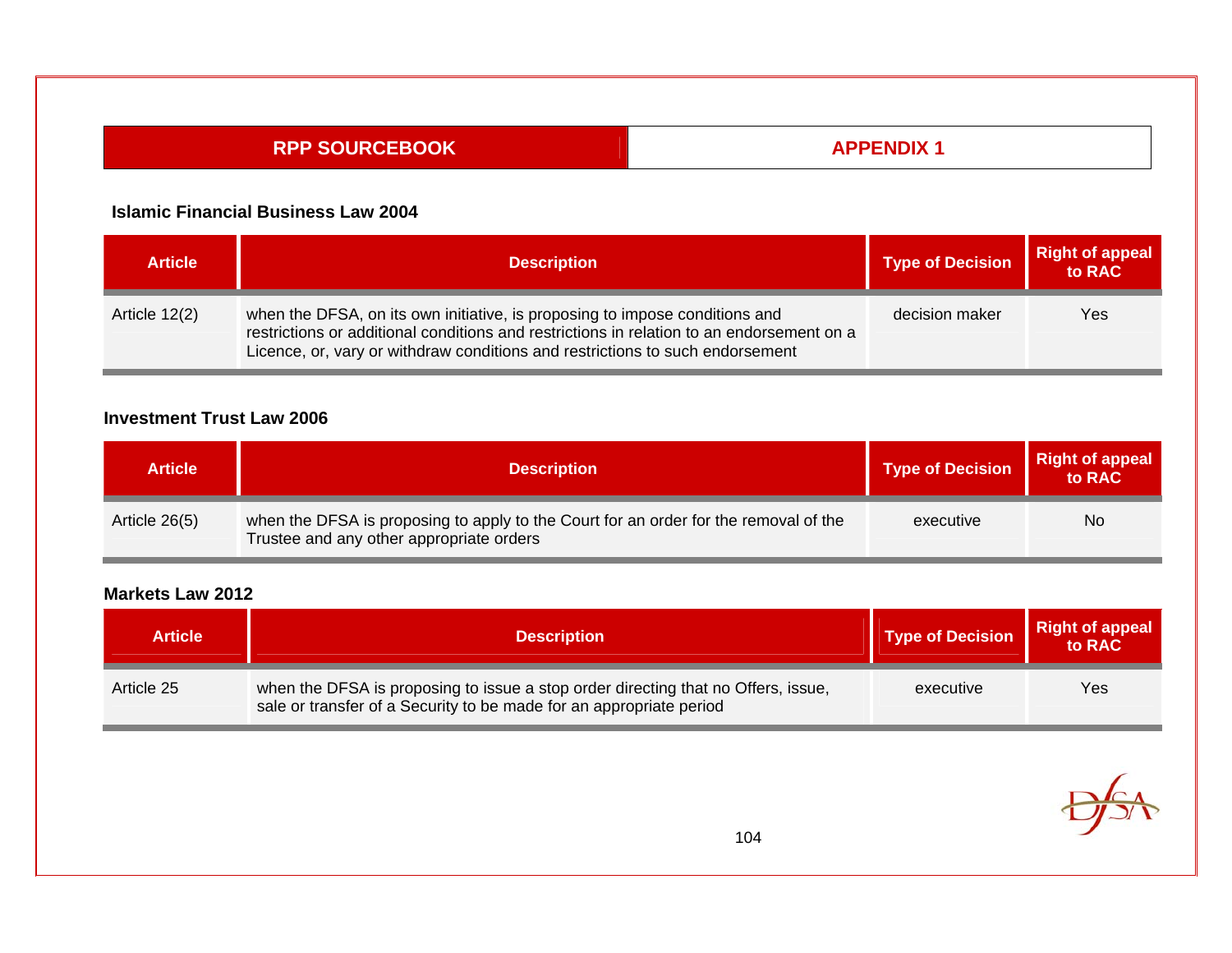## **APPENDIX 1**

| <b>Article</b>           | <b>Description</b>                                                                                                                                                                                                                           | <b>Type of Decision</b> | <b>Right of appeal</b><br>to RAC |
|--------------------------|----------------------------------------------------------------------------------------------------------------------------------------------------------------------------------------------------------------------------------------------|-------------------------|----------------------------------|
| Article 26(1) and<br>(2) | when the DFSA is proposing to direct an Authorised Market Institution to do, or, not<br>to do specific things                                                                                                                                | executive               | Yes                              |
| Article 29(3)            | when the DFSA is proposing to transfer an Official List of Securities for an<br><b>Authorised Market Institution</b>                                                                                                                         | executive               | <b>No</b>                        |
| Article $30(2)$          | when the DFSA is proposing to grant an application for an endorsement on a<br>Licence of an Authorised Market Institution to maintain an Official List of Securities                                                                         | executive               | <b>No</b>                        |
| Article $30(2)$          | when the DFSA is proposing to refuse to grant an application for an endorsement on<br>a Licence of an Authorised Market Intuition to maintain an Official List of Securities                                                                 | executive               | Yes                              |
| Article 31               | when the DFSA, at the request of an Authorised Market Institution, is proposing by<br>written notice to suspend or withdraw the endorsement on the Licence of an<br>Authorised Market Institution to maintain an Official List of Securities | executive               | <b>No</b>                        |
| Article 31               | when the DFSA, on its own initiative, is proposing by written notice to suspend or<br>withdraw an endorsement on the Licence of an Authorised Market Institution to<br>maintain an Official List of Securities                               | decision maker          | Yes                              |
| Article $32(2)$          | when the DFSA is proposing to direct an Authorised Market Institution to make or<br>amend its listing rules                                                                                                                                  | executive               | No                               |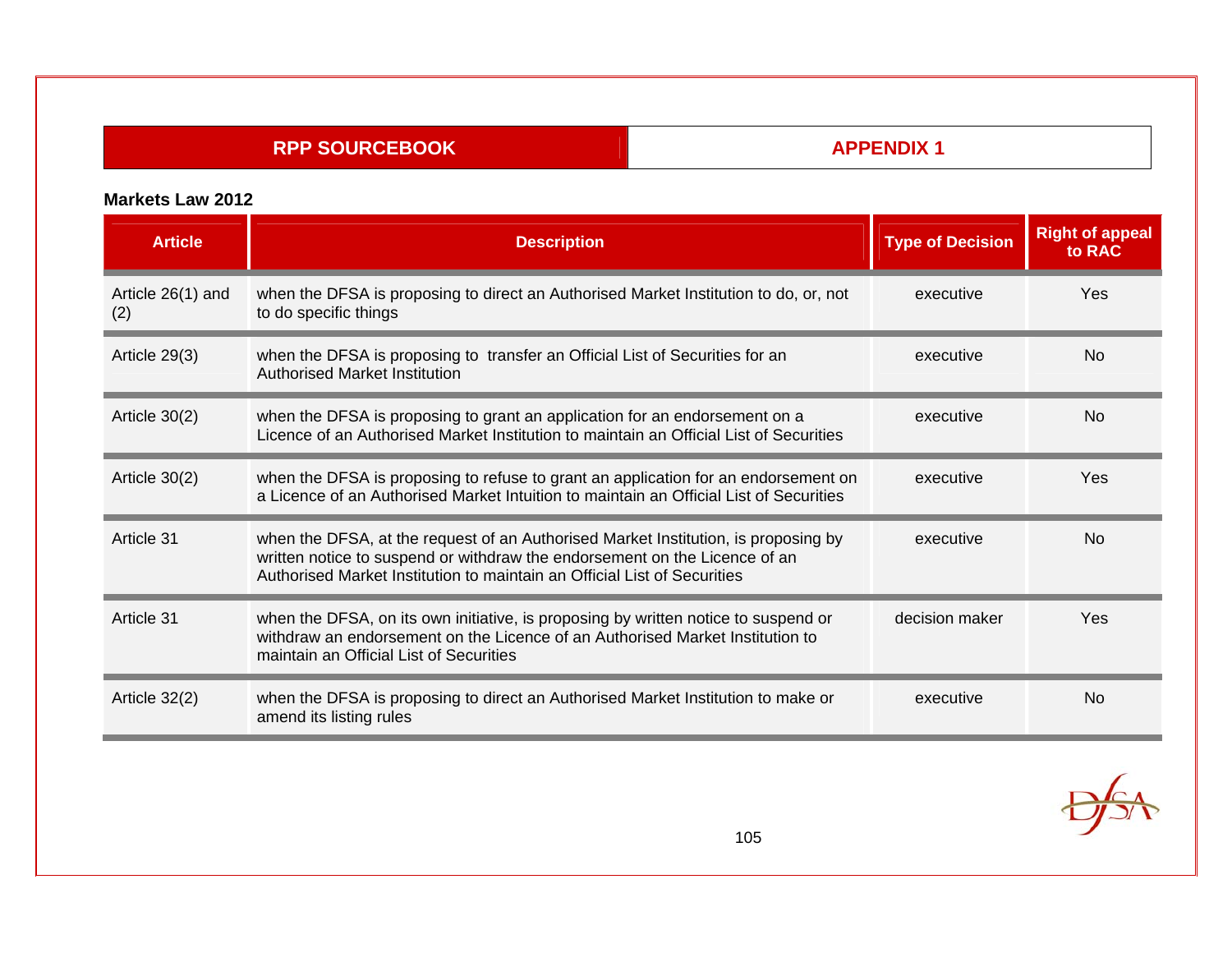## **APPENDIX 1**

| <b>Article</b>  | <b>Description</b>                                                                                                                                                                                                                                                                        | <b>Type of Decision</b> | <b>Right of appeal</b><br>to RAC |
|-----------------|-------------------------------------------------------------------------------------------------------------------------------------------------------------------------------------------------------------------------------------------------------------------------------------------|-------------------------|----------------------------------|
| Article $33(1)$ | when the DFSA is proposing to grant admission of Securities to an Official List of<br>Securities maintained by it                                                                                                                                                                         | executive               | N <sub>0</sub>                   |
| Article 34(1)   | when the DFSA is proposing to object to the admission of Securities, or impose<br>conditions or restrictions to the admission of Securities to an Official List of Securities<br>maintained by an Authorised Market Institution, or, vary or withdraw such conditions<br>and restrictions | executive               | Yes                              |
| Article 34(2)   | when the DFSA is proposing to refuse an application for the admission of Securities,<br>or, impose conditions or restrictions to the admission of Securities to an Official List<br>of Securities maintained by the DFSA, or, vary or withdraw such conditions and<br>restrictions        | executive               | Yes                              |
| Article $35(1)$ | when the DFSA is proposing to suspend or delist Securities from its Official List of<br>Securities with immediate effect, or, from such date and time as may be specified                                                                                                                 | executive               | Yes                              |
| Article 35(2)   | when the DFSA is proposing to direct an Authorised Market Institution to suspend or<br>delist Securities from an Official List of Securities with immediate effect, or, from<br>such date and time as may be specified                                                                    | executive               | Yes                              |
| Article 37(5)   | when the DFSA is proposing to admit a person to its list of Recognised Persons                                                                                                                                                                                                            | executive               | <b>No</b>                        |
| Article 37(5)   | when the DFSA is proposing not to admit a person to its list of Recognised Persons                                                                                                                                                                                                        | executive               | Yes                              |

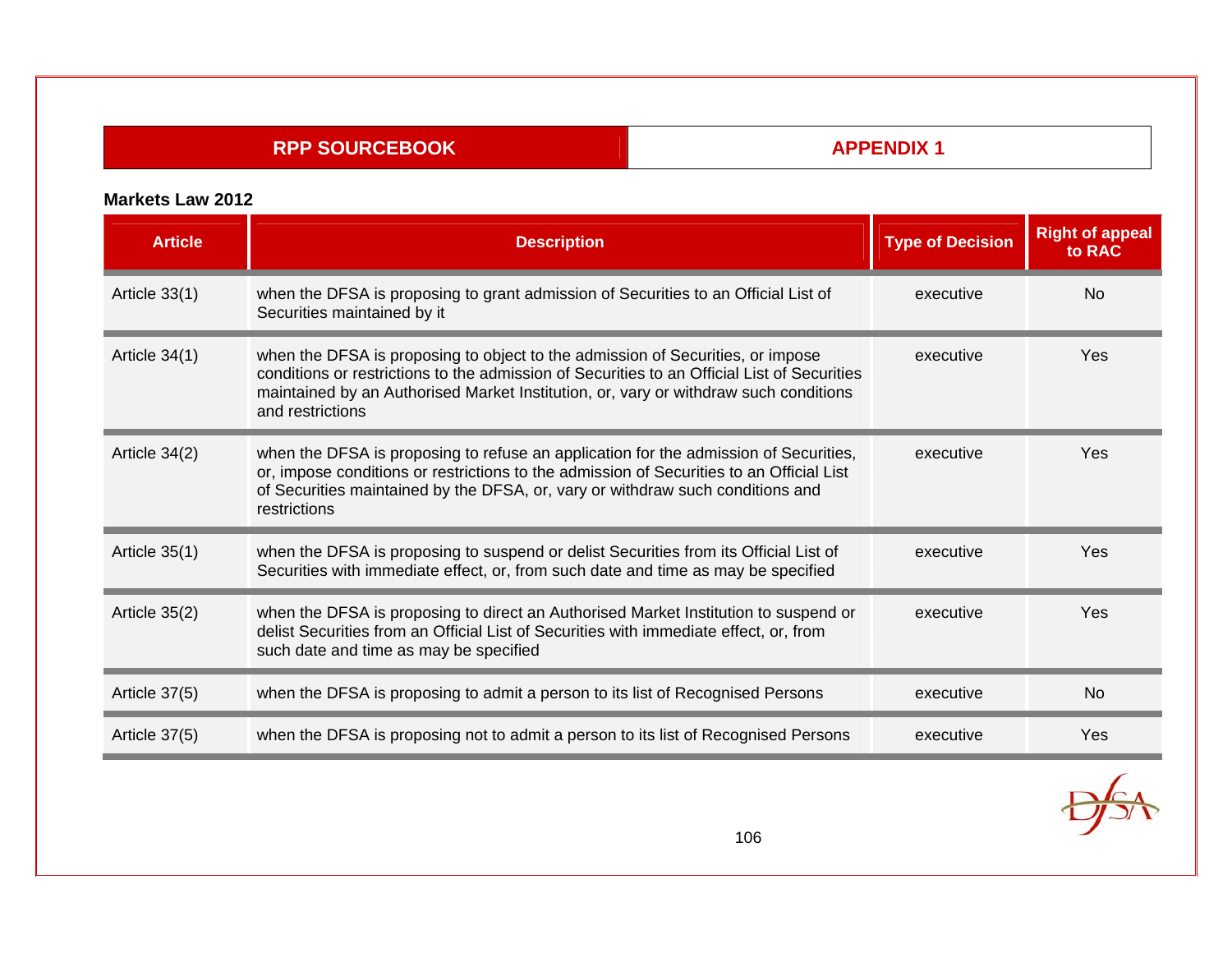## **APPENDIX 1**

| <b>Article</b>               | <b>Description</b>                                                                                                                                                                            | <b>Type of Decision</b> | <b>Right of appeal</b><br>to RAC |
|------------------------------|-----------------------------------------------------------------------------------------------------------------------------------------------------------------------------------------------|-------------------------|----------------------------------|
| Article 37(7)                | when the DFSA is proposing to remove a person from its list of Recognised Persons                                                                                                             | executive               | Yes                              |
| Articles $38(1)(d)$<br>& (4) | when the DFSA is proposing to declare a Person to be, or not to be, a Reporting<br>Entity, or impose conditions or restrictions as it considers appropriate in respect of<br>such declaration | executive               | Yes                              |
| Article 49(1)                | when the DFSA is proposing to require a Reporting Entity to appoint a sponsor,<br>compliance adviser or other expert adviser on such terms and conditions as it<br>considers appropriate      | executive               | Yes                              |
| Article $50(1)(a)$           | when the DFSA is proposing to direct a Reporting Entity to disclose specified<br>information to the market, or, take such other steps as the DFSA considers<br>appropriate                    | executive               | Yes                              |
| Article $50(1)(b)$           | when the DFSA is proposing to impose any additional continuing obligations on a<br><b>Reporting Entity</b>                                                                                    | executive               | Yes                              |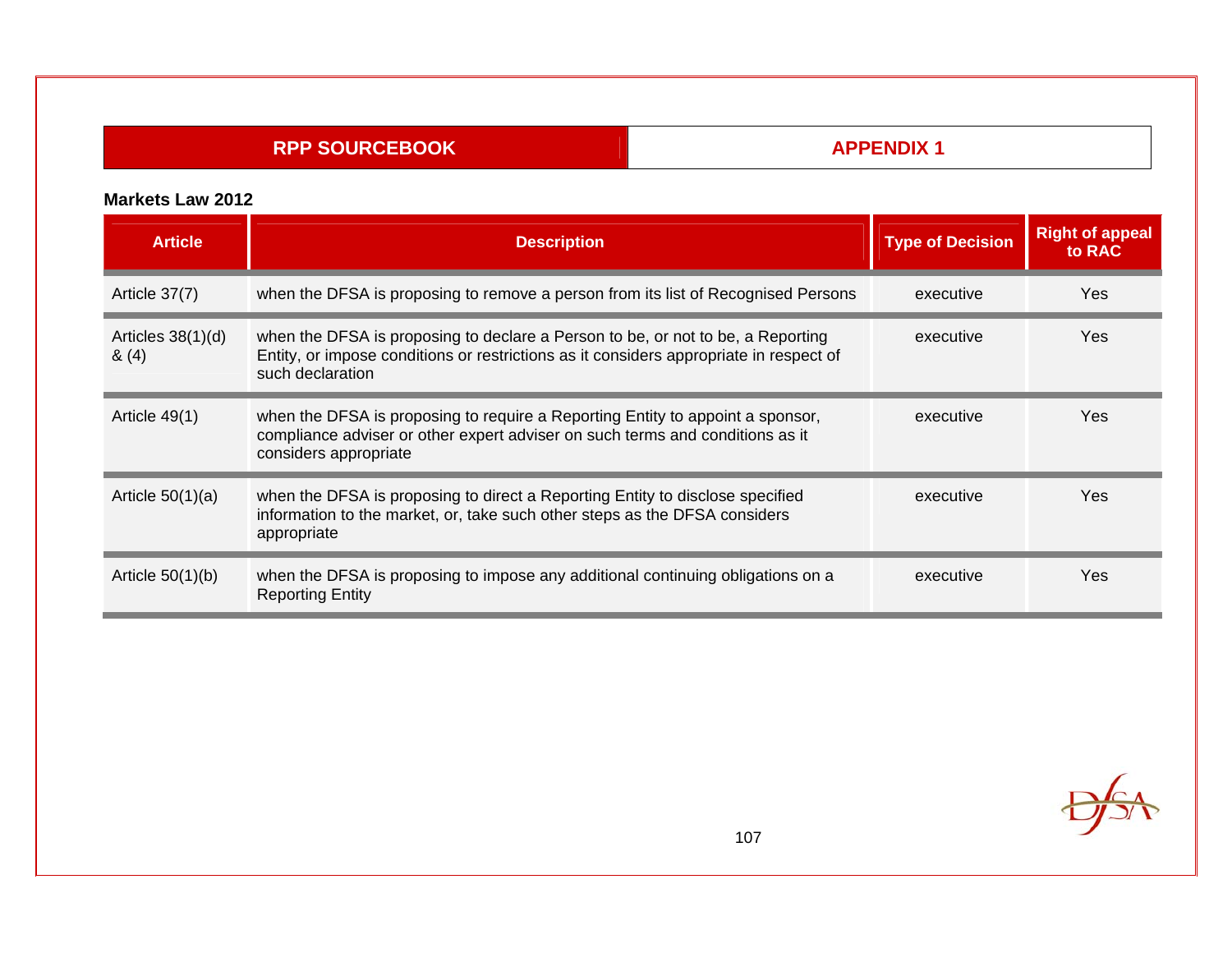**APPENDIX 1** 

# **Markets Rules (MKT) Module**

| <b>MKT Module</b> | <b>Description</b>                                                                                                                                                                                                                           | <b>Type of Decision</b> | <b>Right of appeal</b><br>to RAC |
|-------------------|----------------------------------------------------------------------------------------------------------------------------------------------------------------------------------------------------------------------------------------------|-------------------------|----------------------------------|
| Rule 2.6.2(1)     | when the DFSA is proposing to approve a Prospectus filed with the DFSA                                                                                                                                                                       | executive               | <b>No</b>                        |
| Rule 2.6.2(2)     | when the DFSA is proposing not to approve a Prospectus or Supplementary<br>Prospectus filed with the DFSA                                                                                                                                    | executive               | Yes                              |
| Rule 2.7.1        | when the DFSA is proposing to approve an offer document from other jurisdictions                                                                                                                                                             | executive               | N <sub>o</sub>                   |
| Rule 2.13.1       | when the DFSA is proposing to require a Prospectus Offer to be underwritten by an<br>underwriter acceptable to the DFSA                                                                                                                      | executive               | N <sub>0</sub>                   |
| Rule 2.13.3(1)    | when the DFSA is proposing to impose a requirement that monies held by a Person<br>making a Prospectus Offer are held in an escrow account for a specified period and<br>on specified terms                                                  | executive               | N <sub>0</sub>                   |
| Rule 2.13.3(2)    | when the DFSA is proposing to require the appointment of a paying agent during the<br><b>Offer Period</b>                                                                                                                                    | executive               | N <sub>0</sub>                   |
| Rule 4.2.4(3)     | when the DFSA is proposing to specify the period during which disclosure of the<br>information included in a confidential report need not be disclosed to the markets and<br>may extend such period upon application by the Reporting Entity | executive               | N <sub>0</sub>                   |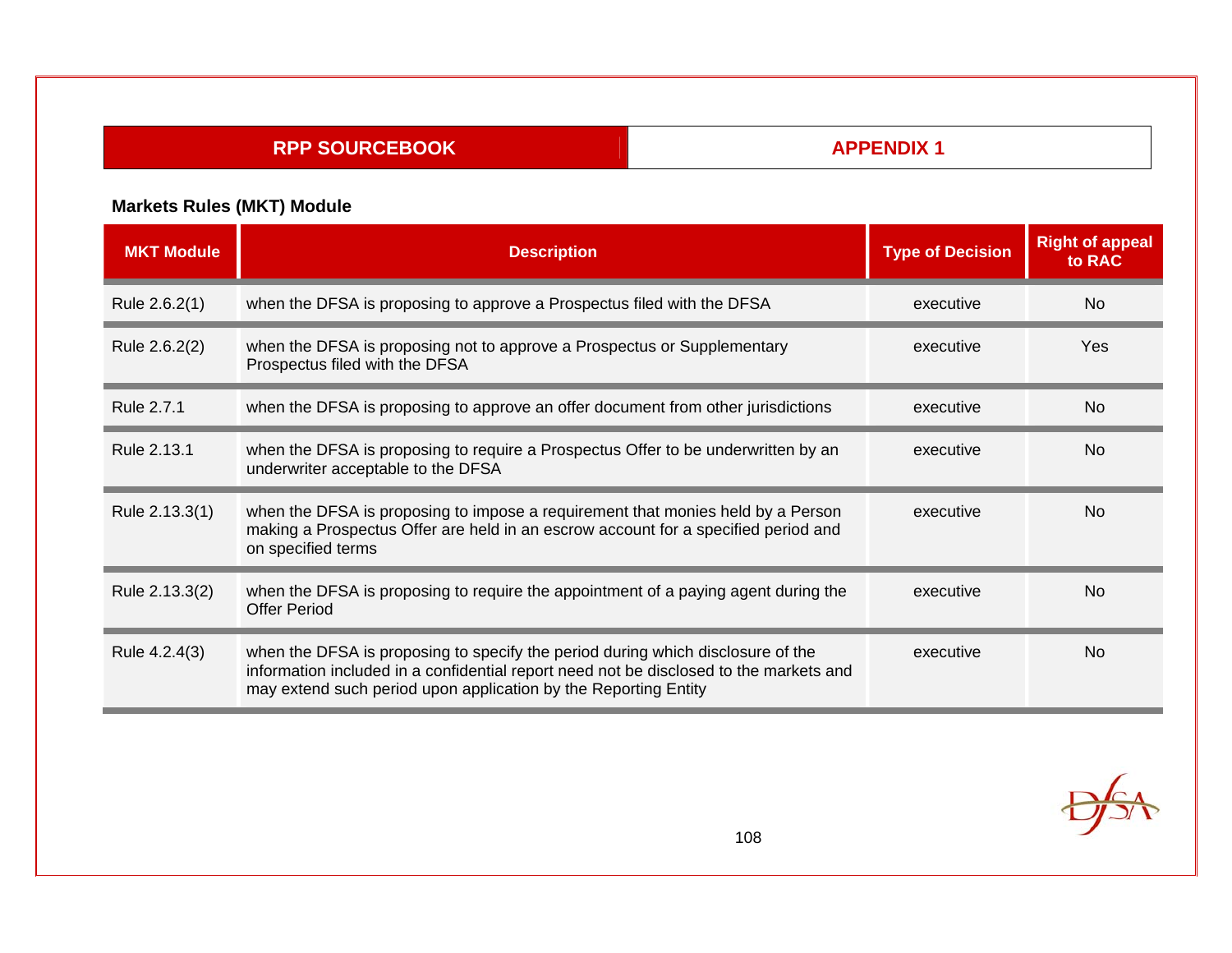**APPENDIX 1** 

# **Markets Rules (MKT) Module**

| <b>MKT Module</b>            | <b>Description</b>                                                                                                                                                                                                                         | <b>Type of Decision</b> | <b>Right of appeal</b><br>to RAC |
|------------------------------|--------------------------------------------------------------------------------------------------------------------------------------------------------------------------------------------------------------------------------------------|-------------------------|----------------------------------|
| Rule 4.5.1(1)                | when the DFSA is proposing to issue a notice pursuant to Article 50(1) of the Markets<br>Law to direct a Reporting Entity to disclose specified information to the market and to<br>take any other steps as the DFSA considers appropriate | executive               | <b>Yes</b>                       |
| Rule 4.7.2                   | when the DFSA is proposing to approve a Regulatory Announcement Services for the<br>purposes of making the disclosure in Rule 4.7.1(c)                                                                                                     | executive               | N <sub>0</sub>                   |
| Rule 5.2.6                   | when the DFSA is proposing to direct a Public Listed Company to appoint an auditor,<br>where an auditor has not been appointed by such Public Listed Company                                                                               | executive               | <b>No</b>                        |
| <b>Rule 5.2.7</b>            | when the DFSA is proposing to direct an auditor to remove itself as auditor of a Public<br>Listed Company, where the DFSA is of the opinion that the existing auditor is<br>unsuitable                                                     | decision maker          | <b>Yes</b>                       |
| Rule 5.2.15                  | when the DFSA is proposing to impose any terms or conditions on the registration of<br>an Auditor of a Public Listed Company                                                                                                               | executive               | <b>Yes</b>                       |
| Rule 5.2.27                  | when the DFSA, at the request of an Auditor of a Public Listed Company, is proposing<br>under Article 98(3) of the Regulatory Law to withdraw the registration of such Auditor                                                             | executive               | <b>Yes</b>                       |
| Rule 5.2.27(1)<br>and 5.2.31 | when the DFSA, on its own initiative, is proposing under Article 98(3) of the<br>Regulatory Law 2004 to withdraw the registration of an Auditor of a Public Listed                                                                         | decision maker          | Yes                              |
|                              |                                                                                                                                                                                                                                            |                         |                                  |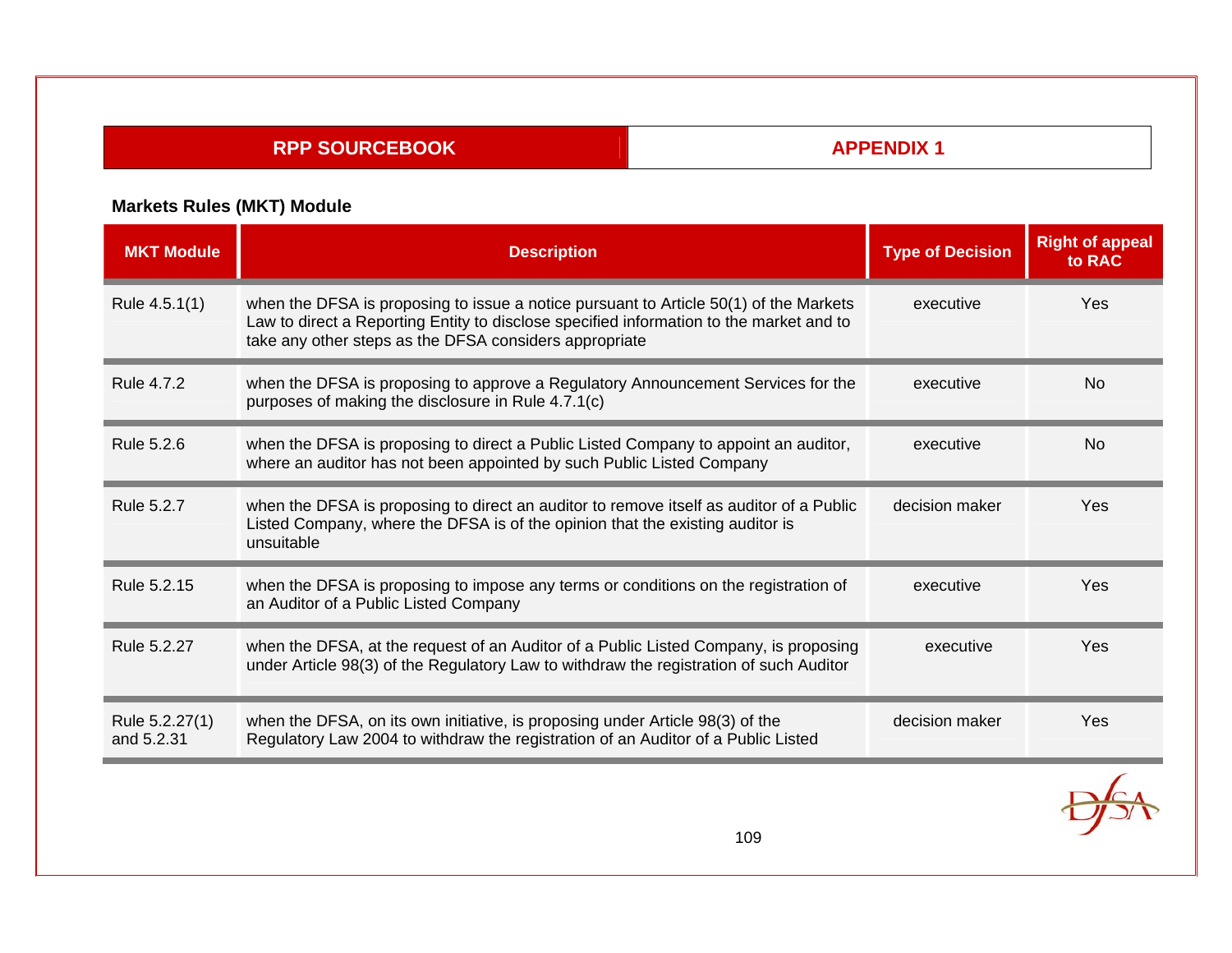**APPENDIX 1** 

# **Markets Rules (MKT) Module**

| <b>MKT Module</b>          | <b>Description</b>                                                                                                                                                                                                                                      | <b>Type of Decision</b> | <b>Right of appeal</b><br>to RAC |
|----------------------------|---------------------------------------------------------------------------------------------------------------------------------------------------------------------------------------------------------------------------------------------------------|-------------------------|----------------------------------|
|                            | Company                                                                                                                                                                                                                                                 |                         |                                  |
| Rule 5.2.35                | when the DFSA, at the request of an Auditor of a Public Listed Company, is<br>proposing under Article 105 of the Regulatory Law 2004 to suspend the registration of<br>such Auditor                                                                     | executive               | Yes                              |
| Rule 5.2.35                | when the DFSA, on its own initiative, is proposing under Article 105 of the Regulatory<br>Law to suspend the registration of an Auditor of a Public Listed Company                                                                                      | decision maker          | Yes                              |
| Rule 6.3.2(1)              | when the DFSA is proposing to approve a Fund Prospectus                                                                                                                                                                                                 | executive               | <b>No</b>                        |
| Rule 6.3.2(2)<br>and $(3)$ | when the DFSA is proposing not to approve a Fund Prospectus                                                                                                                                                                                             | executive               | Yes                              |
| Rule 6.5.4(3)              | when the DFSA is proposing to specify the period during which disclosure of the<br>information included in a confidential report need not be disclosed to the markets                                                                                   | executive               | <b>No</b>                        |
| Rule 6.11.1(1)             | when the DFSA is proposing to issue a notice pursuant to Article 50(1) of the Markets<br>Law to direct a Reporting Entity of a Listed Fund to disclose specified information to<br>the market or take any other steps as the DFSA considers appropriate | executive               | <b>No</b>                        |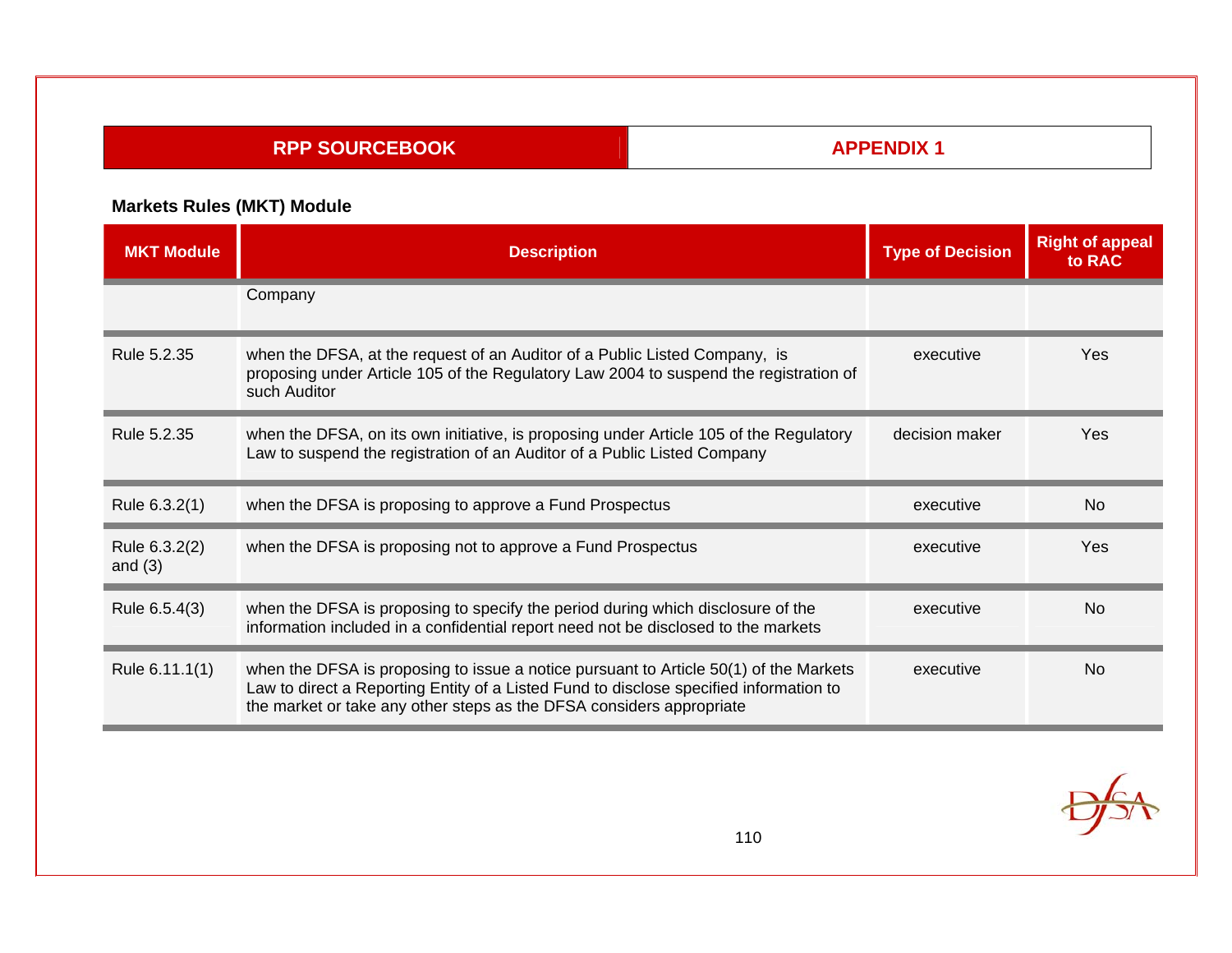**APPENDIX 1** 

### **Markets Rules (MKT) Module**

| <b>MKT Module</b> | <b>Description</b>                                                                                                                                                                                                                                                                                     | <b>Type of Decision</b> | <b>Right of appeal</b><br>to RAC |
|-------------------|--------------------------------------------------------------------------------------------------------------------------------------------------------------------------------------------------------------------------------------------------------------------------------------------------------|-------------------------|----------------------------------|
| Rule 7.1.2(1)     | when the DFSA is proposing to issue a notice pursuant to Article 49(1) of the Markets<br>Law, requiring a Person who makes or intends to make a Prospectus Offer, to appoint<br>a sponsor and provide third party certification in respect of any specific matters<br>relating to the Prospectus Offer | executive               | <b>No</b>                        |
| <b>Rule 7.2.2</b> | when the DFSA is proposing pursuant to Article 49(1) of the Markets Law, to require a<br>Reporting Entity to appoint a compliance adviser or replace a compliance advisor<br>already appointed                                                                                                         | executive               | Yes                              |

### **Authorised Market Institutions (AMI) Module**

| <b>AMI Module</b> | <b>Description</b>                                                                                                                                                | <b>Type of Decision</b> | <b>Right of appeal</b><br>to RAC |
|-------------------|-------------------------------------------------------------------------------------------------------------------------------------------------------------------|-------------------------|----------------------------------|
| Rule 7.2.20       | when the DFSA is proposing to approve amendments to the Business Rules of an<br><b>Authorised Market Institution</b>                                              | executive               | No.                              |
| Rule 8.2.1(1)     | when the DFSA is proposing to approve the Listing Rules of an Authorised Market<br>Institution wishing to admit Securities to its own Official List of Securities | executive               | <b>No</b>                        |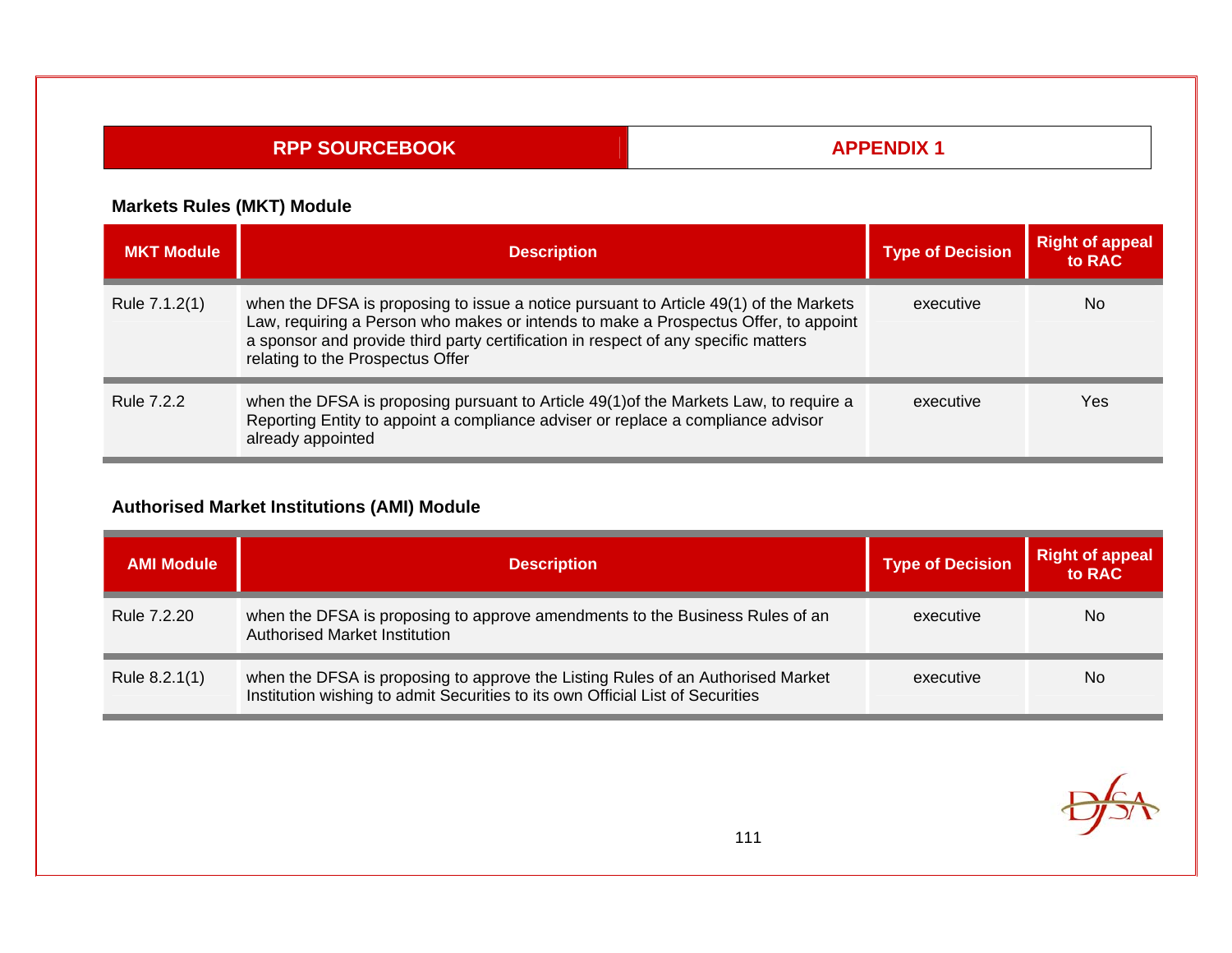#### **RPP SOURCEBOOK APPENDIX 1**

### **Authorised Market Institutions (AMI) Module**

| <b>AMI Module</b> | <b>Description</b>                                                                                           | <b>Type of Decision</b> | <b>Right of appeal</b><br>to RAC |
|-------------------|--------------------------------------------------------------------------------------------------------------|-------------------------|----------------------------------|
| Rule 8.2.1(2)     | when the DFSA is proposing to approve amendments to the Listing Rules of an<br>Authorised Market Institution | executive               | No                               |

## **Recognition (REC) Module**

| <b>REC Module</b> | <b>Description</b>                                                                       | <b>Type of Decision</b> | Right of appeal |
|-------------------|------------------------------------------------------------------------------------------|-------------------------|-----------------|
| Rule 2.3.1        | when the DFSA is proposing to refuse to recognise an applicant as a Recognised<br>Person | executive               | Yes             |